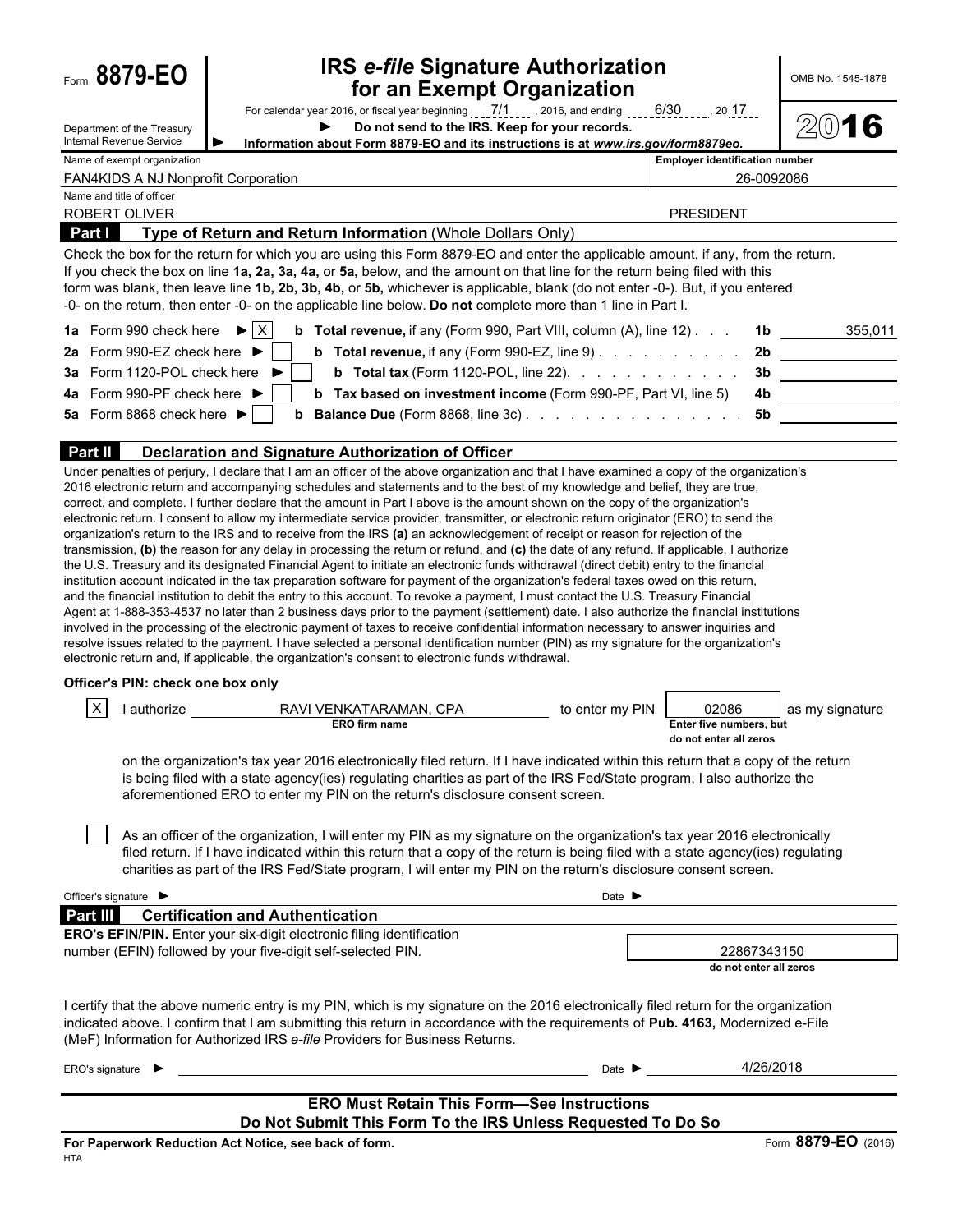|  | Form 8879-EO |  |
|--|--------------|--|
|--|--------------|--|

# **IRS** *e-file* **Signature Authorization <b>and Exempt Organization for an Exempt Organization**

| For calendar year 2016, or fiscal year beginning $\frac{7}{1}$ , 2016, and ending |  |  | $6/30$ or | 20 17 |  |  |
|-----------------------------------------------------------------------------------|--|--|-----------|-------|--|--|
| Do not send to the IRS. Keep for your records.                                    |  |  |           |       |  |  |
| Information about Form 8879-EO and its instructions is at www.irs.gov/form8879eo. |  |  |           |       |  |  |

 $2016$ 

Department of the Treasury Internal Revenue Service

**Employer identification number** 

| <b>FAN4KIDS.</b><br>$-$<br>`ANJ.<br>r Nonprofit C<br>Corporation | 26-0092086 |
|------------------------------------------------------------------|------------|
| Name and title of officer                                        |            |

| <b>ROBERT OLIVER</b>                                                                                                                                                                                                                                                                                                                                                                                                                                                                                            | <b>PRESIDENT</b>                                                                      |  |
|-----------------------------------------------------------------------------------------------------------------------------------------------------------------------------------------------------------------------------------------------------------------------------------------------------------------------------------------------------------------------------------------------------------------------------------------------------------------------------------------------------------------|---------------------------------------------------------------------------------------|--|
| Type of Return and Return Information (Whole Dollars Only)<br><b>Part I</b>                                                                                                                                                                                                                                                                                                                                                                                                                                     |                                                                                       |  |
| Check the box for the return for which you are using this Form 8879-EO and enter the applicable amount, if any, from the return.<br>If you check the box on line 1a, 2a, 3a, 4a, or 5a, below, and the amount on that line for the return being filed with this<br>form was blank, then leave line 1b, 2b, 3b, 4b, or 5b, whichever is applicable, blank (do not enter -0-). But, if you entered<br>-0- on the return, then enter -0- on the applicable line below. Do not complete more than 1 line in Part I. |                                                                                       |  |
| 1a Form 990 check here $\blacktriangleright$  <br><b>b</b> Total revenue, if any (Form 990, Part VIII, column (A), line 12)                                                                                                                                                                                                                                                                                                                                                                                     |                                                                                       |  |
| 2a Form 990-EZ check here $\blacktriangleright$                                                                                                                                                                                                                                                                                                                                                                                                                                                                 | <b>b</b> Total revenue, if any (Form 990-EZ, line 9) $\ldots$ $\ldots$ $\ldots$<br>2b |  |
| 3a Form 1120-POL check here $\blacktriangleright$                                                                                                                                                                                                                                                                                                                                                                                                                                                               | <b>b</b> Total tax (Form 1120-POL, line 22). $\ldots$<br>3b                           |  |
| 4a Form 990-PF check here $\blacktriangleright$  <br><b>b</b> Tax based on investment income (Form 990-PF, Part VI, line 5)                                                                                                                                                                                                                                                                                                                                                                                     | 4b.                                                                                   |  |
| 5a Form 8868 check here $\blacktriangleright$ $\mid$ X                                                                                                                                                                                                                                                                                                                                                                                                                                                          | 5b                                                                                    |  |
| <b>Part II</b><br>Declaration and Signature Authorization of Officer                                                                                                                                                                                                                                                                                                                                                                                                                                            |                                                                                       |  |

Under penalties of perjury, I declare that I am an officer of the above organization and that I have examined a copy of the organization's 2016 electronic return and accompanying schedules and statements and to the best of my knowledge and belief, they are true, correct, and complete. I further declare that the amount in Part I above is the amount shown on the copy of the organization's electronic return. I consent to allow my intermediate service provider, transmitter, or electronic return originator (ERO) to send the organization's return to the IRS and to receive from the IRS **(a)** an acknowledgement of receipt or reason for rejection of the transmission, **(b)** the reason for any delay in processing the return or refund, and **(c)** the date of any refund. If applicable, I authorize the U.S. Treasury and its designated Financial Agent to initiate an electronic funds withdrawal (direct debit) entry to the financial institution account indicated in the tax preparation software for payment of the organization's federal taxes owed on this return, and the financial institution to debit the entry to this account. To revoke a payment, I must contact the U.S. Treasury Financial Agent at 1-888-353-4537 no later than 2 business days prior to the payment (settlement) date. I also authorize the financial institutions involved in the processing of the electronic payment of taxes to receive confidential information necessary to answer inquiries and resolve issues related to the payment. I have selected a personal identification number (PIN) as my signature for the organization's electronic return and, if applicable, the organization's consent to electronic funds withdrawal.

### **Officer's PIN: check one box only**

|                                                                                                                                   | authorize                                                                                                               | RAVI VENKATARAMAN, CPA                                                        | to enter my PIN | 54321                   | as my signature |  |
|-----------------------------------------------------------------------------------------------------------------------------------|-------------------------------------------------------------------------------------------------------------------------|-------------------------------------------------------------------------------|-----------------|-------------------------|-----------------|--|
|                                                                                                                                   |                                                                                                                         | <b>ERO firm name</b>                                                          |                 | Enter five numbers, but |                 |  |
|                                                                                                                                   |                                                                                                                         |                                                                               |                 | do not enter all zeros  |                 |  |
| on the organization's tax year 2016 electronically filed return. If I have indicated within this return that a copy of the return |                                                                                                                         |                                                                               |                 |                         |                 |  |
|                                                                                                                                   | is being filed with a state agency(ies) regulating charities as part of the IRS Fed/State program, I also authorize the |                                                                               |                 |                         |                 |  |
|                                                                                                                                   |                                                                                                                         | aforementioned ERO to enter my PIN on the return's disclosure consent screen. |                 |                         |                 |  |

As an officer of the organization, I will enter my PIN as my signature on the organization's tax year 2016 electronically filed return. If I have indicated within this return that a copy of the return is being filed with a state agency(ies) regulating charities as part of the IRS Fed/State program, I will enter my PIN on the return's disclosure consent screen.

| Officer's signature $\blacktriangleright$                                                                                                    | Date $\blacksquare$ | 4/26/2018                             |
|----------------------------------------------------------------------------------------------------------------------------------------------|---------------------|---------------------------------------|
| Part III<br><b>Certification and Authentication</b>                                                                                          |                     |                                       |
| <b>ERO's EFIN/PIN.</b> Enter your six-digit electronic filing identification<br>number (EFIN) followed by your five-digit self-selected PIN. |                     | 22867343150<br>do not enter all zeros |
| I certify that the above numeric entry is my PIN, which is my signature on the 2016 electronically filed return for the organization         |                     |                                       |

indicated above. I confirm that I am submitting this return in accordance with the requirements of **Pub. 4163,** Modernized e-File (MeF) Information for Authorized IRS *e-file* Providers for Business Returns.

| ERO's signature $\blacktriangleright$ | Date $\blacktriangleright$                                   |                     |
|---------------------------------------|--------------------------------------------------------------|---------------------|
|                                       |                                                              |                     |
|                                       | <b>ERO Must Retain This Form-See Instructions</b>            |                     |
|                                       | Do Not Submit This Form To the IRS Unless Requested To Do So |                     |
|                                       | For Paperwork Reduction Act Notice, see back of form.        | Form 8879-EO (2016) |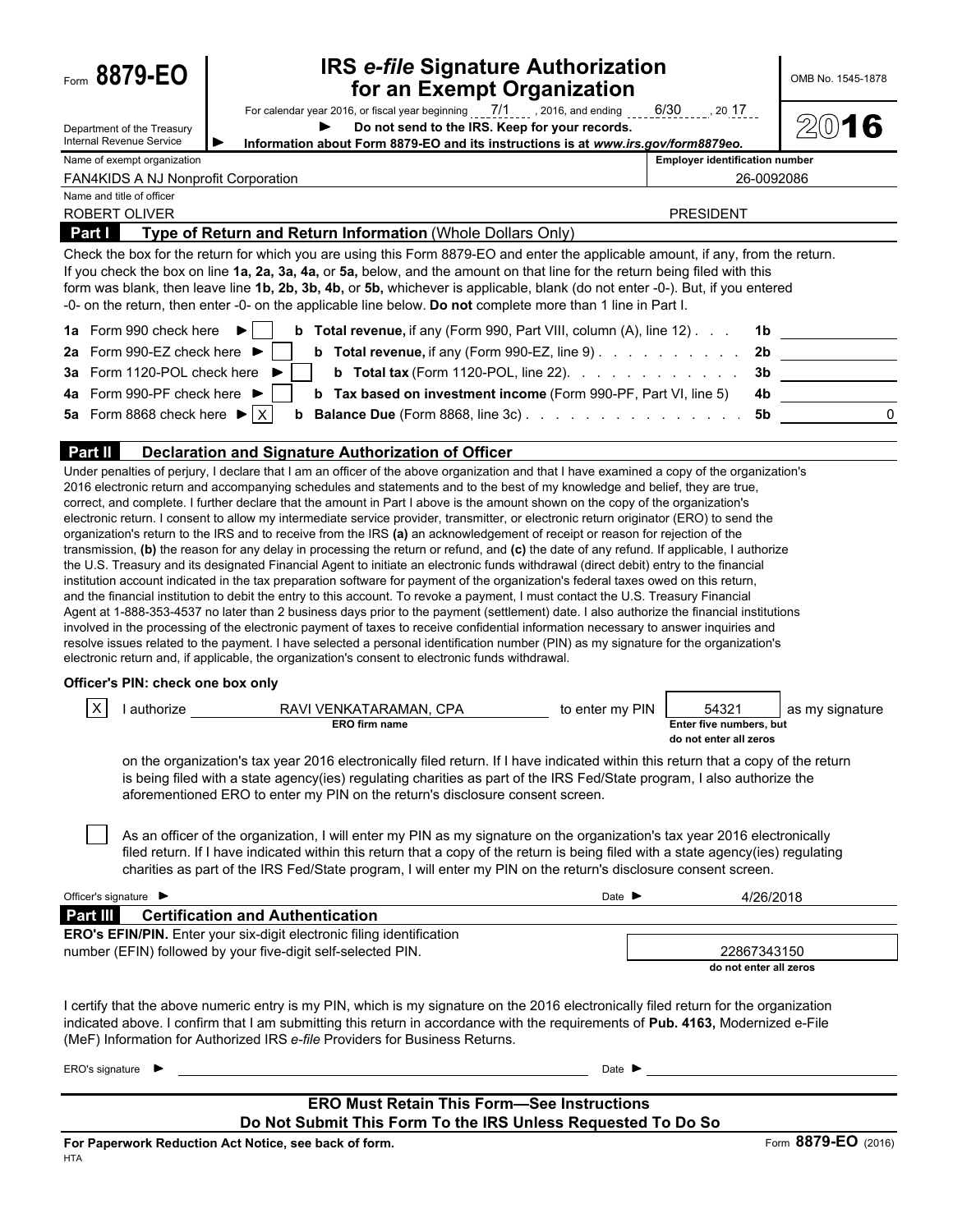# Form **990 Return of Organization Exempt From Income Tax**  $\frac{\text{OMB No. 1545-0047}}{2016}$

**Under section 501(c), 527, or 4947(a)(1) of the Internal Revenue Code (except private foundations)**

Department of the Treasury

 $\blacktriangleright$ 

Do not enter social security numbers on this form as it may be made public.

| <b>Open to Public</b> |  |  |
|-----------------------|--|--|
| Inspection            |  |  |

|                                | Internal Revenue Service | Department of the Treasury    |                                                                                                                                                              | Information about Form 990 and its instructions is at www.irs.gov/form990. |                                     |                                                 |      |                                                     |                                  | <b>Inspection</b>                       |
|--------------------------------|--------------------------|-------------------------------|--------------------------------------------------------------------------------------------------------------------------------------------------------------|----------------------------------------------------------------------------|-------------------------------------|-------------------------------------------------|------|-----------------------------------------------------|----------------------------------|-----------------------------------------|
|                                |                          |                               | For the 2016 calendar year, or tax year beginning                                                                                                            |                                                                            | 7/1/2016                            | and ending                                      |      |                                                     | 6/30/2017                        |                                         |
|                                |                          | <b>B</b> Check if applicable: | C Name of organization                                                                                                                                       |                                                                            | FAN4KIDS A NJ Nonprofit Corporation |                                                 |      |                                                     | D Employer identification number |                                         |
|                                | Address change           |                               | Doing business as                                                                                                                                            |                                                                            |                                     |                                                 |      |                                                     |                                  |                                         |
|                                | Name change              |                               | Number and street (or P.O. box if mail is not delivered to street address)                                                                                   |                                                                            |                                     | Room/suite                                      |      | 26-0092086                                          |                                  |                                         |
|                                |                          |                               | 125 BROADWAY                                                                                                                                                 |                                                                            |                                     |                                                 |      | E Telephone number                                  |                                  |                                         |
|                                | Initial return           |                               | City or town<br><b>OCEAN GROVE</b>                                                                                                                           |                                                                            | State<br><b>NJ</b>                  | ZIP code<br>07756                               |      | (201) 349-7955                                      |                                  |                                         |
|                                |                          | Final return/terminated       | Foreign country name                                                                                                                                         |                                                                            | Foreign province/state/county       | Foreign postal code                             |      |                                                     |                                  |                                         |
|                                | Amended return           |                               |                                                                                                                                                              |                                                                            |                                     |                                                 |      | G Gross receipts \$                                 |                                  | 355,011                                 |
|                                |                          |                               | F Name and address of principal officer:                                                                                                                     |                                                                            |                                     |                                                 |      |                                                     |                                  | $Yes \overline{X} No$                   |
|                                |                          | Application pending           |                                                                                                                                                              |                                                                            |                                     |                                                 |      | H(a) Is this a group return for subordinates?       |                                  |                                         |
|                                |                          |                               | Rob Oliver 154 DOUGLASS ST, BROOKLYN, NY 11217                                                                                                               |                                                                            |                                     |                                                 |      | H(b) Are all subordinates included?                 |                                  | Yes No                                  |
|                                |                          | Tax-exempt status:            | $X \mid 501(c)(3)$<br>501(c)                                                                                                                                 | $\blacktriangleleft$ (insert no.)                                          | 4947(a)(1) or                       | 527                                             |      | If "No," attach a list. (see instructions)          |                                  |                                         |
|                                |                          |                               | J Website: > www.fan4kids.org                                                                                                                                |                                                                            |                                     |                                                 |      | $H(c)$ Group exemption number $\blacktriangleright$ |                                  |                                         |
|                                |                          | K Form of organization:       | $X$ Corporation                                                                                                                                              | Trust<br>Association                                                       | Other $\blacktriangleright$         |                                                 |      | L Year of formation: 2004                           |                                  | M State of legal domicile:<br><b>NJ</b> |
|                                | Part I                   |                               | <b>Summary</b>                                                                                                                                               |                                                                            |                                     |                                                 |      |                                                     |                                  |                                         |
|                                | -1                       |                               | Briefly describe the organization's mission or most significant activities:                                                                                  |                                                                            |                                     |                                                 |      | To educate kids of all shapes and sizes             |                                  |                                         |
|                                |                          |                               | about healthy eating and active lifestyles and empower them to make healthy decisions about                                                                  |                                                                            |                                     |                                                 |      |                                                     |                                  |                                         |
| Governance                     |                          |                               | fitness and nutrition. We help prevent the problems of poor eating and inactivity by                                                                         |                                                                            |                                     |                                                 |      |                                                     |                                  |                                         |
|                                |                          |                               |                                                                                                                                                              |                                                                            |                                     |                                                 |      |                                                     |                                  |                                         |
|                                | $\mathbf{2}$             |                               | Check this box $\blacktriangleright$ if the organization discontinued its operations or disposed of more than 25% of its net assets.                         |                                                                            |                                     |                                                 |      |                                                     |                                  |                                         |
|                                | -3                       |                               | Number of voting members of the governing body (Part VI, line 1a)                                                                                            |                                                                            |                                     |                                                 |      |                                                     | $\mathbf{3}$                     |                                         |
| <b>Activities &amp;</b>        | 4                        |                               | Number of independent voting members of the governing body (Part VI, line 1b)                                                                                |                                                                            |                                     |                                                 |      |                                                     | 4                                |                                         |
|                                | -5                       |                               | Total number of individuals employed in calendar year 2016 (Part V, line 2a).                                                                                |                                                                            |                                     |                                                 |      |                                                     | $\overline{\mathbf{5}}$          | 14                                      |
|                                | 6                        |                               |                                                                                                                                                              |                                                                            |                                     |                                                 |      |                                                     | 6                                |                                         |
|                                | 7a                       |                               | Total unrelated business revenue from Part VIII, column (C), line 12                                                                                         |                                                                            |                                     |                                                 |      |                                                     | 7a                               |                                         |
|                                | b                        |                               | Net unrelated business taxable income from Form 990-T, line 34                                                                                               |                                                                            |                                     |                                                 |      |                                                     | $\overline{7b}$                  |                                         |
|                                |                          |                               |                                                                                                                                                              |                                                                            |                                     |                                                 |      | <b>Prior Year</b>                                   |                                  | <b>Current Year</b>                     |
|                                | 8                        |                               | Contributions and grants (Part VIII, line 1h)                                                                                                                |                                                                            |                                     |                                                 |      |                                                     | 198,504                          | 224,215                                 |
|                                | 9                        |                               | Program service revenue (Part VIII, line 2g)                                                                                                                 |                                                                            |                                     |                                                 |      |                                                     | 329,040                          | 130,794                                 |
| Revenue                        | 10                       |                               | Investment income (Part VIII, column (A), lines 3, 4, and 7d).                                                                                               |                                                                            |                                     |                                                 |      |                                                     |                                  |                                         |
|                                | 11                       |                               | Other revenue (Part VIII, column (A), lines 5, 6d, 8c, 9c, 10c, and 11e)                                                                                     |                                                                            |                                     |                                                 |      |                                                     |                                  |                                         |
|                                | 12                       |                               | Total revenue—add lines 8 through 11 (must equal Part VIII, column (A), line 12). .                                                                          |                                                                            |                                     |                                                 |      |                                                     | 527,548                          | 355,011                                 |
|                                | 13                       |                               | Grants and similar amounts paid (Part IX, column (A), lines 1-3)                                                                                             |                                                                            |                                     |                                                 |      |                                                     | $\mathbf{0}$                     |                                         |
|                                | 14                       |                               | Benefits paid to or for members (Part IX, column (A), line 4)                                                                                                |                                                                            |                                     |                                                 |      |                                                     |                                  |                                         |
|                                | 15                       |                               | Salaries, other compensation, employee benefits (Part IX, column (A), lines 5–10).                                                                           |                                                                            |                                     |                                                 |      |                                                     | 404,719                          | 292,052                                 |
|                                | <b>16a</b>               |                               | Professional fundraising fees (Part IX, column (A), line 11e)                                                                                                |                                                                            |                                     |                                                 |      |                                                     |                                  |                                         |
| Expenses                       | b                        |                               | Total fundraising expenses (Part IX, column (D), line 25) ▶                                                                                                  |                                                                            |                                     | $\begin{array}{ccc} \hline & 1,357 \end{array}$ |      |                                                     |                                  |                                         |
|                                | 17                       |                               | Other expenses (Part IX, column (A), lines 11a-11d, 11f-24e)                                                                                                 |                                                                            |                                     |                                                 |      |                                                     | 117,957                          | 69,429                                  |
|                                | 18                       |                               | Total expenses. Add lines 13-17 (must equal Part IX, column (A), line 25). .                                                                                 |                                                                            |                                     |                                                 |      |                                                     | 522,676                          | 361,481                                 |
|                                | 19                       |                               | Revenue less expenses. Subtract line 18 from line 12                                                                                                         |                                                                            |                                     |                                                 |      |                                                     | 4.872                            | $-6,470$                                |
|                                |                          |                               |                                                                                                                                                              |                                                                            |                                     |                                                 |      | <b>Beginning of Current Year</b>                    |                                  | <b>End of Year</b>                      |
| Net Assets or<br>Fund Balances | 20                       |                               | Total assets (Part X, line 16) $\ldots$ $\ldots$ $\ldots$ $\ldots$ $\ldots$ $\ldots$ $\ldots$ $\ldots$ $\ldots$                                              |                                                                            |                                     |                                                 |      |                                                     | 110,046                          | 154,682                                 |
|                                | 21                       |                               |                                                                                                                                                              |                                                                            |                                     |                                                 |      |                                                     | 78,165                           | 126,977                                 |
|                                | 22                       |                               | Net assets or fund balances. Subtract line 21 from line 20                                                                                                   |                                                                            |                                     |                                                 |      |                                                     | 31,881                           | 27,705                                  |
|                                | Part II                  |                               | <b>Signature Block</b>                                                                                                                                       |                                                                            |                                     |                                                 |      |                                                     |                                  |                                         |
|                                |                          |                               | Under penalties of perjury, I declare that I have examined this return, including accompanying schedules and statements, and to the best of my knowledge     |                                                                            |                                     |                                                 |      |                                                     |                                  |                                         |
|                                |                          |                               | and belief, it is true, correct, and complete. Declaration of preparer (other than officer) is based on all information of which preparer has any knowledge. |                                                                            |                                     |                                                 |      |                                                     |                                  |                                         |
|                                |                          |                               |                                                                                                                                                              |                                                                            |                                     |                                                 |      |                                                     |                                  |                                         |
| Sign                           |                          |                               | Signature of officer                                                                                                                                         |                                                                            |                                     |                                                 |      | Date                                                |                                  |                                         |
| Here                           |                          |                               |                                                                                                                                                              |                                                                            |                                     |                                                 |      |                                                     |                                  |                                         |
|                                |                          |                               | Type or print name and title                                                                                                                                 |                                                                            |                                     |                                                 |      |                                                     |                                  |                                         |
|                                |                          |                               | Print/Type preparer's name                                                                                                                                   |                                                                            | Preparer's signature                |                                                 | Date |                                                     |                                  | PTIN                                    |
| Paid                           |                          |                               |                                                                                                                                                              |                                                                            |                                     |                                                 |      |                                                     | Check                            |                                         |
|                                | <b>Preparer</b>          |                               | RAVI VENKATARAMAN                                                                                                                                            |                                                                            |                                     |                                                 |      | 4/26/2018                                           | self-employed                    | P00904819                               |
|                                | <b>Use Only</b>          |                               | Firm's name                                                                                                                                                  | RAVI VENKATARAMAN, CPA                                                     |                                     |                                                 |      |                                                     | Firm's EIN ▶ 31-1622308          |                                         |
|                                |                          |                               | Firm's address > 14 COURTSIDE LANE, PRINCETON, NJ 08540                                                                                                      |                                                                            |                                     |                                                 |      | Phone no.                                           | (609) 452-7770                   |                                         |
|                                |                          |                               |                                                                                                                                                              |                                                                            |                                     |                                                 |      |                                                     |                                  |                                         |
|                                |                          |                               | May the IRS discuss this return with the preparer shown above? (see instructions).                                                                           |                                                                            |                                     |                                                 |      |                                                     |                                  | $X$ Yes<br>$\overline{\phantom{a}}$ No  |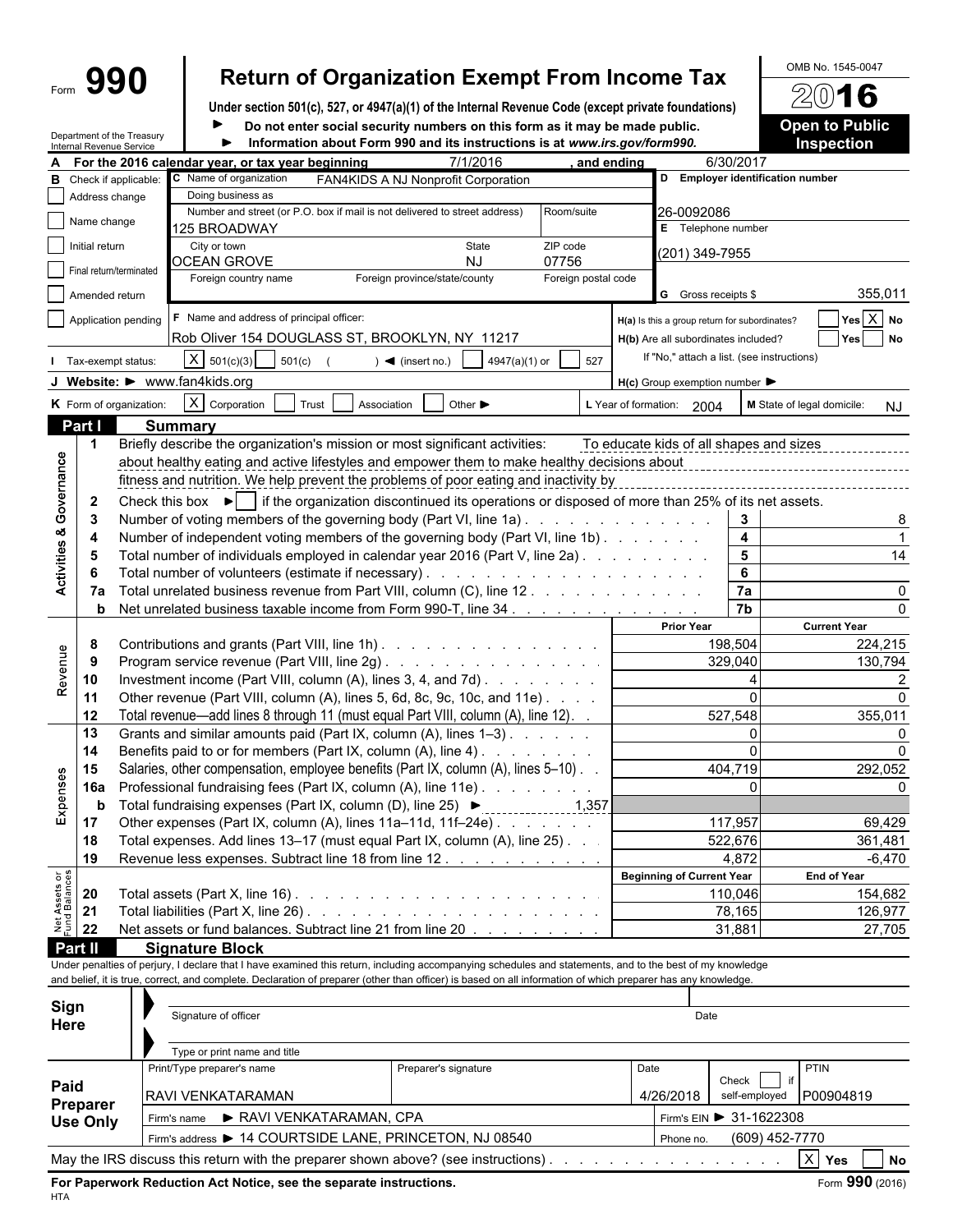|                         | Form 990 (2016) | FAN4KIDS A NJ Nonprofit Corporation                                                                                                                                                                                                                      | 26-0092086   | Page 2             |
|-------------------------|-----------------|----------------------------------------------------------------------------------------------------------------------------------------------------------------------------------------------------------------------------------------------------------|--------------|--------------------|
|                         | <b>Part III</b> | <b>Statement of Program Service Accomplishments</b>                                                                                                                                                                                                      |              |                    |
|                         |                 | Check if Schedule O contains a response or note to any line in this Part III                                                                                                                                                                             |              |                    |
| -1                      |                 | Briefly describe the organization's mission:                                                                                                                                                                                                             |              |                    |
|                         |                 |                                                                                                                                                                                                                                                          |              |                    |
|                         |                 | habits, 2) improving cardiovascular abilities, 3) reducing disruptive behaviors and<br>representative content content content content content content content content content abilities.                                                                 |              |                    |
|                         |                 |                                                                                                                                                                                                                                                          |              |                    |
|                         |                 | influencing families to modify and improve their health behaviors.                                                                                                                                                                                       |              |                    |
| $\overline{\mathbf{2}}$ |                 | Did the organization undertake any significant program services during the year which were not listed on                                                                                                                                                 |              | Yes $\boxed{X}$ No |
|                         |                 | If "Yes," describe these new services on Schedule O.                                                                                                                                                                                                     | $\mathbf{I}$ |                    |
| 3                       |                 |                                                                                                                                                                                                                                                          |              |                    |
|                         |                 | Did the organization cease conducting, or make significant changes in how it conducts, any program                                                                                                                                                       |              | Yes $X$ No         |
|                         |                 | If "Yes," describe these changes on Schedule O.                                                                                                                                                                                                          |              |                    |
| 4                       |                 | Describe the organization's program service accomplishments for each of its three largest program services, as measured by                                                                                                                               |              |                    |
|                         |                 | expenses. Section 501(c)(3) and 501(c)(4) organizations are required to report the amount of grants and allocations to others,                                                                                                                           |              |                    |
|                         |                 | the total expenses, and revenue, if any, for each program service reported.                                                                                                                                                                              |              |                    |
|                         |                 |                                                                                                                                                                                                                                                          |              |                    |
| 4a                      |                 |                                                                                                                                                                                                                                                          |              |                    |
|                         |                 | Fan4Kids provides children with a comprehensive, school-based fitness and nutrition education in                                                                                                                                                         |              |                    |
|                         |                 | low-income areas. Fan4Kids was established in 2004 to combat today's childhood obesity. Our                                                                                                                                                              |              |                    |
|                         |                 | accomplishments include: 1-Creating healthier nutritional and physical activity habits.                                                                                                                                                                  |              |                    |
|                         |                 | 2-Improving cardiovascular abilities. 3-Reducing disruptive behaviors and increasing focus in the                                                                                                                                                        |              |                    |
|                         |                 | classrooms. 4-Stabilizing and reducing BMI in Kids. 5-Influencing families to modify and improve                                                                                                                                                         |              |                    |
|                         |                 | their healthbehaviors.                                                                                                                                                                                                                                   |              |                    |
|                         |                 |                                                                                                                                                                                                                                                          |              |                    |
|                         |                 |                                                                                                                                                                                                                                                          |              |                    |
|                         |                 |                                                                                                                                                                                                                                                          |              |                    |
|                         |                 |                                                                                                                                                                                                                                                          |              |                    |
|                         |                 |                                                                                                                                                                                                                                                          |              |                    |
| 4b                      |                 | (Code: $($ $)$ (Expenses \$ $)$ $\leq$ $\leq$ $\leq$ $\leq$ $\leq$ $\leq$ $\leq$ $\leq$ $\leq$ $\leq$ $\leq$ $\leq$ $\leq$ $\leq$ $\leq$ $\leq$ $\leq$ $\leq$ $\leq$ $\leq$ $\leq$ $\leq$ $\leq$ $\leq$ $\leq$ $\leq$ $\leq$ $\leq$ $\leq$ $\leq$ $\leq$ |              |                    |
|                         |                 |                                                                                                                                                                                                                                                          |              |                    |
|                         |                 |                                                                                                                                                                                                                                                          |              |                    |
|                         |                 |                                                                                                                                                                                                                                                          |              |                    |
|                         |                 |                                                                                                                                                                                                                                                          |              |                    |
|                         |                 |                                                                                                                                                                                                                                                          |              |                    |
|                         |                 |                                                                                                                                                                                                                                                          |              |                    |
|                         |                 |                                                                                                                                                                                                                                                          |              |                    |
|                         |                 |                                                                                                                                                                                                                                                          |              |                    |
|                         |                 |                                                                                                                                                                                                                                                          |              |                    |
|                         |                 |                                                                                                                                                                                                                                                          |              |                    |
|                         |                 |                                                                                                                                                                                                                                                          |              |                    |
|                         |                 |                                                                                                                                                                                                                                                          |              |                    |
| 4c                      | (Code:          | ) (Expenses \$                                                                                                                                                                                                                                           |              |                    |
|                         |                 |                                                                                                                                                                                                                                                          |              |                    |
|                         |                 |                                                                                                                                                                                                                                                          |              |                    |
|                         |                 |                                                                                                                                                                                                                                                          |              |                    |
|                         |                 |                                                                                                                                                                                                                                                          |              |                    |
|                         |                 |                                                                                                                                                                                                                                                          |              |                    |
|                         |                 |                                                                                                                                                                                                                                                          |              |                    |
|                         |                 |                                                                                                                                                                                                                                                          |              |                    |
|                         |                 |                                                                                                                                                                                                                                                          |              |                    |
|                         |                 |                                                                                                                                                                                                                                                          |              |                    |
|                         |                 |                                                                                                                                                                                                                                                          |              |                    |
|                         |                 |                                                                                                                                                                                                                                                          |              |                    |
|                         |                 |                                                                                                                                                                                                                                                          |              |                    |
|                         |                 | 4d Other program services. (Describe in Schedule O.)                                                                                                                                                                                                     |              |                    |
|                         | (Expenses \$    | 0) (Revenue \$<br>0 including grants of \$                                                                                                                                                                                                               |              |                    |
| 4e                      |                 | Total program service expenses<br>314,458                                                                                                                                                                                                                |              |                    |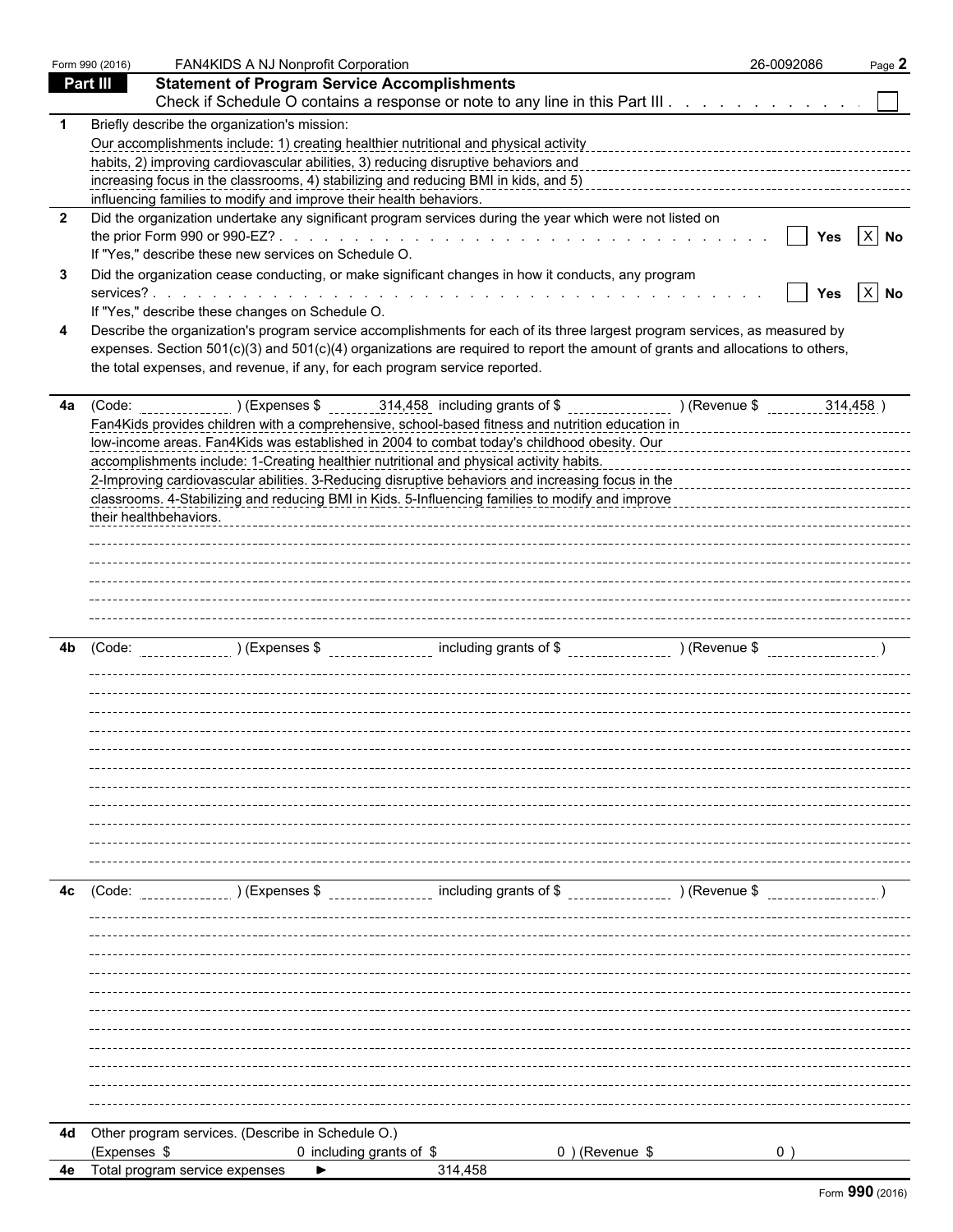Part 990 (26-0092086 Page **3** Page **3** 26-0092086 Page **3** 26-0092086 Page **3** 

| Part IV | <b>Checklist of Required Schedules</b>                                                                                                                                                                                                                |                 |              |                           |
|---------|-------------------------------------------------------------------------------------------------------------------------------------------------------------------------------------------------------------------------------------------------------|-----------------|--------------|---------------------------|
|         |                                                                                                                                                                                                                                                       |                 |              | Yes No                    |
|         | 1 Is the organization described in section 501(c)(3) or 4947(a)(1) (other than a private foundation)? If "Yes,"                                                                                                                                       |                 | $\mathsf{X}$ |                           |
|         |                                                                                                                                                                                                                                                       | $\overline{2}$  |              | $\mathsf{X}$              |
| 3       | Did the organization engage in direct or indirect political campaign activities on behalf of or in opposition to                                                                                                                                      | $\mathbf{3}$    |              | $\mathsf{X}$              |
|         | 4 Section 501(c)(3) organizations. Did the organization engage in lobbying activities, or have a section 501(h)                                                                                                                                       | $\overline{4}$  |              | $\mathsf{X}$              |
|         | 5 Is the organization a section $501(c)(4)$ , $501(c)(5)$ , or $501(c)(6)$ organization that receives membership dues,<br>assessments, or similar amounts as defined in Revenue Procedure 98-19? If "Yes," complete Schedule C,                       |                 |              |                           |
|         |                                                                                                                                                                                                                                                       | 5               |              | $\boldsymbol{\mathsf{X}}$ |
|         | Did the organization maintain any donor advised funds or any similar funds or accounts for which donors<br>have the right to provide advice on the distribution or investment of amounts in such funds or accounts? If                                | 6               |              | $\mathsf{X}$              |
| 7       | Did the organization receive or hold a conservation easement, including easements to preserve open space,<br>the environment, historic land areas, or historic structures? If "Yes," complete Schedule D, Part II.                                    | $\overline{7}$  |              | $\boldsymbol{\mathsf{X}}$ |
|         | 8 Did the organization maintain collections of works of art, historical treasures, or other similar assets? If "Yes,"                                                                                                                                 | 8               |              | $\times$                  |
| 9       | Did the organization report an amount in Part X, line 21, for escrow or custodial account liability, serve as a                                                                                                                                       |                 |              |                           |
|         | custodian for amounts not listed in Part X; or provide credit counseling, debt management, credit repair, or debt                                                                                                                                     | 9               |              | $\boldsymbol{\mathsf{X}}$ |
| 10      | Did the organization, directly or through a related organization, hold assets in temporarily restricted<br>endowments, permanent endowments, or quasi-endowments? If "Yes," complete Schedule D, Part V.                                              | 10              |              | $\times$                  |
|         | 11 If the organization's answer to any of the following questions is "Yes," then complete Schedule D, Parts VI,<br>VII, VIII, IX, or X as applicable.                                                                                                 |                 |              |                           |
|         | a Did the organization report an amount for land, buildings, and equipment in Part X, line 10? If "Yes," complete                                                                                                                                     | 11a             |              | $\boldsymbol{\mathsf{X}}$ |
|         | <b>b</b> Did the organization report an amount for investments—other securities in Part X, line 12 that is 5% or more                                                                                                                                 | 11b             |              | $\times$                  |
|         | c Did the organization report an amount for investments—program related in Part X, line 13 that is 5% or more                                                                                                                                         | 11c             |              | $\mathsf{X}$              |
|         | d Did the organization report an amount for other assets in Part X, line 15 that is 5% or more of its total assets                                                                                                                                    | 11d             |              | X                         |
|         | e Did the organization report an amount for other liabilities in Part X, line 25? If "Yes," complete Schedule D, Part X.<br>f Did the organization's separate or consolidated financial statements for the tax year include a footnote that addresses | 11e             |              | $\times$                  |
|         | the organization's liability for uncertain tax positions under FIN 48 (ASC 740)? If "Yes," complete Schedule D, Part X. .<br>12a Did the organization obtain separate, independent audited financial statements for the tax year? If "Yes," complete  | 11f             |              | X                         |
|         | b Was the organization included in consolidated, independent audited financial statements for the tax year? If "Yes,"                                                                                                                                 | 12a             |              | X                         |
|         | and if the organization answered "No" to line 12a, then completing Schedule D, Parts XI and XII is optional                                                                                                                                           | 12 <sub>b</sub> |              | X                         |
|         |                                                                                                                                                                                                                                                       | 13              |              | $\mathsf X$               |
|         | 14a Did the organization maintain an office, employees, or agents outside of the United States?<br><b>b</b> Did the organization have aggregate revenues or expenses of more than \$10,000 from grantmaking,                                          | 14a             |              | $\mathsf X$               |
|         | fundraising, business, investment, and program service activities outside the United States, or aggregate<br>foreign investments valued at \$100,000 or more? If "Yes," complete Schedule F, Parts I and IV.                                          | 14 <sub>b</sub> |              | X                         |
|         | 15 Did the organization report on Part IX, column (A), line 3, more than \$5,000 of grants or other assistance to or                                                                                                                                  | 15              |              | $\boldsymbol{\mathsf{X}}$ |
| 16      | Did the organization report on Part IX, column (A), line 3, more than \$5,000 of aggregate grants or other<br>assistance to or for foreign individuals? If "Yes," complete Schedule F, Parts III and IV.                                              | 16              |              | X                         |
| 17      | Did the organization report a total of more than \$15,000 of expenses for professional fundraising services<br>on Part IX, column (A), lines 6 and 11e? If "Yes," complete Schedule G, Part I (see instructions).                                     | 17              |              | X                         |
| 18      | Did the organization report more than \$15,000 total of fundraising event gross income and contributions on                                                                                                                                           | 18              |              | X                         |
| 19      | Did the organization report more than \$15,000 of gross income from gaming activities on Part VIII, line 9a?                                                                                                                                          | 19              |              |                           |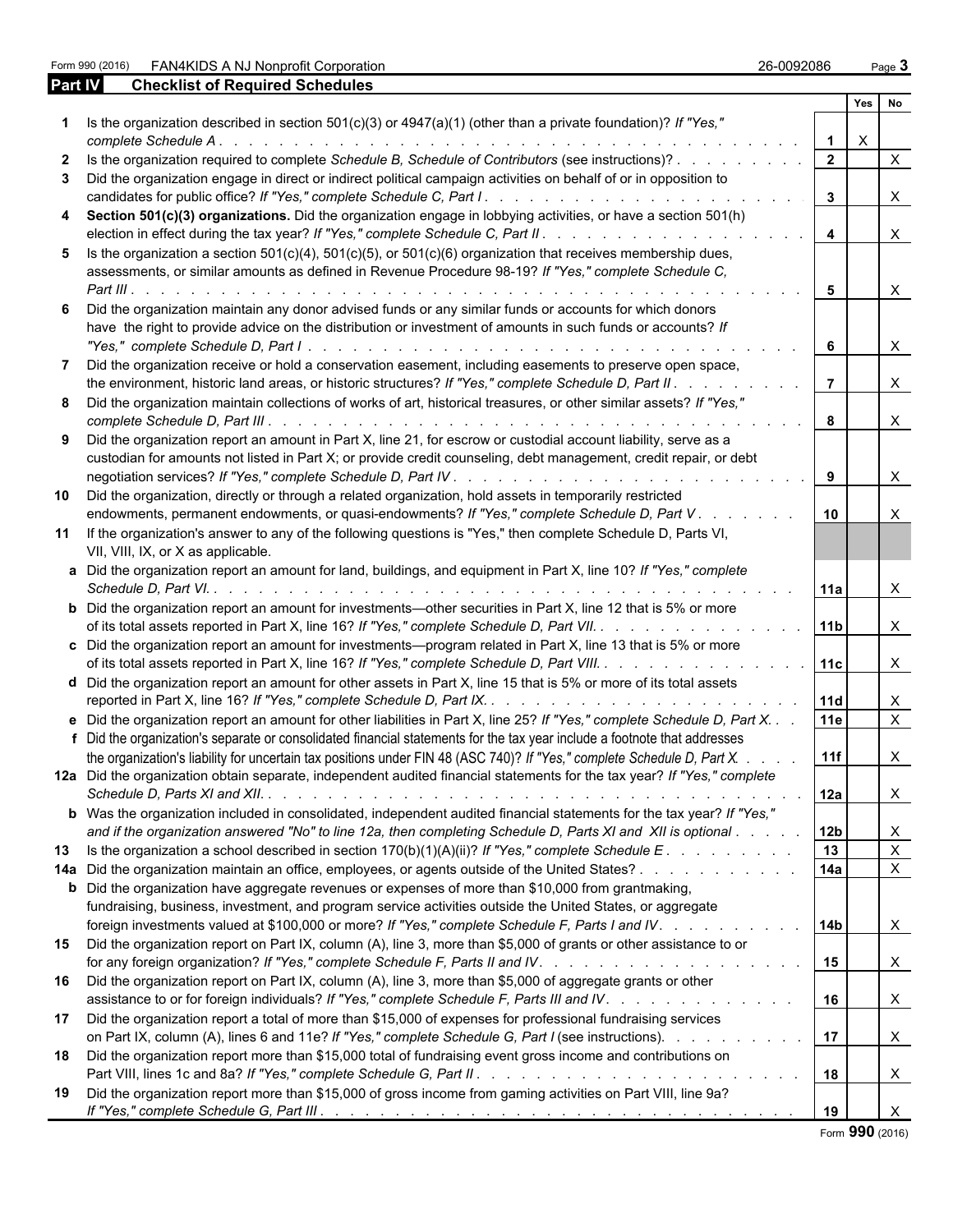|                | Form 990 (2016)<br>FAN4KIDS A NJ Nonprofit Corporation<br>26-0092086                                                                                                                                                                                 |                 |                           | Page 4       |  |
|----------------|------------------------------------------------------------------------------------------------------------------------------------------------------------------------------------------------------------------------------------------------------|-----------------|---------------------------|--------------|--|
| <b>Part IV</b> | <b>Checklist of Required Schedules (continued)</b>                                                                                                                                                                                                   |                 |                           |              |  |
|                |                                                                                                                                                                                                                                                      |                 | Yes                       | l No         |  |
|                |                                                                                                                                                                                                                                                      | <b>20a</b>      |                           | $\mathsf{X}$ |  |
|                | <b>b</b> If "Yes" to line 20a, did the organization attach a copy of its audited financial statements to this return?                                                                                                                                | 20 <sub>b</sub> |                           |              |  |
|                | 21 Did the organization report more than \$5,000 of grants or other assistance to any domestic organization or<br>domestic government on Part IX, column (A), line 1? If "Yes," complete Schedule I, Parts I and II.<br>and the contract of the con- | 21              |                           | $\mathsf{X}$ |  |
|                | 22 Did the organization report more than \$5,000 of grants or other assistance to or for domestic individuals on                                                                                                                                     | 22              |                           | X            |  |
|                | 23 Did the organization answer "Yes" to Part VII, Section A, line 3, 4, or 5 about compensation of the                                                                                                                                               |                 |                           |              |  |
|                | organization's current and former officers, directors, trustees, key employees, and highest compensated                                                                                                                                              | 23              |                           | $\mathsf{X}$ |  |
|                | 24a Did the organization have a tax-exempt bond issue with an outstanding principal amount of more than<br>\$100,000 as of the last day of the year, that was issued after December 31, 2002? If "Yes," answer lines                                 |                 |                           |              |  |
|                |                                                                                                                                                                                                                                                      | 24a             |                           | X            |  |
|                | <b>b</b> Did the organization invest any proceeds of tax-exempt bonds beyond a temporary period exception?<br>c Did the organization maintain an escrow account other than a refunding escrow at any time during the year                            | 24 <sub>b</sub> |                           |              |  |
|                |                                                                                                                                                                                                                                                      | 24c             |                           |              |  |
|                | <b>d</b> Did the organization act as an "on behalf of" issuer for bonds outstanding at any time during the year? $\ldots$                                                                                                                            | <b>24d</b>      |                           |              |  |
|                | 25a Section 501(c)(3), 501(c)(4), and 501(c)(29) organizations. Did the organization engage in an excess benefit<br>transaction with a disqualified person during the year? If "Yes," complete Schedule L, Part I.                                   | 25a             |                           | X            |  |
|                | <b>b</b> Is the organization aware that it engaged in an excess benefit transaction with a disqualified person in a<br>prior year, and that the transaction has not been reported on any of the organization's prior Forms 990 or                    |                 |                           |              |  |
|                |                                                                                                                                                                                                                                                      | 25 <sub>b</sub> |                           | X            |  |
|                | 26 Did the organization report any amount on Part X, line 5, 6, or 22 for receivables from or payables to any<br>current or former officers, directors, trustees, key employees, highest compensated employees, or                                   |                 |                           |              |  |
| 27             | Did the organization provide a grant or other assistance to an officer, director, trustee, key employee,                                                                                                                                             | 26              | $\mathsf{X}$              |              |  |
|                | substantial contributor or employee thereof, a grant selection committee member, or to a 35% controlled<br>entity or family member of any of these persons? If "Yes," complete Schedule L, Part III.                                                 | 27              |                           | $\times$     |  |
|                | 28 Was the organization a party to a business transaction with one of the following parties (see Schedule L,                                                                                                                                         |                 |                           |              |  |
|                | Part IV instructions for applicable filing thresholds, conditions, and exceptions):                                                                                                                                                                  |                 |                           |              |  |
|                | a A current or former officer, director, trustee, or key employee? If "Yes," complete Schedule L, Part IV.                                                                                                                                           | <b>28a</b>      |                           | $\mathsf{X}$ |  |
|                | <b>b</b> A family member of a current or former officer, director, trustee, or key employee? If "Yes," complete<br>Schedule L, Part IV.                                                                                                              | 28b             |                           | X            |  |
|                | c An entity of which a current or former officer, director, trustee, or key employee (or a family member thereof)                                                                                                                                    |                 |                           |              |  |
|                | was an officer, director, trustee, or direct or indirect owner? If "Yes," complete Schedule L, Part IV                                                                                                                                               | 28c             |                           | X            |  |
|                | 29 Did the organization receive more than \$25,000 in non-cash contributions? If "Yes," complete Schedule M.                                                                                                                                         |                 |                           | $\mathsf{X}$ |  |
|                | 30 Did the organization receive contributions of art, historical treasures, or other similar assets, or qualified                                                                                                                                    | 30              |                           | $\mathsf{X}$ |  |
|                | 31 Did the organization liquidate, terminate, or dissolve and cease operations? If "Yes," complete Schedule N,                                                                                                                                       | 31              |                           | X            |  |
|                | 32 Did the organization sell, exchange, dispose of, or transfer more than 25% of its net assets?                                                                                                                                                     | 32              |                           | X            |  |
|                | 33 Did the organization own 100% of an entity disregarded as separate from the organization under Regulations                                                                                                                                        |                 |                           |              |  |
|                |                                                                                                                                                                                                                                                      | 33              |                           | X            |  |
|                | 34 Was the organization related to any tax-exempt or taxable entity? If "Yes," complete Schedule R, Part II,                                                                                                                                         | 34              |                           | X            |  |
|                | 35a Did the organization have a controlled entity within the meaning of section 512(b)(13)?                                                                                                                                                          | 35a             |                           |              |  |
|                | <b>b</b> If "Yes" to line 35a, did the organization receive any payment from or engage in any transaction with a controlled<br>entity within the meaning of section 512(b)(13)? If "Yes," complete Schedule R, Part V, line 2                        | 35b             |                           |              |  |
|                | 36 Section 501(c)(3) organizations. Did the organization make any transfers to an exempt non-charitable related                                                                                                                                      |                 |                           |              |  |
| 37             | Did the organization conduct more than 5% of its activities through an entity that is not a related organization                                                                                                                                     | 36              |                           | X            |  |
|                | and that is treated as a partnership for federal income tax purposes? If "Yes," complete Schedule R, Part                                                                                                                                            |                 |                           |              |  |
|                |                                                                                                                                                                                                                                                      | 37              |                           | X            |  |
| 38             | Did the organization complete Schedule O and provide explanations in Schedule O for Part VI, lines 11b and                                                                                                                                           | 38              | $\mathsf{X}$              |              |  |
|                |                                                                                                                                                                                                                                                      |                 | $E_{\text{arm}}$ QQN (201 |              |  |

|  |  | Form 990 (2016) |
|--|--|-----------------|
|--|--|-----------------|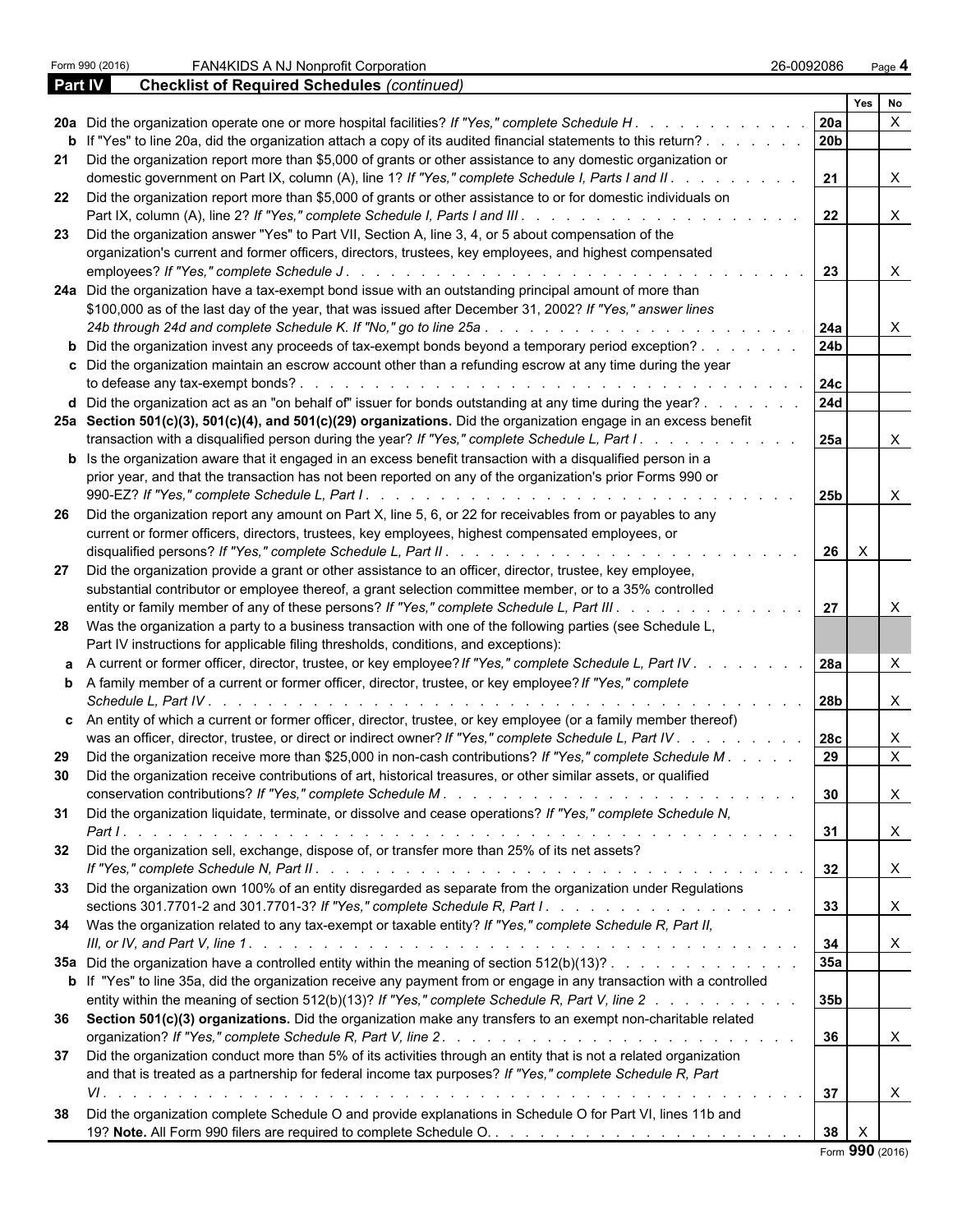|              | Form 990 (2016) | FAN4KIDS A NJ Nonprofit Corporation                                                                                                | 26-0092086           | Page 5                     |  |
|--------------|-----------------|------------------------------------------------------------------------------------------------------------------------------------|----------------------|----------------------------|--|
| Part V       |                 | <b>Statements Regarding Other IRS Filings and Tax Compliance</b>                                                                   |                      |                            |  |
|              |                 | Check if Schedule O contains a response or note to any line in this Part V                                                         |                      |                            |  |
|              |                 |                                                                                                                                    |                      | Yes<br>No                  |  |
|              |                 | 1a<br>Enter the number reported in Box 3 of Form 1096. Enter -0- if not applicable                                                 |                      |                            |  |
|              |                 | 1 <sub>b</sub><br>Enter the number of Forms W-2G included in line 1a. Enter -0- if not applicable                                  |                      |                            |  |
| c            |                 | Did the organization comply with backup withholding rules for reportable payments to vendors and reportable                        |                      |                            |  |
|              |                 |                                                                                                                                    | 1c                   |                            |  |
| 2a l         |                 | Enter the number of employees reported on Form W-3, Transmittal of Wage and Tax                                                    |                      |                            |  |
|              |                 | Statements, filed for the calendar year ending with or within the year covered by this return<br>2a                                | 14                   |                            |  |
|              |                 | <b>b</b> If at least one is reported on line 2a, did the organization file all required federal employment tax returns?            | 2b                   | $\mathsf{X}$               |  |
|              |                 | Note. If the sum of lines 1a and 2a is greater than 250, you may be required to e-file. (see instructions)                         |                      |                            |  |
| За           |                 | Did the organization have unrelated business gross income of \$1,000 or more during the year?.                                     | 3a                   |                            |  |
|              |                 | If "Yes," has it filed a Form 990-T for this year? If "No" to line 3b, provide an explanation in Schedule O.                       | 3 <sub>b</sub>       |                            |  |
| 4a           |                 | At any time during the calendar year, did the organization have an interest in, or a signature or other authority                  |                      |                            |  |
|              |                 | over, a financial account in a foreign country (such as a bank account, securities account, or other financial                     |                      |                            |  |
|              | account)?.      |                                                                                                                                    | 4a                   | X                          |  |
|              |                 | <b>b</b> If "Yes," enter the name of the foreign country: $\blacktriangleright$                                                    |                      |                            |  |
|              |                 | See instructions for filing requirements for FinCEN Form 114, Report of Foreign Bank and Financial Accounts                        |                      |                            |  |
|              | (FBAR).         |                                                                                                                                    |                      |                            |  |
| 5a           |                 | Was the organization a party to a prohibited tax shelter transaction at any time during the tax year?.                             | 5a                   | X                          |  |
|              |                 | Did any taxable party notify the organization that it was or is a party to a prohibited tax shelter transaction?                   | 5 <sub>b</sub>       | $\boldsymbol{\mathsf{X}}$  |  |
| c            |                 | If "Yes" to line 5a or 5b, did the organization file Form 8886-T?                                                                  | 5c                   |                            |  |
| 6а           |                 | Does the organization have annual gross receipts that are normally greater than \$100,000, and did the                             |                      |                            |  |
|              |                 | organization solicit any contributions that were not tax deductible as charitable contributions?                                   | 6a                   | $\mathsf{X}$               |  |
|              |                 | <b>b</b> If "Yes," did the organization include with every solicitation an express statement that such contributions or            |                      |                            |  |
|              |                 |                                                                                                                                    | 6b                   |                            |  |
| 7            |                 | Organizations that may receive deductible contributions under section 170(c).                                                      |                      |                            |  |
|              |                 | Did the organization receive a payment in excess of \$75 made partly as a contribution and partly for goods                        |                      |                            |  |
|              |                 |                                                                                                                                    | 7a<br>7 <sub>b</sub> | $\times$<br>$\pmb{\times}$ |  |
|              |                 | "Yes," did the organization notify the donor of the value of the goods or services provided?                                       |                      |                            |  |
|              |                 | Did the organization sell, exchange, or otherwise dispose of tangible personal property for which it was                           | 7c                   | $\times$                   |  |
|              |                 | "Yes," indicate the number of Forms 8282 filed during the year $\ldots$ , $\ldots$ , $\ldots$ , $\ldots$ , $\ldots$                |                      |                            |  |
|              |                 | Did the organization receive any funds, directly or indirectly, to pay premiums on a personal benefit contract?                    | 7e                   | $\times$                   |  |
|              |                 | Did the organization, during the year, pay premiums, directly or indirectly, on a personal benefit contract? .                     | 7f                   |                            |  |
|              |                 | If the organization received a contribution of qualified intellectual property, did the organization file Form 8899 as required? . | 7g                   |                            |  |
|              |                 | If the organization received a contribution of cars, boats, airplanes, or other vehicles, did the organization file a Form 1098-C? | 7h                   | X                          |  |
| 8            |                 | Sponsoring organizations maintaining donor advised funds. Did a donor advised fund maintained by the                               |                      |                            |  |
|              |                 | sponsoring organization have excess business holdings at any time during the year?                                                 | 8                    | X                          |  |
| 9            |                 | Sponsoring organizations maintaining donor advised funds.                                                                          |                      |                            |  |
| а            |                 | Did the sponsoring organization make any taxable distributions under section 4966?                                                 | 9а                   | $\boldsymbol{\mathsf{X}}$  |  |
| b            |                 | Did the sponsoring organization make a distribution to a donor, donor advisor, or related person?                                  | 9 <sub>b</sub>       | $\boldsymbol{\mathsf{X}}$  |  |
| 10           |                 | Section 501(c)(7) organizations. Enter:                                                                                            |                      |                            |  |
| а            |                 | 10a<br>Initiation fees and capital contributions included on Part VIII, line 12.                                                   |                      |                            |  |
| b            |                 | 10 <sub>b</sub><br>Gross receipts, included on Form 990, Part VIII, line 12, for public use of club facilities                     |                      |                            |  |
|              |                 | Section 501(c)(12) organizations. Enter:                                                                                           |                      |                            |  |
| а            |                 | 11a                                                                                                                                |                      |                            |  |
| $\mathbf{b}$ |                 | Gross income from other sources (Do not net amounts due or paid to other sources                                                   |                      |                            |  |
|              |                 | 11 <sub>b</sub>                                                                                                                    |                      |                            |  |
| 12a          |                 | Section 4947(a)(1) non-exempt charitable trusts. Is the organization filing Form 990 in lieu of Form 1041?                         | 12a                  |                            |  |
| b            |                 | 12 <sub>b</sub><br>If "Yes," enter the amount of tax-exempt interest received or accrued during the year                           |                      |                            |  |
| 13           |                 | Section 501(c)(29) qualified nonprofit health insurance issuers.                                                                   |                      |                            |  |
| a            |                 | Is the organization licensed to issue qualified health plans in more than one state?                                               | 13a                  |                            |  |
|              |                 | Note. See the instructions for additional information the organization must report on Schedule O.                                  |                      |                            |  |
| b            |                 | Enter the amount of reserves the organization is required to maintain by the states in which                                       |                      |                            |  |
|              |                 | 13 <sub>b</sub>                                                                                                                    |                      |                            |  |
| C            |                 | 13 <sub>c</sub>                                                                                                                    |                      |                            |  |
| 14a          |                 | Did the organization receive any payments for indoor tanning services during the tax year?.                                        | 14a                  |                            |  |
|              |                 | <b>b</b> If "Yes," has it filed a Form 720 to report these payments? If "No," provide an explanation in Schedule O.                | 14 <sub>b</sub>      |                            |  |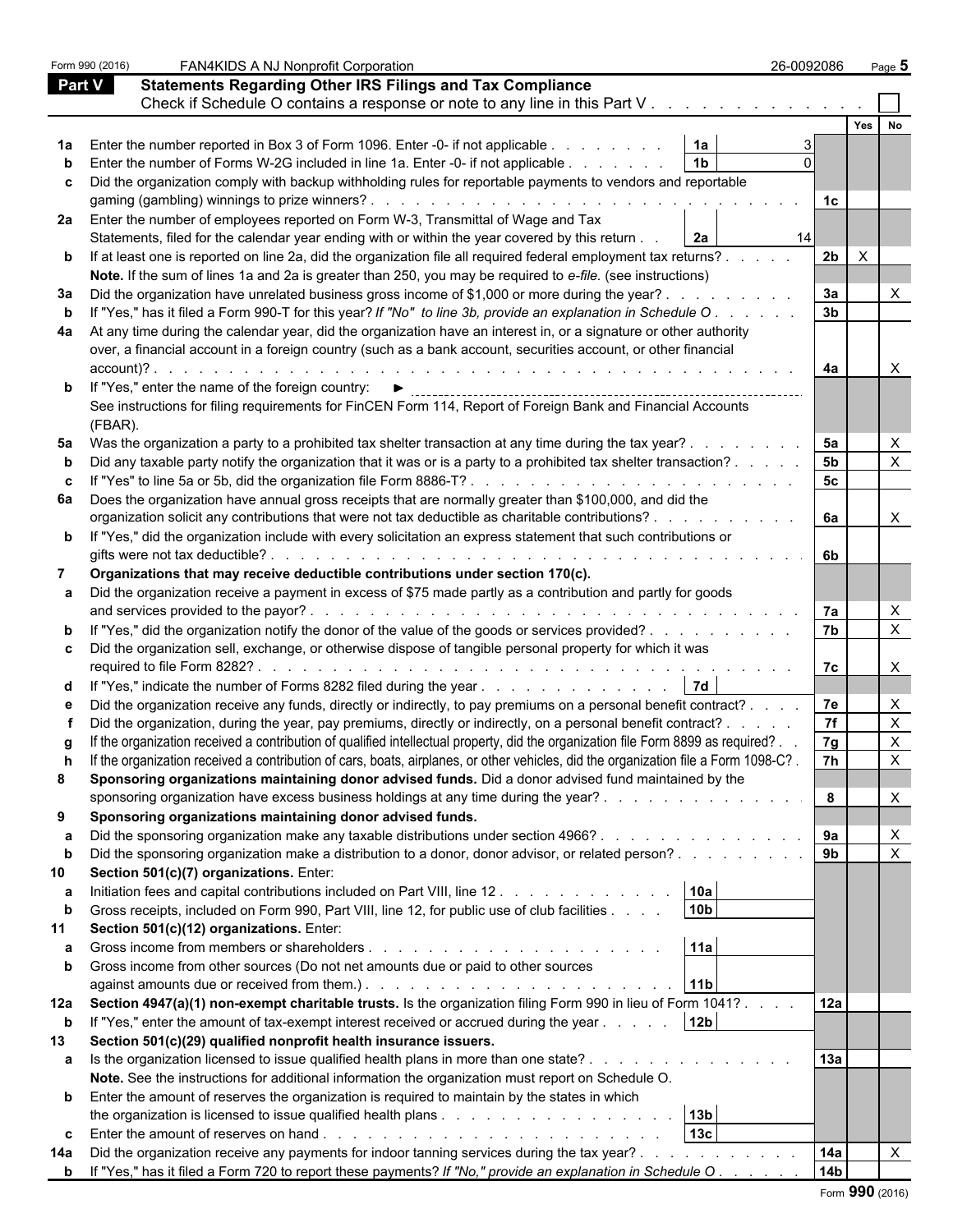|                | Form 990 (2016) | FAN4KIDS A NJ Nonprofit Corporation                                                                                                          | 26-0092086              |              | Page 6                    |  |
|----------------|-----------------|----------------------------------------------------------------------------------------------------------------------------------------------|-------------------------|--------------|---------------------------|--|
| <b>Part VI</b> |                 | Governance, Management, and Disclosure For each "Yes" response to lines 2 through 7b below, and for a "No"                                   |                         |              |                           |  |
|                |                 | response to line 8a, 8b, or 10b below, describe the circumstances, processes, or changes in Schedule O. See instructions.                    |                         |              |                           |  |
|                |                 | Check if Schedule O contains a response or note to any line in this Part VI. $\vert x \vert$                                                 |                         |              |                           |  |
|                |                 | <b>Section A. Governing Body and Management</b>                                                                                              |                         |              |                           |  |
|                |                 |                                                                                                                                              |                         | Yes          | <b>No</b>                 |  |
|                |                 | 1a Enter the number of voting members of the governing body at the end of the tax year.<br>1a                                                |                         |              |                           |  |
|                |                 |                                                                                                                                              |                         |              |                           |  |
|                |                 | If there are material differences in voting rights among members of the governing body, or                                                   |                         |              |                           |  |
|                |                 | if the governing body delegated broad authority to an executive committee or similar                                                         |                         |              |                           |  |
|                |                 | committee, explain in Schedule O.                                                                                                            |                         |              |                           |  |
|                |                 | Enter the number of voting members included in line 1a, above, who are independent.                                                          |                         |              |                           |  |
|                |                 | Did any officer, director, trustee, or key employee have a family relationship or a business relationship with                               |                         |              |                           |  |
|                |                 | any other officer, director, trustee, or key employee?<br>and the second contract of the second con-                                         | $\overline{2}$          |              |                           |  |
| 3              |                 | Did the organization delegate control over management duties customarily performed by or under the direct                                    |                         |              |                           |  |
|                |                 | supervision of officers, directors, or trustees, or key employees to a management company or other person? .                                 | $3^{\circ}$             |              | X                         |  |
|                |                 | Did the organization make any significant changes to its governing documents since the prior Form 990 was filed? .                           | $\overline{\mathbf{4}}$ |              | $\mathsf{X}$              |  |
|                |                 | Did the organization become aware during the year of a significant diversion of the organization's assets?.                                  | - 5                     |              | $\mathsf{X}$              |  |
|                |                 |                                                                                                                                              | - 6                     |              | $\mathsf{X}$              |  |
|                |                 | 7a Did the organization have members, stockholders, or other persons who had the power to elect or appoint                                   |                         |              |                           |  |
|                |                 |                                                                                                                                              | l 7a                    |              | $\times$                  |  |
|                |                 | <b>b</b> Are any governance decisions of the organization reserved to (or subject to approval by) members,                                   |                         |              |                           |  |
|                |                 |                                                                                                                                              | 7b                      |              |                           |  |
|                |                 | Did the organization contemporaneously document the meetings held or written actions undertaken during                                       |                         |              |                           |  |
|                |                 | the year by the following:                                                                                                                   |                         |              |                           |  |
|                |                 | a The governing body?.<br><u>. A series and a series and a series and a series and a series and a series and</u>                             | 8a                      | $\mathsf{X}$ |                           |  |
|                |                 |                                                                                                                                              | 8 <sub>b</sub>          | $\mathsf{X}$ |                           |  |
| 9              |                 | Is there any officer, director, trustee, or key employee listed in Part VII, Section A, who cannot be reached                                |                         |              |                           |  |
|                |                 | at the organization's mailing address? If "Yes," provide the names and addresses in Schedule O.                                              |                         |              |                           |  |
|                |                 | Section B. Policies (This Section B requests information about policies not required by the Internal Revenue Code.)                          |                         |              |                           |  |
|                |                 |                                                                                                                                              |                         |              | Yes No                    |  |
|                |                 |                                                                                                                                              | 10a                     |              | $\mathsf{X}$              |  |
|                |                 | <b>b</b> If "Yes," did the organization have written policies and procedures governing the activities of such chapters,                      |                         |              |                           |  |
|                |                 | affiliates, and branches to ensure their operations are consistent with the organization's exempt purposes?.                                 | 10b                     |              |                           |  |
|                |                 | 11a Has the organization provided a complete copy of this Form 990 to all members of its governing body before filing the form?.             | l 11a                   |              | $\times$                  |  |
|                |                 | <b>b</b> Describe in Schedule O the process, if any, used by the organization to review this Form 990.                                       |                         |              |                           |  |
|                |                 |                                                                                                                                              |                         |              |                           |  |
|                |                 | 12a Did the organization have a written conflict of interest policy? If "No," go to line 13.                                                 | $12a$ $\times$          |              |                           |  |
|                |                 | <b>b</b> Were officers, directors, or trustees, and key employees required to disclose annually interests that could give rise to conflicts? | 12b $\overline{X}$      |              |                           |  |
|                |                 | Did the organization regularly and consistently monitor and enforce compliance with the policy? If "Yes,"                                    |                         |              |                           |  |
|                |                 |                                                                                                                                              | 12c                     | $\mathsf{X}$ |                           |  |
| 13             |                 |                                                                                                                                              | 13                      |              | $\mathsf{X}$              |  |
| -14            |                 |                                                                                                                                              | 14                      |              | $\boldsymbol{\mathsf{X}}$ |  |
| 15             |                 | Did the process for determining compensation of the following persons include a review and approval by                                       |                         |              |                           |  |
|                |                 | independent persons, comparability data, and contemporaneous substantiation of the deliberation and decision?                                |                         |              |                           |  |
|                |                 |                                                                                                                                              | 15a                     | $\mathsf{X}$ |                           |  |
|                |                 |                                                                                                                                              | $15b \times$            |              |                           |  |
|                |                 | If "Yes" to line 15a or 15b, describe the process in Schedule O (see instructions).                                                          |                         |              |                           |  |
|                |                 | 16a Did the organization invest in, contribute assets to, or participate in a joint venture or similar arrangement                           |                         |              |                           |  |
|                |                 |                                                                                                                                              | <b>16a</b>              |              |                           |  |
|                |                 | <b>b</b> If "Yes," did the organization follow a written policy or procedure requiring the organization to evaluate its                      |                         |              |                           |  |
|                |                 | participation in joint venture arrangements under applicable federal tax law, and take steps to safeguard                                    |                         |              |                           |  |
|                |                 |                                                                                                                                              | 16b                     |              |                           |  |
|                |                 | <b>Section C. Disclosure</b>                                                                                                                 |                         |              |                           |  |
| 17             |                 | List the states with which a copy of this Form 990 is required to be filed<br>$\blacktriangleright$ NJ, NY                                   |                         |              |                           |  |
| 18             |                 | Section 6104 requires an organization to make its Forms 1023 (or 1024 if applicable), 990, and 990-T (Section 501(c)(3)s only)               |                         |              |                           |  |
|                |                 | available for public inspection. Indicate how you made these available. Check all that apply.                                                |                         |              |                           |  |
|                |                 | Another's website<br>X Upon request<br>Own website<br>Other (explain in Schedule O)                                                          |                         |              |                           |  |
| 19             |                 | Describe in Schedule O whether (and if so, how) the organization made its governing documents, conflict of interest policy, and              |                         |              |                           |  |
|                |                 | financial statements available to the public during the tax year.                                                                            |                         |              |                           |  |
| 20             |                 | State the name, address, and telephone number of the person who possesses the organization's books and records:                              |                         |              |                           |  |
|                |                 | Fan4Kids A NJ Nonprofit Corporation                                                                                                          | (201) 349-7955          |              |                           |  |
|                |                 | 154 DOUGLAS STREET No. 1, BROOKLYN, NY 11217                                                                                                 |                         |              |                           |  |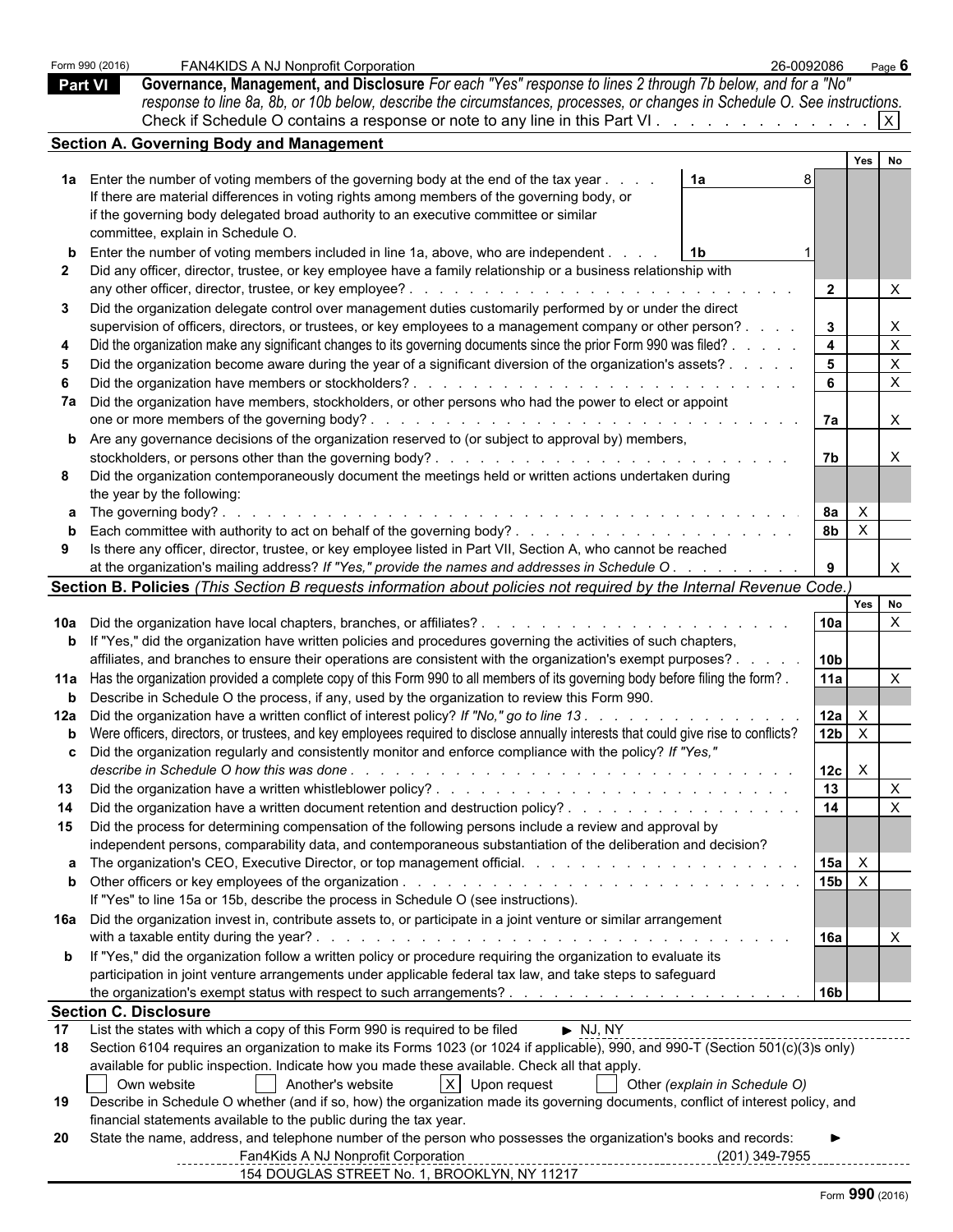| Form 990 (2016)   | <b>FAN4KIDS A NJ Nonprofit Corporation</b>                                                                                        | 26-0092086 | Page. |
|-------------------|-----------------------------------------------------------------------------------------------------------------------------------|------------|-------|
| <b>Part VII</b>   | <b>Compensation of Officers, Directors, Trustees, Key Employees, Highest Compensated</b>                                          |            |       |
|                   | <b>Employees, and Independent Contractors</b><br>Check if Schedule O contains a response or note to any line in this Part VII.    |            |       |
| <b>Section A.</b> | Officers, Directors, Trustees, Key Employees, and Highest Compensated Employees                                                   |            |       |
|                   | 1a Complete this table for all persons required to be listed. Report compensation for the calendar year ending with or within the |            |       |

organization's tax year.

List all of the organization's **current** officers, directors, trustees (whether individuals or organizations), regardless of amount of compensation. Enter -0- in columns (D), (E), and (F) if no compensation was paid.

List all of the organization's **current** key employees, if any. See instructions for definition of "key employee."

List the organization's five **current** highest compensated employees (other than an officer, director, trustee, or key employee) who received reportable compensation (Box 5 of Form W-2 and/or Box 7 of Form 1099-MISC) of more than \$100,000 from the organization and any related organizations.

List all of the organization's **former** officers, key employees, and highest compensated employees who received more than \$100,000 of reportable compensation from the organization and any related organizations.

List all of the organization's **former directors or trustees** that received, in the capacity as a former director or trustee of the organization, more than \$10,000 of reportable compensation from the organization and any related organizations.

List persons in the following order: individual trustees or directors; institutional trustees; officers; key employees; highest compensated employees; and former such persons.

Check this box if neither the organization nor any related organization compensated any current officer, director, or trustee.

| (A)<br>Name and Title                                     | (B)<br>Average<br>hours per<br>week (list any                  |                                   |                       |                | (C)<br>Position | (do not check more than one<br>box, unless person is both an<br>officer and a director/trustee) |        | (D)<br>Reportable<br>compensation<br>from<br>the<br>organization<br>(W-2/1099-MISC) | (E)<br>Reportable<br>compensation<br>from related<br>organizations | (F)<br>Estimated<br>amount of<br>other<br>compensation<br>from the<br>organization<br>and related<br>organizations |
|-----------------------------------------------------------|----------------------------------------------------------------|-----------------------------------|-----------------------|----------------|-----------------|-------------------------------------------------------------------------------------------------|--------|-------------------------------------------------------------------------------------|--------------------------------------------------------------------|--------------------------------------------------------------------------------------------------------------------|
|                                                           | hours for<br>related<br>organizations<br>below dotted<br>line) | Individual trustee<br>or director | Institutional trustee | Officer        | Key employee    | Highest compensated<br>employee                                                                 | Former |                                                                                     | (W-2/1099-MISC)                                                    |                                                                                                                    |
| Ann Mc Iver<br>(1)                                        | 2.00                                                           |                                   |                       |                |                 |                                                                                                 |        |                                                                                     |                                                                    |                                                                                                                    |
| Chairperson                                               | 2.00                                                           | X                                 |                       | $\pmb{\times}$ |                 |                                                                                                 |        |                                                                                     |                                                                    |                                                                                                                    |
| (2)<br>Carol Linn                                         | 2.00                                                           |                                   |                       |                |                 |                                                                                                 |        |                                                                                     |                                                                    |                                                                                                                    |
| Secretary                                                 | 2.00                                                           | X                                 |                       | $\pmb{\times}$ |                 |                                                                                                 |        |                                                                                     |                                                                    |                                                                                                                    |
| John Haegele<br>(3)<br>__________________________________ | 2.00                                                           |                                   |                       |                |                 |                                                                                                 |        |                                                                                     |                                                                    |                                                                                                                    |
| <b>Board Member</b>                                       | 2.00                                                           | X                                 |                       |                |                 |                                                                                                 |        |                                                                                     |                                                                    |                                                                                                                    |
| (4) Robert Oliver Jr.                                     | 40.00                                                          |                                   |                       |                |                 |                                                                                                 |        |                                                                                     |                                                                    |                                                                                                                    |
| CEO Board member                                          | 40.00                                                          | X                                 |                       | X              | X               | $\boldsymbol{\mathsf{X}}$                                                                       |        | 62,000                                                                              |                                                                    |                                                                                                                    |
| (5) Rachel Sumers                                         | 2.00                                                           |                                   |                       |                |                 |                                                                                                 |        |                                                                                     |                                                                    |                                                                                                                    |
| Treasurer                                                 | 2.00                                                           | X                                 |                       | $\pmb{\times}$ |                 |                                                                                                 |        |                                                                                     |                                                                    |                                                                                                                    |
| (6) Dr. Allison T. Gault                                  | 2.00                                                           |                                   |                       |                |                 |                                                                                                 |        |                                                                                     |                                                                    |                                                                                                                    |
| <b>Board Member</b>                                       | 2.00                                                           | X                                 |                       |                |                 |                                                                                                 |        |                                                                                     |                                                                    |                                                                                                                    |
| (7)<br>Jessica Rothman                                    | 2.00                                                           |                                   |                       |                |                 |                                                                                                 |        |                                                                                     |                                                                    |                                                                                                                    |
| <b>Board Member</b>                                       | 20.00                                                          | X                                 |                       |                |                 |                                                                                                 |        |                                                                                     |                                                                    |                                                                                                                    |
| (8) Marc Turkewitz                                        | 2.00                                                           |                                   |                       |                |                 |                                                                                                 |        |                                                                                     |                                                                    |                                                                                                                    |
| <b>Board Member</b>                                       | 2.00                                                           | X                                 |                       |                |                 |                                                                                                 |        |                                                                                     |                                                                    |                                                                                                                    |
| (9)                                                       |                                                                |                                   |                       |                |                 |                                                                                                 |        |                                                                                     |                                                                    |                                                                                                                    |
| (10)                                                      |                                                                |                                   |                       |                |                 |                                                                                                 |        |                                                                                     |                                                                    |                                                                                                                    |
| (11)                                                      |                                                                |                                   |                       |                |                 |                                                                                                 |        |                                                                                     |                                                                    |                                                                                                                    |
|                                                           |                                                                |                                   |                       |                |                 |                                                                                                 |        |                                                                                     |                                                                    |                                                                                                                    |
| (13)                                                      |                                                                |                                   |                       |                |                 |                                                                                                 |        |                                                                                     |                                                                    |                                                                                                                    |
| (14)                                                      |                                                                |                                   |                       |                |                 |                                                                                                 |        |                                                                                     |                                                                    |                                                                                                                    |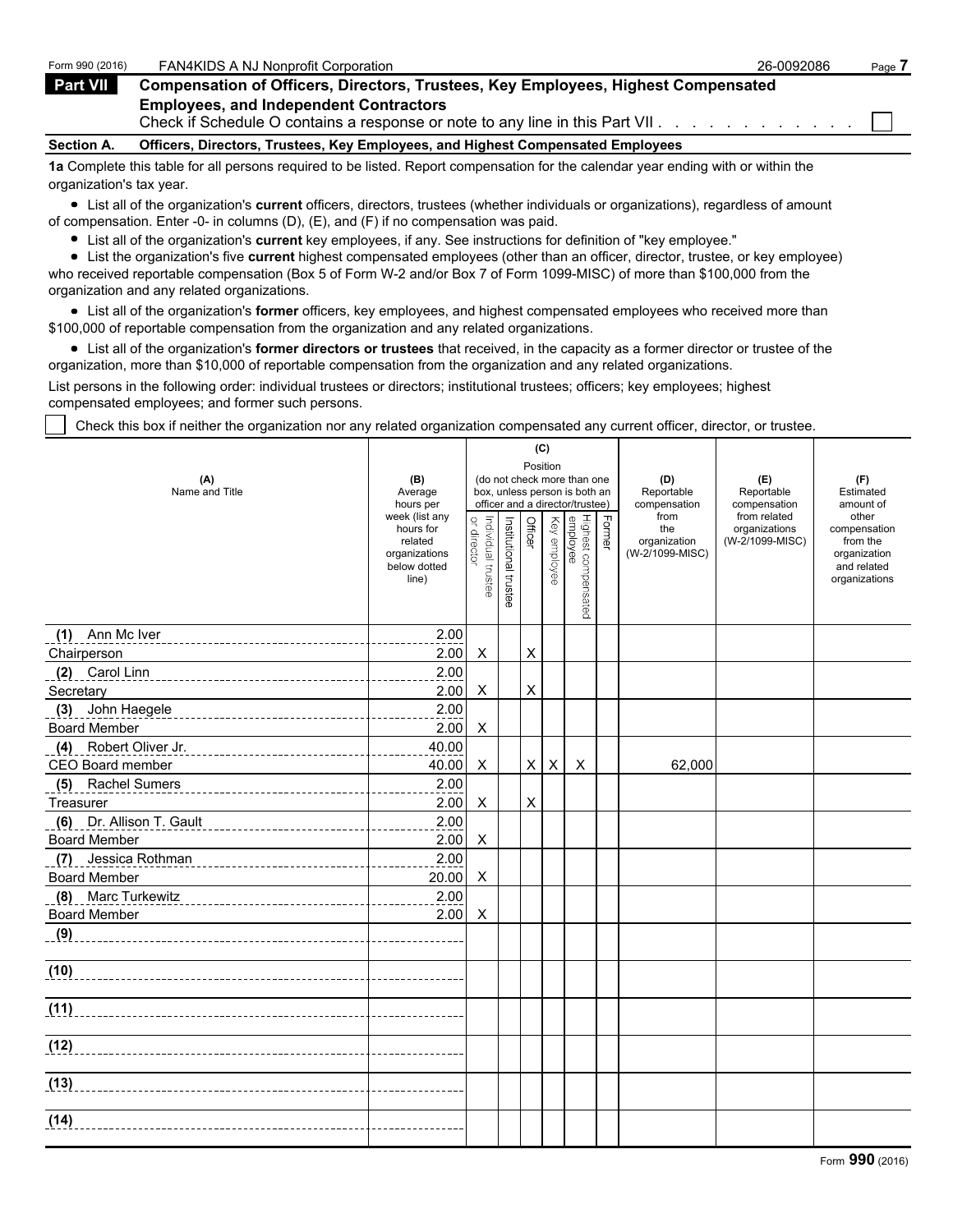|                                                                                                                                                                                                                                                                                                               | Form 990 (2016)<br>FAN4KIDS A NJ Nonprofit Corporation                                                                                                                                                                                                    |                                                                |                                   |                       |          |                                                                                                 |                                 |                                           |                                                   | 26-0092086                             | Page 8                                                                   |
|---------------------------------------------------------------------------------------------------------------------------------------------------------------------------------------------------------------------------------------------------------------------------------------------------------------|-----------------------------------------------------------------------------------------------------------------------------------------------------------------------------------------------------------------------------------------------------------|----------------------------------------------------------------|-----------------------------------|-----------------------|----------|-------------------------------------------------------------------------------------------------|---------------------------------|-------------------------------------------|---------------------------------------------------|----------------------------------------|--------------------------------------------------------------------------|
|                                                                                                                                                                                                                                                                                                               | <b>Part VII</b><br>Section A. Officers, Directors, Trustees, Key Employees, and Highest Compensated Employees (continued)<br>(C)                                                                                                                          |                                                                |                                   |                       |          |                                                                                                 |                                 |                                           |                                                   |                                        |                                                                          |
|                                                                                                                                                                                                                                                                                                               | (A)<br>Name and title                                                                                                                                                                                                                                     | (B)<br>Average<br>hours per<br>week (list any                  |                                   |                       | Position | (do not check more than one<br>box, unless person is both an<br>officer and a director/trustee) |                                 | (D)<br>Reportable<br>compensation<br>from | (E)<br>Reportable<br>compensation<br>from related | (F)<br>Estimated<br>amount of<br>other |                                                                          |
|                                                                                                                                                                                                                                                                                                               |                                                                                                                                                                                                                                                           | hours for<br>related<br>organizations<br>below dotted<br>line) | Individual trustee<br>or director | Institutional trustee | Officer  | Key employee                                                                                    | Highest compensated<br>employee | Former                                    | the<br>organization<br>(W-2/1099-MISC)            | organizations<br>(W-2/1099-MISC)       | compensation<br>from the<br>organization<br>and related<br>organizations |
|                                                                                                                                                                                                                                                                                                               |                                                                                                                                                                                                                                                           |                                                                |                                   |                       |          |                                                                                                 |                                 |                                           |                                                   |                                        |                                                                          |
|                                                                                                                                                                                                                                                                                                               |                                                                                                                                                                                                                                                           |                                                                |                                   |                       |          |                                                                                                 |                                 |                                           |                                                   |                                        |                                                                          |
|                                                                                                                                                                                                                                                                                                               |                                                                                                                                                                                                                                                           |                                                                |                                   |                       |          |                                                                                                 |                                 |                                           |                                                   |                                        |                                                                          |
|                                                                                                                                                                                                                                                                                                               |                                                                                                                                                                                                                                                           |                                                                |                                   |                       |          |                                                                                                 |                                 |                                           |                                                   |                                        |                                                                          |
|                                                                                                                                                                                                                                                                                                               |                                                                                                                                                                                                                                                           |                                                                |                                   |                       |          |                                                                                                 |                                 |                                           |                                                   |                                        |                                                                          |
|                                                                                                                                                                                                                                                                                                               |                                                                                                                                                                                                                                                           |                                                                |                                   |                       |          |                                                                                                 |                                 |                                           |                                                   |                                        |                                                                          |
|                                                                                                                                                                                                                                                                                                               |                                                                                                                                                                                                                                                           |                                                                |                                   |                       |          |                                                                                                 |                                 |                                           |                                                   |                                        |                                                                          |
|                                                                                                                                                                                                                                                                                                               |                                                                                                                                                                                                                                                           |                                                                |                                   |                       |          |                                                                                                 |                                 |                                           |                                                   |                                        |                                                                          |
|                                                                                                                                                                                                                                                                                                               |                                                                                                                                                                                                                                                           |                                                                |                                   |                       |          |                                                                                                 |                                 |                                           |                                                   |                                        |                                                                          |
|                                                                                                                                                                                                                                                                                                               |                                                                                                                                                                                                                                                           |                                                                |                                   |                       |          |                                                                                                 |                                 |                                           |                                                   |                                        |                                                                          |
|                                                                                                                                                                                                                                                                                                               |                                                                                                                                                                                                                                                           |                                                                |                                   |                       |          |                                                                                                 |                                 |                                           |                                                   |                                        |                                                                          |
| (25)                                                                                                                                                                                                                                                                                                          |                                                                                                                                                                                                                                                           |                                                                |                                   |                       |          |                                                                                                 |                                 |                                           |                                                   |                                        |                                                                          |
| 1b.                                                                                                                                                                                                                                                                                                           |                                                                                                                                                                                                                                                           |                                                                |                                   |                       |          |                                                                                                 |                                 |                                           | 62,000                                            | 0                                      | 0                                                                        |
| c                                                                                                                                                                                                                                                                                                             | Total from continuation sheets to Part VII, Section A. ▶<br>d Total (add lines 1b and 1c). $\ldots$ $\ldots$ $\ldots$ $\ldots$ $\ldots$ $\ldots$ $\ldots$ $\ldots$                                                                                        |                                                                |                                   |                       |          |                                                                                                 |                                 |                                           | $\Omega$<br>62,000                                | $\mathbf 0$<br>$\Omega$                | $\Omega$<br>$\Omega$                                                     |
| $\mathbf{2}$                                                                                                                                                                                                                                                                                                  | Total number of individuals (including but not limited to those listed above) who received more than \$100,000 of                                                                                                                                         |                                                                |                                   |                       |          |                                                                                                 |                                 |                                           |                                                   |                                        |                                                                          |
|                                                                                                                                                                                                                                                                                                               | reportable compensation from the organization                                                                                                                                                                                                             |                                                                |                                   |                       | 0        |                                                                                                 |                                 |                                           |                                                   |                                        | Yes No                                                                   |
| 3                                                                                                                                                                                                                                                                                                             | Did the organization list any former officer, director, or trustee, key employee, or highest compensated                                                                                                                                                  |                                                                |                                   |                       |          |                                                                                                 |                                 |                                           |                                                   |                                        | 3<br>Χ                                                                   |
| employee on line 1a? If "Yes," complete Schedule J for such individual<br>For any individual listed on line 1a, is the sum of reportable compensation and other compensation from<br>4<br>the organization and related organizations greater than \$150,000? If "Yes," complete Schedule J for such<br>X<br>4 |                                                                                                                                                                                                                                                           |                                                                |                                   |                       |          |                                                                                                 |                                 |                                           |                                                   |                                        |                                                                          |
| Did any person listed on line 1a receive or accrue compensation from any unrelated organization or individual<br>5<br>for services rendered to the organization? If "Yes," complete Schedule J for such person                                                                                                |                                                                                                                                                                                                                                                           |                                                                |                                   |                       |          |                                                                                                 |                                 |                                           |                                                   | $\mathsf{X}$<br>5                      |                                                                          |
|                                                                                                                                                                                                                                                                                                               | <b>Section B. Independent Contractors</b>                                                                                                                                                                                                                 |                                                                |                                   |                       |          |                                                                                                 |                                 |                                           |                                                   |                                        |                                                                          |
| $\mathbf{1}$                                                                                                                                                                                                                                                                                                  | Complete this table for your five highest compensated independent contractors that received more than \$100,000 of<br>compensation from the organization. Report compensation for the calendar year ending with or within the organization's tax<br>year. |                                                                |                                   |                       |          |                                                                                                 |                                 |                                           |                                                   |                                        |                                                                          |
|                                                                                                                                                                                                                                                                                                               | (A)<br>Name and business address                                                                                                                                                                                                                          |                                                                |                                   |                       |          |                                                                                                 |                                 |                                           | (B)<br>Description of services                    |                                        | (C)<br>Compensation                                                      |
|                                                                                                                                                                                                                                                                                                               |                                                                                                                                                                                                                                                           |                                                                |                                   |                       |          |                                                                                                 |                                 |                                           |                                                   |                                        | O                                                                        |
|                                                                                                                                                                                                                                                                                                               |                                                                                                                                                                                                                                                           |                                                                |                                   |                       |          |                                                                                                 |                                 |                                           |                                                   |                                        | 0<br>O                                                                   |
|                                                                                                                                                                                                                                                                                                               |                                                                                                                                                                                                                                                           |                                                                |                                   |                       |          |                                                                                                 |                                 |                                           |                                                   |                                        |                                                                          |
| 2                                                                                                                                                                                                                                                                                                             | Total number of independent contractors (including but not limited to those listed above) who received<br>more than \$100,000 of compensation from the organization                                                                                       |                                                                |                                   |                       |          |                                                                                                 | 0                               |                                           |                                                   |                                        |                                                                          |

|  |  | Form 990 (2016) |
|--|--|-----------------|
|--|--|-----------------|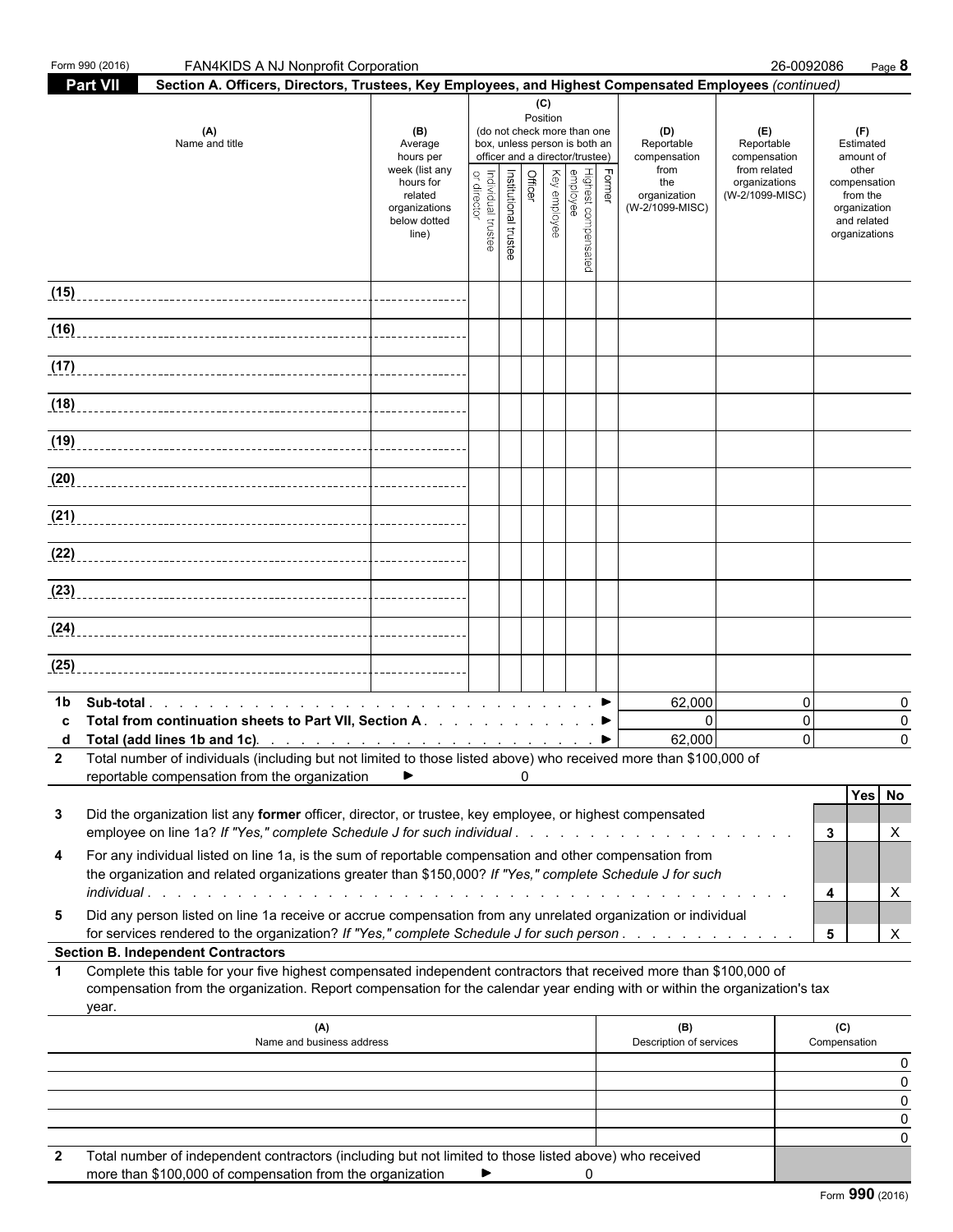|                                                           | Form 990 (2016)                   | FAN4KIDS A NJ Nonprofit Corporation                                                                                                                                                                                                                                                                                                                                                                                                                                                                                                                                                                                                                          |                                                                                                                                       |                                                                                                       |                                                    | 26-0092086                              | Page 9                                                           |
|-----------------------------------------------------------|-----------------------------------|--------------------------------------------------------------------------------------------------------------------------------------------------------------------------------------------------------------------------------------------------------------------------------------------------------------------------------------------------------------------------------------------------------------------------------------------------------------------------------------------------------------------------------------------------------------------------------------------------------------------------------------------------------------|---------------------------------------------------------------------------------------------------------------------------------------|-------------------------------------------------------------------------------------------------------|----------------------------------------------------|-----------------------------------------|------------------------------------------------------------------|
|                                                           | <b>Part VIII</b>                  | <b>Statement of Revenue</b>                                                                                                                                                                                                                                                                                                                                                                                                                                                                                                                                                                                                                                  |                                                                                                                                       |                                                                                                       |                                                    |                                         |                                                                  |
|                                                           |                                   |                                                                                                                                                                                                                                                                                                                                                                                                                                                                                                                                                                                                                                                              |                                                                                                                                       | (A)<br>Total revenue                                                                                  | (B)<br>Related or<br>exempt<br>function<br>revenue | (C)<br>Unrelated<br>business<br>revenue | (D)<br>Revenue<br>excluded from<br>tax under sections<br>512-514 |
| Contributions, Gifts, Grants<br>and Other Similar Amounts | 1a<br>b<br>c                      | Federated campaigns<br>Membership dues<br>Fundraising events<br>Related organizations<br>Government grants (contributions)<br>All other contributions, gifts, grants, and<br>similar amounts not included above<br>Noncash contributions included in lines 1a-1f:<br>Total. Add lines 1a-1f                                                                                                                                                                                                                                                                                                                                                                  | 1a <br> 1 <sub>b</sub><br> 1c <br> 1d <br>1e<br>1f<br>\$                                                                              | $\Omega$<br>$\Omega$<br>$\Omega$<br>195,600<br>28,615<br>$\Omega$<br>$\blacktriangleright$<br>224,215 |                                                    |                                         |                                                                  |
| Program Service Revenue                                   | 2a                                | Foundations<br>---------------------------------<br>Other<br>All other program service revenue                                                                                                                                                                                                                                                                                                                                                                                                                                                                                                                                                               | <b>Business Code</b>                                                                                                                  | 56,500<br>20,000<br>54,294<br>$\Omega$<br>$\Omega$<br>130,794                                         |                                                    |                                         |                                                                  |
|                                                           | 3<br>4<br>5<br>6a<br>d<br>7a<br>d | Investment income (including dividends, interest, and<br>other similar amounts). $\ldots$ $\ldots$ $\ldots$ $\ldots$ $\ldots$ $\ldots$<br>Income from investment of tax-exempt bond proceeds $\ldots$<br>Gross rents  <br>Less: rental expenses  <br>Rental income or (loss)<br>Net rental income or (loss) $\ldots$ $\ldots$ $\ldots$ $\ldots$ $\ldots$ $\ldots$<br>Gross amount from sales of<br>assets other than inventory<br>Less: cost or other basis<br>and sales expenses<br>c Gain or (loss). $\ldots$ $\ldots$ $\qquad$                                                                                                                            | (i) Real<br>(ii) Personal<br>$\overline{0}$<br>(i) Securities<br>(ii) Other<br>$\overline{0}$<br>$\overline{0}$<br>ΩI<br>$\mathsf{v}$ | $\Omega$<br>$\Omega$<br>$\Omega$<br>$\Omega$                                                          |                                                    |                                         |                                                                  |
| Other Revenue                                             | 8а<br>c                           | Gross income from fundraising<br>events (not including \$ ____________________<br>of contributions reported on line 1c).<br>See Part IV, line 18. a<br>Less: direct expenses $\ldots$ $\ldots$ $\ldots$ <b>b</b><br>Net income or (loss) from fundraising events<br>9a Gross income from gaming activities.<br>See Part IV, line 19. $\ldots$ $\ldots$ $\ldots$ <b>a</b><br><b>b</b> Less: direct expenses<br>Net income or (loss) from gaming activities <u>. ▶</u><br>10a Gross sales of inventory, less<br>returns and allowances $\ldots$ $\ldots$ $\ldots$ $\ldots$ a<br><b>c</b> Net income or (loss) from sales of inventory<br>Miscellaneous Revenue | $\mathbf{b}$<br><b>Business Code</b>                                                                                                  | $\blacksquare$<br>$\Omega$<br>$\Omega$<br>$\Omega$<br>$\overline{0}$                                  |                                                    |                                         |                                                                  |
|                                                           | 12                                | All other revenue<br>Total revenue. See instructions. ▶                                                                                                                                                                                                                                                                                                                                                                                                                                                                                                                                                                                                      |                                                                                                                                       | $\Omega$<br>$\Omega$<br>$\Omega$<br>355,011                                                           | $\mathbf 0$                                        | $\overline{0}$                          | $\sim$                                                           |

Form **990** (2016)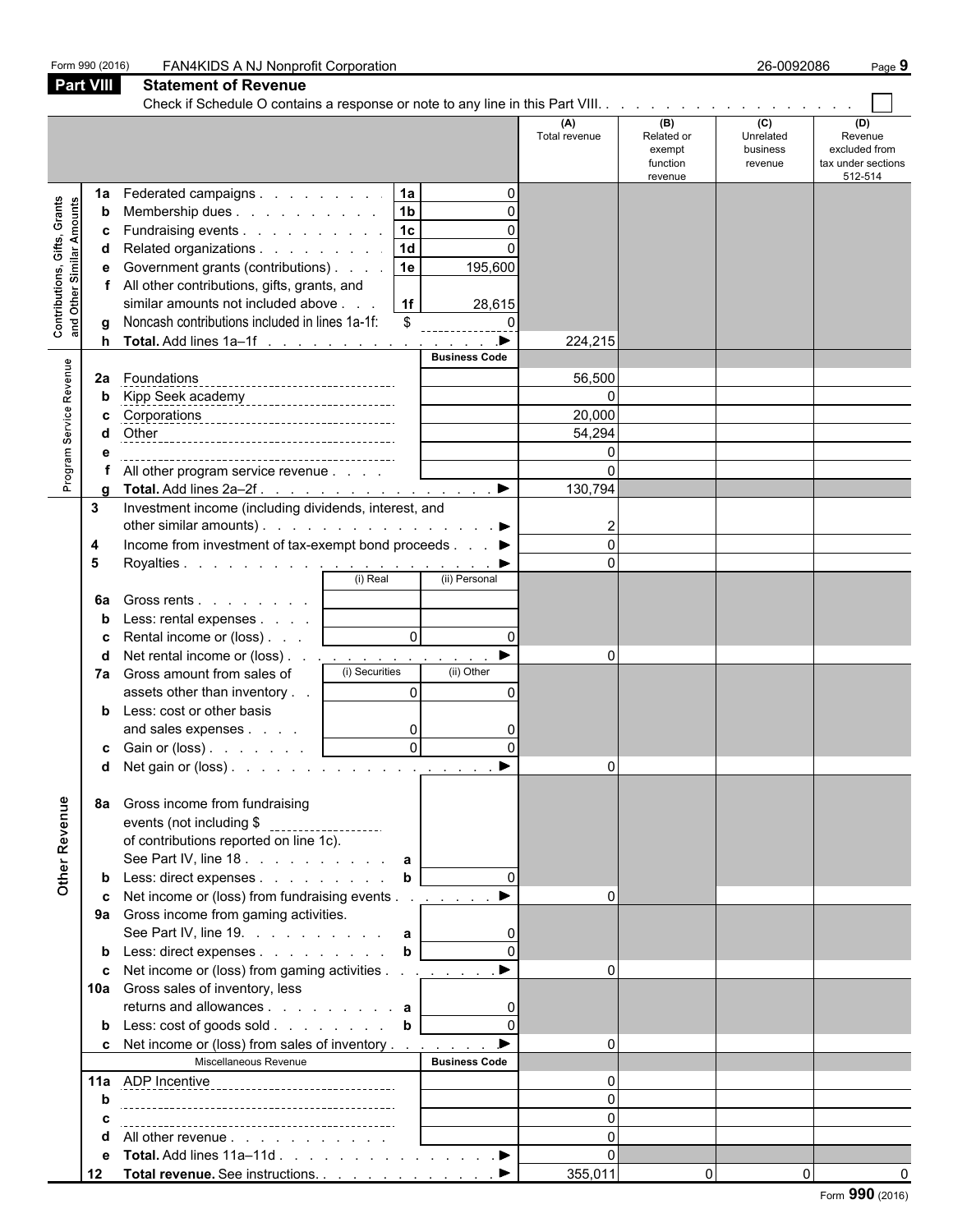|              | Part IX<br><b>Statement of Functional Expenses</b>                                                                                                                                                                                           |                    |                             |                                    |                         |  |  |  |  |  |
|--------------|----------------------------------------------------------------------------------------------------------------------------------------------------------------------------------------------------------------------------------------------|--------------------|-----------------------------|------------------------------------|-------------------------|--|--|--|--|--|
|              | Section 501(c)(3) and 501(c)(4) organizations must complete all columns. All other organizations must complete column (A).                                                                                                                   |                    |                             |                                    |                         |  |  |  |  |  |
|              |                                                                                                                                                                                                                                              |                    |                             |                                    |                         |  |  |  |  |  |
|              |                                                                                                                                                                                                                                              | (A)                | (B)                         | (C)                                | (D)                     |  |  |  |  |  |
|              | Do not include amounts reported on lines 6b, 7b,<br>8b, 9b, and 10b of Part VIII.                                                                                                                                                            | Total expenses     | Program service<br>expenses | Management and<br>general expenses | Fundraising<br>expenses |  |  |  |  |  |
| $\mathbf 1$  | Grants and other assistance to domestic organizations                                                                                                                                                                                        |                    |                             |                                    |                         |  |  |  |  |  |
|              | domestic governments. See Part IV, line 21                                                                                                                                                                                                   | $\Omega$           |                             |                                    |                         |  |  |  |  |  |
| $\mathbf{2}$ | Grants and other assistance to domestic                                                                                                                                                                                                      |                    |                             |                                    |                         |  |  |  |  |  |
|              | individuals. See Part IV, line 22.                                                                                                                                                                                                           | 0                  |                             |                                    |                         |  |  |  |  |  |
| 3            | Grants and other assistance to foreign                                                                                                                                                                                                       |                    |                             |                                    |                         |  |  |  |  |  |
|              | organizations, foreign governments, and foreign                                                                                                                                                                                              |                    |                             |                                    |                         |  |  |  |  |  |
|              | individuals. See Part IV, lines 15 and 16                                                                                                                                                                                                    | 0                  |                             |                                    |                         |  |  |  |  |  |
| 4            | Benefits paid to or for members                                                                                                                                                                                                              |                    |                             |                                    |                         |  |  |  |  |  |
| 5            | Compensation of current officers, directors,                                                                                                                                                                                                 |                    |                             |                                    |                         |  |  |  |  |  |
|              | trustees, and key employees                                                                                                                                                                                                                  | 62,000             | 54,560                      | 7,440                              |                         |  |  |  |  |  |
| 6            | Compensation not included above, to disqualified                                                                                                                                                                                             |                    |                             |                                    |                         |  |  |  |  |  |
|              | persons (as defined under section 4958(f)(1)) and                                                                                                                                                                                            |                    |                             |                                    |                         |  |  |  |  |  |
|              | persons described in section $4958(c)(3)(B)$ .                                                                                                                                                                                               | 172,153            | 172,153                     |                                    |                         |  |  |  |  |  |
|              | Other salaries and wages                                                                                                                                                                                                                     | $\Omega$           |                             |                                    |                         |  |  |  |  |  |
| 8            | Pension plan accruals and contributions (include                                                                                                                                                                                             |                    |                             |                                    |                         |  |  |  |  |  |
|              | section $401(k)$ and $403(b)$ employer contributions).                                                                                                                                                                                       | 5,020              | 4,418                       | 602                                |                         |  |  |  |  |  |
| 9            | Other employee benefits                                                                                                                                                                                                                      | 31,402             | 27,634                      | 3,768                              |                         |  |  |  |  |  |
| 10           | Payroll taxes                                                                                                                                                                                                                                | 21,477             | 18,900                      | 2,577                              |                         |  |  |  |  |  |
| 11           | Fees for services (non-employees):                                                                                                                                                                                                           |                    |                             |                                    |                         |  |  |  |  |  |
| a            | Management.                                                                                                                                                                                                                                  | 22,525<br>$\Omega$ | 22,525                      |                                    |                         |  |  |  |  |  |
| b            |                                                                                                                                                                                                                                              | 3,000              |                             |                                    |                         |  |  |  |  |  |
| c            |                                                                                                                                                                                                                                              | $\Omega$           |                             | 3,000                              |                         |  |  |  |  |  |
| d            | Professional fundraising services. See Part IV, line 17.                                                                                                                                                                                     | $\Omega$           |                             |                                    |                         |  |  |  |  |  |
| е            | Investment management fees                                                                                                                                                                                                                   | $\Omega$           |                             |                                    |                         |  |  |  |  |  |
| g            | Other. (If line 11g amount exceeds 10% of line 25, column                                                                                                                                                                                    |                    |                             |                                    |                         |  |  |  |  |  |
|              | (A) amount, list line 11g expenses on Schedule O.)                                                                                                                                                                                           | 0                  |                             |                                    |                         |  |  |  |  |  |
| 12           | Advertising and promotion                                                                                                                                                                                                                    | 614                |                             | 614                                |                         |  |  |  |  |  |
| 13           | Office expenses                                                                                                                                                                                                                              | 2,494              |                             | 1,137                              | 1,357                   |  |  |  |  |  |
| 14           | Information technology.                                                                                                                                                                                                                      | 2,955              |                             | 2,955                              |                         |  |  |  |  |  |
| 15           |                                                                                                                                                                                                                                              | $\Omega$           |                             |                                    |                         |  |  |  |  |  |
| 16           | Occupancy                                                                                                                                                                                                                                    | 8,100              |                             | 8,100                              |                         |  |  |  |  |  |
| 17           |                                                                                                                                                                                                                                              | 294                |                             | 294                                |                         |  |  |  |  |  |
| 18           | Payments of travel or entertainment expenses                                                                                                                                                                                                 |                    |                             |                                    |                         |  |  |  |  |  |
|              | for any federal, state, or local public officials                                                                                                                                                                                            | 0                  |                             |                                    |                         |  |  |  |  |  |
| 19           | Conferences, conventions, and meetings                                                                                                                                                                                                       | $\Omega$           |                             |                                    |                         |  |  |  |  |  |
| 20           |                                                                                                                                                                                                                                              | $\Omega$           |                             |                                    |                         |  |  |  |  |  |
| 21           | Payments to affiliates                                                                                                                                                                                                                       | $\Omega$           |                             |                                    |                         |  |  |  |  |  |
| 22           | Depreciation, depletion, and amortization                                                                                                                                                                                                    | $\Omega$           | $\Omega$                    | $\Omega$                           |                         |  |  |  |  |  |
| 23           |                                                                                                                                                                                                                                              | 4,603              |                             | 4,603                              |                         |  |  |  |  |  |
| 24           | Other expenses. Itemize expenses not covered                                                                                                                                                                                                 |                    |                             |                                    |                         |  |  |  |  |  |
|              | above (List miscellaneous expenses in line 24e. If                                                                                                                                                                                           |                    |                             |                                    |                         |  |  |  |  |  |
|              | line 24e amount exceeds 10% of line 25, column                                                                                                                                                                                               |                    |                             |                                    |                         |  |  |  |  |  |
|              | (A) amount, list line 24e expenses on Schedule O.)                                                                                                                                                                                           |                    |                             |                                    |                         |  |  |  |  |  |
| a            |                                                                                                                                                                                                                                              | 1,729              |                             | 1,729                              |                         |  |  |  |  |  |
| b            | State tax                                                                                                                                                                                                                                    | 7,957              |                             | 7,957                              |                         |  |  |  |  |  |
| c            | <u>Program Supplies<br/>Program Supplies<br/>Allen Construction Construction of the Supplies of the Supplies of the Supplies of the Supplies of the Supplies of the Supplies of the Supplies of the Supplies of the Supplies of the Supp</u> | 10,049             | 10,049                      |                                    |                         |  |  |  |  |  |
| d            | Payroll Fees                                                                                                                                                                                                                                 | 4,219              | 4,219                       |                                    |                         |  |  |  |  |  |
| е            | All other expenses Miscellaneous <b>MISCO</b> 2001 2012                                                                                                                                                                                      | 890                |                             | 890                                |                         |  |  |  |  |  |
| 25           | Total functional expenses. Add lines 1 through 24e.                                                                                                                                                                                          | 361,481            | 314,458                     | 45,666                             | 1,357                   |  |  |  |  |  |
| 26           | Joint costs. Complete this line only if the                                                                                                                                                                                                  |                    |                             |                                    |                         |  |  |  |  |  |
|              | organization reported in column (B) joint costs                                                                                                                                                                                              |                    |                             |                                    |                         |  |  |  |  |  |
|              | from a combined educational campaign and                                                                                                                                                                                                     |                    |                             |                                    |                         |  |  |  |  |  |
|              | fundraising solicitation. Check here $\blacktriangleright$   if                                                                                                                                                                              |                    |                             |                                    |                         |  |  |  |  |  |
|              | following SOP 98-2 (ASC 958-720)                                                                                                                                                                                                             |                    |                             |                                    |                         |  |  |  |  |  |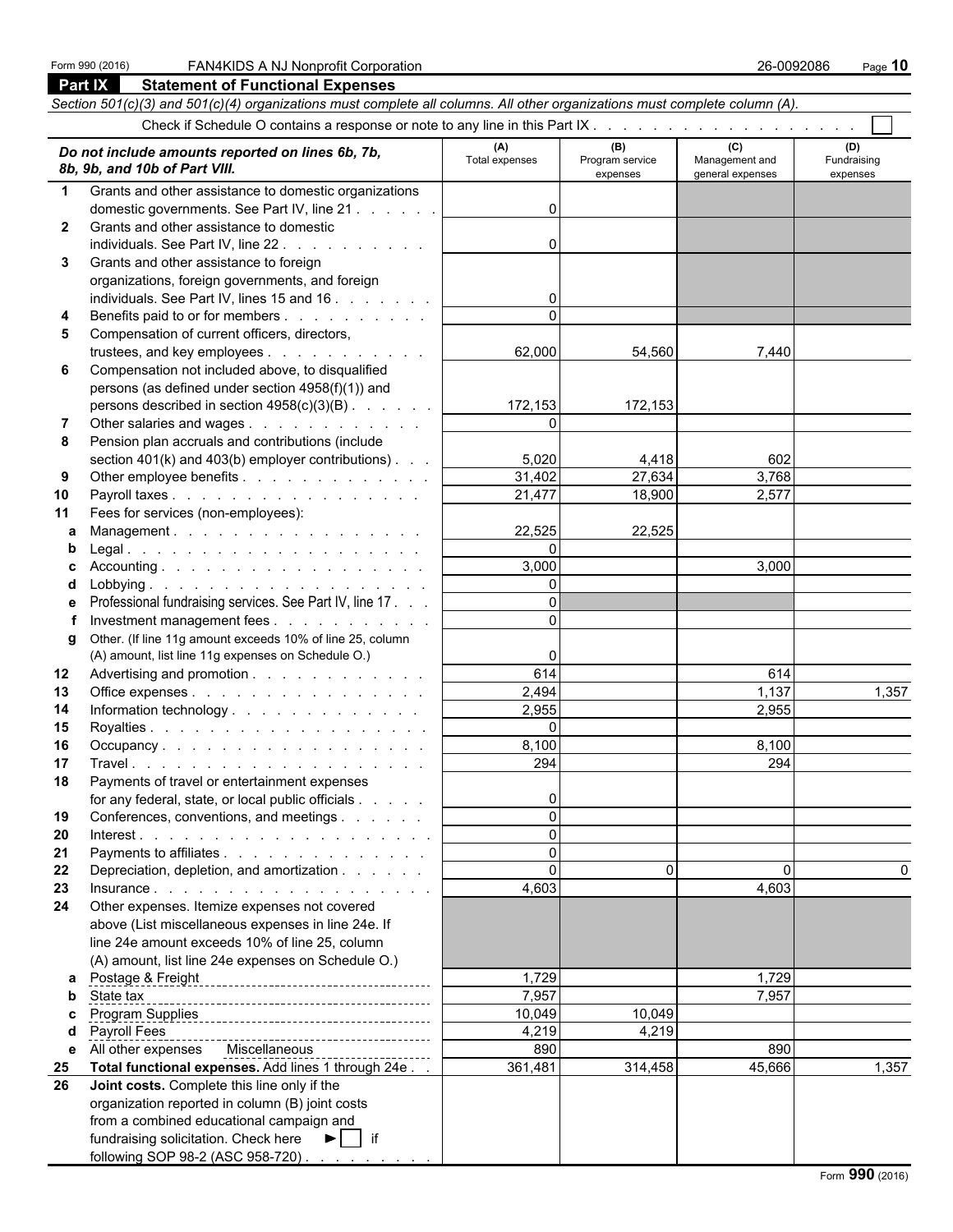| Form 990 (2016) |  |  |  |
|-----------------|--|--|--|
|-----------------|--|--|--|

|                   | <b>Part X</b> | <b>Balance Sheet</b>                                                                                                               |                          |                                           |                    |
|-------------------|---------------|------------------------------------------------------------------------------------------------------------------------------------|--------------------------|-------------------------------------------|--------------------|
|                   |               | Check if Schedule O contains a response or note to any line in this Part $X_1, \ldots, X_n, \ldots, X_n, \ldots, X_n, \ldots, X_n$ |                          |                                           |                    |
|                   |               |                                                                                                                                    | (A)<br>Beginning of year |                                           | (B)<br>End of year |
|                   | $\mathbf{2}$  |                                                                                                                                    | 72,546                   | $\overline{\mathbf{1}}$<br>$\overline{2}$ | 39,330             |
|                   | 3             | Pledges and grants receivable, net                                                                                                 |                          | $\mathbf{3}$                              |                    |
|                   | 4             |                                                                                                                                    | 37,500                   | $\overline{\mathbf{4}}$                   | 109,008            |
|                   | 5             | Loans and other receivables from current and former officers, directors,                                                           |                          |                                           |                    |
|                   |               | trustees, key employees, and highest compensated employees.                                                                        |                          |                                           |                    |
|                   |               |                                                                                                                                    |                          | 5                                         |                    |
|                   | 6             | Loans and other receivables from other disqualified persons (as defined under section                                              |                          |                                           |                    |
|                   |               | 4958(f)(1)), persons described in section 4958(c)(3)(B), and contributing employers and                                            |                          |                                           |                    |
|                   |               | sponsoring organizations of section 501(c)(9) voluntary employees' beneficiary                                                     |                          |                                           |                    |
| Assets            |               | organizations (see instructions). Complete Part II of Schedule L.                                                                  |                          | 6<br>$\overline{7}$                       |                    |
|                   | 8             |                                                                                                                                    |                          | 8                                         |                    |
|                   | 9             | Prepaid expenses and deferred charges                                                                                              |                          | 9                                         | 6,344              |
|                   | 10a           | Land, buildings, and equipment: cost or                                                                                            |                          |                                           |                    |
|                   |               | other basis. Complete Part VI of Schedule D<br>10a                                                                                 |                          |                                           |                    |
|                   | b             | $\Omega$<br>10 <sub>b</sub><br>Less: accumulated depreciation                                                                      |                          | $0$ 10 $c$                                |                    |
|                   | 11            | Investments—publicly traded securities                                                                                             |                          | $0$ 11                                    |                    |
|                   | 12            | Investments—other securities. See Part IV, line 11.                                                                                |                          | $0$ 12                                    |                    |
|                   | 13            | Investments---program-related. See Part IV, line 11                                                                                |                          | $0$ 13                                    |                    |
|                   | 14            |                                                                                                                                    |                          | $0$ 14                                    | $\Omega$           |
|                   | 15            |                                                                                                                                    |                          | 15                                        | $\Omega$           |
|                   | 16            | Total assets. Add lines 1 through 15 (must equal line 34)                                                                          | 110,046 16               |                                           | 154,682            |
|                   | 17            | Accounts payable and accrued expenses                                                                                              | 11,467 17                |                                           | 22,077             |
|                   | 18            |                                                                                                                                    |                          | 18                                        |                    |
|                   | 19            |                                                                                                                                    | 61,921                   | 19                                        | 9,900              |
|                   | 20            |                                                                                                                                    |                          | 20                                        |                    |
|                   | 21<br>22      | Escrow or custodial account liability. Complete Part IV of Schedule D                                                              |                          | 21                                        |                    |
|                   |               | Loans and other payables to current and former officers, directors,                                                                |                          |                                           |                    |
|                   |               | trustees, key employees, highest compensated employees, and                                                                        |                          | 22                                        |                    |
| Liabilities       |               | disqualified persons. Complete Part II of Schedule L.                                                                              |                          | 23                                        | 95,000<br>$\Omega$ |
|                   | 23<br>24      | Secured mortgages and notes payable to unrelated third parties<br>Unsecured notes and loans payable to unrelated third parties     |                          | 24                                        | O                  |
|                   | 25            | Other liabilities (including federal income tax, payables to related third                                                         |                          |                                           |                    |
|                   |               | parties, and other liabilities not included on lines 17-24). Complete                                                              |                          |                                           |                    |
|                   |               |                                                                                                                                    | 4,777                    | 25                                        | 0                  |
|                   | 26            | Total liabilities. Add lines 17 through 25.                                                                                        | 78,165 26                |                                           | 126,977            |
|                   |               |                                                                                                                                    |                          |                                           |                    |
|                   |               | Organizations that follow SFAS 117 (ASC 958), check here ▶   and<br>complete lines 27 through 29, and lines 33 and 34.             |                          |                                           |                    |
| <b>Balances</b>   | 27            |                                                                                                                                    |                          | 27                                        |                    |
|                   | 28            |                                                                                                                                    |                          | 28                                        |                    |
|                   | 29            |                                                                                                                                    |                          | 29                                        |                    |
| or Fund           |               | $\blacktriangleright$ $\mid$ X $\mid$ and<br>Organizations that do not follow SFAS 117 (ASC958), check here                        |                          |                                           |                    |
|                   |               | complete lines 30 through 34.                                                                                                      |                          |                                           |                    |
|                   | 30            | Capital stock or trust principal, or current funds                                                                                 | 36,703                   | 30                                        | 36,703             |
| <b>Net Assets</b> | 31            | Paid-in or capital surplus, or land, building, or equipment fund                                                                   |                          | 31                                        |                    |
|                   | 32            | Retained earnings, endowment, accumulated income, or other funds                                                                   | $-4,822$                 | 32                                        | $-8,998$           |
|                   | 33            |                                                                                                                                    | 31,881                   | 33                                        | 27,705             |
|                   | 34            | Total liabilities and net assets/fund balances                                                                                     | 110,046 34               |                                           | 154,682            |

Form **990** (2016)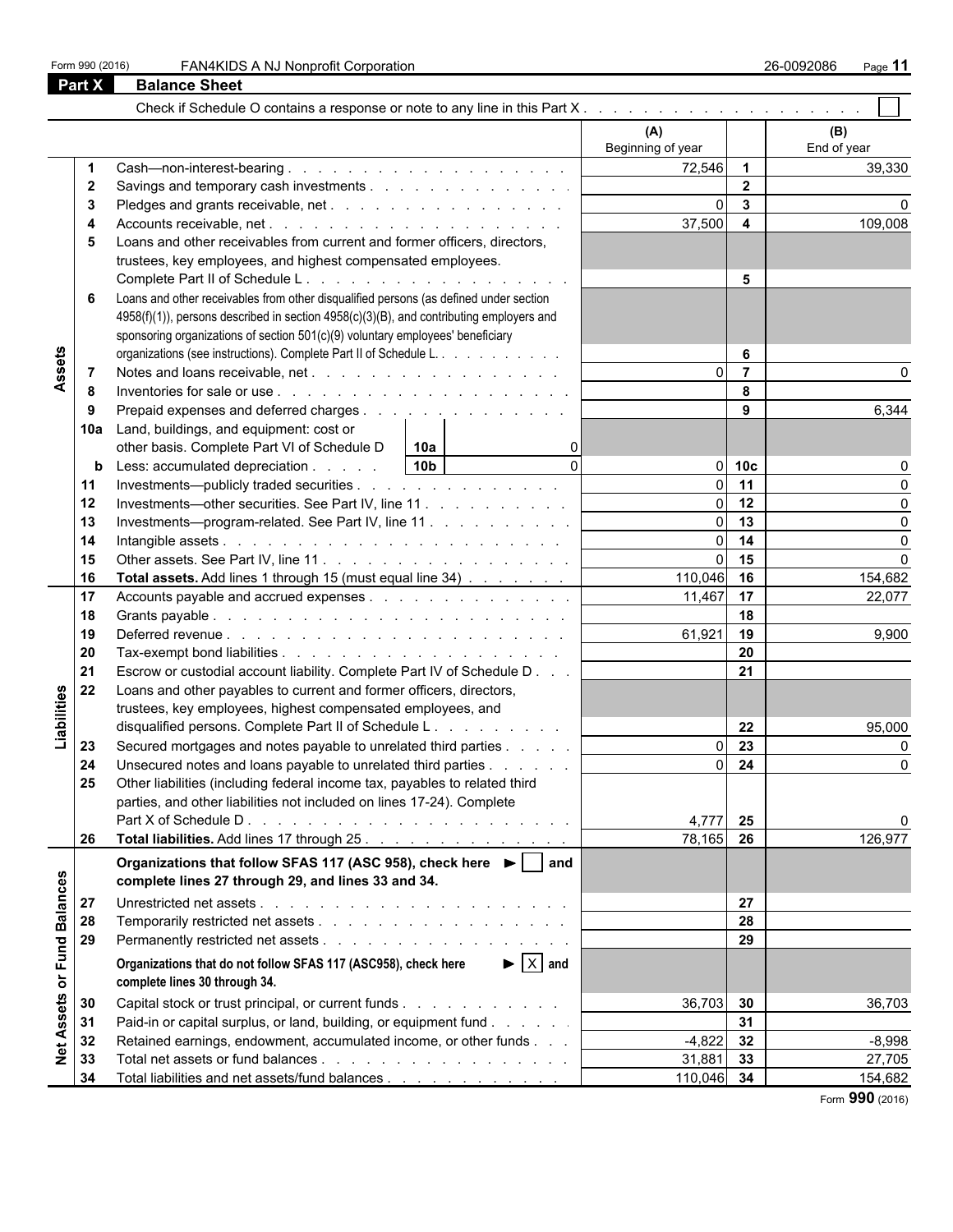|         | FAN4KIDS A NJ Nonprofit Corporation<br>Form 990 (2016)                                                                                                                                                                         | 26-0092086              |                | Page $12$ |
|---------|--------------------------------------------------------------------------------------------------------------------------------------------------------------------------------------------------------------------------------|-------------------------|----------------|-----------|
| Part XI | <b>Reconciliation of Net Assets</b>                                                                                                                                                                                            |                         |                |           |
|         | Check if Schedule O contains a response or note to any line in this Part XI                                                                                                                                                    |                         |                |           |
|         |                                                                                                                                                                                                                                |                         |                | 355,011   |
| -2      |                                                                                                                                                                                                                                | 2 <sup>1</sup>          | 361,481        |           |
| 3       |                                                                                                                                                                                                                                | $\mathbf{3}$            |                | $-6,470$  |
|         | Net assets or fund balances at beginning of year (must equal Part X, line 33, column (A))                                                                                                                                      | $\overline{\mathbf{4}}$ |                | 31,881    |
| 5       |                                                                                                                                                                                                                                | 5                       |                |           |
|         |                                                                                                                                                                                                                                | 6                       |                |           |
|         |                                                                                                                                                                                                                                | $\overline{7}$          |                |           |
| 8       |                                                                                                                                                                                                                                | 8                       |                | 2,294     |
|         | Other changes in net assets or fund balances (explain in Schedule O)                                                                                                                                                           | 9                       |                |           |
| 10      | Net assets or fund balances at end of year. Combine lines 3 through 9 (must equal Part X, line 33,                                                                                                                             |                         |                |           |
|         | column $(B)$ ).<br>a construcción de la construcción de la construcción de la construcción de la construcción de la construcción                                                                                               | 10                      |                | 27,705    |
|         | <b>Part XII Financial Statements and Reporting</b>                                                                                                                                                                             |                         |                |           |
|         | Check if Schedule O contains a response or note to any line in this Part XII. A contact of the state of the Check of Allen Check in the Check of Check of the Check of Check of Check of Check of Check of Check of Check of C |                         |                |           |
|         |                                                                                                                                                                                                                                |                         | Yes No         |           |
|         | $X$ Accrual<br>Accounting method used to prepare the Form 990:<br>Cash<br>Other                                                                                                                                                |                         |                |           |
|         | If the organization changed its method of accounting from a prior year or checked "Other," explain in                                                                                                                          |                         |                |           |
|         | Schedule O.                                                                                                                                                                                                                    |                         |                |           |
| 2a      | Were the organization's financial statements compiled or reviewed by an independent accountant?                                                                                                                                |                         | X<br>2a        |           |
|         | If "Yes," check a box below to indicate whether the financial statements for the year were compiled or                                                                                                                         |                         |                |           |
|         | reviewed on a separate basis, consolidated basis, or both:                                                                                                                                                                     |                         |                |           |
|         | $X$ Separate basis<br>Consolidated basis<br>Both consolidated and separate basis                                                                                                                                               |                         |                |           |
|         | Were the organization's financial statements audited by an independent accountant?                                                                                                                                             |                         | 2 <sub>b</sub> | $\times$  |
|         | If "Yes," check a box below to indicate whether the financial statements for the year were audited on a                                                                                                                        |                         |                |           |
|         | separate basis, consolidated basis, or both:                                                                                                                                                                                   |                         |                |           |
|         | Consolidated basis<br>Separate basis<br>Both consolidated and separate basis                                                                                                                                                   |                         |                |           |
|         |                                                                                                                                                                                                                                |                         |                |           |
|         | If "Yes" to line 2a or 2b, does the organization have a committee that assumes responsibility for oversight of                                                                                                                 |                         |                |           |
|         | the audit, review, or compilation of its financial statements and selection of an independent accountant? .                                                                                                                    |                         | $\times$<br>2c |           |
|         | If the organization changed either its oversight process or selection process during the tax year, explain in                                                                                                                  |                         |                |           |
|         | Schedule O.                                                                                                                                                                                                                    |                         |                |           |
|         | 3a As a result of a federal award, was the organization required to undergo an audit or audits as set forth in                                                                                                                 |                         |                |           |
|         |                                                                                                                                                                                                                                | За                      |                |           |
|         | If "Yes," did the organization undergo the required audit or audits? If the organization did not undergo the                                                                                                                   |                         |                |           |
|         | required audit or audits, explain why in Schedule O and describe any steps taken to undergo such audits                                                                                                                        | 3 <sub>b</sub>          |                |           |

Form **990** (2016)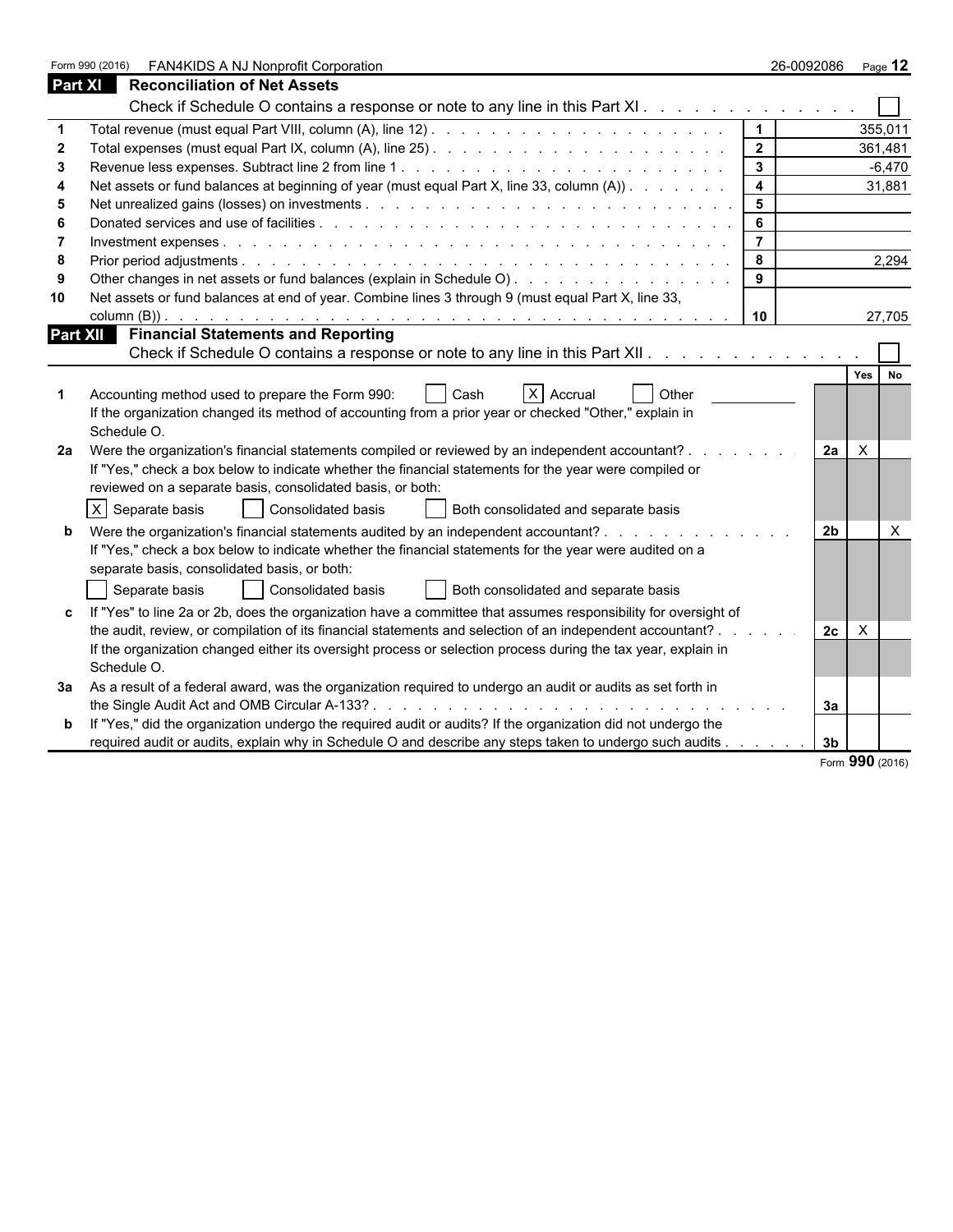| <b>SCHEDULE A</b> |  |                      |
|-------------------|--|----------------------|
|                   |  | (Form 990 or 990-EZ) |

# **Public Charity Status and Public Support** <sup>OMB No. 1545-0047</sup>

**Complete if the organization is a section 501(c)(3) organization or a section 4947(a)(1) nonexempt charitable trust.** ▶ Attach to Form 990 or Form 990-EZ. **Dem to Public** 

|        | Department of the Treasury<br>Internal Revenue Service |                                               |                                                                                      | Information about Schedule A (Form 990 or 990-EZ) and its instructions is at www.irs.gov/form990.                                                                                                                                                                                                                                                     |     |                          |                                       | Inspection         |
|--------|--------------------------------------------------------|-----------------------------------------------|--------------------------------------------------------------------------------------|-------------------------------------------------------------------------------------------------------------------------------------------------------------------------------------------------------------------------------------------------------------------------------------------------------------------------------------------------------|-----|--------------------------|---------------------------------------|--------------------|
|        | Name of the organization                               |                                               |                                                                                      |                                                                                                                                                                                                                                                                                                                                                       |     |                          | <b>Employer identification number</b> |                    |
|        | FAN4KIDS A NJ Nonprofit Corporation                    |                                               |                                                                                      |                                                                                                                                                                                                                                                                                                                                                       |     |                          |                                       | 26-0092086         |
| Part I |                                                        |                                               |                                                                                      | Reason for Public Charity Status (All organizations must complete this part.) See instructions.                                                                                                                                                                                                                                                       |     |                          |                                       |                    |
|        |                                                        |                                               |                                                                                      | The organization is not a private foundation because it is: (For lines 1 through 12, check only one box.)                                                                                                                                                                                                                                             |     |                          |                                       |                    |
| 1.     |                                                        |                                               |                                                                                      | A church, convention of churches, or association of churches described in section 170(b)(1)(A)(i).                                                                                                                                                                                                                                                    |     |                          |                                       |                    |
| 2      |                                                        |                                               |                                                                                      | A school described in section 170(b)(1)(A)(ii). (Attach Schedule E (Form 990 or 990-EZ).)                                                                                                                                                                                                                                                             |     |                          |                                       |                    |
| 3      |                                                        |                                               |                                                                                      | A hospital or a cooperative hospital service organization described in section 170(b)(1)(A)(iii).                                                                                                                                                                                                                                                     |     |                          |                                       |                    |
| 4      |                                                        | hospital's name, city, and state:             |                                                                                      | A medical research organization operated in conjunction with a hospital described in section 170(b)(1)(A)(iii). Enter the                                                                                                                                                                                                                             |     |                          |                                       |                    |
| 5      |                                                        |                                               |                                                                                      | An organization operated for the benefit of a college or university owned or operated by a governmental unit described in                                                                                                                                                                                                                             |     |                          |                                       |                    |
|        |                                                        | section 170(b)(1)(A)(iv). (Complete Part II.) |                                                                                      |                                                                                                                                                                                                                                                                                                                                                       |     |                          |                                       |                    |
| 6      |                                                        |                                               |                                                                                      | A federal, state, or local government or governmental unit described in section 170(b)(1)(A)(v).<br>An organization that normally receives a substantial part of its support from a governmental unit or from the general public                                                                                                                      |     |                          |                                       |                    |
|        |                                                        |                                               | described in section 170(b)(1)(A)(vi). (Complete Part II.)                           |                                                                                                                                                                                                                                                                                                                                                       |     |                          |                                       |                    |
| 8      |                                                        |                                               |                                                                                      | A community trust described in section 170(b)(1)(A)(vi). (Complete Part II.)                                                                                                                                                                                                                                                                          |     |                          |                                       |                    |
| 9      | university:                                            |                                               |                                                                                      | An agricultural research organization described in section 170(b)(1)(A)(ix) operated in conjunction with a land-grant college<br>or university or a non-land-grant college of agriculture (see instructions). Enter the name, city, and state of the college or                                                                                       |     |                          |                                       |                    |
| 10     | $\vert x \vert$                                        |                                               |                                                                                      | An organization that normally receives: (1) more than 33 1/3% of its support from contributions, membership fees, and gross                                                                                                                                                                                                                           |     |                          |                                       |                    |
|        |                                                        |                                               |                                                                                      | receipts from activities related to its exempt functions—subject to certain exceptions, and (2) no more than 33 1/3% of its                                                                                                                                                                                                                           |     |                          |                                       |                    |
|        |                                                        |                                               |                                                                                      | support from gross investment income and unrelated business taxable income (less section 511 tax) from businesses<br>acquired by the organization after June 30, 1975. See section 509(a)(2). (Complete Part III.)                                                                                                                                    |     |                          |                                       |                    |
| 11     |                                                        |                                               |                                                                                      | An organization organized and operated exclusively to test for public safety. See section 509(a)(4).                                                                                                                                                                                                                                                  |     |                          |                                       |                    |
| 12     |                                                        |                                               |                                                                                      | An organization organized and operated exclusively for the benefit of, to perform the functions of, or to carry out the purposes                                                                                                                                                                                                                      |     |                          |                                       |                    |
|        |                                                        |                                               |                                                                                      | of one or more publicly supported organizations described in section 509(a)(1) or section 509(a)(2). See section 509(a)(3).<br>Check the box in lines 12a through 12d that describes the type of supporting organization and complete lines 12e, 12f, and 12g.                                                                                        |     |                          |                                       |                    |
| a      |                                                        |                                               |                                                                                      | Type I. A supporting organization operated, supervised, or controlled by its supported organization(s), typically by giving                                                                                                                                                                                                                           |     |                          |                                       |                    |
|        |                                                        |                                               | organization. You must complete Part IV, Sections A and B.                           | the supported organization(s) the power to regularly appoint or elect a majority of the directors or trustees of the supporting                                                                                                                                                                                                                       |     |                          |                                       |                    |
| b      |                                                        |                                               |                                                                                      | Type II. A supporting organization supervised or controlled in connection with its supported organization(s), by having                                                                                                                                                                                                                               |     |                          |                                       |                    |
|        |                                                        |                                               | organization(s). You must complete Part IV, Sections A and C.                        | control or management of the supporting organization vested in the same persons that control or manage the supported                                                                                                                                                                                                                                  |     |                          |                                       |                    |
| c      |                                                        |                                               |                                                                                      | Type III functionally integrated. A supporting organization operated in connection with, and functionally integrated with,                                                                                                                                                                                                                            |     |                          |                                       |                    |
|        |                                                        |                                               |                                                                                      | its supported organization(s) (see instructions). You must complete Part IV, Sections A, D, and E.                                                                                                                                                                                                                                                    |     |                          |                                       |                    |
| d      |                                                        |                                               |                                                                                      | Type III non-functionally integrated. A supporting organization operated in connection with its supported organization(s)<br>that is not functionally integrated. The organization generally must satisfy a distribution requirement and an attentiveness<br>requirement (see instructions). You must complete Part IV, Sections A and D, and Part V. |     |                          |                                       |                    |
| е      |                                                        |                                               |                                                                                      | Check this box if the organization received a written determination from the IRS that it is a Type I, Type II, Type III                                                                                                                                                                                                                               |     |                          |                                       |                    |
|        |                                                        |                                               |                                                                                      | functionally integrated, or Type III non-functionally integrated supporting organization.                                                                                                                                                                                                                                                             |     |                          |                                       |                    |
| f      |                                                        |                                               |                                                                                      |                                                                                                                                                                                                                                                                                                                                                       |     |                          |                                       | $\overline{0}$     |
|        | (i) Name of supported organization                     |                                               | Provide the following information about the supported organization(s).<br>$(ii)$ EIN | (iii) Type of organization                                                                                                                                                                                                                                                                                                                            |     | (iv) Is the organization | (v) Amount of monetary                | (vi) Amount of     |
|        |                                                        |                                               |                                                                                      | (described on lines 1-10                                                                                                                                                                                                                                                                                                                              |     | listed in your governing | support (see                          | other support (see |
|        |                                                        |                                               |                                                                                      | above (see instructions))                                                                                                                                                                                                                                                                                                                             |     | document?                | instructions)                         | instructions)      |
|        |                                                        |                                               |                                                                                      |                                                                                                                                                                                                                                                                                                                                                       | Yes | No                       |                                       |                    |
| (A)    |                                                        |                                               |                                                                                      |                                                                                                                                                                                                                                                                                                                                                       |     |                          |                                       |                    |
| (B)    |                                                        |                                               |                                                                                      |                                                                                                                                                                                                                                                                                                                                                       |     |                          |                                       |                    |
|        |                                                        |                                               |                                                                                      |                                                                                                                                                                                                                                                                                                                                                       |     |                          |                                       |                    |
| (C)    |                                                        |                                               |                                                                                      |                                                                                                                                                                                                                                                                                                                                                       |     |                          |                                       |                    |
| (D)    |                                                        |                                               |                                                                                      |                                                                                                                                                                                                                                                                                                                                                       |     |                          |                                       |                    |
| (E)    |                                                        |                                               |                                                                                      |                                                                                                                                                                                                                                                                                                                                                       |     |                          |                                       |                    |
|        |                                                        |                                               |                                                                                      |                                                                                                                                                                                                                                                                                                                                                       |     |                          |                                       |                    |

**Total** 0 0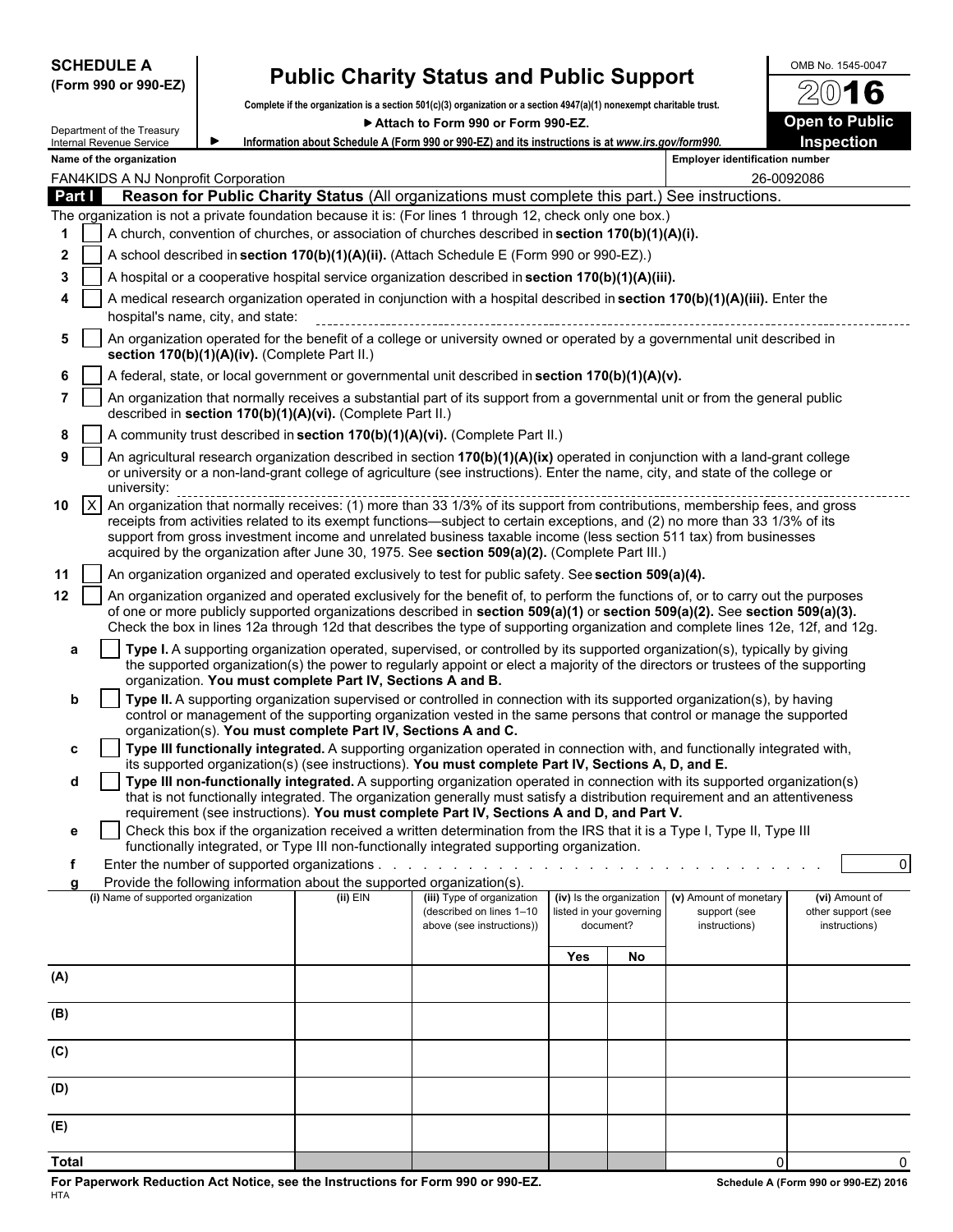|              | Schedule A (Form 990 or 990-EZ) 2016 FAN4KIDS A NJ Nonprofit Corporation                                                                                                                                                                                                                                                                                                           |             |          |            |            | 26-0092086 | Page 2               |  |  |  |
|--------------|------------------------------------------------------------------------------------------------------------------------------------------------------------------------------------------------------------------------------------------------------------------------------------------------------------------------------------------------------------------------------------|-------------|----------|------------|------------|------------|----------------------|--|--|--|
|              | Support Schedule for Organizations Described in Sections 170(b)(1)(A)(iv) and 170(b)(1)(A)(vi)<br>Part II<br>(Complete only if you checked the box on line 5, 7, or 8 of Part I or if the organization failed to qualify under<br>Part III. If the organization fails to qualify under the tests listed below, please complete Part III.)                                          |             |          |            |            |            |                      |  |  |  |
|              | <b>Section A. Public Support</b>                                                                                                                                                                                                                                                                                                                                                   |             |          |            |            |            |                      |  |  |  |
|              | Calendar year (or fiscal year beginning in)<br>▶                                                                                                                                                                                                                                                                                                                                   | (a) 2012    | (b) 2013 | $(c)$ 2014 | $(d)$ 2015 | (e) 2016   | (f) Total            |  |  |  |
|              |                                                                                                                                                                                                                                                                                                                                                                                    |             |          |            |            |            |                      |  |  |  |
| 1            | Gifts, grants, contributions, and<br>membership fees received. (Do not<br>include any "unusual grants.")                                                                                                                                                                                                                                                                           |             |          |            |            |            | 0                    |  |  |  |
| $\mathbf{2}$ | Tax revenues levied for the organization's<br>benefit and either paid to or expended on                                                                                                                                                                                                                                                                                            |             |          |            |            |            |                      |  |  |  |
| 3            | The value of services or facilities                                                                                                                                                                                                                                                                                                                                                |             |          |            |            |            | 0                    |  |  |  |
|              | furnished by a governmental unit to the<br>organization without charge                                                                                                                                                                                                                                                                                                             |             |          |            |            |            | 0                    |  |  |  |
| 4            | Total. Add lines 1 through 3                                                                                                                                                                                                                                                                                                                                                       | $\mathbf 0$ | 0        | $\Omega$   | 0          | $\Omega$   | $\Omega$             |  |  |  |
| 5            | The portion of total contributions by each                                                                                                                                                                                                                                                                                                                                         |             |          |            |            |            |                      |  |  |  |
|              | person (other than a governmental unit                                                                                                                                                                                                                                                                                                                                             |             |          |            |            |            |                      |  |  |  |
|              | or publicly supported organization)<br>included on line 1 that exceeds 2%                                                                                                                                                                                                                                                                                                          |             |          |            |            |            |                      |  |  |  |
|              | of the amount shown on line 11,                                                                                                                                                                                                                                                                                                                                                    |             |          |            |            |            |                      |  |  |  |
|              | column (f) $\ldots$ $\ldots$ $\ldots$ $\ldots$ $\ldots$                                                                                                                                                                                                                                                                                                                            |             |          |            |            |            |                      |  |  |  |
| 6            | Public support. Subtract line 5 from line 4.                                                                                                                                                                                                                                                                                                                                       |             |          |            |            |            | 0                    |  |  |  |
|              | <b>Section B. Total Support</b>                                                                                                                                                                                                                                                                                                                                                    |             |          |            |            |            |                      |  |  |  |
|              | Calendar year (or fiscal year beginning in)<br>▶                                                                                                                                                                                                                                                                                                                                   | (a) 2012    | (b) 2013 | $(c)$ 2014 | $(d)$ 2015 | (e) 2016   | (f) Total            |  |  |  |
| 7            | Amounts from line 4                                                                                                                                                                                                                                                                                                                                                                | $\mathbf 0$ | $\Omega$ | 0          | 0          | $\Omega$   | 0                    |  |  |  |
| 8            | Gross income from interest, dividends,                                                                                                                                                                                                                                                                                                                                             |             |          |            |            |            |                      |  |  |  |
|              | payments received on securities loans,                                                                                                                                                                                                                                                                                                                                             |             |          |            |            |            |                      |  |  |  |
|              | rents, royalties and income from similar                                                                                                                                                                                                                                                                                                                                           |             |          |            |            |            |                      |  |  |  |
|              | sources and the sources are a series and the sources are a series of the series of the series of the series of                                                                                                                                                                                                                                                                     |             |          |            |            |            | 0                    |  |  |  |
| 9            | Net income from unrelated business<br>activities, whether or not the business is<br>regularly carried on                                                                                                                                                                                                                                                                           |             |          |            |            |            | 0                    |  |  |  |
| 10           | Other income. Do not include gain or                                                                                                                                                                                                                                                                                                                                               |             |          |            |            |            |                      |  |  |  |
|              | loss from the sale of capital assets<br>(Explain in Part VI.).                                                                                                                                                                                                                                                                                                                     |             |          |            |            |            | 0                    |  |  |  |
|              | 11 Total support. Add lines 7 through 10.                                                                                                                                                                                                                                                                                                                                          |             |          |            |            |            | 0                    |  |  |  |
| 12           |                                                                                                                                                                                                                                                                                                                                                                                    |             |          |            |            | $12 \,$    |                      |  |  |  |
|              | 13 First five years. If the Form 990 is for the organization's first, second, third, fourth, or fifth tax year as a section 501(c)(3)                                                                                                                                                                                                                                              |             |          |            |            |            |                      |  |  |  |
|              |                                                                                                                                                                                                                                                                                                                                                                                    |             |          |            |            |            | $\rightarrow$        |  |  |  |
|              | <b>Section C. Computation of Public Support Percentage</b>                                                                                                                                                                                                                                                                                                                         |             |          |            |            |            |                      |  |  |  |
| 14<br>15     | Public support percentage for 2016 (line 6, column (f) divided by line 11, column (f)).                                                                                                                                                                                                                                                                                            |             |          |            |            | 14<br>15   | $0.00\%$<br>$0.00\%$ |  |  |  |
|              | 16a 33 1/3% support test-2016. If the organization did not check the box on line 13, and line 14 is 33 1/3% or more,                                                                                                                                                                                                                                                               |             |          |            |            |            |                      |  |  |  |
|              |                                                                                                                                                                                                                                                                                                                                                                                    |             |          |            |            |            |                      |  |  |  |
|              | b 33 1/3% support test-2015. If the organization did not check a box on line 13 or 16a, and line 15 is 33 1/3% or more, check this                                                                                                                                                                                                                                                 |             |          |            |            |            |                      |  |  |  |
|              | 17a 10%-facts-and-circumstances test-2016. If the organization did not check a box on line 13, 16a, or 16b, and line 14<br>is 10% or more, and if the organization meets the "facts-and-circumstances" test, check this box and stop here. Explain in<br>Part VI how the organization meets the "facts-and-circumstances" test. The organization qualifies as a publicly supported |             |          |            |            |            |                      |  |  |  |
|              | <b>b</b> 10%-facts-and-circumstances test-2015. If the organization did not check a box on line 13, 16a, 16b, or 17a, and line<br>15 is 10% or more, and if the organization meets the "facts-and-circumstances" test, check this box and stop here. Explain in<br>Part VI how the organization meets the "facts-and-circumstances" test. The organization qualifies as a publicly |             |          |            |            |            |                      |  |  |  |
| 18           | Private foundation. If the organization did not check a box on line 13, 16a, 16b, 17a, or 17b, check this box and see                                                                                                                                                                                                                                                              |             |          |            |            |            |                      |  |  |  |
|              |                                                                                                                                                                                                                                                                                                                                                                                    |             |          |            |            |            |                      |  |  |  |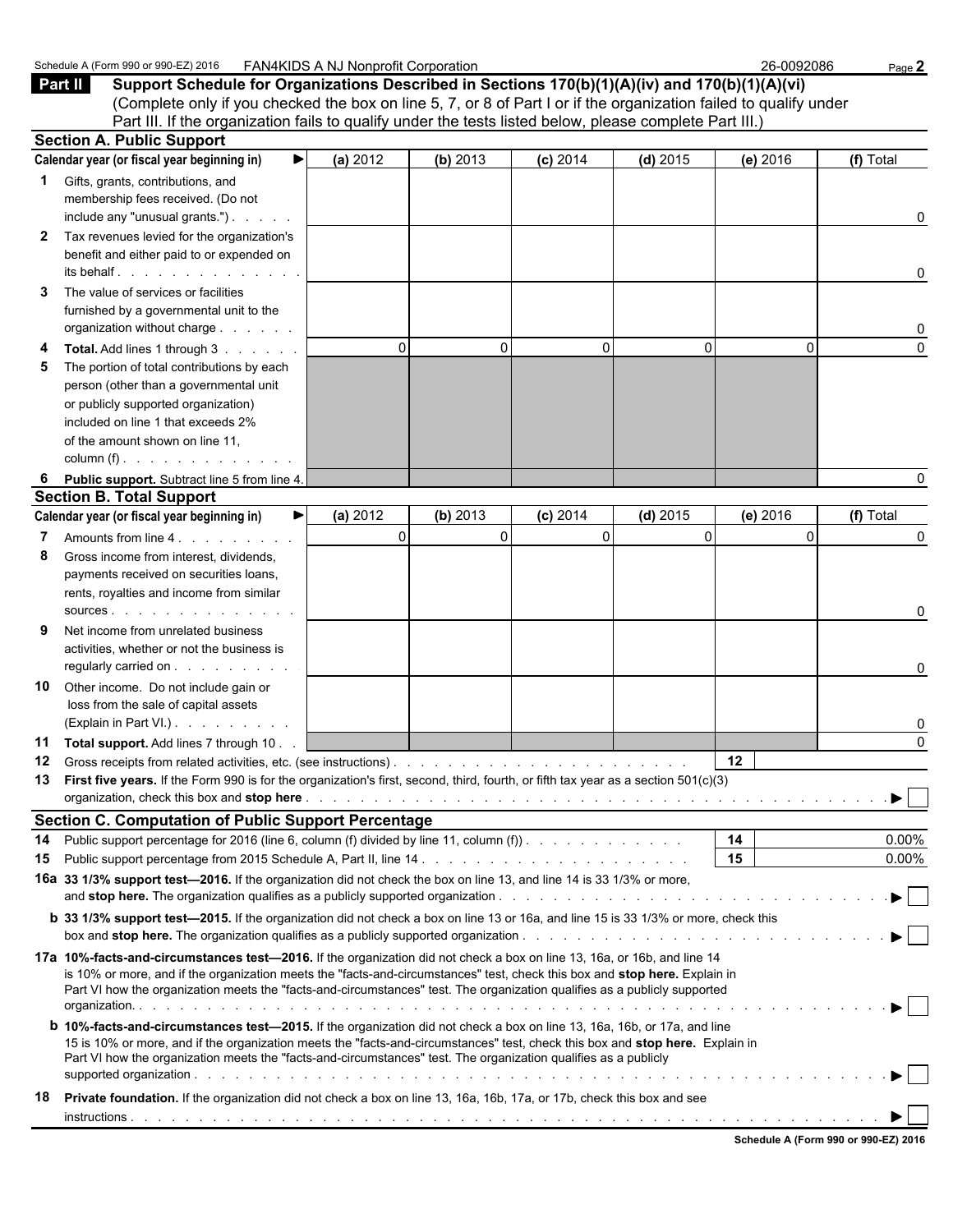### Schedule A (Form 990 or 990-EZ) 2016 FAN4KIDS A NJ Nonprofit Corporation 26-0092086 Page 3

|  | <b>Part III</b> Support Schedule for Organizations Described in Section 509(a)(2) |  |
|--|-----------------------------------------------------------------------------------|--|
|--|-----------------------------------------------------------------------------------|--|

(Complete only if you checked the box on line 10 of Part I or if the organization failed to qualify under Part II. If the organization fails to qualify under the tests listed below, please complete Part II.)

|              | <b>Section A. Public Support</b>                                                                                                             |          |          |            |              |                |                                |
|--------------|----------------------------------------------------------------------------------------------------------------------------------------------|----------|----------|------------|--------------|----------------|--------------------------------|
|              | Calendar year (or fiscal year beginning in)<br>▶                                                                                             | (a) 2012 | (b) 2013 | $(c)$ 2014 | $(d)$ 2015   | (e) 2016       | (f) Total                      |
|              | <b>1</b> Gifts, grants, contributions, and membership fees                                                                                   |          |          |            |              |                |                                |
|              | received. (Do not include any "unusual grants.")                                                                                             | 65,709   | 118,306  | 189,799    | 198,504      | 224,215        | 796,533                        |
| $\mathbf{2}$ | Gross receipts from admissions, merchandise<br>sold or services performed, or facilities<br>furnished in any activity that is related to the |          |          |            |              |                |                                |
|              | organization's tax-exempt purpose                                                                                                            | 238,300  | 161,800  | 191,778    | 329,040      | 130,794        | 1,051,712                      |
| 3            | Gross receipts from activities that are not an                                                                                               |          |          |            |              |                |                                |
|              | unrelated trade or business under section 513.                                                                                               |          |          |            |              |                | 0                              |
| 4            | Tax revenues levied for the organization's                                                                                                   |          |          |            |              |                |                                |
|              | benefit and either paid to or expended on                                                                                                    |          |          |            |              |                |                                |
|              | its behalf.                                                                                                                                  |          |          |            |              |                | 0                              |
| 5            | The value of services or facilities                                                                                                          |          |          |            |              |                |                                |
|              | furnished by a governmental unit to the                                                                                                      |          |          |            |              |                |                                |
|              | organization without charge                                                                                                                  |          |          |            |              |                | 0                              |
| 6            | <b>Total.</b> Add lines 1 through 5.                                                                                                         | 304,009  | 280,106  | 381,577    | 527,544      | 355,009        | 1,848,245                      |
|              | 7a Amounts included on lines 1, 2, and 3                                                                                                     |          |          |            |              |                |                                |
|              | received from disqualified persons                                                                                                           |          |          |            |              |                | 0                              |
|              | <b>b</b> Amounts included on lines 2 and 3 received                                                                                          |          |          |            |              |                |                                |
|              | from other than disqualified persons that                                                                                                    |          |          |            |              |                |                                |
|              | exceed the greater of \$5,000 or 1% of the                                                                                                   |          |          |            |              |                |                                |
|              | amount on line 13 for the year                                                                                                               |          |          |            |              |                | 0                              |
|              | c Add lines $7a$ and $7b$ .                                                                                                                  | $\Omega$ | $\Omega$ | $\Omega$   | $\mathbf{0}$ | $\Omega$       | $\Omega$                       |
| 8            | <b>Public support (Subtract line 7c from</b>                                                                                                 |          |          |            |              |                |                                |
|              | line 6.) $\cdots$ $\cdots$ $\cdots$ $\cdots$                                                                                                 |          |          |            |              |                | 1,848,245                      |
|              | <b>Section B. Total Support</b>                                                                                                              |          |          |            |              |                |                                |
|              | Calendar year (or fiscal year beginning in)<br>▶                                                                                             | (a) 2012 | (b) 2013 | $(c)$ 2014 | $(d)$ 2015   | (e) 2016       | (f) Total                      |
| 9            | Amounts from line 6.                                                                                                                         | 304,009  | 280,106  | 381,577    | 527,544      | 355,009        | 1,848,245                      |
|              | <b>10a</b> Gross income from interest, dividends,                                                                                            |          |          |            |              |                |                                |
|              | payments received on securities loans,                                                                                                       |          |          |            |              |                |                                |
|              | rents, royalties and income from similar sources.                                                                                            | 60       | 26       |            |              | 2              | 93                             |
|              | <b>b</b> Unrelated business taxable income (less                                                                                             |          |          |            |              |                |                                |
|              | section 511 taxes) from businesses                                                                                                           |          |          |            |              |                |                                |
|              | acquired after June 30, 1975                                                                                                                 |          |          |            |              |                | 0                              |
|              | c Add lines 10a and 10b                                                                                                                      | 60       | 26       |            | $\Omega$     | $\overline{2}$ | 93                             |
|              | 11 Net income from unrelated business                                                                                                        |          |          |            |              |                |                                |
|              | activities not included in line 10b, whether                                                                                                 |          |          |            |              |                |                                |
|              | or not the business is regularly carried on.                                                                                                 |          |          |            |              |                | 0                              |
|              | 12 Other income. Do not include gain or                                                                                                      |          |          |            |              |                |                                |
|              | loss from the sale of capital assets                                                                                                         |          |          |            |              |                |                                |
|              | (Explain in Part VI.)                                                                                                                        | 400      | 2,912    |            |              |                | 3,312                          |
|              | 13 Total support. (Add lines 9, 10c, 11,                                                                                                     |          |          |            |              |                |                                |
|              |                                                                                                                                              | 304,469  | 283,044  | 381,582    | 527,544      | 355,011        | 1,851,650                      |
|              | 14 First five years. If the Form 990 is for the organization's first, second, third, fourth, or fifth tax year as a section 501(c)(3)        |          |          |            |              |                | ▶                              |
|              | <b>Section C. Computation of Public Support Percentage</b>                                                                                   |          |          |            |              |                |                                |
|              |                                                                                                                                              |          |          |            |              | 15             | 99.82%                         |
|              | 15 Public support percentage for 2016 (line 8, column (f) divided by line 13, column (f).                                                    |          |          |            |              | 16             | 99.80%                         |
|              | Section D. Computation of Investment Income Percentage                                                                                       |          |          |            |              |                |                                |
| 17           | Investment income percentage for 2016 (line 10c, column (f) divided by line 13, column (f)).                                                 |          |          |            |              | 17             | 0.01%                          |
| 18           |                                                                                                                                              |          |          |            |              | 18             | 0.01%                          |
|              | 19a 33 1/3% support tests-2016. If the organization did not check the box on line 14, and line 15 is more than 33 1/3%, and line 17 is       |          |          |            |              |                |                                |
|              |                                                                                                                                              |          |          |            |              |                | $\blacktriangleright$ $\mid$ X |
|              | b 33 1/3% support tests—2015. If the organization did not check a box on line 14 or line 19a, and line 16 is more than 33 1/3%, and          |          |          |            |              |                |                                |
|              | line 18 is not more than 33 1/3%, check this box and stop here. The organization qualifies as a publicly supported organization              |          |          |            |              |                |                                |
|              | 20 Private foundation. If the organization did not check a box on line 14, 19a, or 19b, check this box and see instructions.                 |          |          |            |              |                |                                |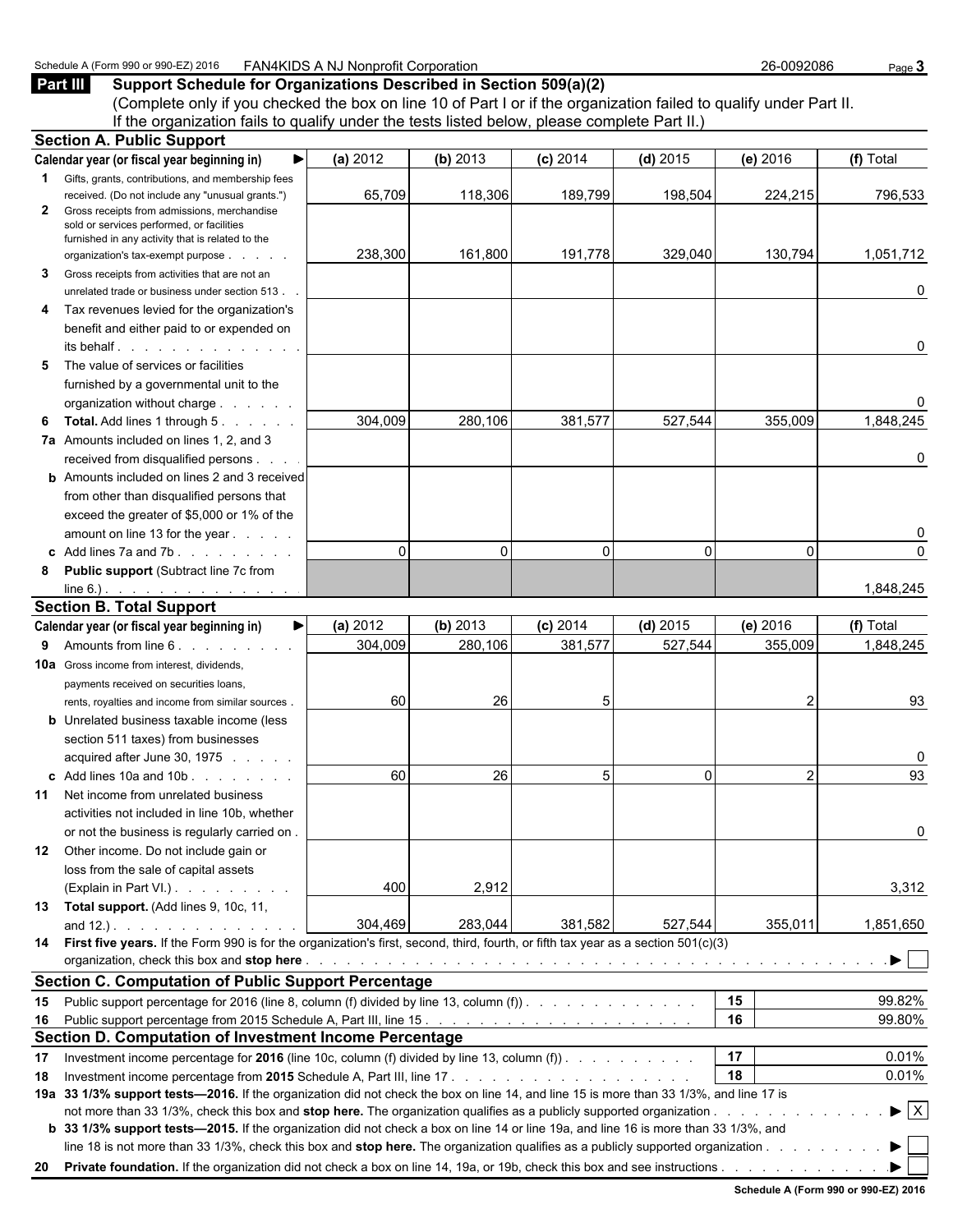### **Part IV Supporting Organizations**

(Complete only if you checked a box in line 12 on Part I. If you checked 12a of Part I, complete Sections A and B. If you checked 12b of Part I, complete Sections A and C. If you checked 12c of Part I, complete Sections A, D, and E. If you checked 12d of Part I, complete Sections A and D, and complete Part V.)

### **Section A. All Supporting Organizations**

- **1** Are all of the organization's supported organizations listed by name in the organization's governing documents? *If* "*No,*" *describe in Part VI how the supported organizations are designated. If designated by class or purpose, describe the designation. If historic and continuing relationship, explain.* **1**
- **2** Did the organization have any supported organization that does not have an IRS determination of status under section 509(a)(1) or (2)? *If* "*Yes,*" *explain in Part VI how the organization determined that the supported organization was described in section 509(a)(1) or (2).*
- **3a** Did the organization have a supported organization described in section 501(c)(4), (5), or (6)? *If* "*Yes,*" *answer (b) and (c) below.* **3a**
- **b** Did the organization confirm that each supported organization qualified under section 501(c)(4), (5), or (6) and satisfied the public support tests under section 509(a)(2)? *If* "*Yes,*" *describe in Part VI when and how the organization made the determination.* **3b**
- **c** Did the organization ensure that all support to such organizations was used exclusively for section 170(c)(2) (B) purposes? *If* "*Yes,*" *explain in Part VI what controls the organization put in place to ensure such use.* **3c**
- **4a** Was any supported organization not organized in the United States ("foreign supported organization")? *If "Yes," and if you checked 12a or 12b in Part I, answer (b) and (c) below.* **4a**
- **b** Did the organization have ultimate control and discretion in deciding whether to make grants to the foreign supported organization? *If* "*Yes,*" *describe in Part VI how the organization had such control and discretion despite being controlled or supervised by or in connection with its supported organizations.* **4b**
- **c** Did the organization support any foreign supported organization that does not have an IRS determination under sections 501(c)(3) and 509(a)(1) or (2)? *If* "*Yes,*" *explain in Part VI what controls the organization used to ensure that all support to the foreign supported organization was used exclusively for section 170(c)(2)(B) purposes.* **4c**
- **5a** Did the organization add, substitute, or remove any supported organizations during the tax year? *If* "*Yes,*" *answer (b) and (c) below (if applicable). Also, provide detail in Part VI, including (i) the names and EIN numbers of the supported organizations added, substituted, or removed; (ii) the reasons for each such action; (iii) the authority under the organization's organizing document authorizing such action; and (iv) how the action was accomplished (such as by amendment to the organizing document).* **5a**
- **b Type I or Type II only.** Was any added or substituted supported organization part of a class already designated in the organization's organizing document? **5b**
- **c Substitutions only.** Was the substitution the result of an event beyond the organization's control? **5c**
- **6** Did the organization provide support (whether in the form of grants or the provision of services or facilities) to anyone other than (i) its supported organizations, (ii) individuals that are part of the charitable class benefited by one or more of its supported organizations, or (iii) other supporting organizations that also support or benefit one or more of the filing organization's supported organizations? *If "Yes," provide detail in Part VI.* **6**
- **7** Did the organization provide a grant, loan, compensation, or other similar payment to a substantial contributor (defined in section 4958(c)(3)(C)), a family member of a substantial contributor, or a 35% controlled entity with regard to a substantial contributor? *If "Yes," complete Part I of Schedule L (Form 990 or 990-EZ).* **7**
- **8** Did the organization make a loan to a disqualified person (as defined in section 4958) not described in line 7? *If "Yes," complete Part I of Schedule L (Form 990 or 990-EZ).* **8**
- **9a** Was the organization controlled directly or indirectly at any time during the tax year by one or more disqualified persons as defined in section 4946 (other than foundation managers and organizations described in section 509(a)(1) or (2))? *If* "*Yes*," *provide detail in Part VI.*
- **b** Did one or more disqualified persons (as defined in line 9a) hold a controlling interest in any entity in which the supporting organization had an interest? *If* "*Yes,*" *provide detail in Part VI.* **9b**
- **c** Did a disqualified person (as defined in line 9a) have an ownership interest in, or derive any personal benefit from, assets in which the supporting organization also had an interest? *If* "*Yes,*" *provide detail in Part VI.* **9c**
- **10a** Was the organization subject to the excess business holdings rules of section 4943 because of section 4943(f) (regarding certain Type II supporting organizations, and all Type III non-functionally integrated supporting organizations)? If "Yes," answer 10b below.
	- **b** Did the organization have any excess business holdings in the tax year? *(Use Schedule C, Form 4720, to determine whether the organization had excess business holdings.)*

|                 | Yes No |  |
|-----------------|--------|--|
|                 |        |  |
| 1               |        |  |
|                 |        |  |
| $\overline{2}$  |        |  |
|                 |        |  |
| <u>3a</u>       |        |  |
|                 |        |  |
| <u>3b</u>       |        |  |
|                 |        |  |
| 3c              |        |  |
| 4a              |        |  |
|                 |        |  |
| 4 <sub>b</sub>  |        |  |
|                 |        |  |
| 4c              |        |  |
|                 |        |  |
| <u>5a</u>       |        |  |
| <u>5b</u>       |        |  |
| 5c              |        |  |
|                 |        |  |
| 6               |        |  |
|                 |        |  |
| I               |        |  |
| 8               |        |  |
|                 |        |  |
| 9a              |        |  |
|                 |        |  |
| 9b              |        |  |
| <u>9c</u>       |        |  |
|                 |        |  |
| <u> 10a</u>     |        |  |
| 10 <sub>b</sub> |        |  |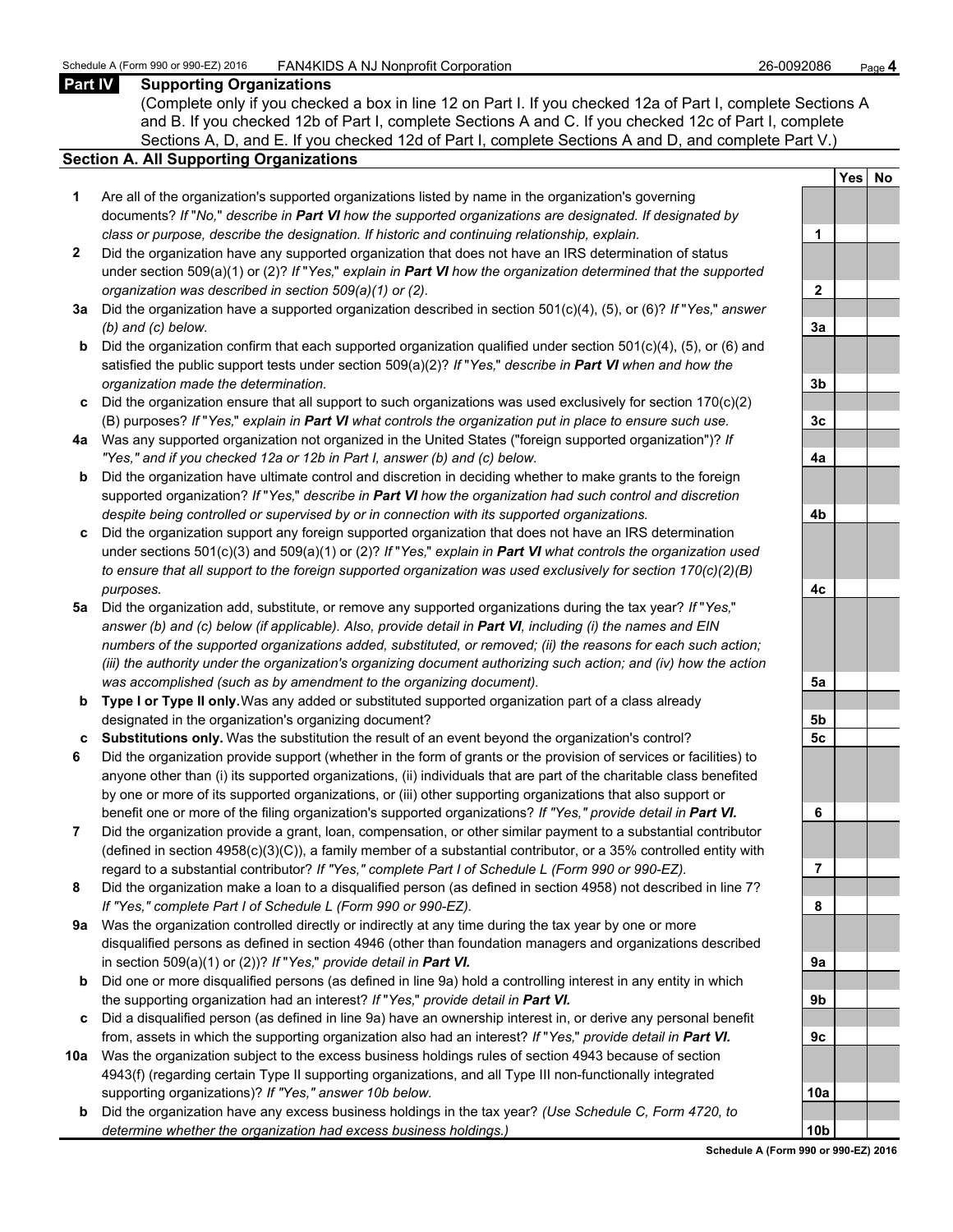| 26-0092086 |  |
|------------|--|
|------------|--|

| <b>Part IV</b> | <b>Supporting Organizations (continued)</b>                                                                            |                 |            |           |
|----------------|------------------------------------------------------------------------------------------------------------------------|-----------------|------------|-----------|
|                |                                                                                                                        |                 | Yes        | No        |
| 11             | Has the organization accepted a gift or contribution from any of the following persons?                                |                 |            |           |
| a              | A person who directly or indirectly controls, either alone or together with persons described in (b) and (c)           |                 |            |           |
|                | below, the governing body of a supported organization?                                                                 | 11a             |            |           |
| b              | A family member of a person described in (a) above?                                                                    | 11 <sub>b</sub> |            |           |
| C              | A 35% controlled entity of a person described in (a) or (b) above? If "Yes" to a, b, or c, provide detail in Part VI.  | 11c             |            |           |
|                | <b>Section B. Type I Supporting Organizations</b>                                                                      |                 |            |           |
|                |                                                                                                                        |                 | <b>Yes</b> | <b>No</b> |
| 1              | Did the directors, trustees, or membership of one or more supported organizations have the power to                    |                 |            |           |
|                | regularly appoint or elect at least a majority of the organization's directors or trustees at all times during the     |                 |            |           |
|                | tax year? If "No," describe in Part VI how the supported organization(s) effectively operated, supervised, or          |                 |            |           |
|                | controlled the organization's activities. If the organization had more than one supported organization,                |                 |            |           |
|                | describe how the powers to appoint and/or remove directors or trustees were allocated among the supported              |                 |            |           |
|                | organizations and what conditions or restrictions, if any, applied to such powers during the tax year.                 | 1               |            |           |
| $\mathbf{2}$   | Did the organization operate for the benefit of any supported organization other than the supported                    |                 |            |           |
|                | organization(s) that operated, supervised, or controlled the supporting organization? If "Yes," explain in Part        |                 |            |           |
|                | VI how providing such benefit carried out the purposes of the supported organization(s) that operated,                 |                 |            |           |
|                | supervised, or controlled the supporting organization.                                                                 | 2               |            |           |
|                | <b>Section C. Type II Supporting Organizations</b>                                                                     |                 |            |           |
|                |                                                                                                                        |                 | <b>Yes</b> | <b>No</b> |
| 1              | Were a majority of the organization's directors or trustees during the tax year also a majority of the directors       |                 |            |           |
|                | or trustees of each of the organization's supported organization(s)? If "No," describe in Part VI how control          |                 |            |           |
|                | or management of the supporting organization was vested in the same persons that controlled or managed                 |                 |            |           |
|                | the supported organization(s).                                                                                         | 1               |            |           |
|                | <b>Section D. All Type III Supporting Organizations</b>                                                                |                 |            |           |
|                |                                                                                                                        |                 | <b>Yes</b> | No        |
| 1              | Did the organization provide to each of its supported organizations, by the last day of the fifth month of the         |                 |            |           |
|                | organization's tax year, (i) a written notice describing the type and amount of support provided during the prior tax  |                 |            |           |
|                | year, (ii) a copy of the Form 990 that was most recently filed as of the date of notification, and (iii) copies of the |                 |            |           |
|                | organization's governing documents in effect on the date of notification, to the extent not previously provided?       | 1               |            |           |
| $\mathbf{2}$   | Were any of the organization's officers, directors, or trustees either (i) appointed or elected by the supported       |                 |            |           |
|                | organization(s) or (ii) serving on the governing body of a supported organization? If "No," explain in Part VI how     |                 |            |           |
|                |                                                                                                                        |                 |            |           |
|                | the organization maintained a close and continuous working relationship with the supported organization(s).            | $\mathbf{2}$    |            |           |
| 3              | By reason of the relationship described in (2), did the organization's supported organizations have a                  |                 |            |           |
|                | significant voice in the organization's investment policies and in directing the use of the organization's             |                 |            |           |
|                | income or assets at all times during the tax year? If "Yes," describe in Part VI the role the organization's           |                 |            |           |
|                | supported organizations played in this regard.                                                                         | 3               |            |           |

#### **Section E. Type III Functionally Integrated Supporting Organizations**

- **1** *Check the box next to the method that the organization used to satisfy the Integral Part Test during the year (see instructions).*
- **a** The organization satisfied the Activities Test. *Complete line 2 below.*
- **b** The organization is the parent of each of its supported organizations. *Complete line 3 below.*
- **c** The organization supported a governmental entity. *Describe in Part VI how you supported a government entity (see instructions).*
- **2** Activities Test. *Answer (a) and (b) below.* **Yes No**
- **a** Did substantially all of the organization's activities during the tax year directly further the exempt purposes of the supported organization(s) to which the organization was responsive? *If* "*Yes,*" *then in Part VI identify those supported organizations and explain how these activities directly furthered their exempt purposes, how the organization was responsive to those supported organizations, and how the organization determined that these activities constituted substantially all of its activities.* **2a**
- **b** Did the activities described in (a) constitute activities that, but for the organization's involvement, one or more of the organization's supported organization(s) would have been engaged in? *If* "*Yes,*" *explain in Part VI the reasons for the organization's position that its supported organization(s) would have engaged in these activities but for the organization's involvement.* **2b**
- **3** Parent of Supported Organizations. *Answer (a) and (b) below.*
- **a** Did the organization have the power to regularly appoint or elect a majority of the officers, directors, or trustees of each of the supported organizations? *Provide details in Part VI.* **3a 3a 3a**
- **b** Did the organization exercise a substantial degree of direction over the policies, programs, and activities of each of its supported organizations? *If* "*Yes,*" *describe in Part VI the role played by the organization in this regard.* **3b**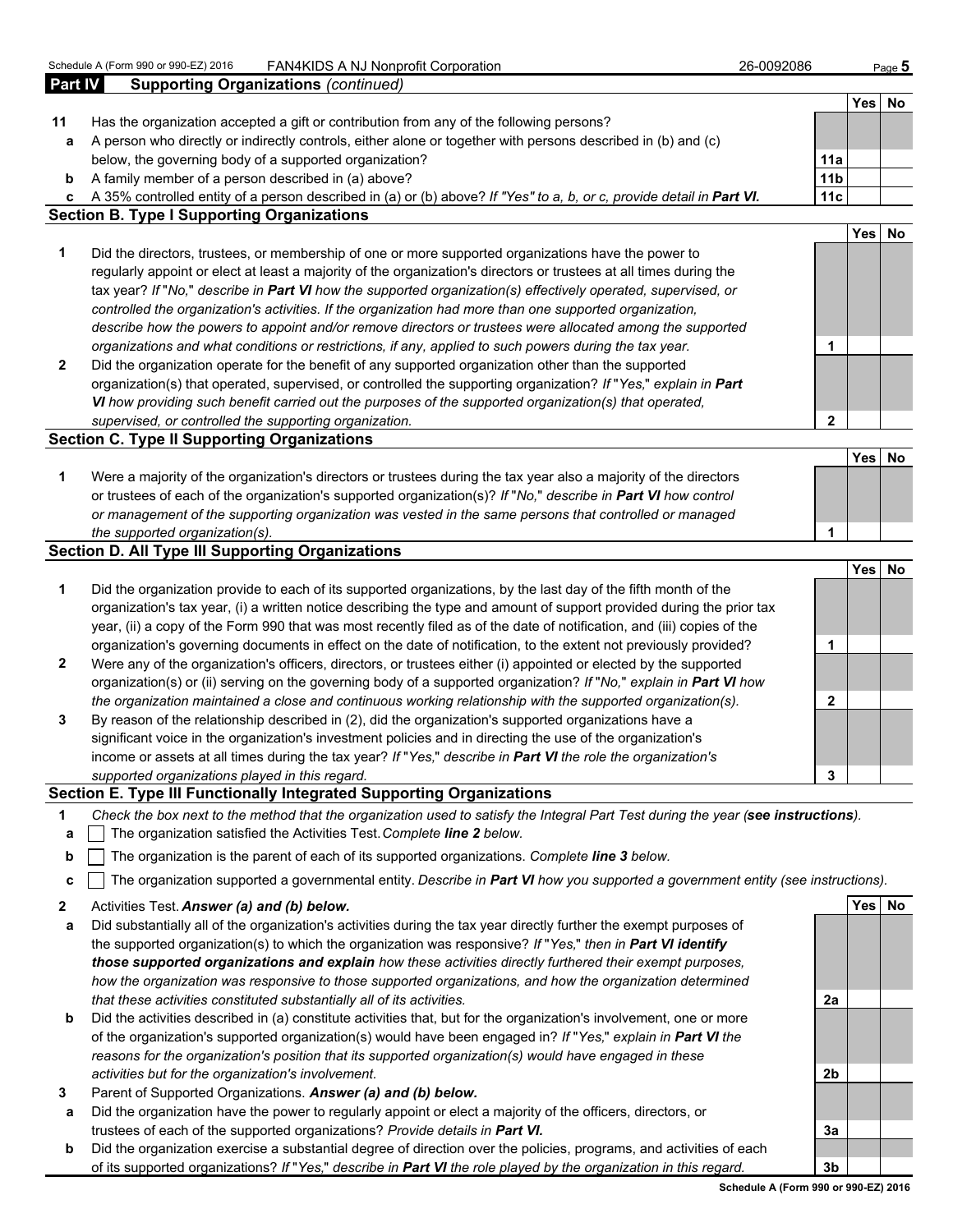Schedule A (Form 990 or 990-EZ) 2016 FAN4KIDS A NJ Nonprofit Corporation 26-0092086 Page **6 Part V Type III Non-Functionally Integrated 509(a)(3) Supporting Organizations 1** Check here if the organization satisfied the Integral Part Test as a qualifying trust on Nov. 20, 1970 (explain in Part VI). **See instructions.** All other Type III non-functionally integrated supporting organizations must complete Sections A through E. **Section A - Adjusted Net Income** (B) Current Year (B) Current Year (B) Current Year (B) Current Year (B) Current Year (B) Current Year (B) Current Year (B) Current Year (B) Current Year (B) Current Year (B) Current Year ( (optional) **1** Net short-term capital gain **1 1 2** Recoveries of prior-year distributions **2 3** Other gross income (see instructions) **3 4** Add lines 1 through 3. **4** 0 0 **5** Depreciation and depletion **5 5 6** Portion of operating expenses paid or incurred for production or collection of gross income or for management, conservation, or maintenance of property held for production of income (see instructions) **6 7** Other expenses (see instructions) **7 8 Adjusted Net Income** (subtract lines 5, 6, and 7 from line 4). **8** 0 0 **Section B - Minimum Asset Amount Contract Amount** (A) Prior Year (B) Current Year (B) Current Year (B) Current Year (optional) **1** Aggregate fair market value of all non-exempt-use assets (see instructions for short tax year or assets held for part of year): **a** Average monthly value of securities **14 12 b** Average monthly cash balances **1b** Average monthly cash balances **c** Fair market value of other non-exempt-use assets **1c d Total** (add lines 1a, 1b, and 1c) **1d** 0 0 **e Discount** claimed for blockage or other factors (explain in detail in **Part VI**): **2** Acquisition indebtedness applicable to non-exempt-use assets **2 3** Subtract line 2 from line 1d. **3** 0 0

 Recoveries of prior-year distributions **7** 0 0 **Minimum Asset Amount** (add line 7 to line 6) **8** 0 0 **Section C - Distributable Amount** Current Year Current Year Current Year Current Year Current Year Adjusted net income for prior year (from Section A, line 8, Column A) **1** 0 Enter 85% of line 1 **2** 0 Minimum asset amount for prior year (from Section B, line 8, Column A) **3** 0 Enter greater of line 2 or line 3. **4** 0 Income tax imposed in prior year **5 Distributable Amount.** Subtract line 5 from line 4, unless subject to emergency temporary reduction (see instructions). **6** 0

see instructions). **4** 0 0 **5** Net value of non-exempt-use assets (subtract line 4 from line 3) **5** 0 0 **6** Multiply line 5 by .035. **6** 0 0

**4** Cash deemed held for exempt use. Enter 1-1/2% of line 3 (for greater amount,

**7** Check here if the current year is the organization's first as a non-functionally integrated Type III supporting organization (see instructions).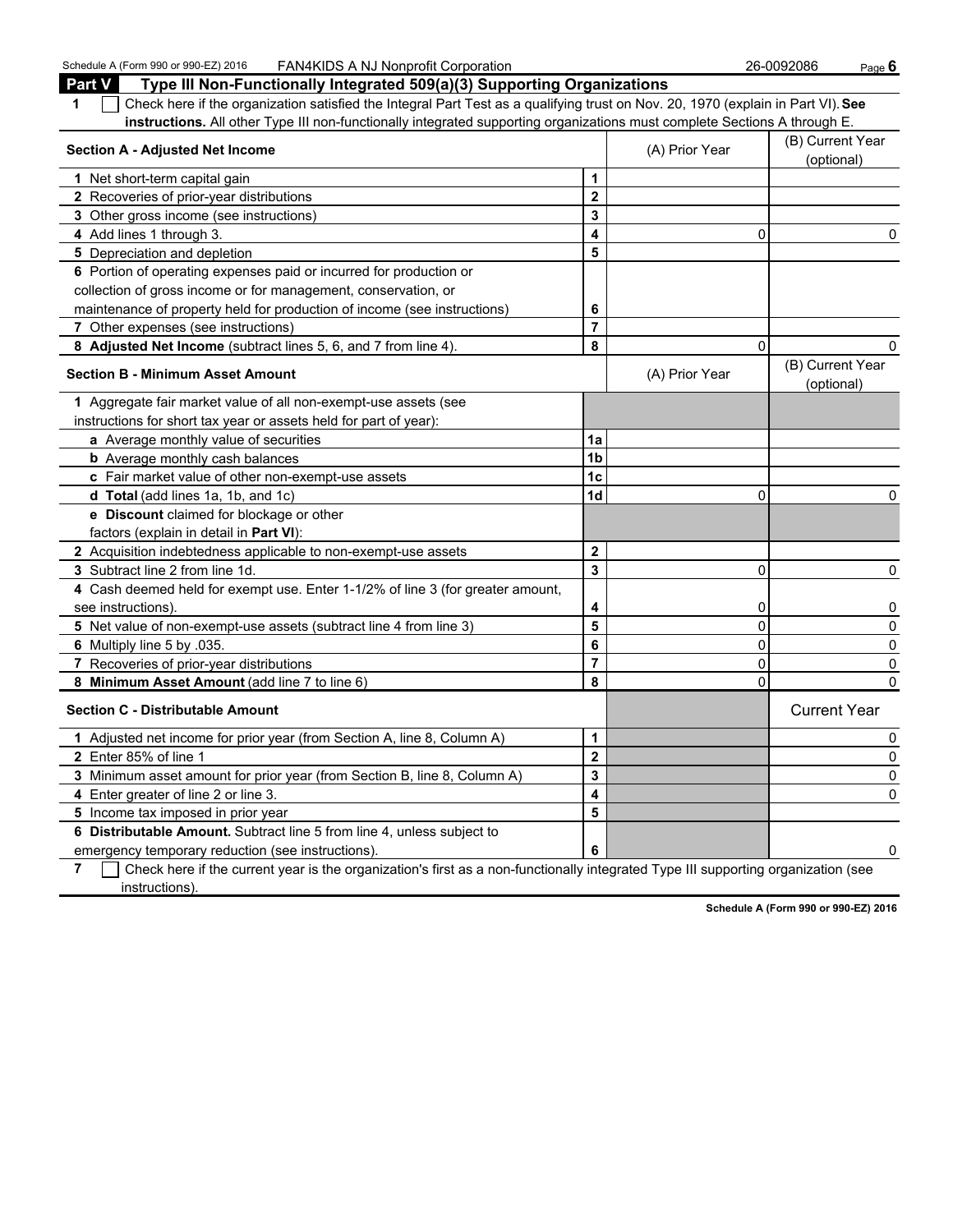Schedule A (Form 990 or 990-EZ) 2016 FAN4KIDS A NJ Nonprofit Corporation 26-0092086 Page **7** 

| <b>Part V</b><br>Type III Non-Functionally Integrated 509(a)(3) Supporting Organizations (continued) |                                                                                                                      |                                          |                                               |                                                  |  |  |  |
|------------------------------------------------------------------------------------------------------|----------------------------------------------------------------------------------------------------------------------|------------------------------------------|-----------------------------------------------|--------------------------------------------------|--|--|--|
|                                                                                                      | <b>Section D - Distributions</b>                                                                                     |                                          |                                               | <b>Current Year</b>                              |  |  |  |
|                                                                                                      | 1 Amounts paid to supported organizations to accomplish exempt purposes                                              |                                          |                                               |                                                  |  |  |  |
|                                                                                                      | 2 Amounts paid to perform activity that directly furthers exempt purposes of supported                               |                                          |                                               |                                                  |  |  |  |
|                                                                                                      | organizations, in excess of income from activity                                                                     |                                          |                                               |                                                  |  |  |  |
|                                                                                                      | 3 Administrative expenses paid to accomplish exempt purposes of supported organizations                              |                                          |                                               |                                                  |  |  |  |
|                                                                                                      | 4 Amounts paid to acquire exempt-use assets                                                                          |                                          |                                               |                                                  |  |  |  |
|                                                                                                      | 5 Qualified set-aside amounts (prior IRS approval required)                                                          |                                          |                                               |                                                  |  |  |  |
|                                                                                                      | 6 Other distributions (describe in Part VI). See instructions.                                                       |                                          |                                               |                                                  |  |  |  |
|                                                                                                      | 7 Total annual distributions. Add lines 1 through 6.                                                                 |                                          |                                               |                                                  |  |  |  |
| 8                                                                                                    | Distributions to attentive supported organizations to which the organization is responsive                           |                                          |                                               |                                                  |  |  |  |
|                                                                                                      | (provide details in Part VI). See instructions.                                                                      |                                          |                                               |                                                  |  |  |  |
| 9                                                                                                    | Distributable amount for 2016 from Section C, line 6                                                                 |                                          |                                               |                                                  |  |  |  |
|                                                                                                      | 10 Line 8 amount divided by Line 9 amount                                                                            |                                          |                                               | 0.000                                            |  |  |  |
|                                                                                                      | <b>Section E - Distribution Allocations (see instructions)</b>                                                       | $\sf (i)$<br><b>Excess Distributions</b> | (ii)<br><b>Underdistributions</b><br>Pre-2016 | (iii)<br><b>Distributable</b><br>Amount for 2016 |  |  |  |
| 1                                                                                                    | Distributable amount for 2016 from Section C, line 6                                                                 |                                          |                                               |                                                  |  |  |  |
|                                                                                                      | Underdistributions, if any, for years prior to 2016                                                                  |                                          |                                               |                                                  |  |  |  |
| $\mathbf{2}$                                                                                         | (reasonable cause required-explain in Part VI). See                                                                  |                                          |                                               |                                                  |  |  |  |
|                                                                                                      | instructions.                                                                                                        |                                          |                                               |                                                  |  |  |  |
| 3                                                                                                    | Excess distributions carryover, if any, to 2016:                                                                     |                                          |                                               |                                                  |  |  |  |
| a                                                                                                    |                                                                                                                      |                                          |                                               |                                                  |  |  |  |
| b                                                                                                    |                                                                                                                      |                                          |                                               |                                                  |  |  |  |
|                                                                                                      | <b>c</b> From 2013.                                                                                                  |                                          |                                               |                                                  |  |  |  |
|                                                                                                      | <b>d</b> From 2014.<br>U                                                                                             |                                          |                                               |                                                  |  |  |  |
|                                                                                                      | e From 2015.                                                                                                         |                                          |                                               |                                                  |  |  |  |
|                                                                                                      | f Total of lines 3a through e                                                                                        | 0                                        |                                               |                                                  |  |  |  |
| a                                                                                                    | Applied to underdistributions of prior years                                                                         |                                          | O                                             |                                                  |  |  |  |
| h.                                                                                                   | Applied to 2016 distributable amount                                                                                 |                                          |                                               |                                                  |  |  |  |
| j.                                                                                                   | Carryover from 2011 not applied (see instructions)                                                                   |                                          |                                               |                                                  |  |  |  |
|                                                                                                      | Remainder. Subtract lines 3g, 3h, and 3i from 3f.                                                                    | 0                                        |                                               |                                                  |  |  |  |
| 4                                                                                                    | Distributions for 2016 from                                                                                          |                                          |                                               |                                                  |  |  |  |
|                                                                                                      | Section D, line 7:<br>\$                                                                                             |                                          |                                               |                                                  |  |  |  |
|                                                                                                      | a Applied to underdistributions of prior years                                                                       |                                          | 0                                             |                                                  |  |  |  |
| b                                                                                                    | Applied to 2016 distributable amount                                                                                 |                                          |                                               |                                                  |  |  |  |
|                                                                                                      | c Remainder. Subtract lines 4a and 4b from 4.                                                                        | 0                                        |                                               |                                                  |  |  |  |
| 5                                                                                                    | Remaining underdistributions for years prior to 2016, if                                                             |                                          |                                               |                                                  |  |  |  |
|                                                                                                      | any. Subtract lines 3g and 4a from line 2. For result                                                                |                                          |                                               |                                                  |  |  |  |
| 6                                                                                                    | greater than zero, explain in Part VI. See instructions.<br>Remaining underdistributions for 2016. Subtract lines 3h |                                          | 0                                             |                                                  |  |  |  |
|                                                                                                      |                                                                                                                      |                                          |                                               |                                                  |  |  |  |
|                                                                                                      | and 4b from line 1. For result greater than zero, explain in                                                         |                                          |                                               |                                                  |  |  |  |
| $\overline{7}$                                                                                       | Part VI. See instructions.<br>Excess distributions carryover to 2017. Add lines 3j                                   |                                          |                                               | 0                                                |  |  |  |
|                                                                                                      | and 4c.                                                                                                              | 0                                        |                                               |                                                  |  |  |  |
| 8                                                                                                    | Breakdown of line 7:                                                                                                 |                                          |                                               |                                                  |  |  |  |
|                                                                                                      |                                                                                                                      |                                          |                                               |                                                  |  |  |  |
| a<br>b                                                                                               | Excess from 2013.<br>0                                                                                               |                                          |                                               |                                                  |  |  |  |
| $\mathbf{c}$                                                                                         | <b>Contract Contract</b><br>Excess from $2014.$<br>$\Omega$                                                          |                                          |                                               |                                                  |  |  |  |
| d                                                                                                    | Excess from 2015.<br>0                                                                                               |                                          |                                               |                                                  |  |  |  |
|                                                                                                      | $\Omega$                                                                                                             |                                          |                                               |                                                  |  |  |  |
|                                                                                                      | e Excess from 2016.                                                                                                  |                                          |                                               |                                                  |  |  |  |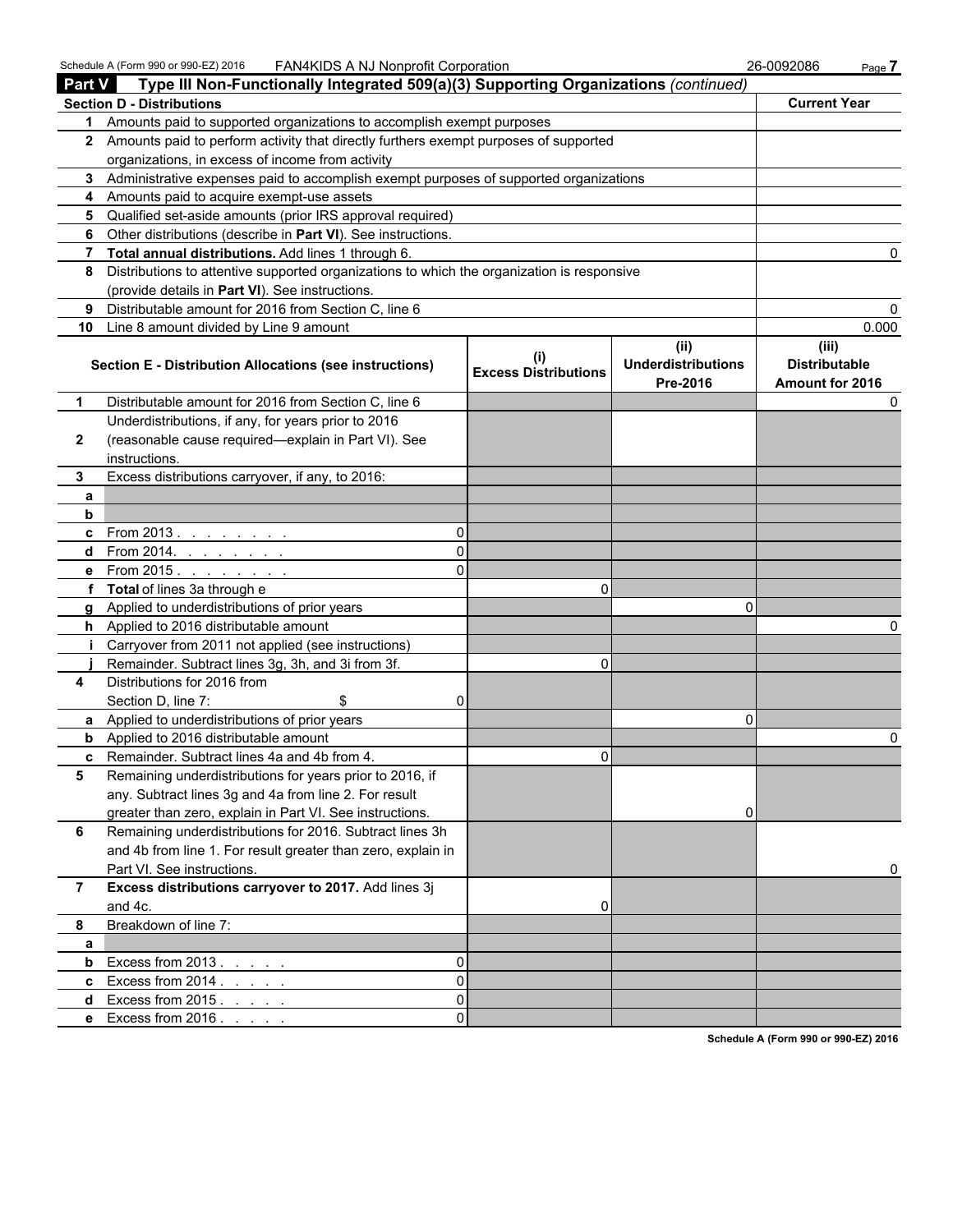|                | Schedule A (Form 990 or 990-EZ) 2016<br>FAN4KIDS A NJ Nonprofit Corporation                                                                                                                                                                                                                                                                                                                                                                                                               | 26-0092086 | Page 8 |
|----------------|-------------------------------------------------------------------------------------------------------------------------------------------------------------------------------------------------------------------------------------------------------------------------------------------------------------------------------------------------------------------------------------------------------------------------------------------------------------------------------------------|------------|--------|
| <b>Part VI</b> | Supplemental Information. Provide the explanations required by Part II, line 10; Part II, line 17a or 17b; Part<br>III, line 12; Part IV, Section A, lines 1, 2, 3b, 3c, 4b, 4c, 5a, 6, 9a, 9b, 9c, 11a, 11b, and 11c; Part IV, Section<br>B, lines 1 and 2; Part IV, Section C, line 1; Part IV, Section D, lines 2 and 3; Part IV, Section E, lines 1c, 2a, 2b,<br>3a, and 3b; Part V, line 1; Part V, Section B, line 1e; Part V, Section D, lines 5, 6, and 8; and Part V, Section E, |            |        |
|                | lines 2, 5, and 6. Also complete this part for any additional information. (See instructions.)                                                                                                                                                                                                                                                                                                                                                                                            |            |        |
|                |                                                                                                                                                                                                                                                                                                                                                                                                                                                                                           |            |        |
|                |                                                                                                                                                                                                                                                                                                                                                                                                                                                                                           |            |        |
|                |                                                                                                                                                                                                                                                                                                                                                                                                                                                                                           |            |        |
|                |                                                                                                                                                                                                                                                                                                                                                                                                                                                                                           |            |        |
|                |                                                                                                                                                                                                                                                                                                                                                                                                                                                                                           |            |        |
|                |                                                                                                                                                                                                                                                                                                                                                                                                                                                                                           |            |        |
|                |                                                                                                                                                                                                                                                                                                                                                                                                                                                                                           |            |        |
|                |                                                                                                                                                                                                                                                                                                                                                                                                                                                                                           |            |        |
|                |                                                                                                                                                                                                                                                                                                                                                                                                                                                                                           |            |        |
|                |                                                                                                                                                                                                                                                                                                                                                                                                                                                                                           |            |        |
|                |                                                                                                                                                                                                                                                                                                                                                                                                                                                                                           |            |        |
|                |                                                                                                                                                                                                                                                                                                                                                                                                                                                                                           |            |        |
|                |                                                                                                                                                                                                                                                                                                                                                                                                                                                                                           |            |        |
|                |                                                                                                                                                                                                                                                                                                                                                                                                                                                                                           |            |        |
|                |                                                                                                                                                                                                                                                                                                                                                                                                                                                                                           |            |        |
|                |                                                                                                                                                                                                                                                                                                                                                                                                                                                                                           |            |        |
|                |                                                                                                                                                                                                                                                                                                                                                                                                                                                                                           |            |        |
|                |                                                                                                                                                                                                                                                                                                                                                                                                                                                                                           |            |        |
|                |                                                                                                                                                                                                                                                                                                                                                                                                                                                                                           |            |        |
|                |                                                                                                                                                                                                                                                                                                                                                                                                                                                                                           |            |        |
|                |                                                                                                                                                                                                                                                                                                                                                                                                                                                                                           |            |        |
|                |                                                                                                                                                                                                                                                                                                                                                                                                                                                                                           |            |        |
|                |                                                                                                                                                                                                                                                                                                                                                                                                                                                                                           |            |        |
|                |                                                                                                                                                                                                                                                                                                                                                                                                                                                                                           |            |        |
|                |                                                                                                                                                                                                                                                                                                                                                                                                                                                                                           |            |        |
|                |                                                                                                                                                                                                                                                                                                                                                                                                                                                                                           |            |        |
|                |                                                                                                                                                                                                                                                                                                                                                                                                                                                                                           |            |        |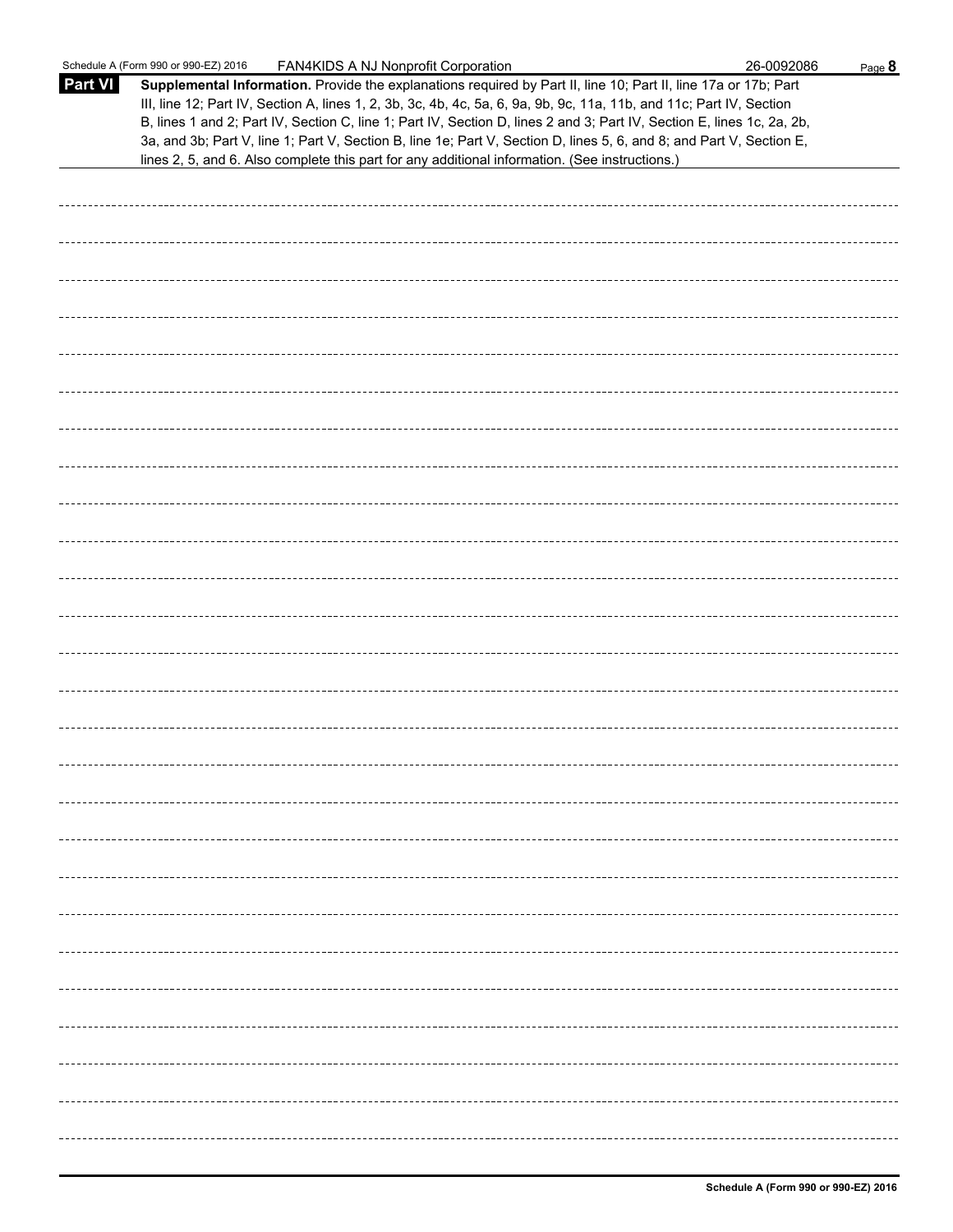## **(Form 990, 990-EZ,**

**or 990-PF)**

### **Schedule B Schedule of Contributors CONDING 1545-0047**

|  | Attach to Form 990, Form 990-EZ, or Form 990-PF. |  |  |  |  |  |  |  |  |
|--|--------------------------------------------------|--|--|--|--|--|--|--|--|
|--|--------------------------------------------------|--|--|--|--|--|--|--|--|

Department of the Treasury

Internal Revenue Service **Information about Schedule B (Form 990, 990-EZ, or 990-PF) and its instructions is at** *www.irs.gov/form990.*

| Name of the organization                   | <b>Employer identification number</b> |
|--------------------------------------------|---------------------------------------|
| <b>FAN4KIDS A NJ Nonprofit Corporation</b> | 26-0092086                            |
| <b>Organization type (check one):</b>      |                                       |

| Filers of:         | Section:                                                                  |
|--------------------|---------------------------------------------------------------------------|
| Form 990 or 990-EZ | $ X $ 501(c)( 3 ) (enter number) organization                             |
|                    | 4947(a)(1) nonexempt charitable trust not treated as a private foundation |
|                    | 527 political organization                                                |
| Form 990-PF        | $501(c)(3)$ exempt private foundation                                     |
|                    | 4947(a)(1) nonexempt charitable trust treated as a private foundation     |
|                    | 501(c)(3) taxable private foundation                                      |
|                    |                                                                           |

Check if your organization is covered by the **General Rule** or a **Special Rule.**

**Note:** Only a section 501(c)(7), (8), or (10) organization can check boxes for both the General Rule and a Special Rule. See instructions.

### **General Rule**

 For an organization filing Form 990, 990-EZ, or 990-PF that received, during the year, contributions totaling \$5,000 or more (in money or property) from any one contributor. Complete Parts I and II. See instructions for determining a contributor's total contributions.

#### **Special Rules**

| For an organization described in section 501(c)(3) filing Form 990 or 990-EZ that met the 33 1/3 % support test of the      |
|-----------------------------------------------------------------------------------------------------------------------------|
| regulations under sections $509(a)(1)$ and $170(b)(1)(A)(vi)$ , that checked Schedule A (Form 990 or 990-EZ), Part II, line |
| 13, 16a, or 16b, and that received from any one contributor, during the year, total contributions of the greater of (1)     |
| \$5,000 or (2) 2% of the amount on (i) Form 990, Part VIII, line 1h, or (ii) Form 990-EZ, line 1. Complete Parts I and II.  |

 For an organization described in section 501(c)(7), (8), or (10) filing Form 990 or 990-EZ that received from any one contributor, during the year, total contributions of more than \$1,000 *exclusively* for religious, charitable, scientific, literary, or educational purposes, or for the prevention of cruelty to children or animals. Complete Parts I, II, and III.

 For an organization described in section 501(c)(7), (8), or (10) filing Form 990 or 990-EZ that received from any one contributor, during the year, contributions *exclusively* for religious, charitable, etc., purposes, but no such contributions totaled more than \$1,000. If this box is checked, enter here the total contributions that were received during the year for an *exclusively* religious, charitable, etc., purpose. Don't complete any of the parts unless the **General Rule** applies to this organization because it received *nonexclusively* religious, charitable, etc., contributions totaling \$5,000 or more during the year . . . . . . . . . . . . . . . . . . . . . . . . . . . . . . . . . . . . . . . . . . . . . . . . . . . \$

**Caution:** An organization that isn't covered by the General Rule and/or the Special Rules doesn't file Schedule B (Form 990, 990-EZ, or 990-PF), but it **must** answer "No" on Part IV, line 2, of its Form 990; or check the box on line H of its Form 990-EZ or on its Form 990-PF, Part I, line 2, to certify that it doesn't meet the filing requirements of Schedule B (Form 990, 990-EZ, or 990-PF).

**For Paperwork Reduction Act Notice, see the Instructions for Form 990, 990-EZ, or 990-PF. Schedule B (Form 990, 990-EZ, or 990-PF) (2016) HTA**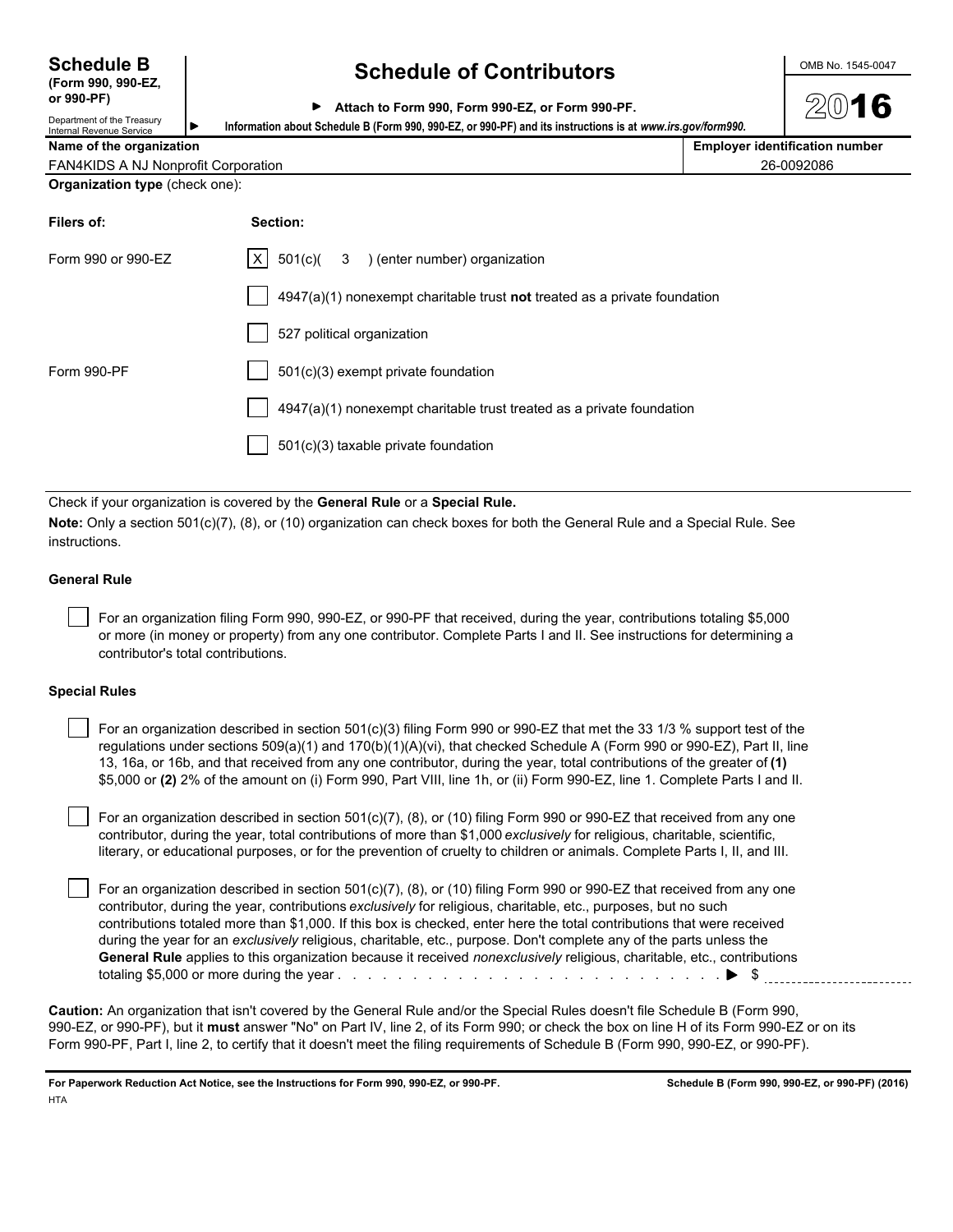FAN4KIDS A NJ Nonprofit Corporation 26-0092086

Name of organization **Name of organization** Name of organization number

| Part I         | <b>Contributors</b> (See instructions). Use duplicate copies of Part I if additional space is needed.                                                    |                                   |                                                                                         |  |  |
|----------------|----------------------------------------------------------------------------------------------------------------------------------------------------------|-----------------------------------|-----------------------------------------------------------------------------------------|--|--|
| (a)<br>No.     | (b)<br>Name, address, and ZIP + 4                                                                                                                        | (c)<br><b>Total contributions</b> | (d)<br>Type of contribution                                                             |  |  |
| $1 - 1 - 1$    | ______________________CT______06156__________<br>Hartford<br>Foreign State or Province: ________________________________                                 | 25,000                            | Person<br>Payroll<br><b>Noncash</b><br>(Complete Part II for<br>noncash contributions.) |  |  |
| (a)<br>No.     | (b)<br>Name, address, and ZIP + 4                                                                                                                        | (c)<br><b>Total contributions</b> | (d)<br>Type of contribution                                                             |  |  |
| $^{2}_{-}$     | NYC SCHOOL (PS 157) _______________________________                                                                                                      | 11,000                            | Person<br>Payroll<br><b>Noncash</b><br>(Complete Part II for<br>noncash contributions.) |  |  |
| (a)<br>No.     | (b)<br>Name, address, and ZIP + 4                                                                                                                        | (c)<br><b>Total contributions</b> | (d)<br><b>Type of contribution</b>                                                      |  |  |
| $3_{-}$        | NOVARTIS PHARMACEUTICALS<br>East Hanover<br>Fast Hanover<br>Fast Hanover<br>Fast Hanover<br>Fast Hanover<br>Manager All Dr. (2003)                       | 9,000                             | Person<br>Payroll<br><b>Noncash</b><br>(Complete Part II for<br>noncash contributions.) |  |  |
| (a)<br>No.     | (b)<br>Name, address, and ZIP + 4                                                                                                                        | (c)<br><b>Total contributions</b> | (d)<br>Type of contribution                                                             |  |  |
| $\overline{4}$ | PS 382<br>Bronx NY 10453                                                                                                                                 | 20,000                            | Person<br>Payroll<br><b>Noncash</b><br>(Complete Part II for<br>noncash contributions.) |  |  |
| (a)            |                                                                                                                                                          |                                   |                                                                                         |  |  |
| No.            | (b)<br>Name, address, and ZIP + 4                                                                                                                        | (c)<br><b>Total contributions</b> | (d)<br>Type of contribution                                                             |  |  |
| 5              | Hopes Headstart<br>---------------------------------<br><u>NJ 07030</u><br>Hoboken<br>---<br>Foreign State or Province: ________________________________ | $\$\quad$<br>6,000                | Person<br>Payroll<br><b>Noncash</b><br>(Complete Part II for<br>noncash contributions.) |  |  |
| (a)<br>No.     | (b)<br>Name, address, and ZIP + 4                                                                                                                        | (c)<br><b>Total contributions</b> | (d)<br>Type of contribution                                                             |  |  |

**Schedule B (Form 990, 990-EZ, or 990-PF) (2016)**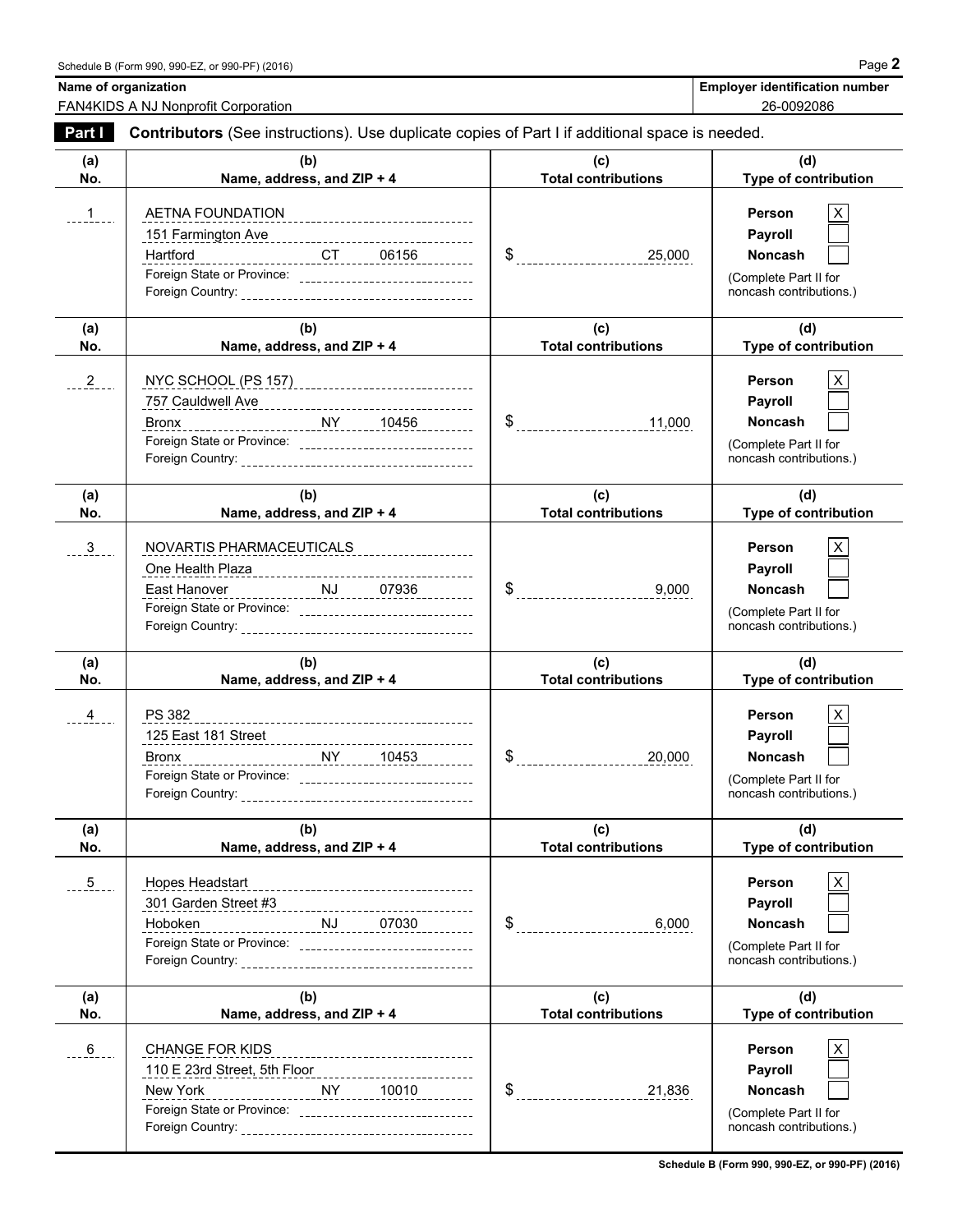**Name of organization Name of organization Name of organization Employer identification number** 

FAN4KIDS A NJ Nonprofit Corporation 26-0092086

| Part I        | Contributors (See instructions). Use duplicate copies of Part I if additional space is needed.                                                                                                |                                               |                                                                                                      |  |  |
|---------------|-----------------------------------------------------------------------------------------------------------------------------------------------------------------------------------------------|-----------------------------------------------|------------------------------------------------------------------------------------------------------|--|--|
| (a)<br>No.    | (b)<br>Name, address, and ZIP + 4                                                                                                                                                             | (c)<br><b>Total contributions</b>             | (d)<br>Type of contribution                                                                          |  |  |
| $\frac{7}{2}$ | CSX CORPORATION CITIZENSHIP OFFICE<br>JacksonVille                                                                                                                                            |                                               | Person<br>Payroll<br><b>Noncash</b><br>(Complete Part II for<br>noncash contributions.)              |  |  |
| (a)<br>No.    | (b)<br>Name, address, and ZIP + 4                                                                                                                                                             | (c)<br><b>Total contributions</b>             | (d)<br>Type of contribution                                                                          |  |  |
| 8             | <b>PS 69</b><br>144 Keating Place 2010 2020 2020 2020 2031 2032 2034 2034 2034 2034 2035 2036 2037 2038 2038 2038 2039 2038 20<br>Foreign State or Province: ________________________________ | $\$\$ 15,500                                  | <b>Person</b><br>X.<br>Payroll<br><b>Noncash</b><br>(Complete Part II for<br>noncash contributions.) |  |  |
| (a)<br>No.    | (b)<br>Name, address, and ZIP + 4                                                                                                                                                             | (c)<br><b>Total contributions</b>             | (d)<br><b>Type of contribution</b>                                                                   |  |  |
| 9             | PS 244 (NY) - TALES ___________________________________                                                                                                                                       | 49,000                                        | Person<br>Payroll<br><b>Noncash</b><br>(Complete Part II for<br>noncash contributions.)              |  |  |
| (a)<br>No.    | (b)<br>Name, address, and ZIP + 4                                                                                                                                                             | (c)<br><b>Total contributions</b>             | (d)<br>Type of contribution                                                                          |  |  |
| $10 -$        | <b>PS 73</b><br>Foreign State or Province: _______________________________                                                                                                                    | $\text{\$}$ ________________________<br>8,000 | Person<br>X.<br>Payroll<br><b>Noncash</b><br>(Complete Part II for<br>noncash contributions.)        |  |  |
| (a)<br>No.    | (b)<br>Name, address, and ZIP + 4                                                                                                                                                             | (c)<br><b>Total contributions</b>             | (d)<br><b>Type of contribution</b>                                                                   |  |  |
| $11 -$        | PS 314 NY<br><b>Bronx</b><br>Foreign State or Province: _________________________________                                                                                                     | 17,650                                        | Person<br>X.<br>Payroll<br><b>Noncash</b><br>(Complete Part II for<br>noncash contributions.)        |  |  |
| (a)<br>No.    | (b)<br>Name, address, and ZIP + 4                                                                                                                                                             | (c)<br><b>Total contributions</b>             | (d)<br>Type of contribution                                                                          |  |  |
| $12 -$        | <b>PS 77</b><br>Bronx<br>---<br>Foreign State or Province: _______________________________                                                                                                    | 10,000                                        | Person<br>Payroll<br>Noncash<br>(Complete Part II for<br>noncash contributions.)                     |  |  |

**Schedule B (Form 990, 990-EZ, or 990-PF) (2016)**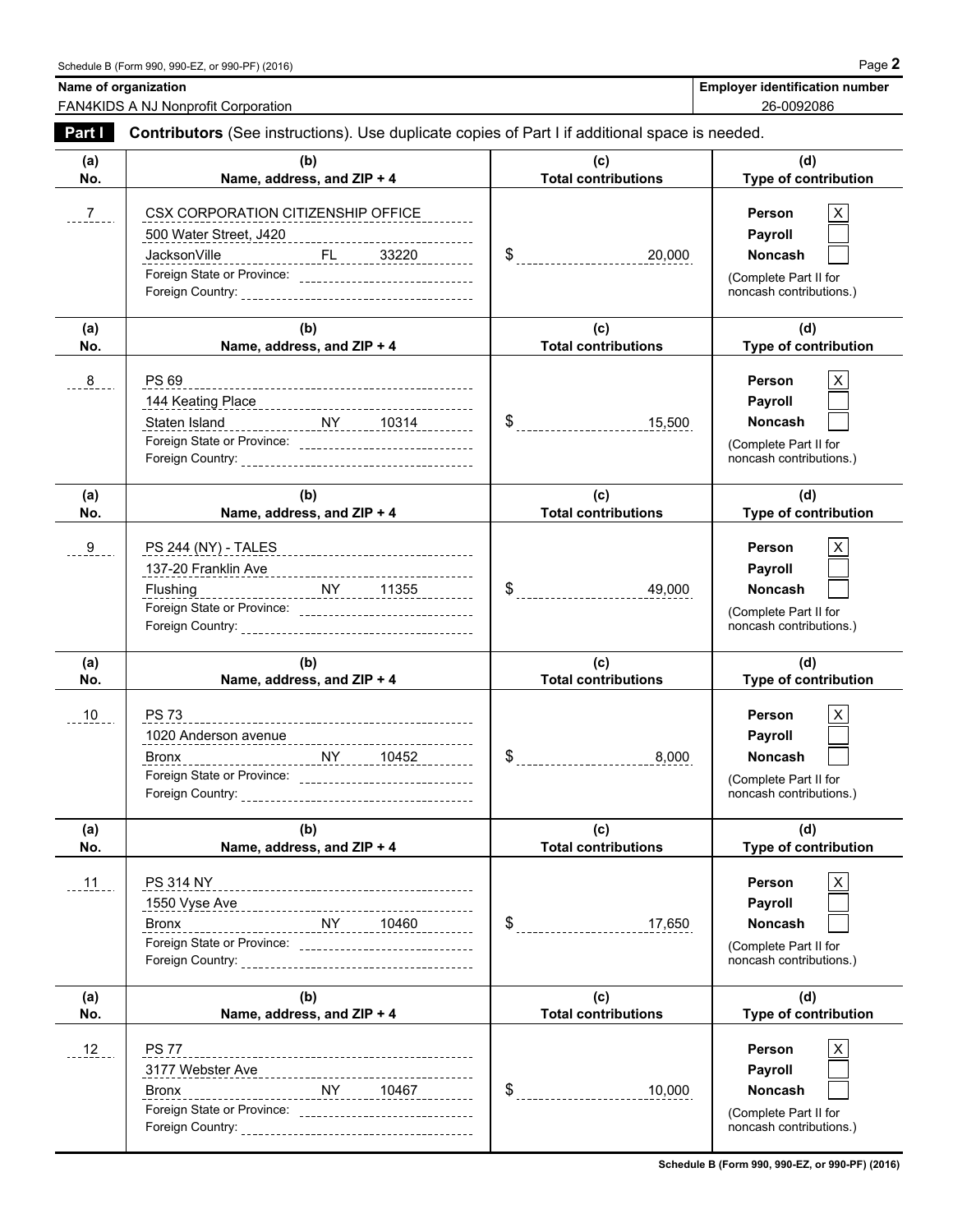**Name of organization Name of organization Name of organization Employer identification number** 

FAN4KIDS A NJ Nonprofit Corporation

| 26-0092086 |
|------------|
|            |

| Part I     | Contributors (See instructions). Use duplicate copies of Part I if additional space is needed.                                                                          |                                           |                                                                                                     |  |  |
|------------|-------------------------------------------------------------------------------------------------------------------------------------------------------------------------|-------------------------------------------|-----------------------------------------------------------------------------------------------------|--|--|
| (a)<br>No. | (b)<br>Name, address, and ZIP + 4                                                                                                                                       | (c)<br><b>Total contributions</b>         | (d)<br>Type of contribution                                                                         |  |  |
| $-13$      | <b>PS 14</b><br>Foreign State or Province: ________________________________                                                                                             | $\frac{13,500}{2}$                        | Person<br>X<br>Payroll<br><b>Noncash</b><br>(Complete Part II for<br>noncash contributions.)        |  |  |
| (a)<br>No. | (b)<br>Name, address, and ZIP + 4                                                                                                                                       | (c)<br><b>Total contributions</b>         | (d)<br>Type of contribution                                                                         |  |  |
| 14         | Pepsi foundation<br>--------------------------------------<br>Purchase<br>Foreign State or Province: _______________________________                                    | $\$\quad$<br>5,000                        | <b>Person</b><br>X<br>Payroll<br><b>Noncash</b><br>(Complete Part II for<br>noncash contributions.) |  |  |
| (a)<br>No. | (b)<br>Name, address, and ZIP + 4                                                                                                                                       | (c)<br><b>Total contributions</b>         | (d)<br>Type of contribution                                                                         |  |  |
| 15         | <b>PS 54 NY</b><br>Bronx<br>Foreign State or Province: ________________________________                                                                                 | $\frac{1}{2}$<br>10,000                   | <b>Person</b><br>X<br>Payroll<br><b>Noncash</b><br>(Complete Part II for<br>noncash contributions.) |  |  |
| (a)<br>No. | (b)<br>Name, address, and ZIP + 4                                                                                                                                       | (c)<br><b>Total contributions</b>         | (d)<br>Type of contribution                                                                         |  |  |
| 16         | PS 161<br>New York NY 10027<br>Foreign State or Province: _______________________________                                                                               | 5,000                                     | Person<br>Payroll<br><b>Noncash</b><br>(Complete Part II for<br>noncash contributions.)             |  |  |
| (a)<br>No. | (b)<br>Name, address, and ZIP + 4                                                                                                                                       | (c)<br><b>Total contributions</b>         | (d)<br>Type of contribution                                                                         |  |  |
| $17 -$     | Lucius N. Littauer Foundation<br>-------------------------<br>60 E 42nd Street<br>$NY$ 10165<br>New York<br>Foreign State or Province: ________________________________ | $\frac{1}{2}$ -----------------<br>10,000 | Person<br>X<br>Payroll<br><b>Noncash</b><br>(Complete Part II for<br>noncash contributions.)        |  |  |
| (a)<br>No. | (b)<br>Name, address, and ZIP + 4                                                                                                                                       | (c)<br><b>Total contributions</b>         | (d)<br>Type of contribution                                                                         |  |  |
| 18         | P.O Box 6<br>Mountain Lakes<br>1999 - Carl Lakes<br>2004 - Carl Lakes, Carl Land, Carl Land, Carl Lewis (1990)                                                          | $\$\quad$<br>7,500                        | X<br><b>Person</b><br>Payroll<br><b>Noncash</b><br>(Complete Part II for<br>noncash contributions.) |  |  |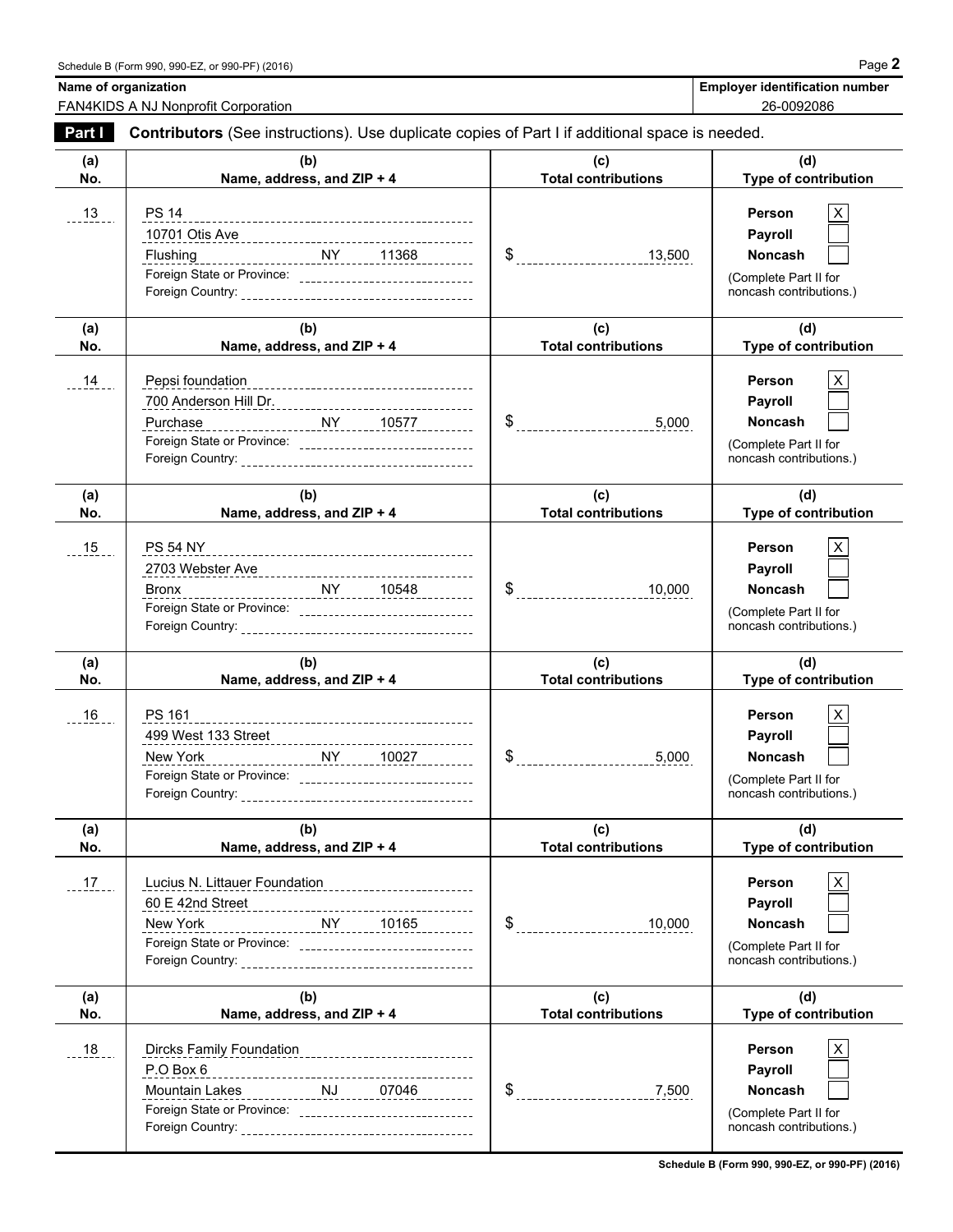**Name of organization Name of organization Name of organization Employer identification number** 

FAN4KIDS A NJ Nonprofit Corporation 26-0092086

| Part I     | Contributors (See instructions). Use duplicate copies of Part I if additional space is needed.                                                                                                                                                                                                                         |                                   |                                                                                                      |  |  |
|------------|------------------------------------------------------------------------------------------------------------------------------------------------------------------------------------------------------------------------------------------------------------------------------------------------------------------------|-----------------------------------|------------------------------------------------------------------------------------------------------|--|--|
| (a)<br>No. | (b)<br>Name, address, and ZIP + 4                                                                                                                                                                                                                                                                                      | (c)<br><b>Total contributions</b> | (d)<br>Type of contribution                                                                          |  |  |
| 19         | Gibson-NYC Council Member ___________________________<br>Bronx<br>Foreign State or Province: ________________________________                                                                                                                                                                                          |                                   | Person<br>X.<br>Payroll<br><b>Noncash</b><br>(Complete Part II for<br>noncash contributions.)        |  |  |
| (a)<br>No. | (b)<br>Name, address, and ZIP + 4                                                                                                                                                                                                                                                                                      | (c)<br><b>Total contributions</b> | (d)<br>Type of contribution                                                                          |  |  |
| 20         | Maria del Carmen Arroya _______________________________<br>New York<br>Foreign State or Province: ________________________________                                                                                                                                                                                     |                                   | Person<br>X.<br>Payroll<br><b>Noncash</b><br>(Complete Part II for<br>noncash contributions.)        |  |  |
| (a)<br>No. | (b)<br>Name, address, and ZIP + 4                                                                                                                                                                                                                                                                                      | (c)<br><b>Total contributions</b> | (d)<br>Type of contribution                                                                          |  |  |
| 21         | PS 308<br>616 Quincy Street<br>1999 - Charles Communication of the Communication of the Communication of the Communication of the Communication of the Communication of the Communication of the Communication of the Communication of the<br>Brooklyn<br>Foreign State or Province: _________________________________ | 4,950                             | <b>Person</b><br>X.<br>Payroll<br><b>Noncash</b><br>(Complete Part II for<br>noncash contributions.) |  |  |
| (a)<br>No. | (b)<br>Name, address, and ZIP + 4                                                                                                                                                                                                                                                                                      | (c)<br><b>Total contributions</b> | (d)<br>Type of contribution                                                                          |  |  |
| 22         | Foreign State or Province: ______________________________                                                                                                                                                                                                                                                              | $\frac{1}{2}$                     | Person<br>Payroll<br><b>Noncash</b><br>(Complete Part II for<br>noncash contributions.)              |  |  |
| (a)<br>No. | (b)<br>Name, address, and ZIP + 4                                                                                                                                                                                                                                                                                      | (c)<br><b>Total contributions</b> | (d)<br>Type of contribution                                                                          |  |  |
| $-23$      | Harriet Tubman<br>3565 Third Ave<br><b>Bronx</b><br>Foreign State or Province: __________________________________                                                                                                                                                                                                      | 12,000                            | Person<br>X.<br>Payroll<br><b>Noncash</b><br>(Complete Part II for<br>noncash contributions.)        |  |  |
| (a)<br>No. | (b)<br>Name, address, and ZIP + 4                                                                                                                                                                                                                                                                                      | (c)<br><b>Total contributions</b> | (d)<br>Type of contribution                                                                          |  |  |
| 24         | Peter Koo- NYC Council Member<br>_____________________<br><u>NY 11354</u><br>Flushing                                                                                                                                                                                                                                  | 5,000                             | Person<br>X<br>Payroll<br>Noncash<br>(Complete Part II for<br>noncash contributions.)                |  |  |

**Schedule B (Form 990, 990-EZ, or 990-PF) (2016)**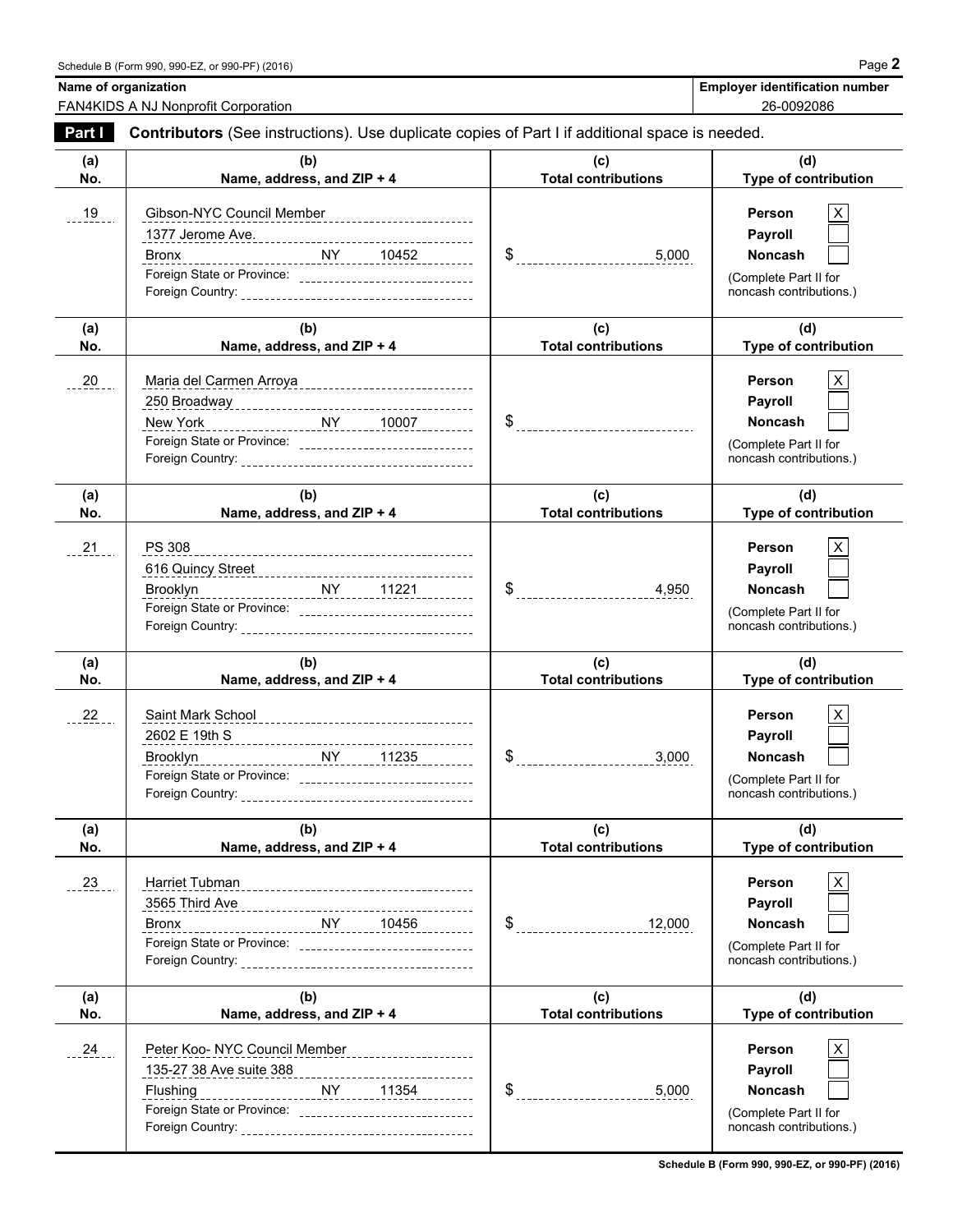FAN4KIDS A NJ Nonprofit Corporation

**Name of organization** 

| <b>Employer identification number</b> |
|---------------------------------------|
| 26-0092086                            |

| <b>Part II</b>            | Noncash Property (See instructions). Use duplicate copies of Part II if additional space is needed. |                                                |                      |
|---------------------------|-----------------------------------------------------------------------------------------------------|------------------------------------------------|----------------------|
| (a) No.<br>from<br>Part I | (b)<br>Description of noncash property given                                                        | (c)<br>FMV (or estimate)<br>(See instructions) | (d)<br>Date received |
|                           |                                                                                                     | \$<br>______________________________           |                      |
| (a) No.<br>from<br>Part I | (b)<br>Description of noncash property given                                                        | (c)<br>FMV (or estimate)<br>(See instructions) | (d)<br>Date received |
|                           |                                                                                                     | \$                                             |                      |
| (a) No.<br>from<br>Part I | (b)<br>Description of noncash property given                                                        | (c)<br>FMV (or estimate)<br>(See instructions) | (d)<br>Date received |
|                           |                                                                                                     | \$                                             |                      |
| (a) No.<br>from<br>Part I | (b)<br>Description of noncash property given                                                        | (c)<br>FMV (or estimate)<br>(See instructions) | (d)<br>Date received |
|                           |                                                                                                     | \$<br>-----------------------------            |                      |
| (a) No.<br>from<br>Part I | (b)<br>Description of noncash property given                                                        | (c)<br>FMV (or estimate)<br>(See instructions) | (d)<br>Date received |
|                           |                                                                                                     | \$                                             |                      |
| (a) No.<br>from<br>Part I | (b)<br>Description of noncash property given                                                        | (c)<br>FMV (or estimate)<br>(See instructions) | (d)<br>Date received |
|                           |                                                                                                     | \$                                             |                      |

**Schedule B (Form 990, 990-EZ, or 990-PF) (2016)**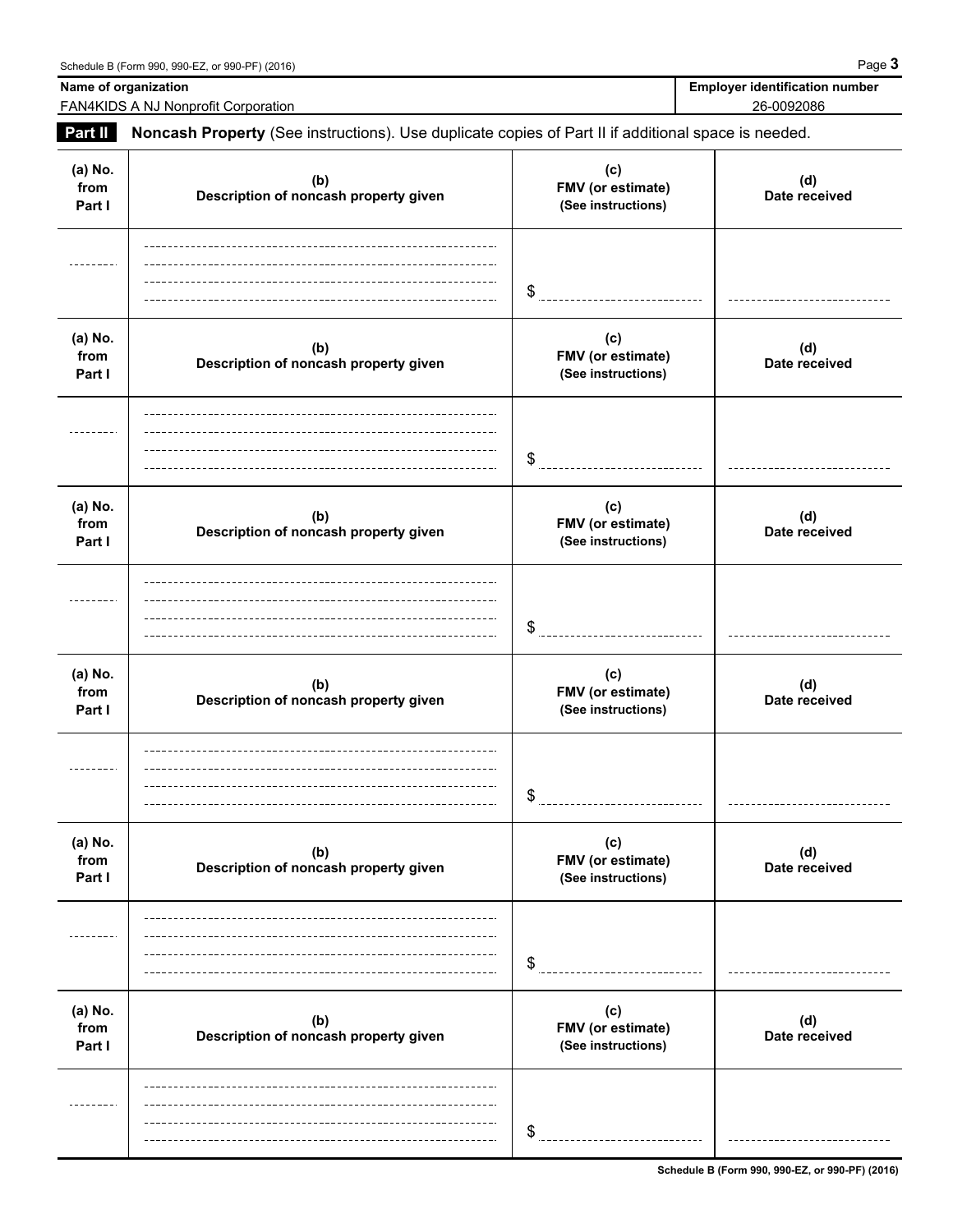$\overline{\phantom{a}}$ 

| Name of organization        |                                                                                                                                                                                                                                                                         |                      | <b>Employer identification number</b>    |
|-----------------------------|-------------------------------------------------------------------------------------------------------------------------------------------------------------------------------------------------------------------------------------------------------------------------|----------------------|------------------------------------------|
| Part III                    | FAN4KIDS A NJ Nonprofit Corporation<br>Exclusively religious, charitable, etc., contributions to organizations described in section 501(c)(7), (8), or<br>(10) that total more than \$1,000 for the year from any one contributor. Complete columns (a) through (e) and |                      | 26-0092086                               |
|                             | the following line entry. For organizations completing Part III, enter the total of exclusively religious, charitable, etc.,                                                                                                                                            |                      |                                          |
|                             | contributions of \$1,000 or less for the year. (Enter this information once. See instructions.)                                                                                                                                                                         |                      | 0                                        |
|                             | Use duplicate copies of Part III if additional space is needed.                                                                                                                                                                                                         |                      |                                          |
| (a) No.<br>from<br>Part I   | (b) Purpose of gift                                                                                                                                                                                                                                                     | (c) Use of gift      | (d) Description of how gift is held      |
|                             |                                                                                                                                                                                                                                                                         |                      |                                          |
|                             |                                                                                                                                                                                                                                                                         |                      |                                          |
|                             |                                                                                                                                                                                                                                                                         | (e) Transfer of gift |                                          |
|                             | Transferee's name, address, and ZIP + 4                                                                                                                                                                                                                                 |                      | Relationship of transferor to transferee |
|                             |                                                                                                                                                                                                                                                                         |                      |                                          |
|                             |                                                                                                                                                                                                                                                                         |                      |                                          |
| $(a)$ No.                   | For. Prov.<br>Country                                                                                                                                                                                                                                                   |                      |                                          |
| from<br>Part I              | (b) Purpose of gift                                                                                                                                                                                                                                                     | (c) Use of gift      | (d) Description of how gift is held      |
|                             |                                                                                                                                                                                                                                                                         |                      |                                          |
|                             |                                                                                                                                                                                                                                                                         |                      |                                          |
|                             |                                                                                                                                                                                                                                                                         |                      |                                          |
|                             |                                                                                                                                                                                                                                                                         |                      |                                          |
|                             |                                                                                                                                                                                                                                                                         | (e) Transfer of gift |                                          |
|                             | Transferee's name, address, and ZIP + 4                                                                                                                                                                                                                                 |                      | Relationship of transferor to transferee |
|                             |                                                                                                                                                                                                                                                                         |                      |                                          |
|                             |                                                                                                                                                                                                                                                                         |                      |                                          |
|                             |                                                                                                                                                                                                                                                                         |                      |                                          |
| (a) No.                     | For. Prov.<br>Country                                                                                                                                                                                                                                                   |                      |                                          |
| from<br>Part I              | (b) Purpose of gift                                                                                                                                                                                                                                                     | (c) Use of gift      | (d) Description of how gift is held      |
|                             |                                                                                                                                                                                                                                                                         |                      | ---------------------------------        |
|                             |                                                                                                                                                                                                                                                                         |                      |                                          |
|                             |                                                                                                                                                                                                                                                                         |                      |                                          |
|                             |                                                                                                                                                                                                                                                                         | (e) Transfer of gift |                                          |
|                             |                                                                                                                                                                                                                                                                         |                      |                                          |
|                             | Transferee's name, address, and ZIP + 4                                                                                                                                                                                                                                 |                      | Relationship of transferor to transferee |
|                             |                                                                                                                                                                                                                                                                         |                      |                                          |
|                             |                                                                                                                                                                                                                                                                         |                      |                                          |
|                             | For. Prov.<br>Country                                                                                                                                                                                                                                                   |                      |                                          |
| $(a)$ No.<br>from<br>Part I | (b) Purpose of gift                                                                                                                                                                                                                                                     | (c) Use of gift      | (d) Description of how gift is held      |
|                             |                                                                                                                                                                                                                                                                         |                      |                                          |
|                             |                                                                                                                                                                                                                                                                         |                      |                                          |
|                             |                                                                                                                                                                                                                                                                         |                      |                                          |
|                             |                                                                                                                                                                                                                                                                         | (e) Transfer of gift |                                          |
|                             |                                                                                                                                                                                                                                                                         |                      |                                          |
|                             | Transferee's name, address, and ZIP + 4                                                                                                                                                                                                                                 |                      | Relationship of transferor to transferee |
|                             |                                                                                                                                                                                                                                                                         |                      |                                          |
|                             |                                                                                                                                                                                                                                                                         |                      |                                          |
|                             |                                                                                                                                                                                                                                                                         |                      |                                          |
|                             | For. Prov.<br>Country                                                                                                                                                                                                                                                   |                      |                                          |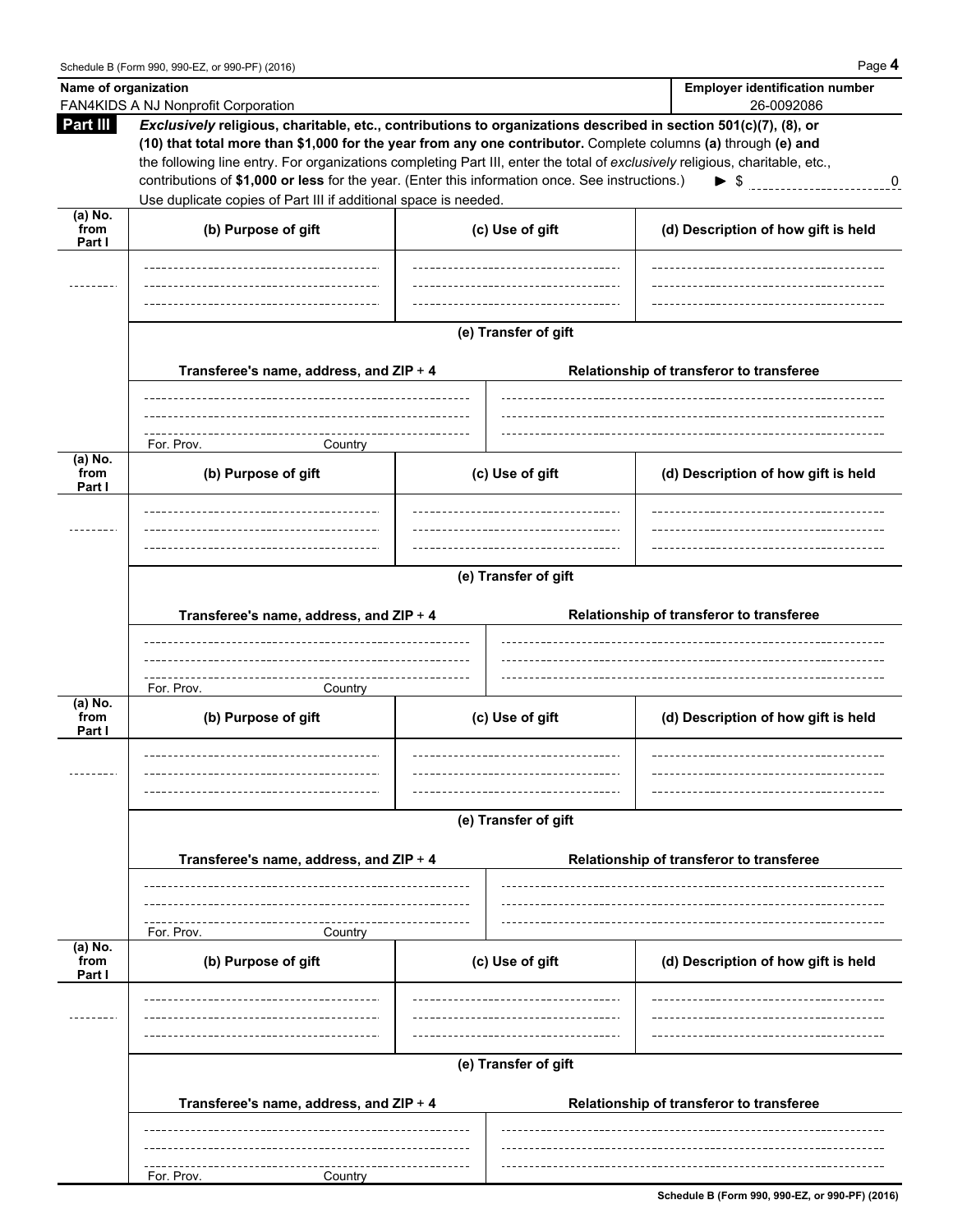| <b>SCHEDULE C</b>                                      | <b>Political Campaign and Lobbying Activities</b>                                                                                                                                                                                                                                            |           |                                               | OMB No. 1545-0047                                     |
|--------------------------------------------------------|----------------------------------------------------------------------------------------------------------------------------------------------------------------------------------------------------------------------------------------------------------------------------------------------|-----------|-----------------------------------------------|-------------------------------------------------------|
| (Form 990 or 990-EZ)                                   |                                                                                                                                                                                                                                                                                              |           |                                               | $(0)$ -<br>6                                          |
|                                                        | For Organizations Exempt From Income Tax Under section 501(c) and section 527                                                                                                                                                                                                                |           |                                               |                                                       |
| Department of the Treasury<br>Internal Revenue Service | ► Complete if the organization is described below. ► Attach to Form 990 or Form 990-EZ.<br>Information about Schedule C (Form 990 or 990-EZ) and its instructions is at www.irs.gov/form990.                                                                                                 |           |                                               | <b>Open to Public</b><br><b>Inspection</b>            |
|                                                        | If the organization answered "Yes," on Form 990, Part IV, line 3, or Form 990-EZ, Part V, line 46 (Political Campaign Activities), then                                                                                                                                                      |           |                                               |                                                       |
|                                                        | • Section 501(c)(3) organizations: Complete Parts I-A and B. Do not complete Part I-C.                                                                                                                                                                                                       |           |                                               |                                                       |
|                                                        | • Section 501(c) (other than section 501(c)(3)) organizations: Complete Parts I-A and C below. Do not complete Part I-B.                                                                                                                                                                     |           |                                               |                                                       |
|                                                        | • Section 527 organizations: Complete Part I-A only.                                                                                                                                                                                                                                         |           |                                               |                                                       |
|                                                        | If the organization answered "Yes," on Form 990, Part IV, line 4, or Form 990-EZ, Part VI, line 47 (Lobbying Activities), then                                                                                                                                                               |           |                                               |                                                       |
|                                                        | • Section 501(c)(3) organizations that have filed Form 5768 (election under section 501(h)): Complete Part II-A. Do not complete Part II-B.                                                                                                                                                  |           |                                               |                                                       |
|                                                        | . Section 501(c)(3) organizations that have NOT filed Form 5768 (election under section 501(h)): Complete Part II-B. Do not complete Part II-A.<br>If the organization answered "Yes," on Form 990, Part IV, line 5 (Proxy Tax) (see separate instructions) or Form 990-EZ, Part V, line 35c |           |                                               |                                                       |
| (Proxy Tax) (see separate instructions), then          |                                                                                                                                                                                                                                                                                              |           |                                               |                                                       |
|                                                        | • Section 501(c)(4), (5), or (6) organizations: Complete Part III.                                                                                                                                                                                                                           |           |                                               |                                                       |
| Name of organization                                   |                                                                                                                                                                                                                                                                                              |           |                                               | <b>Employer identification number</b>                 |
| FAN4KIDS A NJ Nonprofit Corporation                    |                                                                                                                                                                                                                                                                                              |           |                                               | 26-0092086                                            |
| <b>Part I-A</b>                                        | Complete if the organization is exempt under section 501(c) or is a section 527 organization.                                                                                                                                                                                                |           |                                               |                                                       |
| 1.                                                     | Provide a description of the organization's direct and indirect political campaign activities in Part IV. (see instructions for                                                                                                                                                              |           |                                               |                                                       |
|                                                        | definition of "political campaign activities")                                                                                                                                                                                                                                               |           |                                               |                                                       |
|                                                        |                                                                                                                                                                                                                                                                                              |           |                                               |                                                       |
| 3                                                      |                                                                                                                                                                                                                                                                                              |           |                                               |                                                       |
| Part I-B                                               | Complete if the organization is exempt under section 501(c)(3).<br>Enter the amount of any excise tax incurred by the organization under section 4955. $\ldots$ , $\blacktriangleright$ \$                                                                                                   |           |                                               |                                                       |
| 2                                                      | Enter the amount of any excise tax incurred by organization managers under section 4955 $\ldots$ , $\blacktriangleright$ \$ $\ldots$                                                                                                                                                         |           |                                               |                                                       |
| 3                                                      | If the organization incurred a section 4955 tax, did it file Form 4720 for this year?                                                                                                                                                                                                        |           |                                               | Yes<br>No                                             |
| 4a                                                     |                                                                                                                                                                                                                                                                                              |           |                                               | <b>Yes</b><br>No                                      |
| <b>b</b> If "Yes," describe in Part IV.                |                                                                                                                                                                                                                                                                                              |           |                                               |                                                       |
| Part I-C                                               | Complete if the organization is exempt under section 501(c), except section 501(c)(3).                                                                                                                                                                                                       |           |                                               |                                                       |
| 1                                                      | Enter the amount directly expended by the filing organization for section 527 exempt function                                                                                                                                                                                                |           |                                               |                                                       |
|                                                        |                                                                                                                                                                                                                                                                                              |           |                                               |                                                       |
| $\mathbf{2}$                                           | Enter the amount of the filing organization's funds contributed to other organizations for section                                                                                                                                                                                           |           |                                               |                                                       |
|                                                        |                                                                                                                                                                                                                                                                                              |           |                                               |                                                       |
| 3                                                      | Total exempt function expenditures. Add lines 1 and 2. Enter here and on Form 1120-POL,                                                                                                                                                                                                      |           |                                               |                                                       |
|                                                        |                                                                                                                                                                                                                                                                                              |           |                                               | 0<br>                                                 |
|                                                        |                                                                                                                                                                                                                                                                                              |           |                                               | Yes<br>No                                             |
| 5                                                      | Enter the names, addresses and employer identification number (EIN) of all section 527 political organizations to which the filing                                                                                                                                                           |           |                                               |                                                       |
|                                                        | organization made payments. For each organization listed, enter the amount paid from the filing organization's funds. Also enter                                                                                                                                                             |           |                                               |                                                       |
|                                                        | the amount of political contributions received that were promptly and directly delivered to a separate political organization, such<br>as a separate segregated fund or a political action committee (PAC). If additional space is needed, provide information in Part IV.                   |           |                                               |                                                       |
|                                                        |                                                                                                                                                                                                                                                                                              |           |                                               |                                                       |
| (a) Name                                               | (b) Address                                                                                                                                                                                                                                                                                  | $(c)$ EIN | (d) Amount paid from<br>filing organization's | (e) Amount of political<br>contributions received and |
|                                                        |                                                                                                                                                                                                                                                                                              |           | funds. If none, enter -0-.                    | promptly and directly                                 |
|                                                        |                                                                                                                                                                                                                                                                                              |           |                                               | delivered to a separate<br>political organization. If |
|                                                        |                                                                                                                                                                                                                                                                                              |           |                                               | none, enter -0-.                                      |
|                                                        |                                                                                                                                                                                                                                                                                              |           |                                               |                                                       |
| (1)                                                    |                                                                                                                                                                                                                                                                                              |           |                                               |                                                       |
|                                                        |                                                                                                                                                                                                                                                                                              |           |                                               |                                                       |
| (2)                                                    |                                                                                                                                                                                                                                                                                              |           |                                               |                                                       |
|                                                        |                                                                                                                                                                                                                                                                                              |           |                                               |                                                       |
| (3)                                                    |                                                                                                                                                                                                                                                                                              |           |                                               |                                                       |
| (4)                                                    |                                                                                                                                                                                                                                                                                              |           |                                               |                                                       |
| (5)                                                    |                                                                                                                                                                                                                                                                                              |           |                                               |                                                       |
|                                                        |                                                                                                                                                                                                                                                                                              |           |                                               |                                                       |
| (6)                                                    |                                                                                                                                                                                                                                                                                              |           |                                               |                                                       |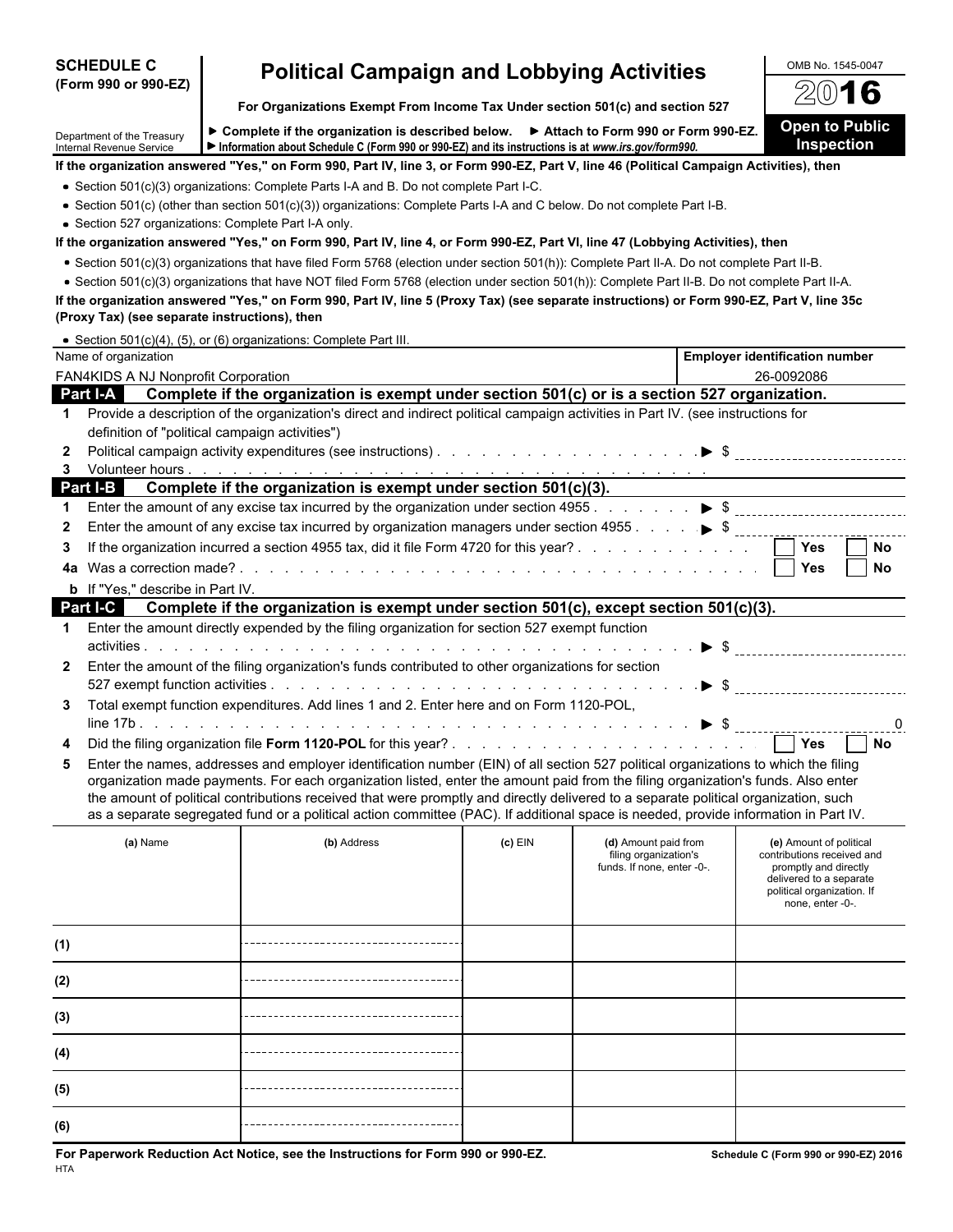FAN4KIDS A NJ Nonprofit Corporation 26-0092086

|    | Schedule C (Form 990 or 990-EZ) 2016                                          |                                                                                                                   |                                     | Page 2                         |
|----|-------------------------------------------------------------------------------|-------------------------------------------------------------------------------------------------------------------|-------------------------------------|--------------------------------|
|    | Part II-A                                                                     | Complete if the organization is exempt under section 501(c)(3) and filed Form 5768 (election                      |                                     |                                |
|    | under section 501(h)).                                                        |                                                                                                                   |                                     |                                |
|    | $\mathsf{A}$ Check $\blacktriangleright$                                      | if the filing organization belongs to an affiliated group (and list in Part IV each affiliated group member's     |                                     |                                |
|    |                                                                               | name, address, EIN, expenses, and share of excess lobbying expenditures).                                         |                                     |                                |
|    | Check ▶                                                                       | if the filing organization checked box A and "limited control" provisions apply.                                  |                                     |                                |
|    |                                                                               | <b>Limits on Lobbying Expenditures</b><br>(The term "expenditures" means amounts paid or incurred.)               | (a) Filing<br>organization's totals | (b) Affiliated<br>group totals |
| 1a |                                                                               | Total lobbying expenditures to influence public opinion (grass roots lobbying).                                   |                                     |                                |
|    |                                                                               | Total lobbying expenditures to influence a legislative body (direct lobbying)                                     |                                     |                                |
|    |                                                                               |                                                                                                                   |                                     |                                |
|    |                                                                               |                                                                                                                   |                                     |                                |
|    |                                                                               |                                                                                                                   |                                     | $\Omega$                       |
|    | Lobbying nontaxable amount. Enter the amount from the following table in both |                                                                                                                   |                                     |                                |
|    | columns.                                                                      |                                                                                                                   |                                     |                                |
|    | If the amount on line 1e, column (a) or (b) is:                               | The lobbying nontaxable amount is:                                                                                |                                     |                                |
|    | Not over \$500,000                                                            | 20% of the amount on line 1e.                                                                                     |                                     |                                |
|    | Over \$500,000 but not over \$1,000,000                                       | \$100,000 plus 15% of the excess over \$500,000.                                                                  |                                     |                                |
|    | Over \$1,000,000 but not over \$1,500,000                                     | \$175,000 plus 10% of the excess over \$1,000,000.                                                                |                                     |                                |
|    | Over \$1,500,000 but not over \$17,000,000                                    | \$225,000 plus 5% of the excess over \$1,500,000.                                                                 |                                     |                                |
|    | Over \$17,000,000                                                             | \$1.000.000.                                                                                                      |                                     |                                |
|    |                                                                               |                                                                                                                   |                                     |                                |
|    |                                                                               |                                                                                                                   |                                     |                                |
|    |                                                                               |                                                                                                                   |                                     |                                |
|    |                                                                               | If there is an amount other than zero on either line 1h or line 1i, did the organization file Form 4720 reporting |                                     | No<br>Yes                      |

**4-Year Averaging Period Under section 501(h)**

**(Some organizations that made a section 501(h) election do not have to complete all of the five columns below. See the separate instructions for lines 2a through 2f.)**

|    |                                                                                 | Lobbying Expenditures During 4-Year Averaging Period |          |            |            |           |
|----|---------------------------------------------------------------------------------|------------------------------------------------------|----------|------------|------------|-----------|
|    | Calendar year (or fiscal year<br>beginning in)                                  | (a) 2013                                             | (b) 2014 | $(c)$ 2015 | $(d)$ 2016 | (e) Total |
| 2a | Lobbying nontaxable amount                                                      |                                                      |          |            |            | 0         |
| b  | Lobbying ceiling amount<br>$(150\% \text{ of line } 2a, \text{column}(e))$      |                                                      |          |            |            | 0         |
| c  | Total lobbying expenditures                                                     |                                                      |          |            |            |           |
| d  | Grassroots nontaxable amount                                                    |                                                      |          |            |            |           |
| е  | Grassroots ceiling amount<br>$(150\% \text{ of line } 2d, \text{ column } (e))$ |                                                      |          |            |            |           |
|    | Grassroots lobbying expenditures                                                |                                                      |          |            |            |           |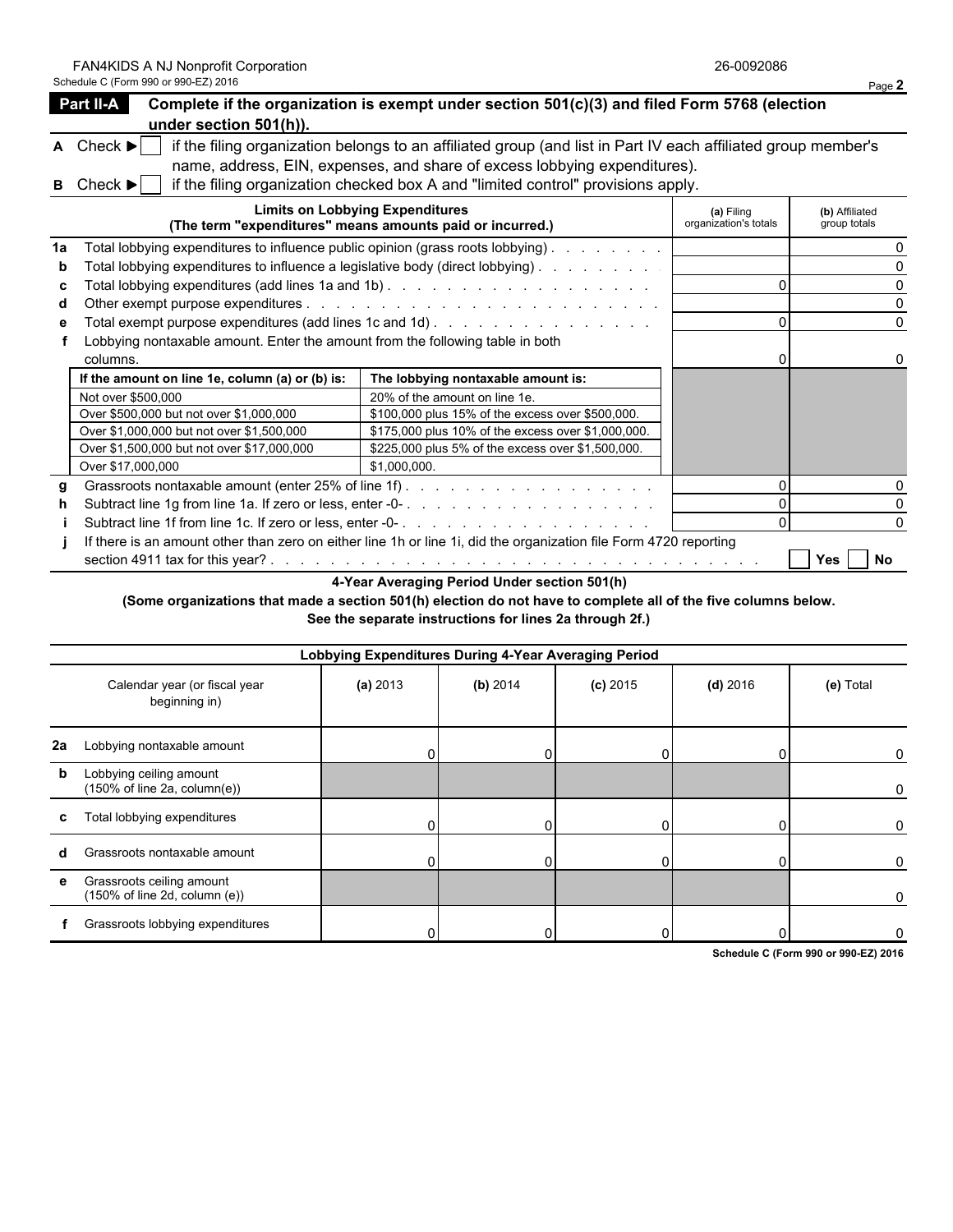### **Part II-B Complete if the organization is exempt under section 501(c)(3) and has NOT filed Form 5768 (election under section 501(h)).**

|    | For each "Yes," response on lines 1a through 1i below, provide in Part IV a detailed<br>description of the lobbying activity.                                                                                                       |  | (a) | (b)    |  |
|----|-------------------------------------------------------------------------------------------------------------------------------------------------------------------------------------------------------------------------------------|--|-----|--------|--|
|    |                                                                                                                                                                                                                                     |  | No  | Amount |  |
|    | During the year, did the filing organization attempt to influence foreign, national, state or local<br>legislation, including any attempt to influence public opinion on a legislative matter or<br>referendum, through the use of: |  |     |        |  |
|    |                                                                                                                                                                                                                                     |  |     |        |  |
| b. | Paid staff or management (include compensation in expenses reported on lines 1c through 1i)?                                                                                                                                        |  |     |        |  |
|    |                                                                                                                                                                                                                                     |  |     |        |  |
|    |                                                                                                                                                                                                                                     |  |     |        |  |
| е  |                                                                                                                                                                                                                                     |  |     |        |  |
|    |                                                                                                                                                                                                                                     |  |     |        |  |
|    | Direct contact with legislators, their staffs, government officials, or a legislative body?                                                                                                                                         |  |     |        |  |
| h. | Rallies, demonstrations, seminars, conventions, speeches, lectures, or any similar means?                                                                                                                                           |  |     |        |  |
|    |                                                                                                                                                                                                                                     |  |     |        |  |
|    |                                                                                                                                                                                                                                     |  |     |        |  |
| 2a | Did the activities in line 1 cause the organization to be not described in section $501(c)(3)$ ?                                                                                                                                    |  |     |        |  |
|    | <b>b</b> If "Yes," enter the amount of any tax incurred under section 4912.                                                                                                                                                         |  |     |        |  |
|    | c If "Yes," enter the amount of any tax incurred by organization managers under section $4912 \ldots$                                                                                                                               |  |     |        |  |
|    | d If the filing organization incurred a section 4912 tax, did it file Form 4720 for this year?                                                                                                                                      |  |     |        |  |
|    | <b>Part III-A</b><br>Complete if the organization is exempt under section $501(c)(4)$ , section $501(c)(5)$ , or section                                                                                                            |  |     |        |  |

| <u> vv revnon</u>                                                                                                    |   |       |      |
|----------------------------------------------------------------------------------------------------------------------|---|-------|------|
|                                                                                                                      |   | Yes I | l No |
| Were substantially all (90% or more) dues received nondeductible by members?                                         |   |       |      |
| Did the organization make only in-house lobbying expenditures of \$2,000 or less?                                    | - |       |      |
| Did the organization agree to carry over lobbying and political campaign activity expenditures from the prior year?. |   |       |      |

**Part III-B Complete if the organization is exempt under section 501(c)(4), section 501(c)(5), or section 501(c)(6) and if either (a) BOTH Part III-A, lines 1 and 2, are answered "No," OR (b) Part III-A, line 3, is answered "Yes."**

|                | Dues, assessments and similar amounts from members.                                                             |    |  |
|----------------|-----------------------------------------------------------------------------------------------------------------|----|--|
| $2^{\circ}$    | Section 162(e) nondeductible lobbying and political expenditures (do not include amounts of                     |    |  |
|                | political expenses for which the section 527(f) tax was paid).                                                  |    |  |
|                |                                                                                                                 | 2a |  |
|                |                                                                                                                 | 2b |  |
|                |                                                                                                                 | 2c |  |
| 3              | Aggregate amount reported in section $6033(e)(1)(A)$ notices of nondeductible section $162(e)$ dues $\ldots$    |    |  |
| $\overline{4}$ | If notices were sent and the amount on line 2c exceeds the amount on line 3, what portion of the                |    |  |
|                | excess does the organization agree to carryover to the reasonable estimate of nondeductible                     |    |  |
|                |                                                                                                                 |    |  |
| 5.             | Taxable amount of lobbying and political expenditures (see instructions). The contact of the series of the seri |    |  |
|                | $\sim$ $\sim$ $\sim$ $\sim$ $\sim$ $\sim$ $\sim$                                                                |    |  |

### **Part IV Supplemental Information**

**501(c)(6).**

Provide the descriptions required for Part I-A, line 1; Part I-B, line 4; Part I-C, line 5; Part II-A (affiliated group list); Part II-A, lines 1 and 2 (see instructions); and Part II-B, line 1. Also, complete this part for any additional information.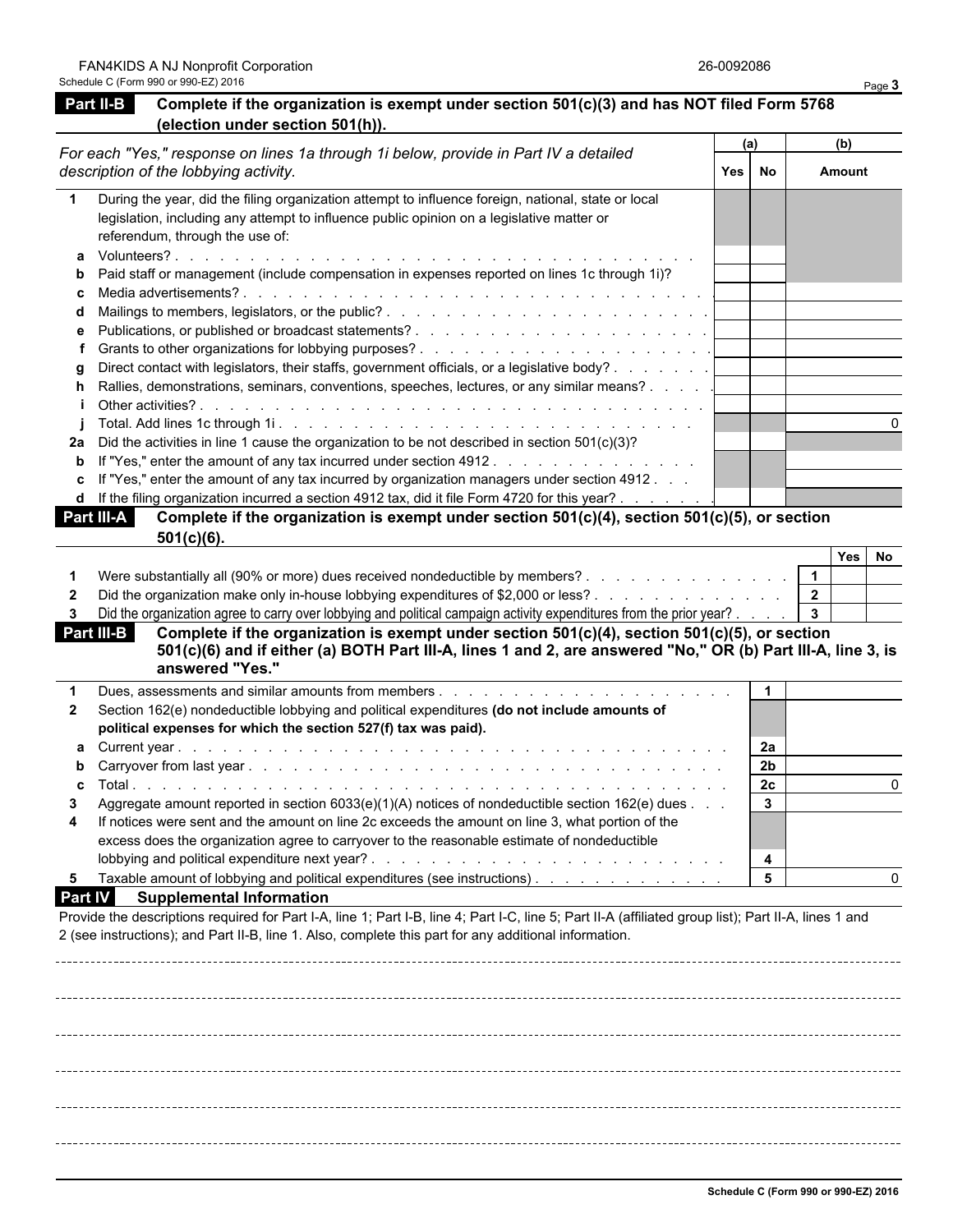| <b>Part IV</b> | <b>Supplemental Information (continued)</b> |
|----------------|---------------------------------------------|
|                |                                             |
|                |                                             |
|                |                                             |
|                |                                             |
|                |                                             |
|                |                                             |
|                |                                             |
|                |                                             |
|                |                                             |
|                |                                             |
|                |                                             |
|                |                                             |
|                |                                             |
|                |                                             |
|                |                                             |
|                |                                             |
|                |                                             |
|                |                                             |
|                |                                             |
|                |                                             |
|                |                                             |
|                |                                             |
|                |                                             |
|                |                                             |
|                |                                             |
|                |                                             |
|                |                                             |
|                |                                             |
|                |                                             |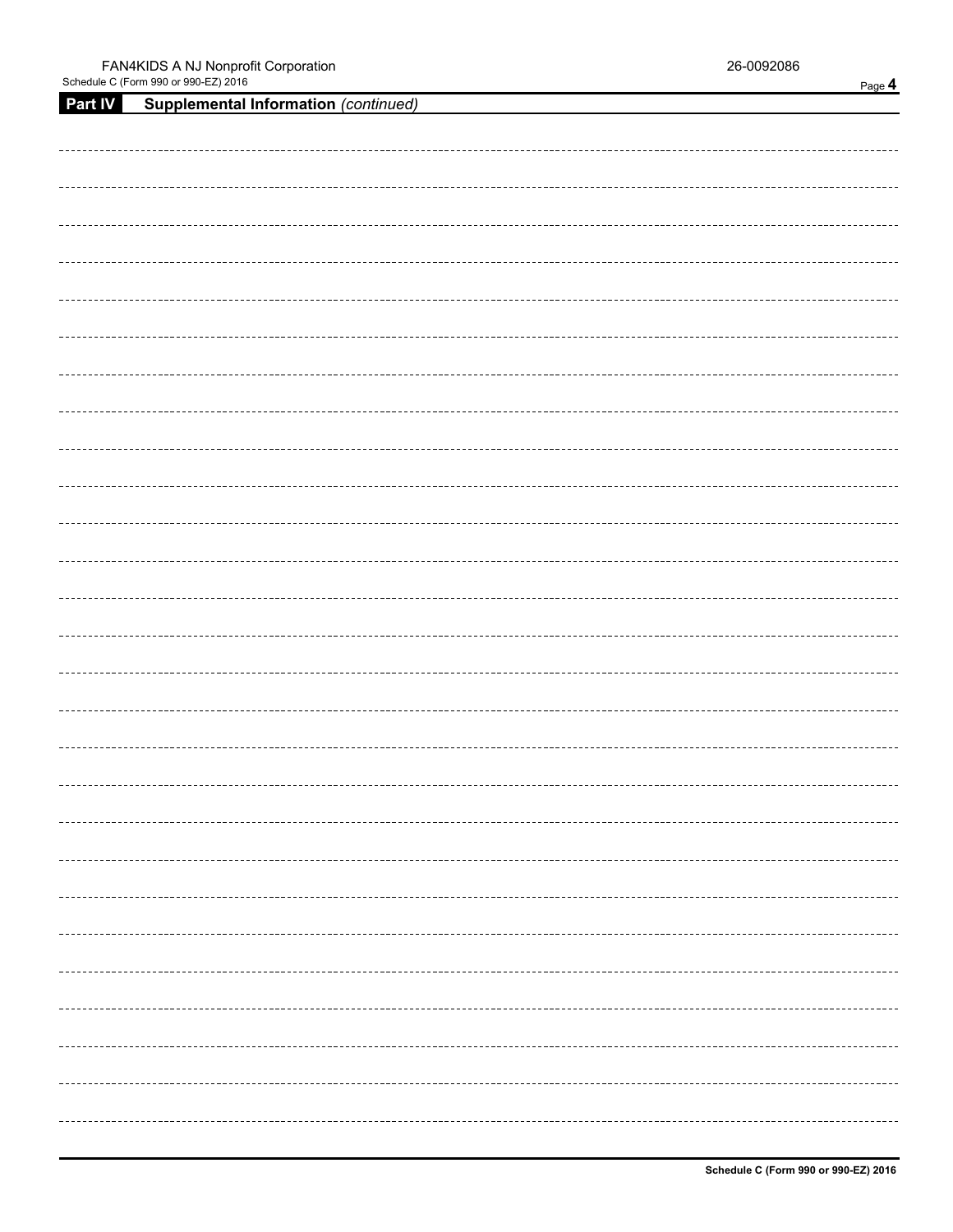**SCHEDULE D (Form 990)**

### **Supplemental Financial Statements**

**Complete if the organization answered "Yes" on Form 990, Part IV, line 6, 7, 8, 9, 10, 11a, 11b, 11c, 11d, 11e, 11f, 12a, or 12b. Open to Public Attach to Form 990.**



|                  | Department of the Treasury<br>Internal Revenue Service                                                                                                                 | Information about Schedule D (Form 990) and its instructions is at www.irs.gov/form990.                                                                                   | <b>Inspection</b>                                  |
|------------------|------------------------------------------------------------------------------------------------------------------------------------------------------------------------|---------------------------------------------------------------------------------------------------------------------------------------------------------------------------|----------------------------------------------------|
|                  | Name of the organization                                                                                                                                               |                                                                                                                                                                           | <b>Employer identification number</b>              |
|                  | FAN4KIDS A NJ Nonprofit Corporation                                                                                                                                    |                                                                                                                                                                           | 26-0092086                                         |
| <b>Part I</b>    |                                                                                                                                                                        | Organizations Maintaining Donor Advised Funds or Other Similar Funds or Accounts.                                                                                         |                                                    |
|                  |                                                                                                                                                                        | Complete if the organization answered "Yes" on Form 990, Part IV, line 6.                                                                                                 |                                                    |
|                  |                                                                                                                                                                        | (a) Donor advised funds                                                                                                                                                   | (b) Funds and other accounts                       |
| $\mathbf 1$      | Total number at end of year                                                                                                                                            |                                                                                                                                                                           |                                                    |
| $\boldsymbol{2}$ | Aggregate value of contributions to (during year).                                                                                                                     |                                                                                                                                                                           |                                                    |
| 3                | Aggregate value of grants from (during year).                                                                                                                          |                                                                                                                                                                           |                                                    |
| 4<br>5           | Aggregate value at end of year<br>Did the organization inform all donors and donor advisors in writing that the assets held in donor advised                           |                                                                                                                                                                           |                                                    |
|                  | funds are the organization's property, subject to the organization's exclusive legal control?                                                                          |                                                                                                                                                                           | No<br>Yes                                          |
| 6                | Did the organization inform all grantees, donors, and donor advisors in writing that grant funds can be                                                                |                                                                                                                                                                           |                                                    |
|                  | used only for charitable purposes and not for the benefit of the donor or donor advisor, or for any other                                                              |                                                                                                                                                                           |                                                    |
|                  |                                                                                                                                                                        |                                                                                                                                                                           | Yes<br>No                                          |
| Part II          | <b>Conservation Easements.</b>                                                                                                                                         |                                                                                                                                                                           |                                                    |
|                  |                                                                                                                                                                        | Complete if the organization answered "Yes" on Form 990, Part IV, line 7.                                                                                                 |                                                    |
| 1                | Purpose(s) of conservation easements held by the organization (check all that apply).                                                                                  |                                                                                                                                                                           |                                                    |
|                  | Preservation of land for public use (e.g., recreation or education)                                                                                                    |                                                                                                                                                                           | Preservation of a historically important land area |
|                  | Protection of natural habitat                                                                                                                                          |                                                                                                                                                                           | Preservation of a certified historic structure     |
|                  |                                                                                                                                                                        |                                                                                                                                                                           |                                                    |
|                  | Preservation of open space                                                                                                                                             |                                                                                                                                                                           |                                                    |
| $\mathbf{2}$     | Complete lines 2a through 2d if the organization held a qualified conservation contribution in the form of a conservation<br>easement on the last day of the tax year. |                                                                                                                                                                           | Held at the End of the Tax Year                    |
| а                |                                                                                                                                                                        |                                                                                                                                                                           | 2a                                                 |
| b                |                                                                                                                                                                        |                                                                                                                                                                           | 2 <sub>b</sub>                                     |
| с                | Number of conservation easements on a certified historic structure included in (a)                                                                                     |                                                                                                                                                                           | 2c                                                 |
| d                | Number of conservation easements included in (c) acquired after 8/17/06, and not on a                                                                                  |                                                                                                                                                                           |                                                    |
|                  |                                                                                                                                                                        |                                                                                                                                                                           | 2d                                                 |
| 3                | Number of conservation easements modified, transferred, released, extinguished, or terminated by the organization during                                               |                                                                                                                                                                           |                                                    |
|                  | the tax year $\blacktriangleright$                                                                                                                                     |                                                                                                                                                                           |                                                    |
| 4                | Number of states where property subject to conservation easement is located                                                                                            |                                                                                                                                                                           |                                                    |
| 5                | Does the organization have a written policy regarding the periodic monitoring, inspection, handling of                                                                 |                                                                                                                                                                           |                                                    |
|                  |                                                                                                                                                                        |                                                                                                                                                                           | No<br>Yes                                          |
| 6                | Staff and volunteer hours devoted to monitoring, inspecting, handling of violations, and enforcing conservation easements during the year                              |                                                                                                                                                                           |                                                    |
|                  |                                                                                                                                                                        |                                                                                                                                                                           |                                                    |
| 7                | Amount of expenses incurred in monitoring, inspecting, handling of violations, and enforcing conservation easements during the year                                    |                                                                                                                                                                           |                                                    |
|                  | \$                                                                                                                                                                     |                                                                                                                                                                           |                                                    |
| 8                | Does each conservation easement reported on line 2(d) above satisfy the requirements of section 170(h)(4)(B)(i)                                                        |                                                                                                                                                                           |                                                    |
|                  |                                                                                                                                                                        |                                                                                                                                                                           | No<br>Yes                                          |
| 9                | In Part XIII, describe how the organization reports conservation easements in its revenue and expense statement, and                                                   |                                                                                                                                                                           |                                                    |
|                  | balance sheet, and include, if applicable, the text of the footnote to the organization's financial statements that describes                                          |                                                                                                                                                                           |                                                    |
|                  | the organization's accounting for conservation easements.                                                                                                              |                                                                                                                                                                           |                                                    |
|                  | Part III                                                                                                                                                               | Organizations Maintaining Collections of Art, Historical Treasures, or Other Similar Assets.<br>Complete if the organization answered "Yes" on Form 990, Part IV, line 8. |                                                    |
|                  |                                                                                                                                                                        |                                                                                                                                                                           |                                                    |
|                  | 1a If the organization elected, as permitted under SFAS 116 (ASC 958), not to report in its revenue statement and balance sheet                                        |                                                                                                                                                                           |                                                    |
|                  | works of art, historical treasures, or other similar assets held for public exhibition, education, or research in furtherance                                          |                                                                                                                                                                           |                                                    |
|                  | of public service, provide, in Part XIII, the text of the footnote to its financial statements that describes these items.                                             |                                                                                                                                                                           |                                                    |
| b                | If the organization elected, as permitted under SFAS 116 (ASC 958), to report in its revenue statement and balance sheet                                               |                                                                                                                                                                           |                                                    |
|                  | works of art, historical treasures, or other similar assets held for public exhibition, education, or research in furtherance                                          |                                                                                                                                                                           |                                                    |
|                  | of public service, provide the following amounts relating to these items:                                                                                              |                                                                                                                                                                           |                                                    |
|                  |                                                                                                                                                                        |                                                                                                                                                                           |                                                    |
|                  |                                                                                                                                                                        |                                                                                                                                                                           |                                                    |
| 2                | If the organization received or held works of art, historical treasures, or other similar assets for financial gain, provide the                                       |                                                                                                                                                                           |                                                    |
|                  | following amounts required to be reported under SFAS 116 (ASC 958) relating to these items:                                                                            |                                                                                                                                                                           |                                                    |
| а                |                                                                                                                                                                        |                                                                                                                                                                           |                                                    |
| b                | Assets included in Form 990, Part X. No. Alexander Andrew Alexander Andrew Alexander Andrew Alexander Andrew A                                                         |                                                                                                                                                                           | $\triangleright$ S                                 |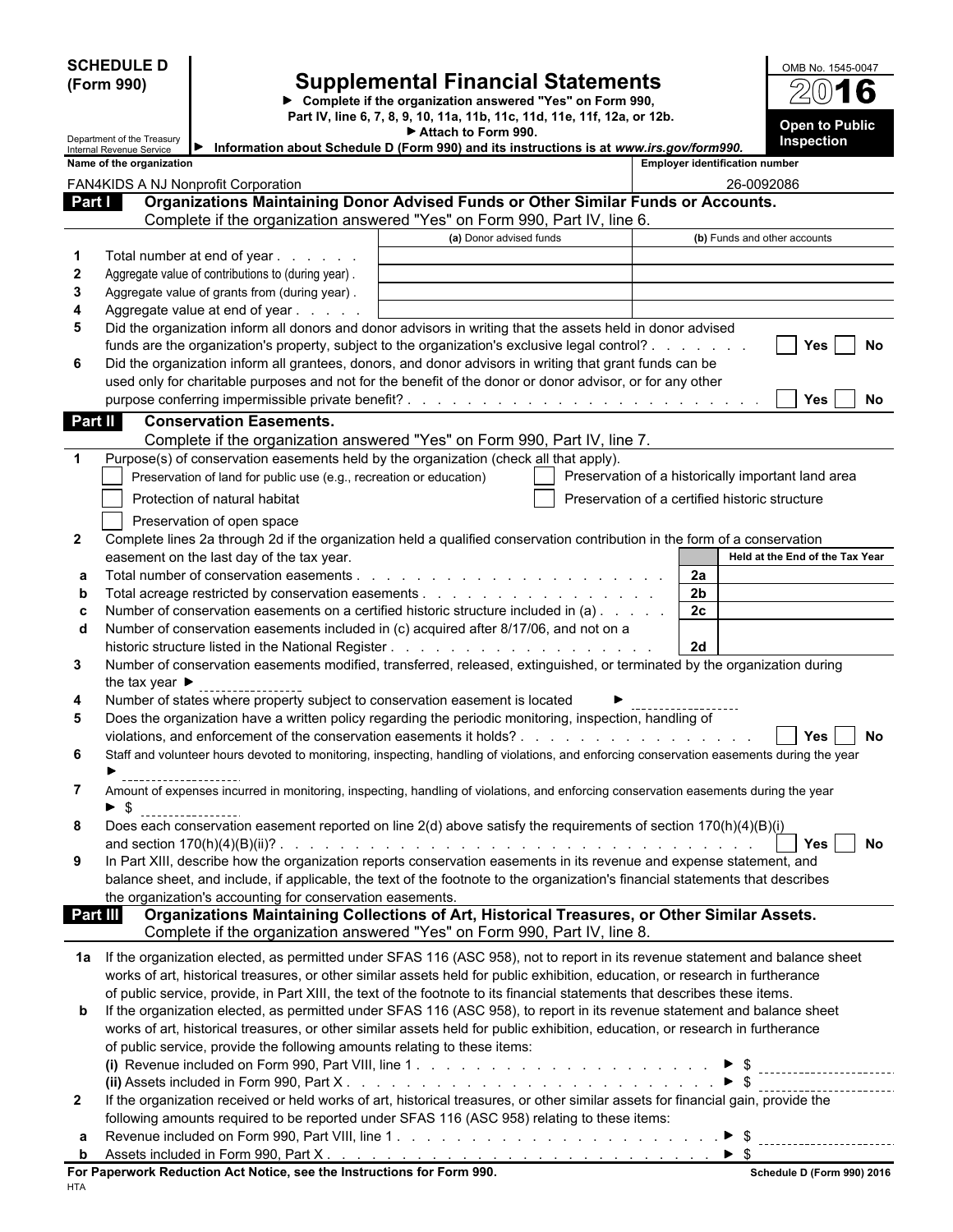|                | Schedule D (Form 990) 2016   FAN4KIDS A NJ Nonprofit Corporation                                                                                                                                                             |                                         |                                    | 26-0092086                      | Page 2                   |
|----------------|------------------------------------------------------------------------------------------------------------------------------------------------------------------------------------------------------------------------------|-----------------------------------------|------------------------------------|---------------------------------|--------------------------|
| Part III       | Organizations Maintaining Collections of Art, Historical Treasures, or Other Similar Assets (continued)                                                                                                                      |                                         |                                    |                                 |                          |
| 3              | Using the organization's acquisition, accession, and other records, check any of the following that are a significant use of its                                                                                             |                                         |                                    |                                 |                          |
|                | collection items (check all that apply):                                                                                                                                                                                     |                                         |                                    |                                 |                          |
| а              | Public exhibition                                                                                                                                                                                                            |                                         | Loan or exchange programs          |                                 |                          |
|                |                                                                                                                                                                                                                              |                                         |                                    |                                 |                          |
| b              | Scholarly research                                                                                                                                                                                                           | e                                       | Other                              |                                 |                          |
| c              | Preservation for future generations                                                                                                                                                                                          |                                         |                                    |                                 |                          |
| 4              | Provide a description of the organization's collections and explain how they further the organization's exempt purpose in Part<br>XIII.                                                                                      |                                         |                                    |                                 |                          |
| 5              | During the year, did the organization solicit or receive donations of art, historical treasures, or other similar<br>assets to be sold to raise funds rather than to be maintained as part of the organization's collection? |                                         |                                    |                                 | <b>Yes</b><br>No         |
| Part IV        | <b>Escrow and Custodial Arrangements.</b>                                                                                                                                                                                    |                                         |                                    |                                 |                          |
|                | Complete if the organization answered "Yes" on Form 990, Part IV, line 9, or reported an amount on Form<br>990, Part X, line 21.                                                                                             |                                         |                                    |                                 |                          |
| 1a             | Is the organization an agent, trustee, custodian or other intermediary for contributions or other assets not                                                                                                                 |                                         |                                    |                                 |                          |
|                | If "Yes," explain the arrangement in Part XIII and complete the following table:                                                                                                                                             |                                         |                                    |                                 | <b>Yes</b><br>No         |
|                |                                                                                                                                                                                                                              |                                         |                                    |                                 | Amount                   |
| С              |                                                                                                                                                                                                                              |                                         |                                    | 1 <sup>c</sup>                  | <sup>0</sup>             |
|                |                                                                                                                                                                                                                              |                                         |                                    | 1 <sub>d</sub>                  |                          |
|                |                                                                                                                                                                                                                              |                                         |                                    | 1e                              |                          |
|                |                                                                                                                                                                                                                              |                                         |                                    | 1f                              |                          |
| 2a             | Did the organization include an amount on Form 990, Part X, line 21, for escrow or custodial account liability?                                                                                                              |                                         |                                    |                                 | Yes $X$ No               |
| b              | If "Yes," explain the arrangement in Part XIII. Check here if the explanation has been provided on Part XIII.                                                                                                                |                                         |                                    |                                 |                          |
|                |                                                                                                                                                                                                                              |                                         |                                    |                                 |                          |
| <b>Part V</b>  | <b>Endowment Funds.</b>                                                                                                                                                                                                      |                                         |                                    |                                 |                          |
|                | Complete if the organization answered "Yes" on Form 990, Part IV, line 10.                                                                                                                                                   |                                         |                                    |                                 |                          |
|                |                                                                                                                                                                                                                              | (b) Prior year<br>(a) Current year      | (c) Two years back                 | (d) Three years back            | (e) Four years back      |
| 1a             | Beginning of year balance                                                                                                                                                                                                    | $\overline{0}$                          | $\overline{0}$                     | $\Omega$                        | $\Omega$                 |
|                | Contributions                                                                                                                                                                                                                |                                         |                                    |                                 |                          |
| c              | Net investment earnings, gains,                                                                                                                                                                                              |                                         |                                    |                                 |                          |
|                | and losses                                                                                                                                                                                                                   |                                         |                                    |                                 |                          |
|                | Grants or scholarships                                                                                                                                                                                                       |                                         |                                    |                                 |                          |
| е              | Other expenditures for facilities                                                                                                                                                                                            |                                         |                                    |                                 |                          |
|                | and programs                                                                                                                                                                                                                 |                                         |                                    |                                 |                          |
|                | Administrative expenses                                                                                                                                                                                                      |                                         |                                    |                                 |                          |
|                | End of year balance                                                                                                                                                                                                          | $\Omega$                                | $\Omega$                           | $\Omega$                        | $\Omega$<br><sup>0</sup> |
| 2              | Provide the estimated percentage of the current year end balance (line 1g, column (a)) held as:                                                                                                                              |                                         |                                    |                                 |                          |
| а              | Board designated or quasi-endowment                                                                                                                                                                                          | $\triangleright$ %                      |                                    |                                 |                          |
| b              | Permanent endowment                                                                                                                                                                                                          | %                                       |                                    |                                 |                          |
| c              | $\blacktriangleright$<br>Temporarily restricted endowment                                                                                                                                                                    | %                                       |                                    |                                 |                          |
|                | The percentages on lines 2a, 2b, and 2c should equal 100%.                                                                                                                                                                   |                                         |                                    |                                 |                          |
| За             | Are there endowment funds not in the possession of the organization that are held and administered for the                                                                                                                   |                                         |                                    |                                 |                          |
|                | organization by:                                                                                                                                                                                                             |                                         |                                    |                                 | <b>Yes</b><br>No         |
|                | (i)                                                                                                                                                                                                                          |                                         |                                    |                                 | 3a(i)                    |
|                | (ii)                                                                                                                                                                                                                         |                                         |                                    |                                 | 3a(ii)                   |
| b              | If "Yes" on line 3a(ii), are the related organizations listed as required on Schedule R?                                                                                                                                     |                                         |                                    |                                 | 3 <sub>b</sub>           |
| 4              | Describe in Part XIII the intended uses of the organization's endowment funds.                                                                                                                                               |                                         |                                    |                                 |                          |
| <b>Part VI</b> | Land, Buildings, and Equipment.                                                                                                                                                                                              |                                         |                                    |                                 |                          |
|                | Complete if the organization answered "Yes" on Form 990, Part IV, line 11a. See Form 990, Part X, line 10.                                                                                                                   |                                         |                                    |                                 |                          |
|                | Description of property                                                                                                                                                                                                      | (a) Cost or other basis<br>(investment) | (b) Cost or other<br>basis (other) | (c) Accumulated<br>depreciation | (d) Book value           |
| 1a             | Land.                                                                                                                                                                                                                        | $\overline{0}$                          | 01                                 |                                 | 0                        |
|                | Buildings                                                                                                                                                                                                                    | $\Omega$                                | $\overline{0}$                     | 0                               | 0                        |
| b<br>С         | Leasehold improvements                                                                                                                                                                                                       | $\Omega$                                | $\overline{0}$                     | 0                               | 0                        |
|                | Equipment. $\ldots$                                                                                                                                                                                                          | $\Omega$                                | $\overline{0}$                     | 0                               | 0                        |
| d              |                                                                                                                                                                                                                              | $\Omega$                                | $\Omega$                           | 0                               |                          |
| е              | Other<br>Total. Add lines 1a through 1e. (Column (d) must equal Form 990, Part X, column (B), line 10c.).                                                                                                                    |                                         |                                    | ▶                               | 0<br>$\Omega$            |
|                |                                                                                                                                                                                                                              |                                         |                                    |                                 |                          |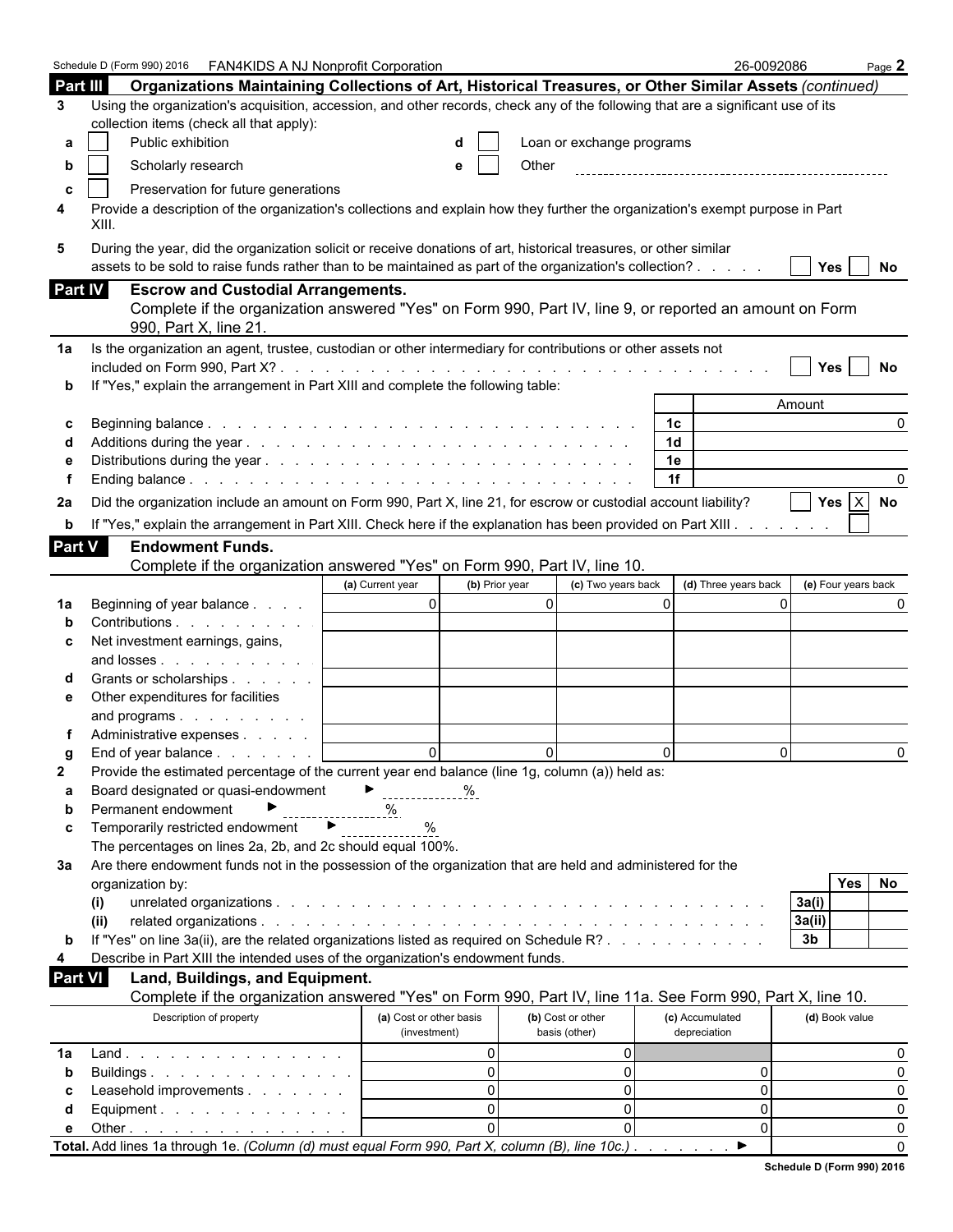| <b>Part VII</b>             | <b>Investments-Other Securities.</b>                                    |                                                                    | Complete if the organization answered "Yes" on Form 990, Part IV, line 11b. See Form 990, Part X, line 12.                                          |
|-----------------------------|-------------------------------------------------------------------------|--------------------------------------------------------------------|-----------------------------------------------------------------------------------------------------------------------------------------------------|
|                             | (a) Description of security or category<br>(including name of security) | (b) Book value                                                     | (c) Method of valuation:<br>Cost or end-of-year market value                                                                                        |
|                             | (1) Financial derivatives                                               | 0                                                                  |                                                                                                                                                     |
|                             | (2) Closely-held equity interests                                       | $\mathbf{0}$                                                       |                                                                                                                                                     |
| $(3)$ Other                 |                                                                         |                                                                    |                                                                                                                                                     |
| (A)                         |                                                                         |                                                                    |                                                                                                                                                     |
|                             |                                                                         |                                                                    |                                                                                                                                                     |
| (C)                         |                                                                         |                                                                    |                                                                                                                                                     |
| $\Box$ (D)                  |                                                                         |                                                                    |                                                                                                                                                     |
| (E)                         |                                                                         |                                                                    |                                                                                                                                                     |
| (F)                         |                                                                         |                                                                    |                                                                                                                                                     |
| (G)                         |                                                                         |                                                                    |                                                                                                                                                     |
| (H)                         | Total. (Column (b) must equal Form 990, Part X, col. (B) line 12.)      | 0<br>▶                                                             |                                                                                                                                                     |
| <b>Part VIII</b>            | Investments-Program Related.                                            |                                                                    |                                                                                                                                                     |
|                             |                                                                         |                                                                    | Complete if the organization answered "Yes" on Form 990, Part IV, line 11c. See Form 990, Part X, line 13.                                          |
|                             | (a) Description of investment                                           | (b) Book value                                                     | (c) Method of valuation:                                                                                                                            |
|                             |                                                                         |                                                                    | Cost or end-of-year market value                                                                                                                    |
| (1)                         |                                                                         |                                                                    |                                                                                                                                                     |
| (2)                         |                                                                         |                                                                    |                                                                                                                                                     |
| (3)                         |                                                                         |                                                                    |                                                                                                                                                     |
| (4)                         |                                                                         |                                                                    |                                                                                                                                                     |
| (5)                         |                                                                         |                                                                    |                                                                                                                                                     |
| (6)                         |                                                                         |                                                                    |                                                                                                                                                     |
| (7)                         |                                                                         |                                                                    |                                                                                                                                                     |
| (8)                         |                                                                         |                                                                    |                                                                                                                                                     |
| (9)                         | Total. (Column (b) must equal Form 990, Part X, col. (B) line 13.)      | ▶                                                                  |                                                                                                                                                     |
| Part IX                     | <b>Other Assets.</b>                                                    | 0                                                                  |                                                                                                                                                     |
|                             |                                                                         |                                                                    | Complete if the organization answered "Yes" on Form 990, Part IV, line 11d. See Form 990, Part X, line 15.                                          |
|                             |                                                                         | (a) Description                                                    | (b) Book value                                                                                                                                      |
| (1)                         |                                                                         |                                                                    |                                                                                                                                                     |
| (2)                         |                                                                         |                                                                    |                                                                                                                                                     |
| (3)                         |                                                                         |                                                                    |                                                                                                                                                     |
| (4)                         |                                                                         |                                                                    |                                                                                                                                                     |
| (5)                         |                                                                         |                                                                    |                                                                                                                                                     |
| (6)                         |                                                                         |                                                                    |                                                                                                                                                     |
| (7)                         |                                                                         |                                                                    |                                                                                                                                                     |
| (8)                         |                                                                         |                                                                    |                                                                                                                                                     |
| (9)                         |                                                                         |                                                                    |                                                                                                                                                     |
|                             |                                                                         | Total. (Column (b) must equal Form 990, Part X, col. (B) line 15.) | ▶                                                                                                                                                   |
| Part X                      | <b>Other Liabilities.</b>                                               |                                                                    |                                                                                                                                                     |
|                             | line $25$ .                                                             |                                                                    | Complete if the organization answered "Yes" on Form 990, Part IV, line 11e or 11f. See Form 990, Part X,                                            |
| 1.                          | (a) Description of liability                                            | (b) Book value                                                     |                                                                                                                                                     |
| (1) Federal income taxes    |                                                                         | 0                                                                  |                                                                                                                                                     |
| (2) Credit card             |                                                                         |                                                                    |                                                                                                                                                     |
|                             | (3) Payroll and Benefits Liabilities                                    |                                                                    |                                                                                                                                                     |
| (4) Payroll tax Liabilities |                                                                         |                                                                    |                                                                                                                                                     |
| (5)                         |                                                                         |                                                                    |                                                                                                                                                     |
| (6)                         |                                                                         |                                                                    |                                                                                                                                                     |
| (7)                         |                                                                         |                                                                    |                                                                                                                                                     |
| (8)                         |                                                                         |                                                                    |                                                                                                                                                     |
| (9)                         |                                                                         |                                                                    |                                                                                                                                                     |
|                             | Total. (Column (b) must equal Form 990, Part X, col. (B) line 25.)      | ▶<br>n                                                             | 2 Liability for uncertain tax positions. In Part XIII, provide the text of the footnote to the organization's financial statements that reports the |
|                             |                                                                         |                                                                    |                                                                                                                                                     |

**2.** Liability for uncertain tax positions. In Part XIII, provide the text of the footnote to the organization's financial statements that reports the organization's liability for uncertain tax positions under FIN 48 (ASC 740). Check here if the text of the footnote has been provided in Part XIII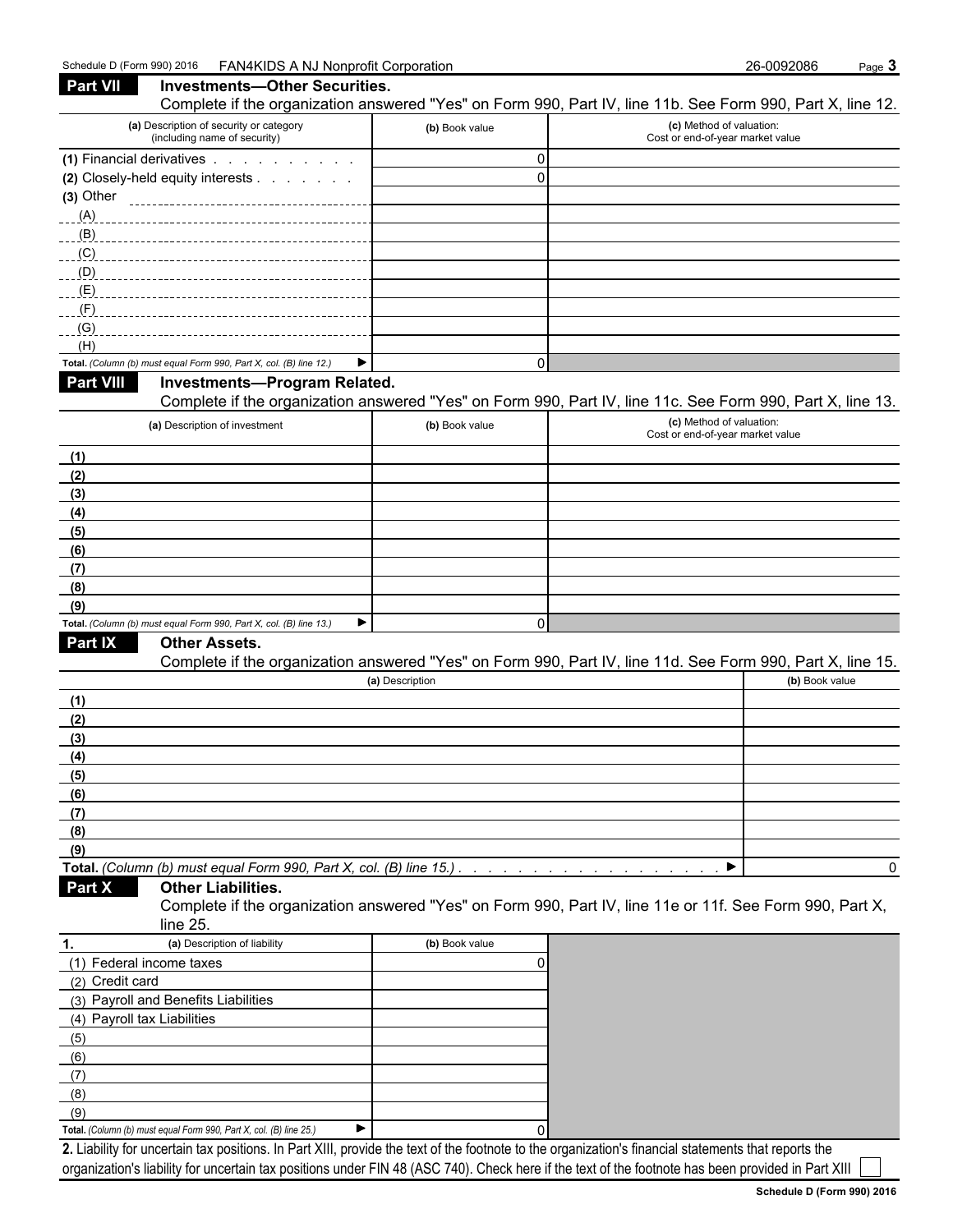|                 | Schedule D (Form 990) 2016   FAN4KIDS A NJ Nonprofit Corporation                                                                                   |                | 26-0092086 | Page 4 |
|-----------------|----------------------------------------------------------------------------------------------------------------------------------------------------|----------------|------------|--------|
| Part XI         | Reconciliation of Revenue per Audited Financial Statements With Revenue per Return.                                                                |                |            |        |
|                 | Complete if the organization answered "Yes" on Form 990, Part IV, line 12a.                                                                        |                |            |        |
| $\mathbf{1}$    | Total revenue, gains, and other support per audited financial statements                                                                           |                |            |        |
| $\mathbf{2}$    | Amounts included on line 1 but not on Form 990, Part VIII, line 12:                                                                                |                |            |        |
| a               | Net unrealized gains (losses) on investments                                                                                                       | 2a             |            |        |
| b               |                                                                                                                                                    | 2 <sub>b</sub> |            |        |
| c               |                                                                                                                                                    | 2c             |            |        |
| d               |                                                                                                                                                    | 2d             |            |        |
| е               |                                                                                                                                                    |                | 2e         |        |
| 3               |                                                                                                                                                    |                | 3          |        |
| 4               | Amounts included on Form 990, Part VIII, line 12, but not on line 1:                                                                               |                |            |        |
| a               | Investment expenses not included on Form 990, Part VIII, line 7b                                                                                   | 4a             |            |        |
| b               |                                                                                                                                                    | 4 <sub>b</sub> |            |        |
| C               |                                                                                                                                                    |                | 4с         |        |
| 5               | Total revenue. Add lines 3 and 4c. (This must equal Form 990, Part I, line 12.)                                                                    |                |            |        |
| <b>Part XII</b> | Reconciliation of Expenses per Audited Financial Statements With Expenses per Return.                                                              |                |            |        |
|                 | Complete if the organization answered "Yes" on Form 990, Part IV, line 12a.                                                                        |                |            |        |
| $\mathbf{1}$    |                                                                                                                                                    |                |            |        |
| $\mathbf{2}$    | Amounts included on line 1 but not on Form 990, Part IX, line 25:                                                                                  |                |            |        |
| a               |                                                                                                                                                    | 2a             |            |        |
| b               |                                                                                                                                                    | 2 <sub>b</sub> |            |        |
| C               |                                                                                                                                                    | 2c             |            |        |
| d               |                                                                                                                                                    | 2d             |            |        |
| е               |                                                                                                                                                    |                | 2e         |        |
| 3               |                                                                                                                                                    |                | 3          |        |
| 4               | Amounts included on Form 990, Part IX, line 25, but not on line 1:                                                                                 |                |            |        |
| a               | Investment expenses not included on Form 990, Part VIII, line 7b                                                                                   | 4a             |            |        |
| b               |                                                                                                                                                    | 4 <sub>b</sub> |            |        |
| C               |                                                                                                                                                    |                | 4с         |        |
| 5               | Total expenses. Add lines 3 and 4c. (This must equal Form 990, Part I, line 18.)                                                                   |                | 5          |        |
|                 | <b>Part XIII</b><br><b>Supplemental Information.</b>                                                                                               |                |            |        |
|                 | Provide the descriptions required for Part II, lines 3, 5, and 9; Part III, lines 1a and 4; Part IV, lines 1b and 2b; Part V, line 4; Part X, line |                |            |        |
|                 | 2; Part XI, lines 2d and 4b; and Part XII, lines 2d and 4b. Also complete this part to provide any additional information.                         |                |            |        |
|                 |                                                                                                                                                    |                |            |        |
|                 |                                                                                                                                                    |                |            |        |
|                 |                                                                                                                                                    |                |            |        |
|                 |                                                                                                                                                    |                |            |        |
|                 |                                                                                                                                                    |                |            |        |
|                 |                                                                                                                                                    |                |            |        |
|                 |                                                                                                                                                    |                |            |        |
|                 |                                                                                                                                                    |                |            |        |
|                 |                                                                                                                                                    |                |            |        |
|                 |                                                                                                                                                    |                |            |        |
|                 |                                                                                                                                                    |                |            |        |
|                 |                                                                                                                                                    |                |            |        |
|                 |                                                                                                                                                    |                |            |        |
|                 |                                                                                                                                                    |                |            |        |
|                 |                                                                                                                                                    |                |            |        |
|                 |                                                                                                                                                    |                |            |        |
|                 |                                                                                                                                                    |                |            |        |
|                 |                                                                                                                                                    |                |            |        |
|                 |                                                                                                                                                    |                |            |        |
|                 |                                                                                                                                                    |                |            |        |
|                 |                                                                                                                                                    |                |            |        |
|                 |                                                                                                                                                    |                |            |        |
|                 |                                                                                                                                                    |                |            |        |
|                 |                                                                                                                                                    |                |            |        |
|                 |                                                                                                                                                    |                |            |        |
|                 |                                                                                                                                                    |                |            |        |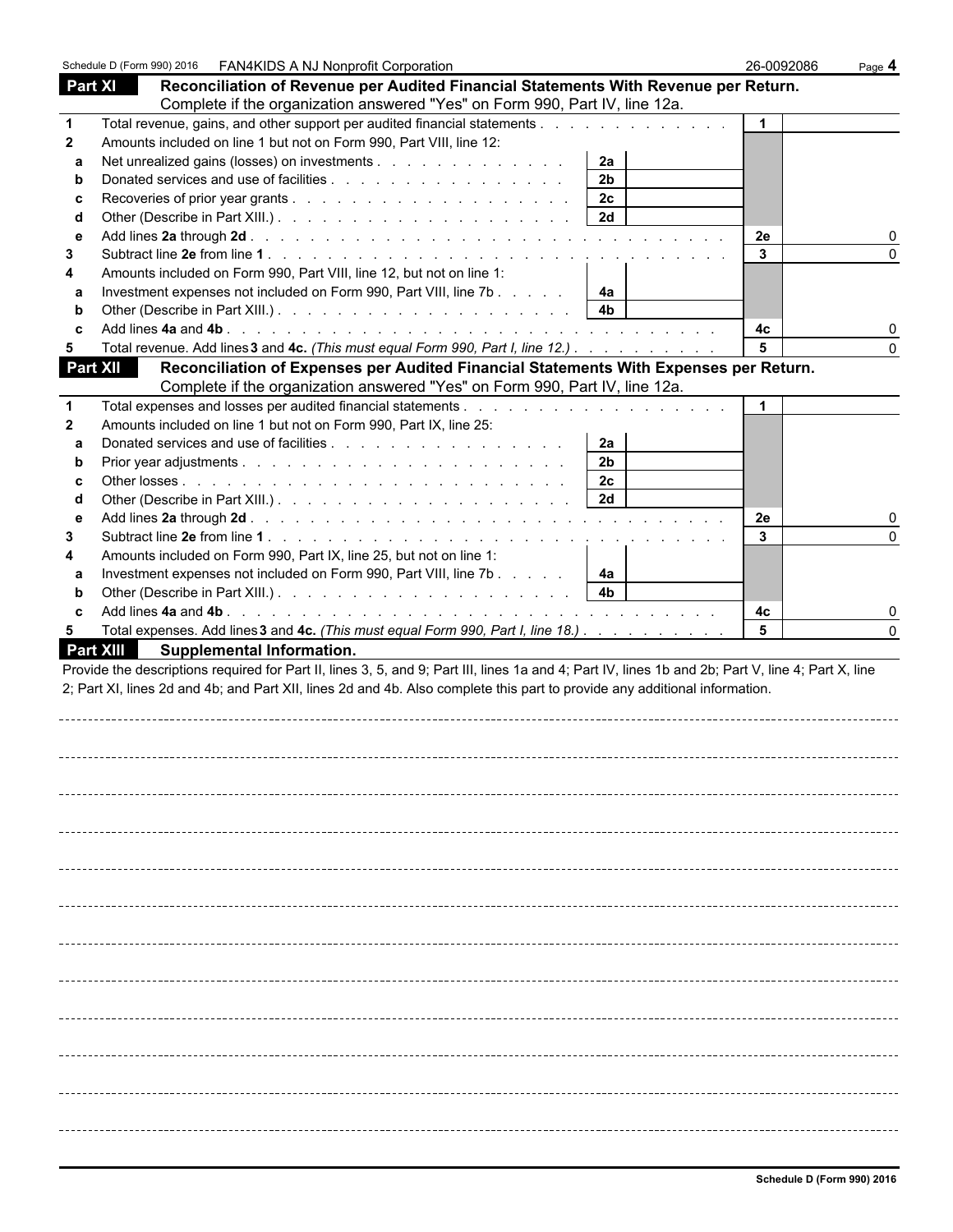| Schedule D (Form 990) 2016 | FAN4KIDS A NJ Nonprofit Corporation  | 26-0092086 | Page 5          |
|----------------------------|--------------------------------------|------------|-----------------|
| Part XIII                  | Supplemental Information (continued) |            |                 |
|                            |                                      |            |                 |
|                            |                                      |            |                 |
|                            |                                      |            |                 |
|                            |                                      |            |                 |
|                            |                                      |            |                 |
|                            |                                      |            |                 |
|                            |                                      |            |                 |
|                            |                                      |            |                 |
|                            |                                      |            |                 |
|                            |                                      |            |                 |
|                            |                                      |            |                 |
|                            |                                      |            |                 |
|                            |                                      |            |                 |
|                            |                                      |            |                 |
|                            |                                      |            |                 |
|                            |                                      |            |                 |
|                            |                                      |            |                 |
|                            |                                      |            |                 |
|                            |                                      |            |                 |
|                            |                                      |            |                 |
|                            |                                      |            |                 |
|                            |                                      |            |                 |
|                            |                                      |            |                 |
|                            |                                      |            |                 |
|                            |                                      |            |                 |
|                            |                                      |            |                 |
|                            |                                      |            |                 |
|                            |                                      |            |                 |
|                            |                                      |            |                 |
|                            |                                      |            |                 |
|                            |                                      |            |                 |
|                            |                                      |            |                 |
|                            |                                      |            |                 |
|                            |                                      |            |                 |
|                            |                                      |            |                 |
|                            |                                      |            |                 |
|                            |                                      |            |                 |
|                            |                                      |            | --------------- |
|                            |                                      |            |                 |
|                            |                                      |            |                 |
|                            |                                      |            |                 |
|                            |                                      |            |                 |
|                            |                                      |            |                 |
|                            |                                      |            |                 |
|                            |                                      |            |                 |
|                            |                                      |            |                 |
|                            |                                      |            |                 |
|                            |                                      |            |                 |
|                            |                                      |            |                 |
|                            |                                      |            |                 |
|                            |                                      |            |                 |
|                            |                                      |            |                 |
|                            |                                      |            |                 |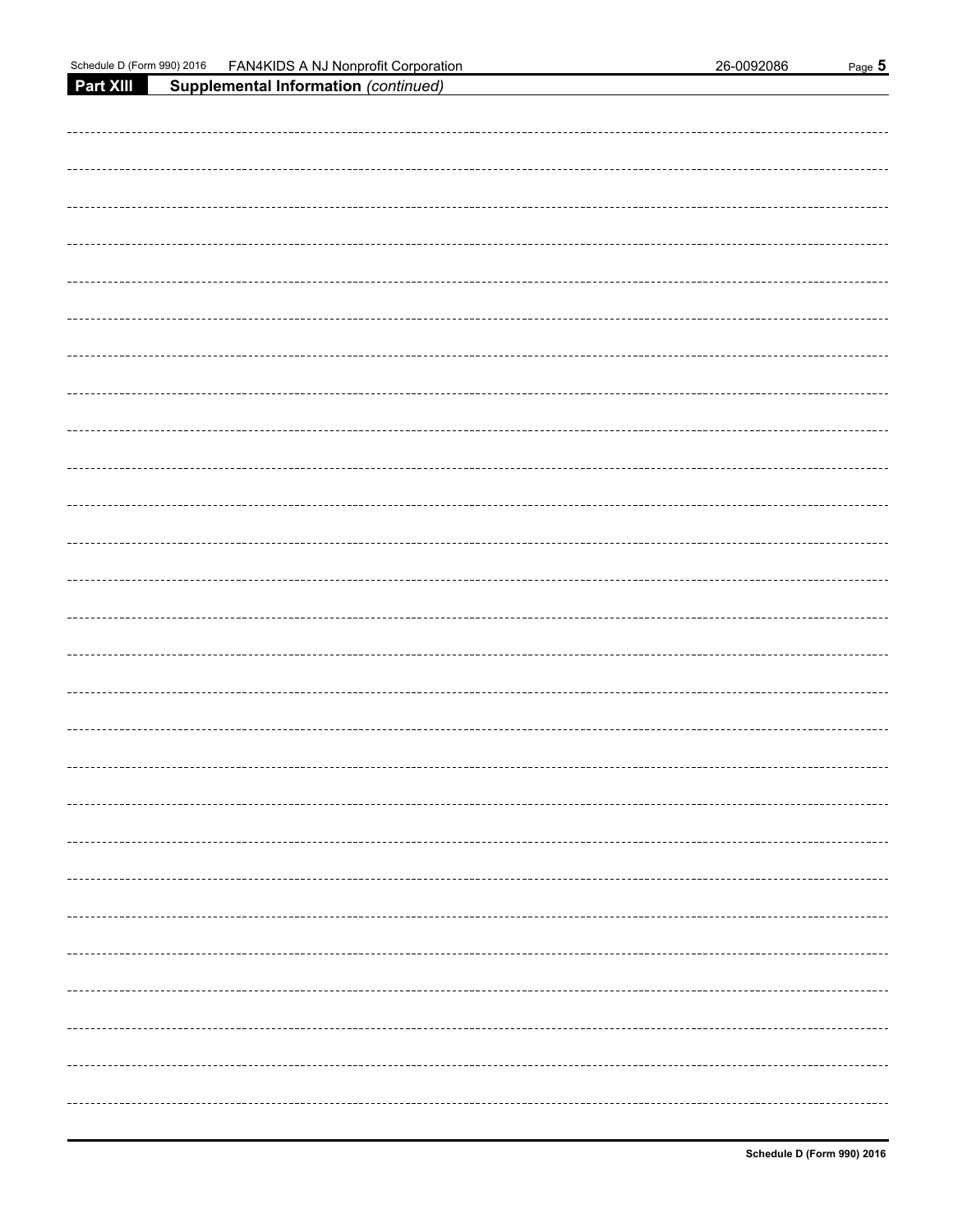**SCHEDULE L Transactions With Interested Persons**<br>(Form 990 or 990-EZ) complete if the organization answered "Yes" on Form 990, Part IV, line 25a, 25b, 26, 27, **(Form 990 or 990-EZ) Complete if the organization answered "Yes" on Form 990, Part IV, line 25a, 25b, 26, 27, 28a, 28b, or 28c, or Form 990-EZ, Part V, line 38a or 40b.**

**Attach to Form 990 or Form 990-EZ. Open To Public Information about Schedule L (Form 990 or 990-EZ) and its instructions is at** *www.irs.gov/form990***. Inspection**

Ő

| Department of the Treasury<br>Internal Revenue Service |
|--------------------------------------------------------|
| Name of the organization                               |

**(9) (10)**

| <b>ILIGITIAL INCIDENCE OCTAINS</b><br>Name of the organization                                                          |                                          |                                                                            |                           |                           |                  |        | Thromation about Schedule L (Form 330 or 330-EZ) and its instructions is at www.irs.gov/form330.                                                                                                                               |     |                 | <b>Employer identification number</b> | шэрссноп                  |                |              |
|-------------------------------------------------------------------------------------------------------------------------|------------------------------------------|----------------------------------------------------------------------------|---------------------------|---------------------------|------------------|--------|--------------------------------------------------------------------------------------------------------------------------------------------------------------------------------------------------------------------------------|-----|-----------------|---------------------------------------|---------------------------|----------------|--------------|
|                                                                                                                         |                                          |                                                                            |                           |                           |                  |        |                                                                                                                                                                                                                                |     |                 |                                       |                           |                |              |
| FAN4KIDS A NJ Nonprofit Corporation                                                                                     |                                          |                                                                            |                           |                           |                  |        | 26-0092086                                                                                                                                                                                                                     |     |                 |                                       |                           |                |              |
| Part I                                                                                                                  |                                          |                                                                            |                           |                           |                  |        | Excess Benefit Transactions (section 501(c)(3), section 501(c)(4), and 501(c)(29) organizations only).<br>Complete if the organization answered "Yes" on Form 990, Part IV, line 25a or 25b, or Form 990-EZ, Part V, line 40b. |     |                 |                                       |                           |                |              |
|                                                                                                                         |                                          | (b) Relationship between disqualified person and                           |                           |                           |                  |        |                                                                                                                                                                                                                                |     |                 |                                       |                           | (d) Corrected? |              |
| (a) Name of disqualified person<br>$\mathbf 1$                                                                          |                                          |                                                                            | organization              |                           |                  |        | (c) Description of transaction                                                                                                                                                                                                 |     |                 |                                       |                           | Yes            | No           |
| (1)                                                                                                                     |                                          |                                                                            |                           |                           |                  |        |                                                                                                                                                                                                                                |     |                 |                                       |                           |                |              |
| (2)                                                                                                                     |                                          |                                                                            |                           |                           |                  |        |                                                                                                                                                                                                                                |     |                 |                                       |                           |                |              |
| (3)                                                                                                                     |                                          |                                                                            |                           |                           |                  |        |                                                                                                                                                                                                                                |     |                 |                                       |                           |                |              |
| (4)                                                                                                                     |                                          |                                                                            |                           |                           |                  |        |                                                                                                                                                                                                                                |     |                 |                                       |                           |                |              |
| (5)                                                                                                                     |                                          |                                                                            |                           |                           |                  |        |                                                                                                                                                                                                                                |     |                 |                                       |                           |                |              |
| (6)                                                                                                                     |                                          |                                                                            |                           |                           |                  |        |                                                                                                                                                                                                                                |     |                 |                                       |                           |                |              |
| $\overline{2}$<br>Enter the amount of tax incurred by the organization managers or disqualified persons during the year |                                          |                                                                            |                           |                           |                  |        |                                                                                                                                                                                                                                |     |                 |                                       |                           |                |              |
|                                                                                                                         |                                          |                                                                            |                           |                           |                  |        |                                                                                                                                                                                                                                |     |                 |                                       |                           |                |              |
| Enter the amount of tax, if any, on line 2, above, reimbursed by the organization $\ldots$ , $\ldots$ , $\ldots$<br>3   |                                          |                                                                            |                           |                           |                  |        |                                                                                                                                                                                                                                |     |                 |                                       |                           |                |              |
|                                                                                                                         |                                          |                                                                            |                           |                           |                  |        |                                                                                                                                                                                                                                |     |                 |                                       |                           |                |              |
| Part II                                                                                                                 | Loans to and/or From Interested Persons. |                                                                            |                           |                           |                  |        |                                                                                                                                                                                                                                |     |                 |                                       |                           |                |              |
|                                                                                                                         |                                          |                                                                            |                           |                           |                  |        | Complete if the organization answered "Yes" on Form 990-EZ, Part V, line 38a or Form 990, Part IV, line 26; or if the                                                                                                          |     |                 |                                       |                           |                |              |
|                                                                                                                         |                                          | organization reported an amount on Form 990, Part X, line 5, 6, or 22.     |                           |                           |                  |        |                                                                                                                                                                                                                                |     |                 |                                       |                           |                |              |
| (a) Name of interested person                                                                                           | (b) Relationship                         | (c) Purpose                                                                |                           | (d) Loan to or            | (e) Original     |        | (f) Balance due                                                                                                                                                                                                                |     | (g) In default? |                                       | (h) Approved              |                | (i) Written  |
|                                                                                                                         | with organization                        | of loan                                                                    |                           | from the<br>organization? | principal amount |        |                                                                                                                                                                                                                                |     |                 |                                       | by board or<br>committee? | agreement?     |              |
|                                                                                                                         |                                          |                                                                            |                           |                           |                  |        |                                                                                                                                                                                                                                |     |                 |                                       |                           |                |              |
|                                                                                                                         |                                          |                                                                            | To                        | From                      |                  |        |                                                                                                                                                                                                                                | Yes | No              | Yes                                   | No                        | Yes            | No           |
| (1) Robert Oliver                                                                                                       |                                          | <b>Executive Dire Operating Exp</b>                                        | $\boldsymbol{\mathsf{X}}$ |                           |                  | 95,000 | 95,000                                                                                                                                                                                                                         |     | X               | X                                     |                           |                | $\mathsf{X}$ |
| (2)                                                                                                                     |                                          |                                                                            |                           |                           |                  |        |                                                                                                                                                                                                                                |     |                 |                                       |                           |                |              |
| (3)                                                                                                                     |                                          |                                                                            |                           |                           |                  |        |                                                                                                                                                                                                                                |     |                 |                                       |                           |                |              |
| (4)                                                                                                                     |                                          |                                                                            |                           |                           |                  |        |                                                                                                                                                                                                                                |     |                 |                                       |                           |                |              |
| (5)                                                                                                                     |                                          |                                                                            |                           |                           |                  |        |                                                                                                                                                                                                                                |     |                 |                                       |                           |                |              |
| (6)                                                                                                                     |                                          |                                                                            |                           |                           |                  |        |                                                                                                                                                                                                                                |     |                 |                                       |                           |                |              |
| (7)                                                                                                                     |                                          |                                                                            |                           |                           |                  |        |                                                                                                                                                                                                                                |     |                 |                                       |                           |                |              |
| (8)                                                                                                                     |                                          |                                                                            |                           |                           |                  |        |                                                                                                                                                                                                                                |     |                 |                                       |                           |                |              |
| (9)                                                                                                                     |                                          |                                                                            |                           |                           |                  |        |                                                                                                                                                                                                                                |     |                 |                                       |                           |                |              |
| (10)                                                                                                                    |                                          |                                                                            |                           |                           |                  |        |                                                                                                                                                                                                                                |     |                 |                                       |                           |                |              |
| Total.                                                                                                                  |                                          |                                                                            |                           |                           |                  |        | 95,000                                                                                                                                                                                                                         |     |                 |                                       |                           |                |              |
| Part III                                                                                                                |                                          | <b>Grants or Assistance Benefiting Interested Persons.</b>                 |                           |                           |                  |        |                                                                                                                                                                                                                                |     |                 |                                       |                           |                |              |
|                                                                                                                         |                                          | Complete if the organization answered "Yes" on Form 990, Part IV, line 27. |                           |                           |                  |        |                                                                                                                                                                                                                                |     |                 |                                       |                           |                |              |
| (a) Name of interested person                                                                                           |                                          | (b) Relationship between interested (c) Amount of assistance               |                           |                           |                  |        | (d) Type of assistance                                                                                                                                                                                                         |     |                 | (e) Purpose of assistance             |                           |                |              |
|                                                                                                                         |                                          | person and the organization                                                |                           |                           |                  |        |                                                                                                                                                                                                                                |     |                 |                                       |                           |                |              |
| (1)                                                                                                                     |                                          |                                                                            |                           |                           |                  |        |                                                                                                                                                                                                                                |     |                 |                                       |                           |                |              |
| (2)                                                                                                                     |                                          |                                                                            |                           |                           |                  |        |                                                                                                                                                                                                                                |     |                 |                                       |                           |                |              |
| (3)                                                                                                                     |                                          |                                                                            |                           |                           |                  |        |                                                                                                                                                                                                                                |     |                 |                                       |                           |                |              |
| (4)                                                                                                                     |                                          |                                                                            |                           |                           |                  |        |                                                                                                                                                                                                                                |     |                 |                                       |                           |                |              |
| (5)                                                                                                                     |                                          |                                                                            |                           |                           |                  |        |                                                                                                                                                                                                                                |     |                 |                                       |                           |                |              |
| (6)                                                                                                                     |                                          |                                                                            |                           |                           |                  |        |                                                                                                                                                                                                                                |     |                 |                                       |                           |                |              |
| (7)                                                                                                                     |                                          |                                                                            |                           |                           |                  |        |                                                                                                                                                                                                                                |     |                 |                                       |                           |                |              |
| (8)                                                                                                                     |                                          |                                                                            |                           |                           |                  |        |                                                                                                                                                                                                                                |     |                 |                                       |                           |                |              |
|                                                                                                                         |                                          |                                                                            |                           |                           |                  |        |                                                                                                                                                                                                                                |     |                 |                                       |                           |                |              |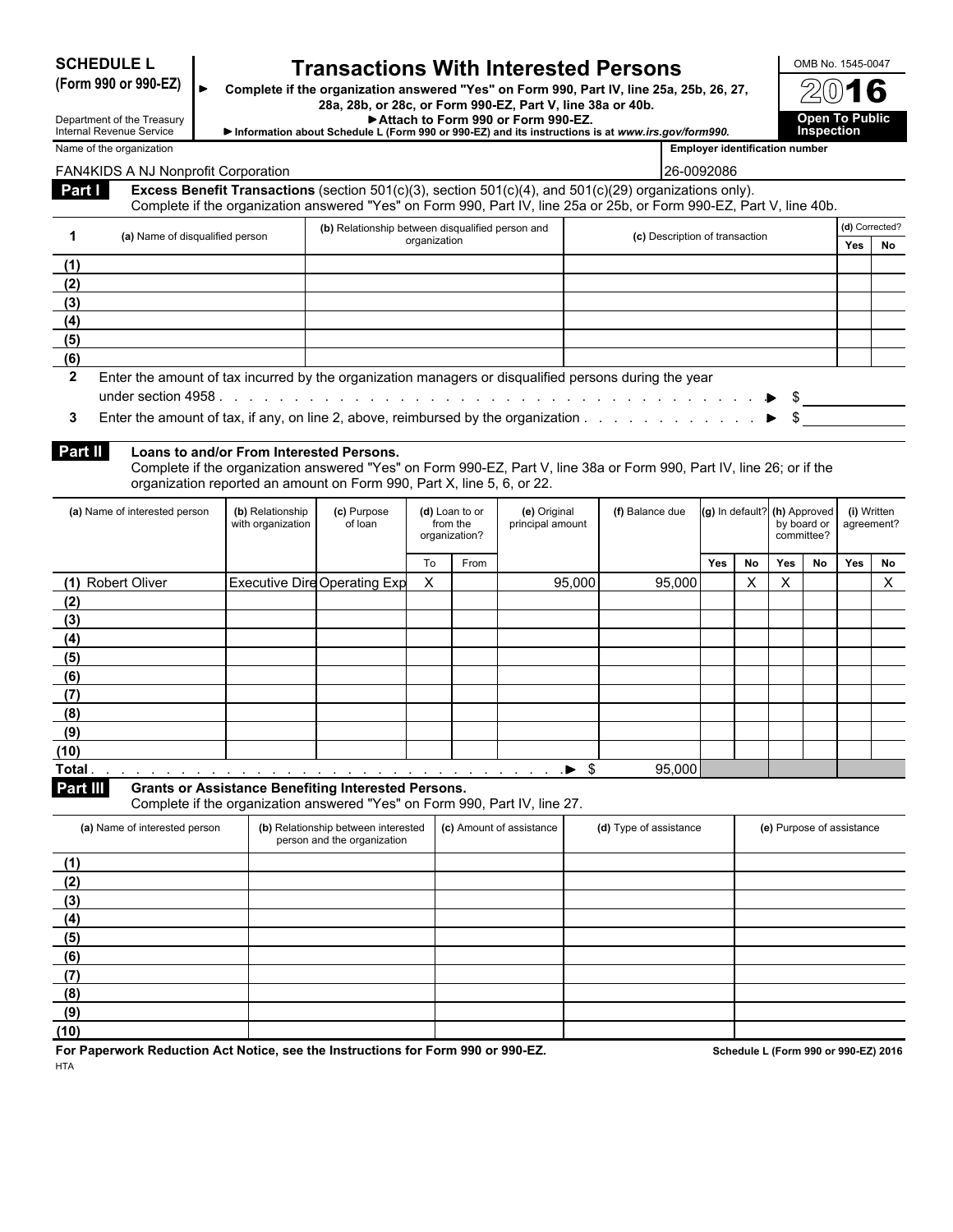**Part IV Business Transactions Involving Interested Persons.**

|            | Complete if the organization answered "Yes" on Form 990, Part IV, line 28a, 28b, or 28c.                                       |                                                                                                       |  |                                |                                               |    |  |  |  |  |  |
|------------|--------------------------------------------------------------------------------------------------------------------------------|-------------------------------------------------------------------------------------------------------|--|--------------------------------|-----------------------------------------------|----|--|--|--|--|--|
|            | (a) Name of interested person                                                                                                  | (b) Relationship between<br>(c) Amount of<br>interested person and the<br>transaction<br>organization |  | (d) Description of transaction | (e) Sharing of<br>organization's<br>revenues? |    |  |  |  |  |  |
|            |                                                                                                                                |                                                                                                       |  |                                | Yes                                           | No |  |  |  |  |  |
| (1)        |                                                                                                                                |                                                                                                       |  |                                |                                               |    |  |  |  |  |  |
| (2)        |                                                                                                                                |                                                                                                       |  |                                |                                               |    |  |  |  |  |  |
| (3)        |                                                                                                                                |                                                                                                       |  |                                |                                               |    |  |  |  |  |  |
| (4)<br>(5) |                                                                                                                                |                                                                                                       |  |                                |                                               |    |  |  |  |  |  |
| (6)        |                                                                                                                                |                                                                                                       |  |                                |                                               |    |  |  |  |  |  |
| (7)        |                                                                                                                                |                                                                                                       |  |                                |                                               |    |  |  |  |  |  |
| (8)        |                                                                                                                                |                                                                                                       |  |                                |                                               |    |  |  |  |  |  |
| (9)        |                                                                                                                                |                                                                                                       |  |                                |                                               |    |  |  |  |  |  |
| (10)       |                                                                                                                                |                                                                                                       |  |                                |                                               |    |  |  |  |  |  |
| Part V     | <b>Supplemental Information</b><br>Provide additional information for responses to questions on Schedule L (see instructions). |                                                                                                       |  |                                |                                               |    |  |  |  |  |  |
|            |                                                                                                                                |                                                                                                       |  |                                |                                               |    |  |  |  |  |  |
|            |                                                                                                                                |                                                                                                       |  |                                |                                               |    |  |  |  |  |  |
|            |                                                                                                                                |                                                                                                       |  |                                |                                               |    |  |  |  |  |  |
|            |                                                                                                                                |                                                                                                       |  |                                |                                               |    |  |  |  |  |  |
|            |                                                                                                                                |                                                                                                       |  |                                |                                               |    |  |  |  |  |  |
|            |                                                                                                                                |                                                                                                       |  |                                |                                               |    |  |  |  |  |  |
|            |                                                                                                                                |                                                                                                       |  |                                |                                               |    |  |  |  |  |  |
|            |                                                                                                                                |                                                                                                       |  |                                |                                               |    |  |  |  |  |  |
|            |                                                                                                                                |                                                                                                       |  |                                |                                               |    |  |  |  |  |  |
|            |                                                                                                                                |                                                                                                       |  |                                |                                               |    |  |  |  |  |  |
|            |                                                                                                                                |                                                                                                       |  |                                |                                               |    |  |  |  |  |  |
|            |                                                                                                                                |                                                                                                       |  |                                |                                               |    |  |  |  |  |  |
|            |                                                                                                                                |                                                                                                       |  |                                |                                               |    |  |  |  |  |  |
|            |                                                                                                                                |                                                                                                       |  |                                |                                               |    |  |  |  |  |  |
|            |                                                                                                                                |                                                                                                       |  |                                |                                               |    |  |  |  |  |  |
|            |                                                                                                                                |                                                                                                       |  |                                |                                               |    |  |  |  |  |  |
|            |                                                                                                                                |                                                                                                       |  |                                |                                               |    |  |  |  |  |  |
|            |                                                                                                                                |                                                                                                       |  |                                |                                               |    |  |  |  |  |  |
|            |                                                                                                                                |                                                                                                       |  |                                |                                               |    |  |  |  |  |  |
|            |                                                                                                                                |                                                                                                       |  |                                |                                               |    |  |  |  |  |  |
|            |                                                                                                                                |                                                                                                       |  |                                |                                               |    |  |  |  |  |  |
|            |                                                                                                                                |                                                                                                       |  |                                |                                               |    |  |  |  |  |  |
|            |                                                                                                                                |                                                                                                       |  |                                |                                               |    |  |  |  |  |  |
|            |                                                                                                                                |                                                                                                       |  |                                |                                               |    |  |  |  |  |  |
|            |                                                                                                                                |                                                                                                       |  |                                |                                               |    |  |  |  |  |  |
|            |                                                                                                                                |                                                                                                       |  |                                |                                               |    |  |  |  |  |  |
|            |                                                                                                                                |                                                                                                       |  |                                |                                               |    |  |  |  |  |  |
|            |                                                                                                                                |                                                                                                       |  |                                |                                               |    |  |  |  |  |  |
|            |                                                                                                                                |                                                                                                       |  |                                |                                               |    |  |  |  |  |  |
|            |                                                                                                                                |                                                                                                       |  |                                |                                               |    |  |  |  |  |  |
|            |                                                                                                                                |                                                                                                       |  |                                |                                               |    |  |  |  |  |  |
|            |                                                                                                                                |                                                                                                       |  |                                |                                               |    |  |  |  |  |  |
|            |                                                                                                                                |                                                                                                       |  |                                |                                               |    |  |  |  |  |  |
|            |                                                                                                                                |                                                                                                       |  |                                |                                               |    |  |  |  |  |  |
|            |                                                                                                                                |                                                                                                       |  |                                |                                               |    |  |  |  |  |  |
|            |                                                                                                                                |                                                                                                       |  |                                |                                               |    |  |  |  |  |  |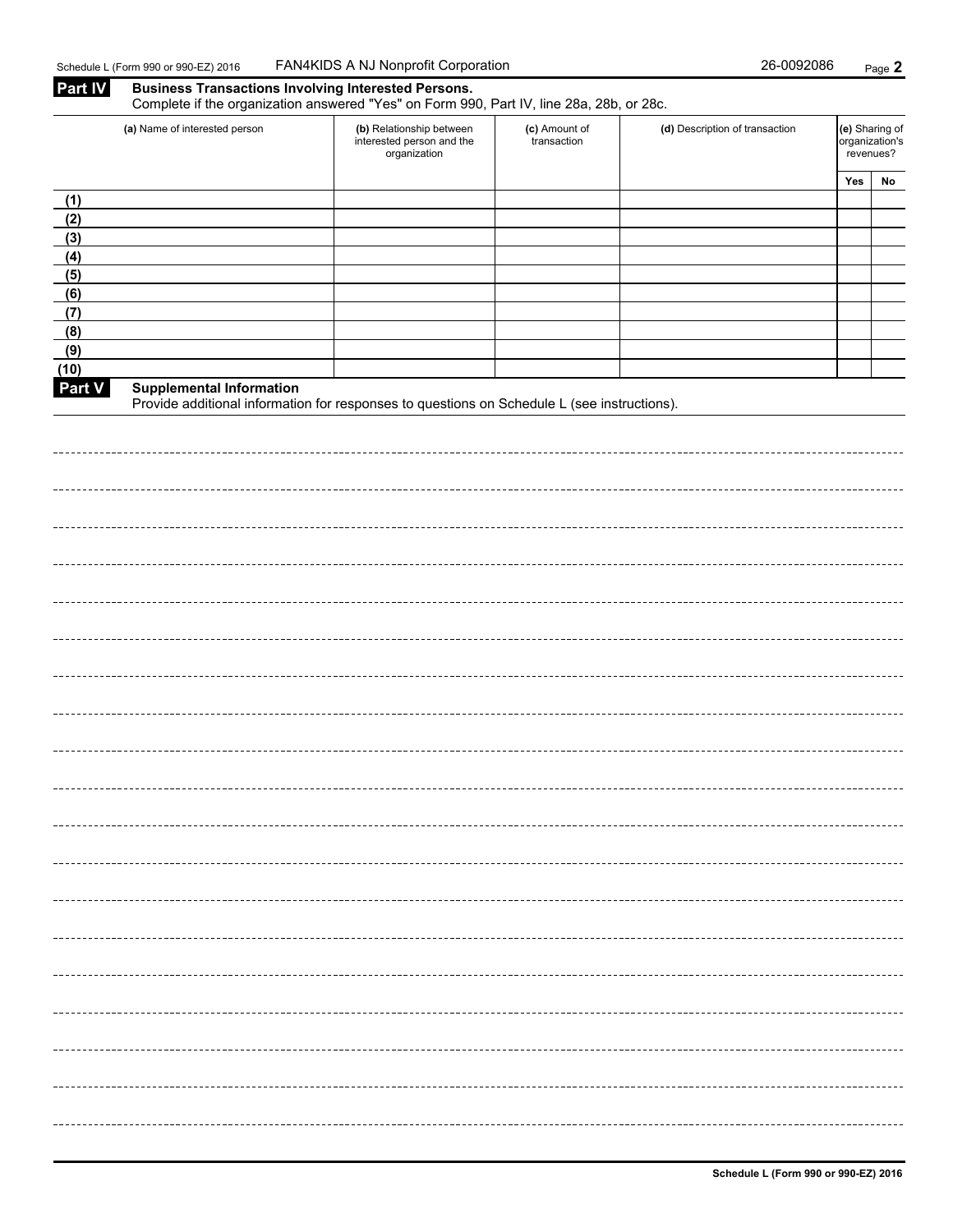| <b>SCHEDULE O</b><br>(Form 990 or 990-EZ)<br>Department of the Treasury<br>Internal Revenue Service | Supplemental Information to Form 990 or 990-EZ<br>Complete to provide information for responses to specific questions on<br>Form 990 or 990-EZ or to provide any additional information.<br>Attach to Form 990 or 990-EZ.<br>▶<br>Information about Schedule O (Form 990 or 990-EZ) and its instructions is at www.irs.gov/form990. |                                       |  |  |  |  |  |  |  |  |
|-----------------------------------------------------------------------------------------------------|-------------------------------------------------------------------------------------------------------------------------------------------------------------------------------------------------------------------------------------------------------------------------------------------------------------------------------------|---------------------------------------|--|--|--|--|--|--|--|--|
| Name of the organization                                                                            |                                                                                                                                                                                                                                                                                                                                     | <b>Employer identification number</b> |  |  |  |  |  |  |  |  |
| FAN4KIDS A NJ Nonprofit Corporation                                                                 |                                                                                                                                                                                                                                                                                                                                     | 26-0092086                            |  |  |  |  |  |  |  |  |
|                                                                                                     | Form 990, Part VI, Section B, Line 12c: The Board members sign a conflict of interest form                                                                                                                                                                                                                                          |                                       |  |  |  |  |  |  |  |  |
|                                                                                                     | annually. The signed forms are kept in a file by the Secretary.                                                                                                                                                                                                                                                                     |                                       |  |  |  |  |  |  |  |  |
|                                                                                                     | Form 990, Part VI, Section B, Line 15b: The Compensation of the CEO and other key employees                                                                                                                                                                                                                                         |                                       |  |  |  |  |  |  |  |  |
| are reviewed and approved by the Board                                                              |                                                                                                                                                                                                                                                                                                                                     |                                       |  |  |  |  |  |  |  |  |
|                                                                                                     | Form 990, Part I, Section C, Line 2: Address for correspondances: Please send all                                                                                                                                                                                                                                                   |                                       |  |  |  |  |  |  |  |  |
|                                                                                                     | correpondances to the following address: Robert Oliver 154 DOUGLASS ST, BROOKLYN, NY 11217                                                                                                                                                                                                                                          |                                       |  |  |  |  |  |  |  |  |
|                                                                                                     |                                                                                                                                                                                                                                                                                                                                     |                                       |  |  |  |  |  |  |  |  |
|                                                                                                     |                                                                                                                                                                                                                                                                                                                                     |                                       |  |  |  |  |  |  |  |  |
|                                                                                                     |                                                                                                                                                                                                                                                                                                                                     |                                       |  |  |  |  |  |  |  |  |
|                                                                                                     |                                                                                                                                                                                                                                                                                                                                     |                                       |  |  |  |  |  |  |  |  |
|                                                                                                     |                                                                                                                                                                                                                                                                                                                                     |                                       |  |  |  |  |  |  |  |  |
|                                                                                                     |                                                                                                                                                                                                                                                                                                                                     |                                       |  |  |  |  |  |  |  |  |
|                                                                                                     |                                                                                                                                                                                                                                                                                                                                     |                                       |  |  |  |  |  |  |  |  |
|                                                                                                     |                                                                                                                                                                                                                                                                                                                                     |                                       |  |  |  |  |  |  |  |  |
|                                                                                                     |                                                                                                                                                                                                                                                                                                                                     |                                       |  |  |  |  |  |  |  |  |
|                                                                                                     |                                                                                                                                                                                                                                                                                                                                     |                                       |  |  |  |  |  |  |  |  |
|                                                                                                     |                                                                                                                                                                                                                                                                                                                                     |                                       |  |  |  |  |  |  |  |  |
|                                                                                                     |                                                                                                                                                                                                                                                                                                                                     |                                       |  |  |  |  |  |  |  |  |
|                                                                                                     |                                                                                                                                                                                                                                                                                                                                     |                                       |  |  |  |  |  |  |  |  |
|                                                                                                     |                                                                                                                                                                                                                                                                                                                                     |                                       |  |  |  |  |  |  |  |  |
|                                                                                                     |                                                                                                                                                                                                                                                                                                                                     |                                       |  |  |  |  |  |  |  |  |
|                                                                                                     |                                                                                                                                                                                                                                                                                                                                     |                                       |  |  |  |  |  |  |  |  |
|                                                                                                     |                                                                                                                                                                                                                                                                                                                                     |                                       |  |  |  |  |  |  |  |  |
|                                                                                                     |                                                                                                                                                                                                                                                                                                                                     |                                       |  |  |  |  |  |  |  |  |
|                                                                                                     |                                                                                                                                                                                                                                                                                                                                     |                                       |  |  |  |  |  |  |  |  |
|                                                                                                     |                                                                                                                                                                                                                                                                                                                                     |                                       |  |  |  |  |  |  |  |  |
|                                                                                                     |                                                                                                                                                                                                                                                                                                                                     |                                       |  |  |  |  |  |  |  |  |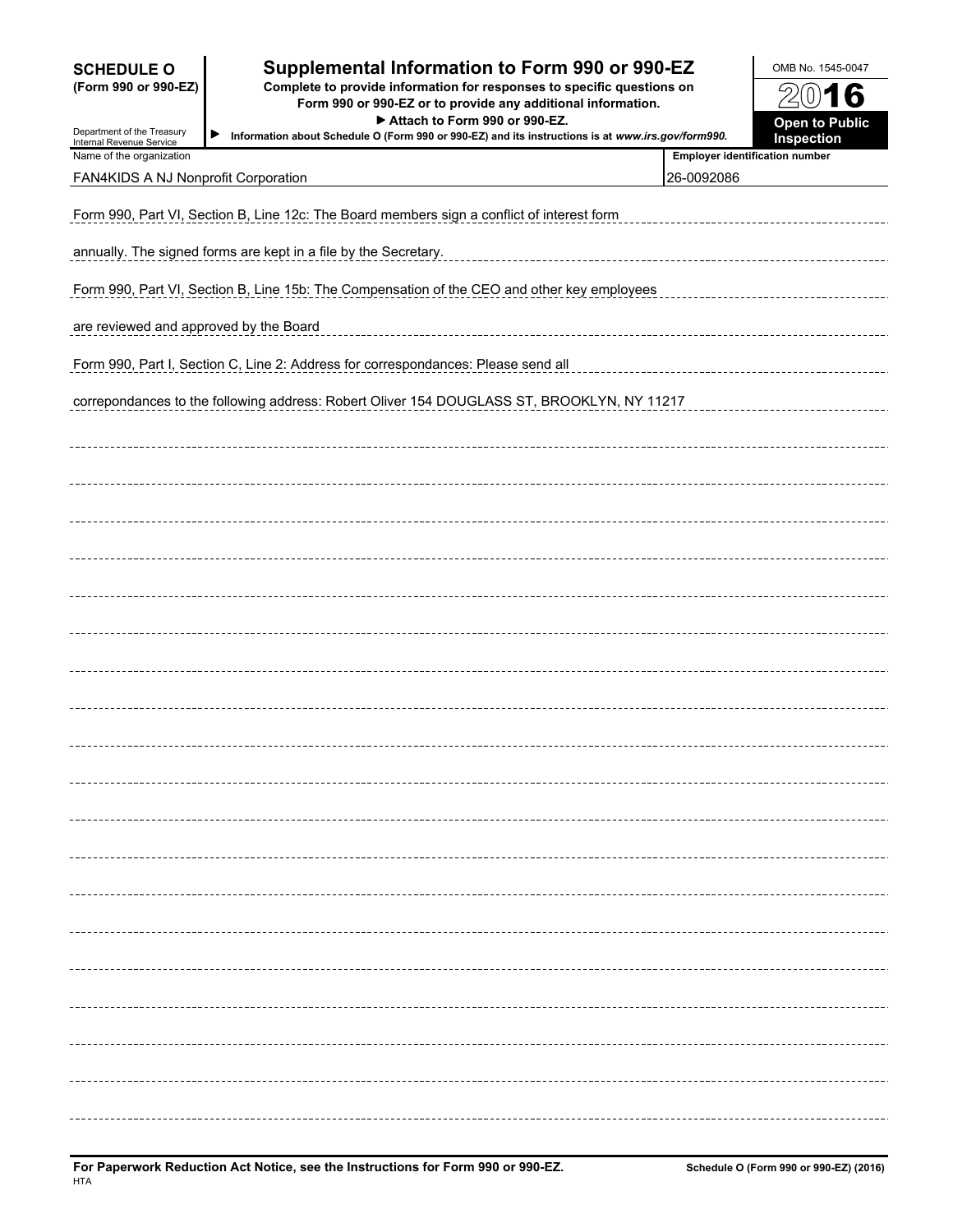| Schedule O (Form 990 or 990-EZ) (2016)     | $\overline{2}$<br>Page                |  |  |  |  |  |
|--------------------------------------------|---------------------------------------|--|--|--|--|--|
| Name of the organization                   | <b>Employer identification number</b> |  |  |  |  |  |
| <b>FAN4KIDS A NJ Nonprofit Corporation</b> | 26-0092086                            |  |  |  |  |  |
|                                            |                                       |  |  |  |  |  |
|                                            |                                       |  |  |  |  |  |
|                                            |                                       |  |  |  |  |  |
|                                            |                                       |  |  |  |  |  |
|                                            |                                       |  |  |  |  |  |
|                                            |                                       |  |  |  |  |  |
|                                            |                                       |  |  |  |  |  |
|                                            |                                       |  |  |  |  |  |
|                                            |                                       |  |  |  |  |  |
|                                            |                                       |  |  |  |  |  |
|                                            |                                       |  |  |  |  |  |
|                                            |                                       |  |  |  |  |  |
|                                            |                                       |  |  |  |  |  |
|                                            |                                       |  |  |  |  |  |
|                                            |                                       |  |  |  |  |  |
|                                            |                                       |  |  |  |  |  |
|                                            |                                       |  |  |  |  |  |
|                                            |                                       |  |  |  |  |  |
|                                            |                                       |  |  |  |  |  |
|                                            |                                       |  |  |  |  |  |
|                                            |                                       |  |  |  |  |  |
|                                            |                                       |  |  |  |  |  |
|                                            |                                       |  |  |  |  |  |
|                                            |                                       |  |  |  |  |  |
|                                            |                                       |  |  |  |  |  |
|                                            |                                       |  |  |  |  |  |
|                                            |                                       |  |  |  |  |  |
|                                            |                                       |  |  |  |  |  |
|                                            |                                       |  |  |  |  |  |
|                                            |                                       |  |  |  |  |  |
|                                            |                                       |  |  |  |  |  |
|                                            |                                       |  |  |  |  |  |
|                                            |                                       |  |  |  |  |  |
|                                            |                                       |  |  |  |  |  |
|                                            |                                       |  |  |  |  |  |
|                                            |                                       |  |  |  |  |  |
|                                            |                                       |  |  |  |  |  |
|                                            |                                       |  |  |  |  |  |
|                                            |                                       |  |  |  |  |  |
|                                            |                                       |  |  |  |  |  |
|                                            | ---------                             |  |  |  |  |  |
|                                            |                                       |  |  |  |  |  |
|                                            |                                       |  |  |  |  |  |
|                                            |                                       |  |  |  |  |  |
|                                            |                                       |  |  |  |  |  |
|                                            |                                       |  |  |  |  |  |
|                                            |                                       |  |  |  |  |  |
|                                            |                                       |  |  |  |  |  |
|                                            |                                       |  |  |  |  |  |
|                                            |                                       |  |  |  |  |  |
|                                            |                                       |  |  |  |  |  |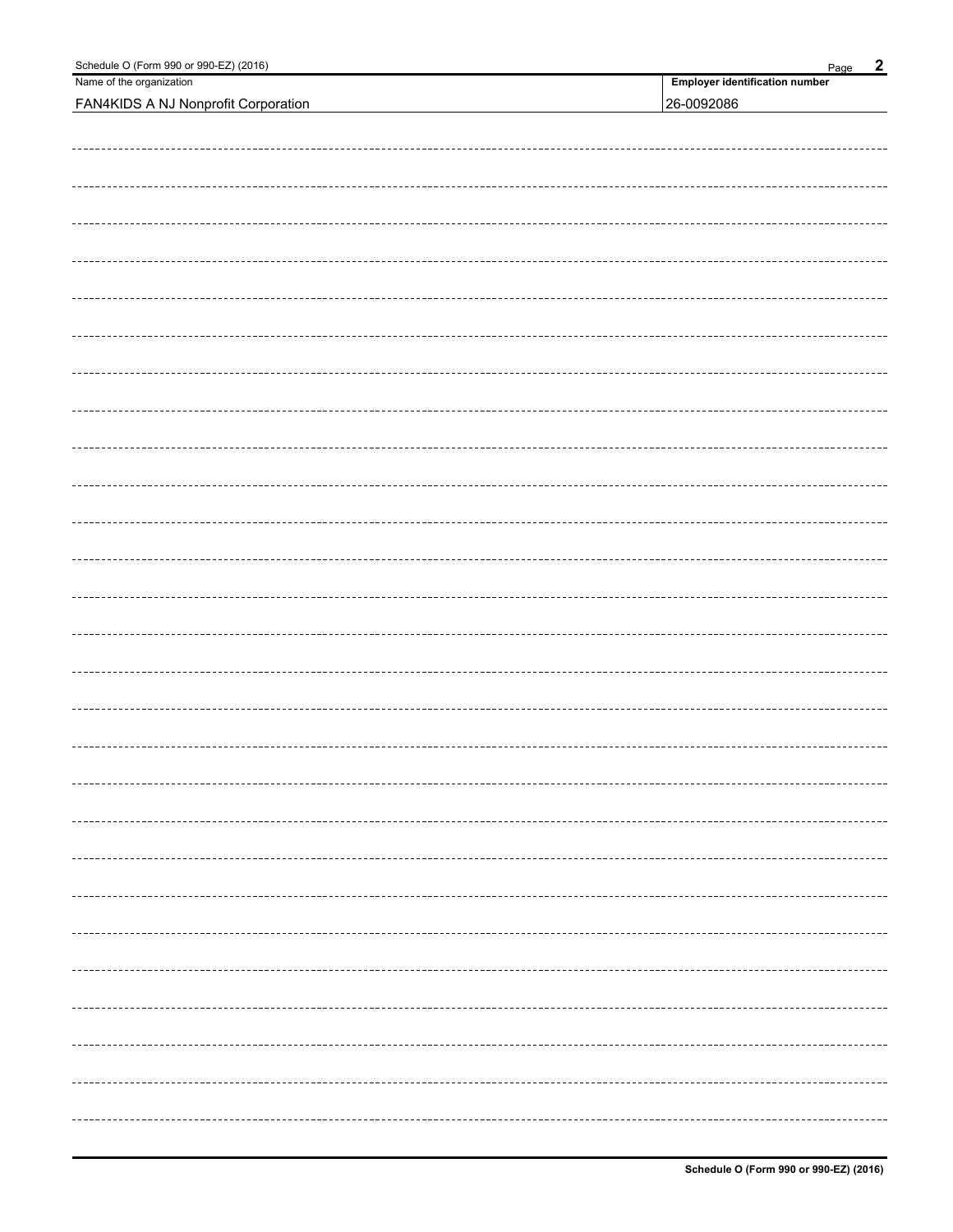### **Reasonable Cause Explanation (990)**

### **Item F (990) - Name and Address of Principal Officer**

| Name                       |              |          | <b>Phone Number</b>       |
|----------------------------|--------------|----------|---------------------------|
| <b>Rob Oliver</b>          |              |          | l(201) 349-7955           |
| <b>Address</b>             |              |          | Foreign Country           |
| 154 DOUGLASS ST            |              |          |                           |
| City, Town, or Post Office | <b>State</b> | Zip Code | Check ("X") if a business |
| <b>BROOKLYN</b>            | <b>NY</b>    | 11217    |                           |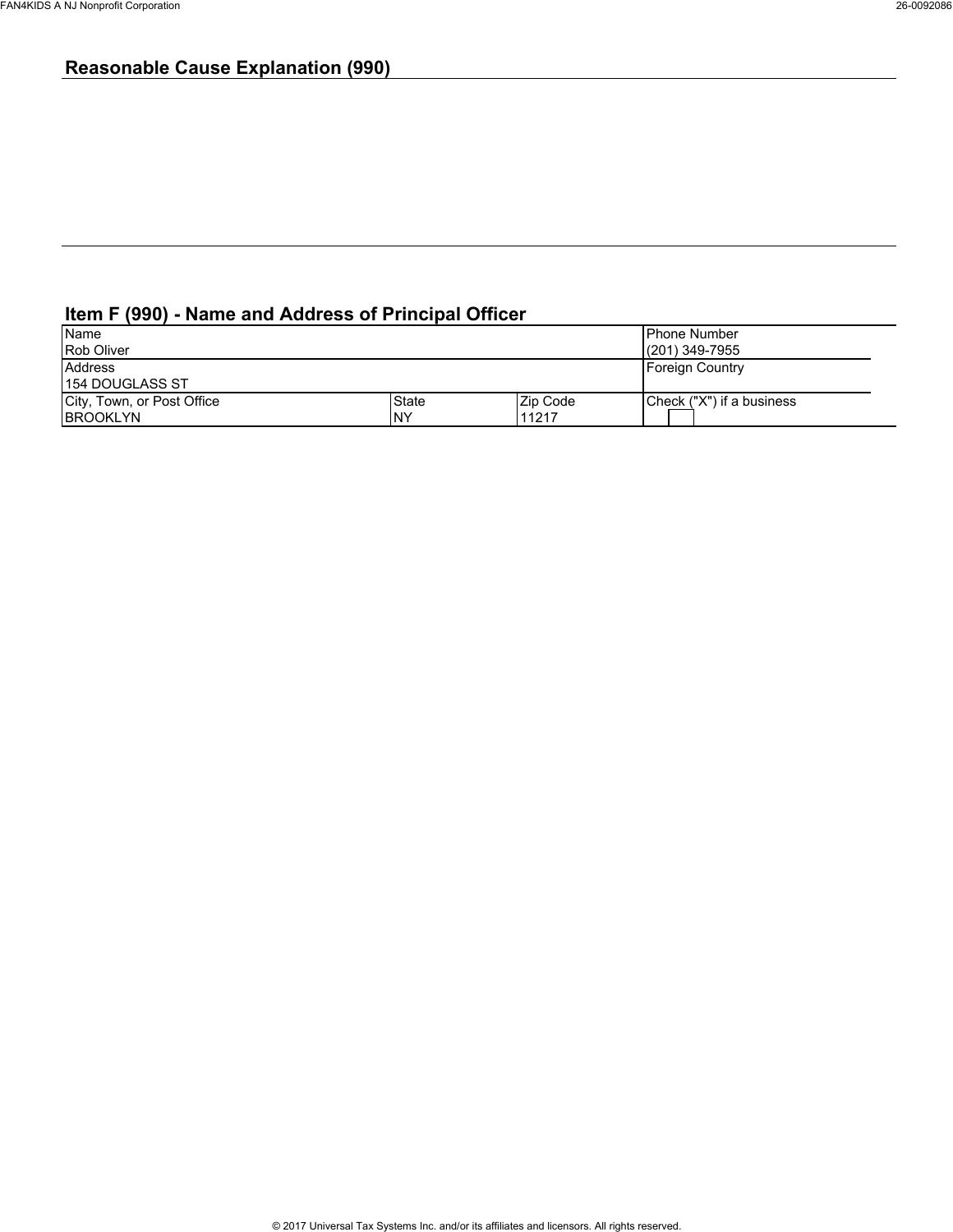### **Item H(b) (990) - Affiliates Included in Group Return**

| Name | <b>Street Address</b> | ີ | State | <b>TID CONG</b><br><b>COUC</b><br><u>.</u> | Foreian<br>. Countr | EIN |
|------|-----------------------|---|-------|--------------------------------------------|---------------------|-----|
|      |                       |   |       |                                            |                     |     |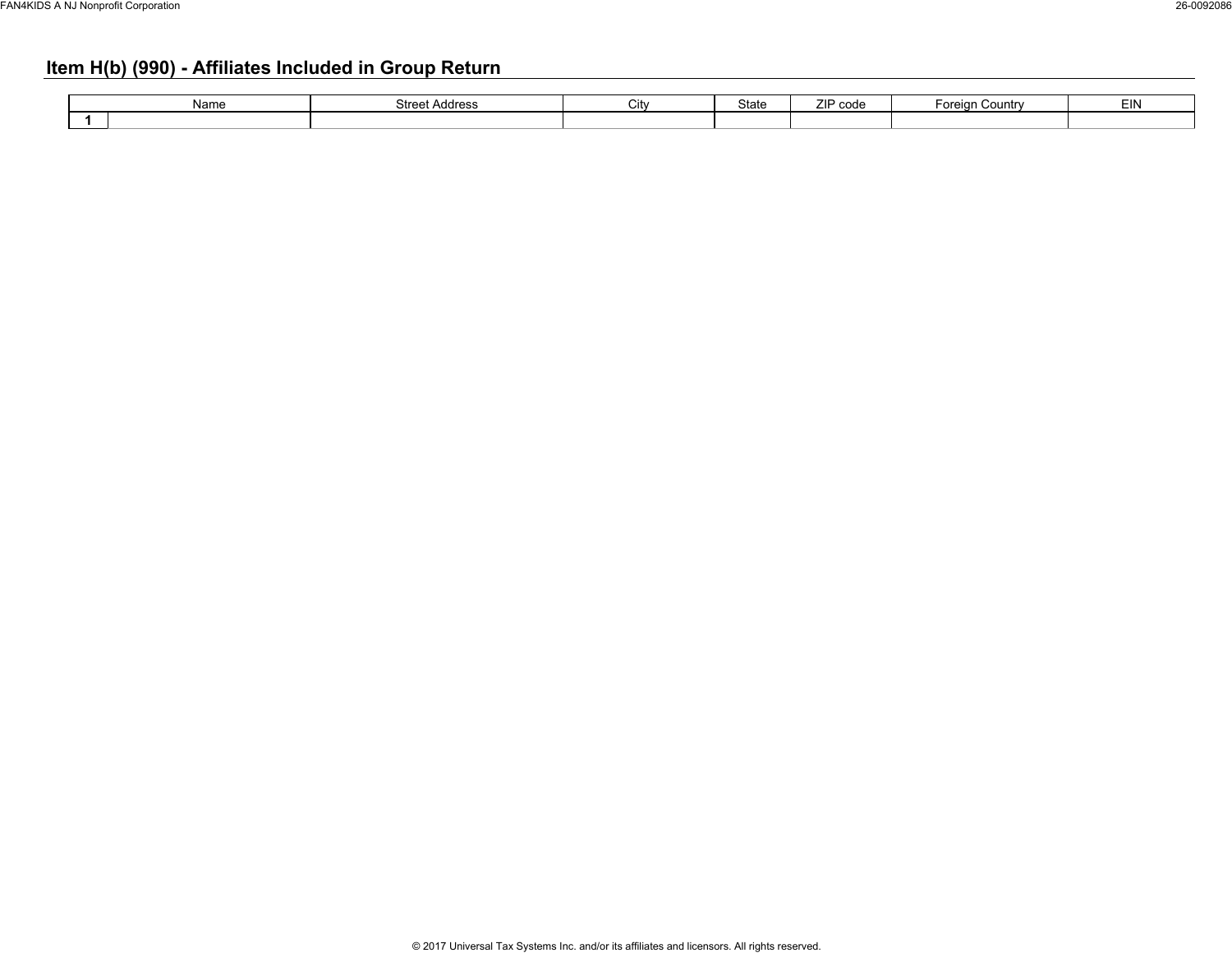### **Item M (990) - State of Legal Domicile**

**1**

State **Foreign Country** 

### **Part V, Line 4b (990) - Authority over a Financial Account in a Foreign Country**

At any time during the calendar year, did the organization have an interest in, or a signature or other authority over, a financial account in a foreign country (such as a bank account, securities account, or other financial account)? If "Yes," enter the name of the foreign country:

### **Part VI, Line 17 (990) - States with Which a Copy of this Form 990 is Required to be Filed**

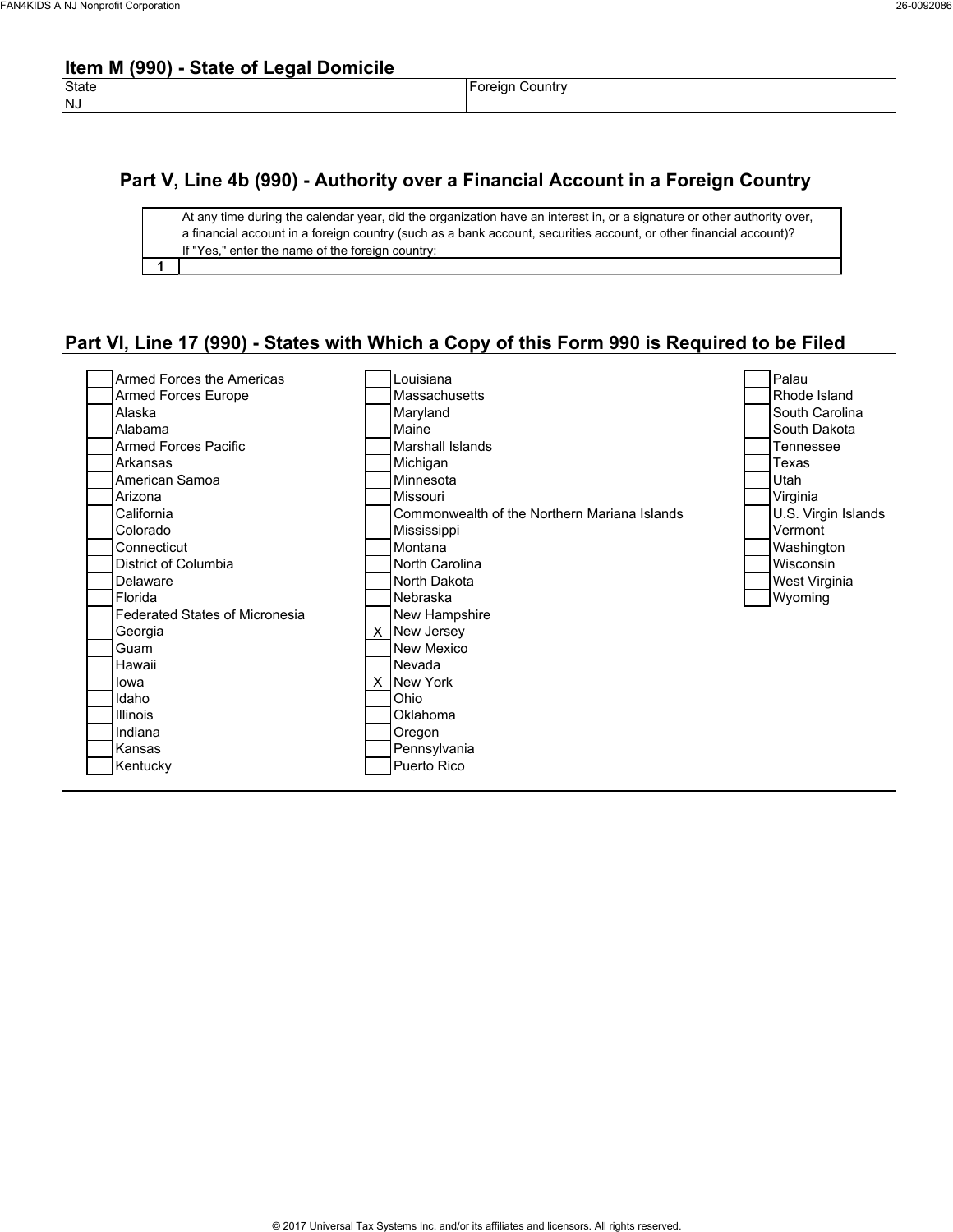### **Part I, Line 4 (Sch A (990/990-EZ)) - Medical Research Organization Operated in Conjunction with a Hospital**

| Hospital<br>' Name | ان∪ | <b>State</b> | --<br>Code<br><b>Zip</b> | Country |
|--------------------|-----|--------------|--------------------------|---------|
|                    |     |              |                          |         |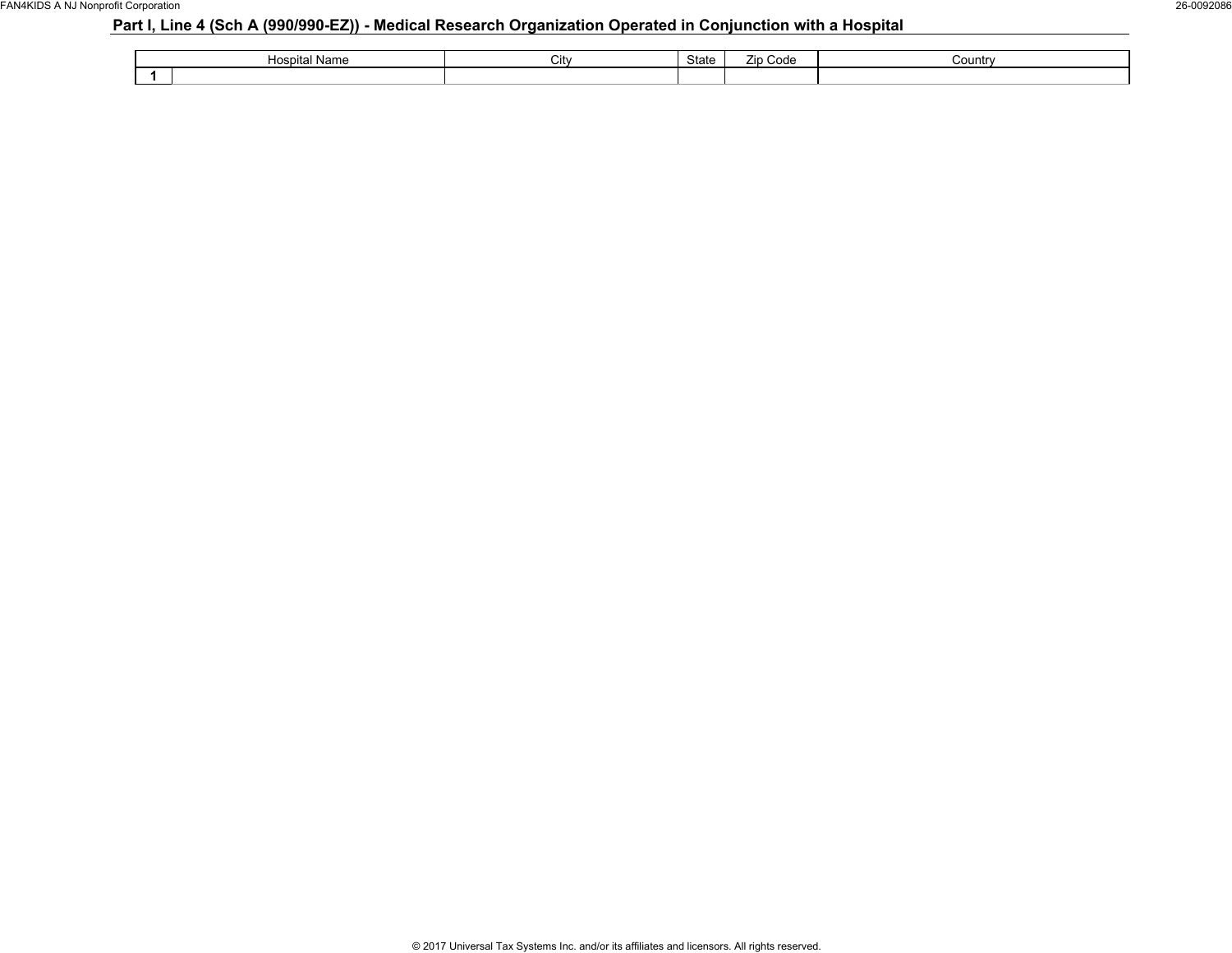### **Part I, Line 9 (Sch A (990/990-EZ)) - Agricultural Research Org. Operated in Conjunction with a Land or Non-Land Grant College or University**

| <i>iversity Name</i><br>nllogo or<br>uuruc<br>.<br>. . | City | $C+nt$<br>oldie | Code<br>Zin | Country |
|--------------------------------------------------------|------|-----------------|-------------|---------|
|                                                        |      |                 |             |         |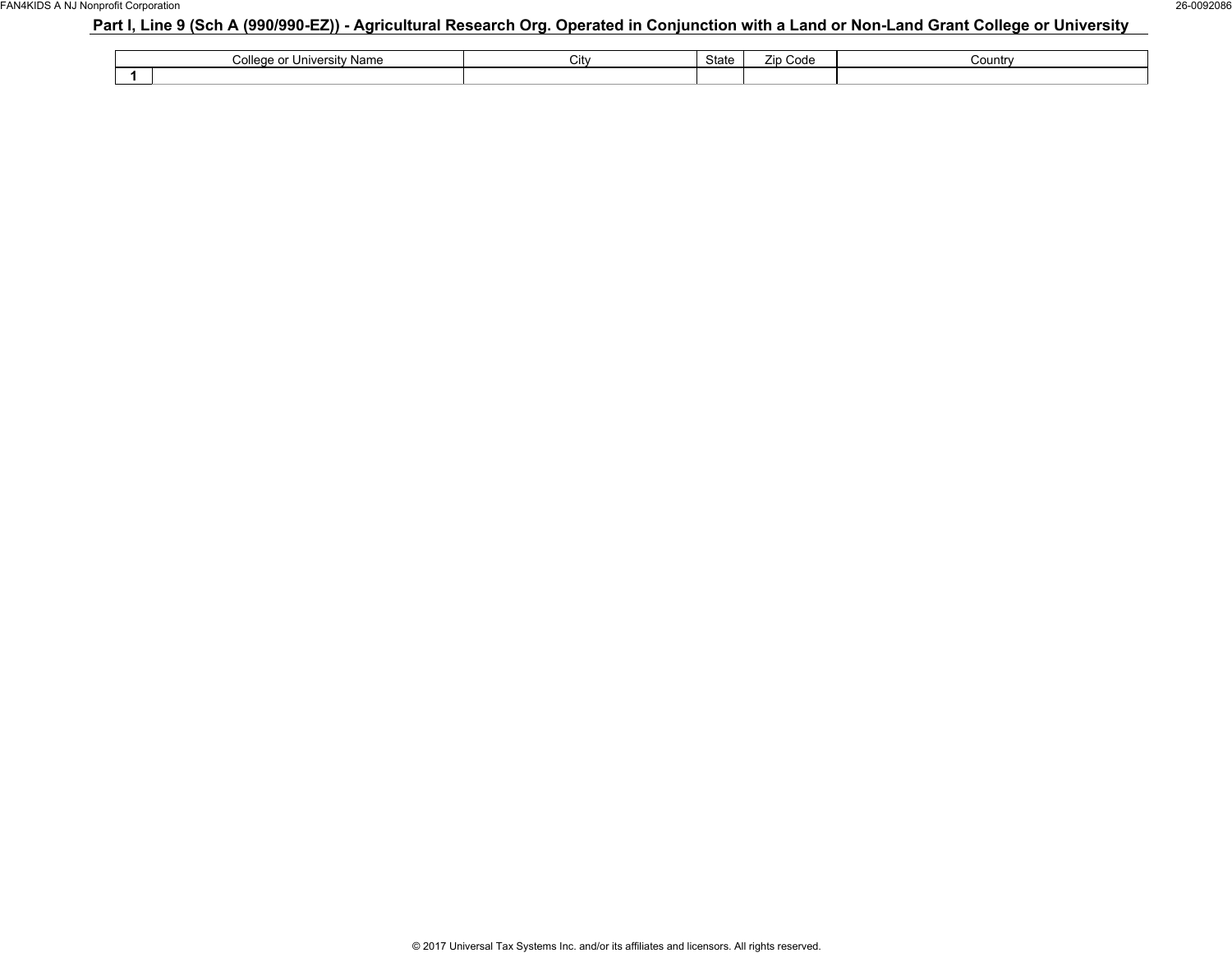### **Part I, Line 12g (Sch A (990/990-EZ)) - Supported Organizations**

|                                      |                |                        |     | (iv)                     |                  |               |
|--------------------------------------|----------------|------------------------|-----|--------------------------|------------------|---------------|
|                                      | (ii)           | (iii)                  |     | Is the organization      |                  |               |
|                                      | Employer       | Type of organization   |     | listed in the supporting |                  |               |
|                                      | Identification | (described on lines    |     | organization's           | (v)              | (vi)          |
|                                      | Number         | I through 10 of Page 1 |     | governing document?      | Amount of        | Amount of     |
| Name(s) of supported organization(s) | (EIN)          | or IRC section)        | Yes | No                       | monetary support | other support |
|                                      |                |                        |     |                          |                  |               |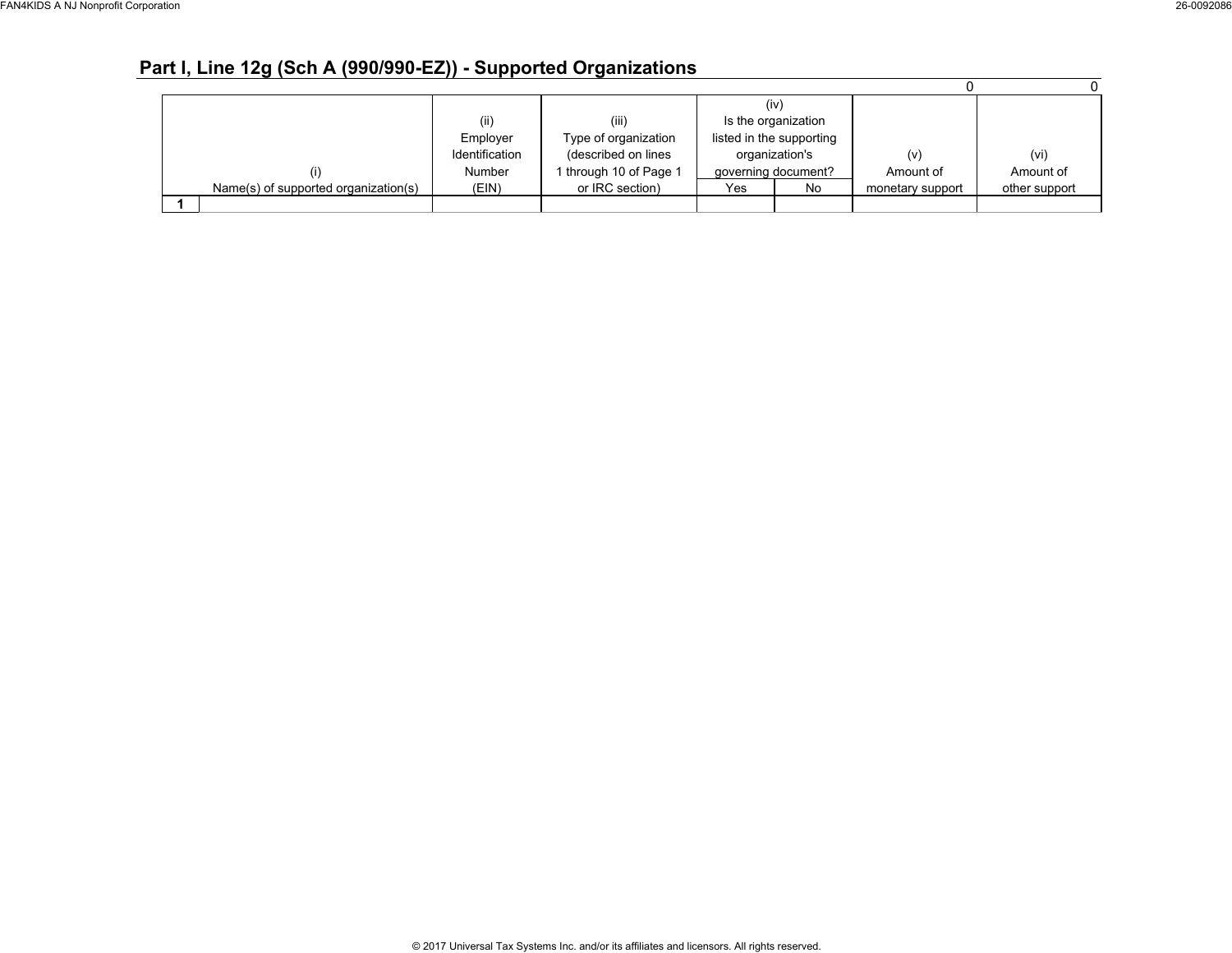### **Part I, Line 1 (Sch L (990/990EZ)) - Excess Benefit Transactions**

|                             |                             | Check ("X")     |                                   |                            |     | Was Transaction |
|-----------------------------|-----------------------------|-----------------|-----------------------------------|----------------------------|-----|-----------------|
|                             | Name of Manager(s) that     | if a            | Relationship between disqualified |                            |     | Corrected?      |
| Name of Disqualified Person | Participated in Transaction | <b>Business</b> | person and organization           | Description of Transaction | Yes | IΝO             |
|                             |                             |                 |                                   |                            |     |                 |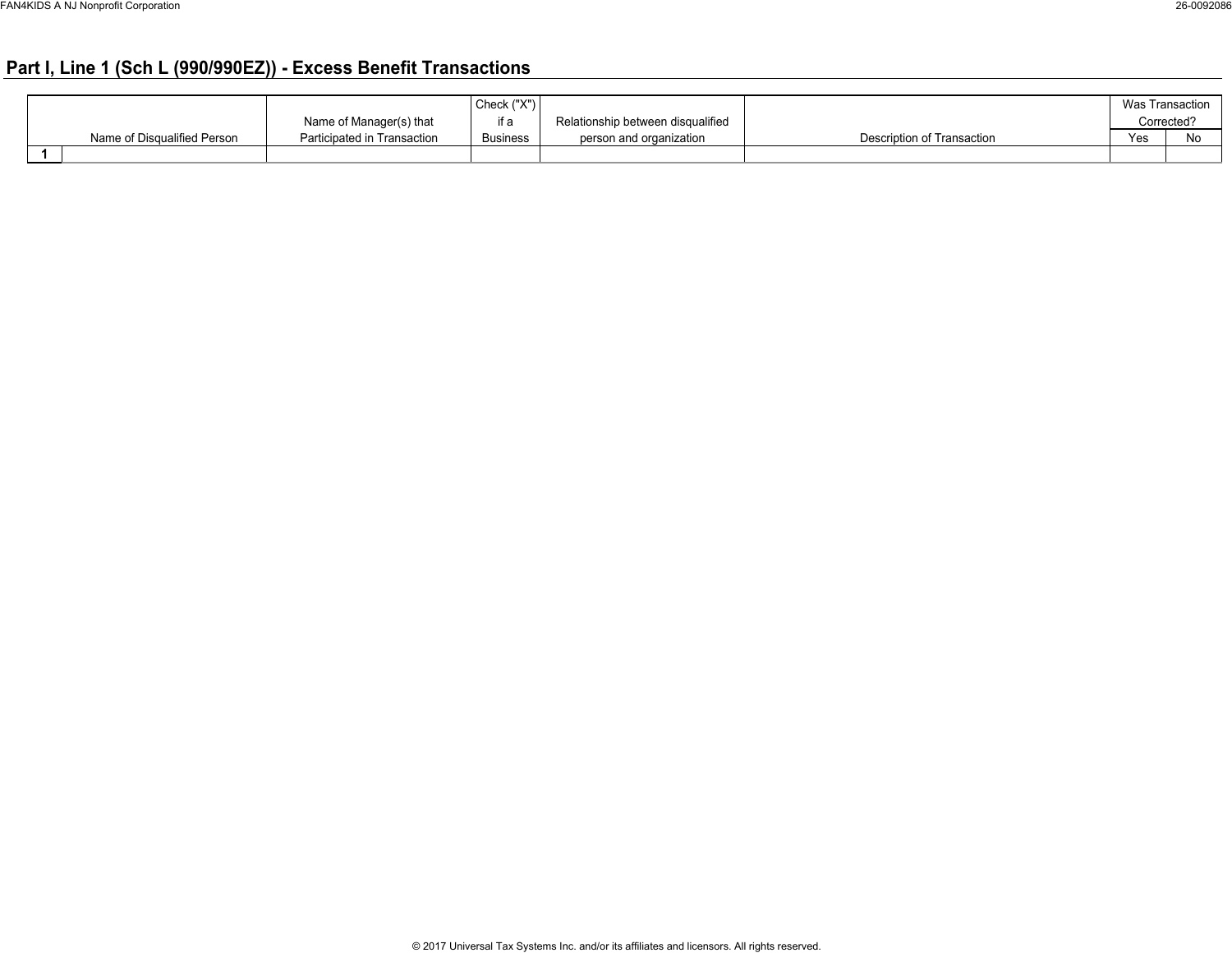### **Part II (Sch L (990/990EZ)) - Loans to and from Interested Persons**

|                      |                 |                                |                           |                 |      | Total.             | 95,000      |     |                  |     |                 |           |              |
|----------------------|-----------------|--------------------------------|---------------------------|-----------------|------|--------------------|-------------|-----|------------------|-----|-----------------|-----------|--------------|
|                      | Check ("X")     |                                |                           | Loan to or from |      |                    |             |     |                  |     | Approved by the | Written   |              |
|                      | if a            |                                |                           | organization?   |      | Original Principal |             |     | Loan in Default? |     | Board?          | Agreement |              |
| Name                 | <b>Business</b> | Relationship with Organization | Purpose of Loan           | To:             | From | Amount             | Balance Due | Yes | N <sub>0</sub>   | Yes | No              | Yes       | $N_{\alpha}$ |
| <b>Robert Oliver</b> |                 | Executive Director             | <b>Operating Expenses</b> |                 |      | 95,000             | 95,000      |     |                  |     |                 |           |              |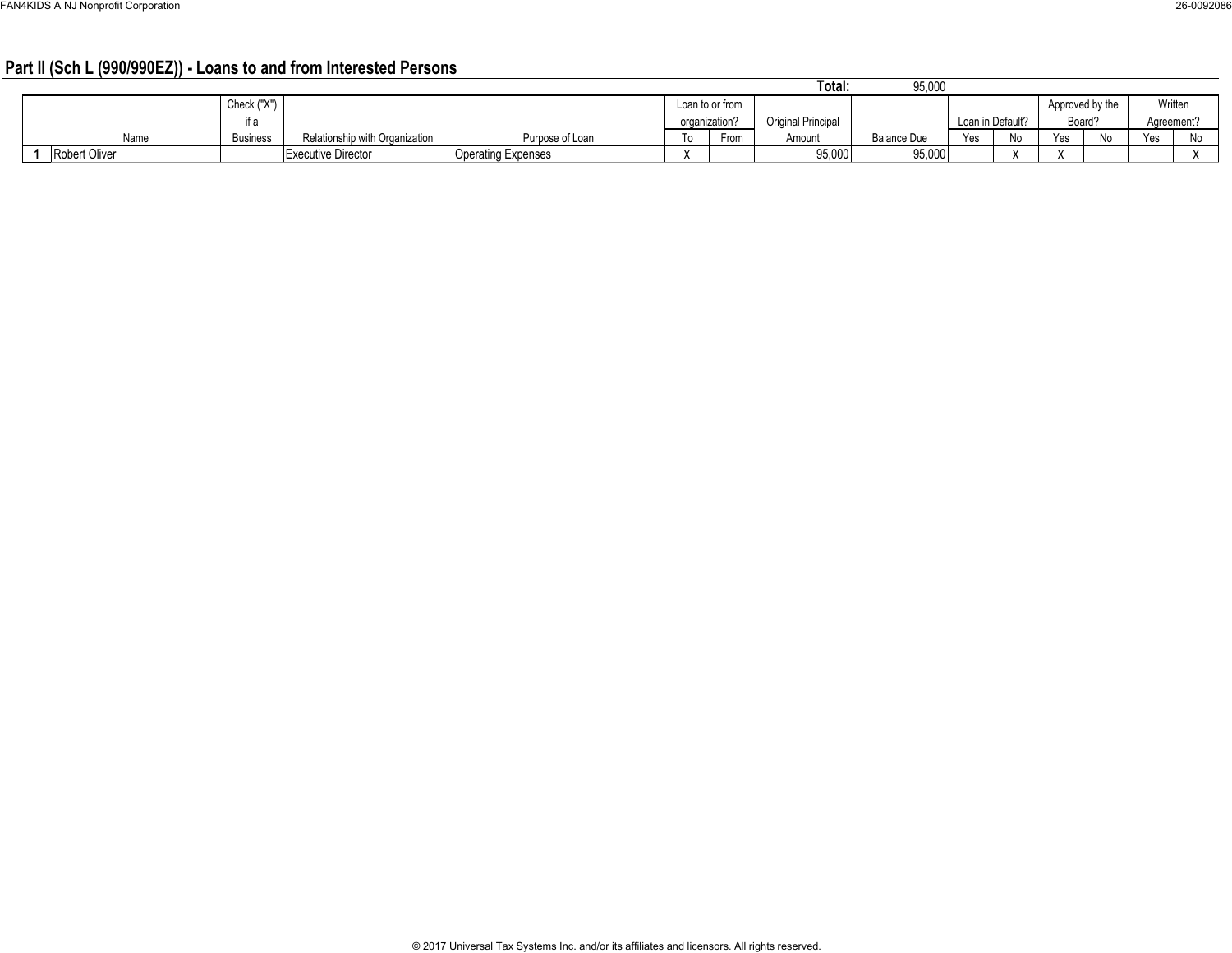### **Part III (Sch L (990/990EZ)) - Grants or Assistance Benefiting Interested Persons**

|      | .793793<br>Check (<br>$\cdots$ |                                |                 |                    |                       |
|------|--------------------------------|--------------------------------|-----------------|--------------------|-----------------------|
|      | $+ -$                          |                                |                 |                    |                       |
| Name | Business                       | Relationship with Organization | Amount of Grant | Type of Assistance | Purpose of Assistance |
|      |                                |                                |                 |                    |                       |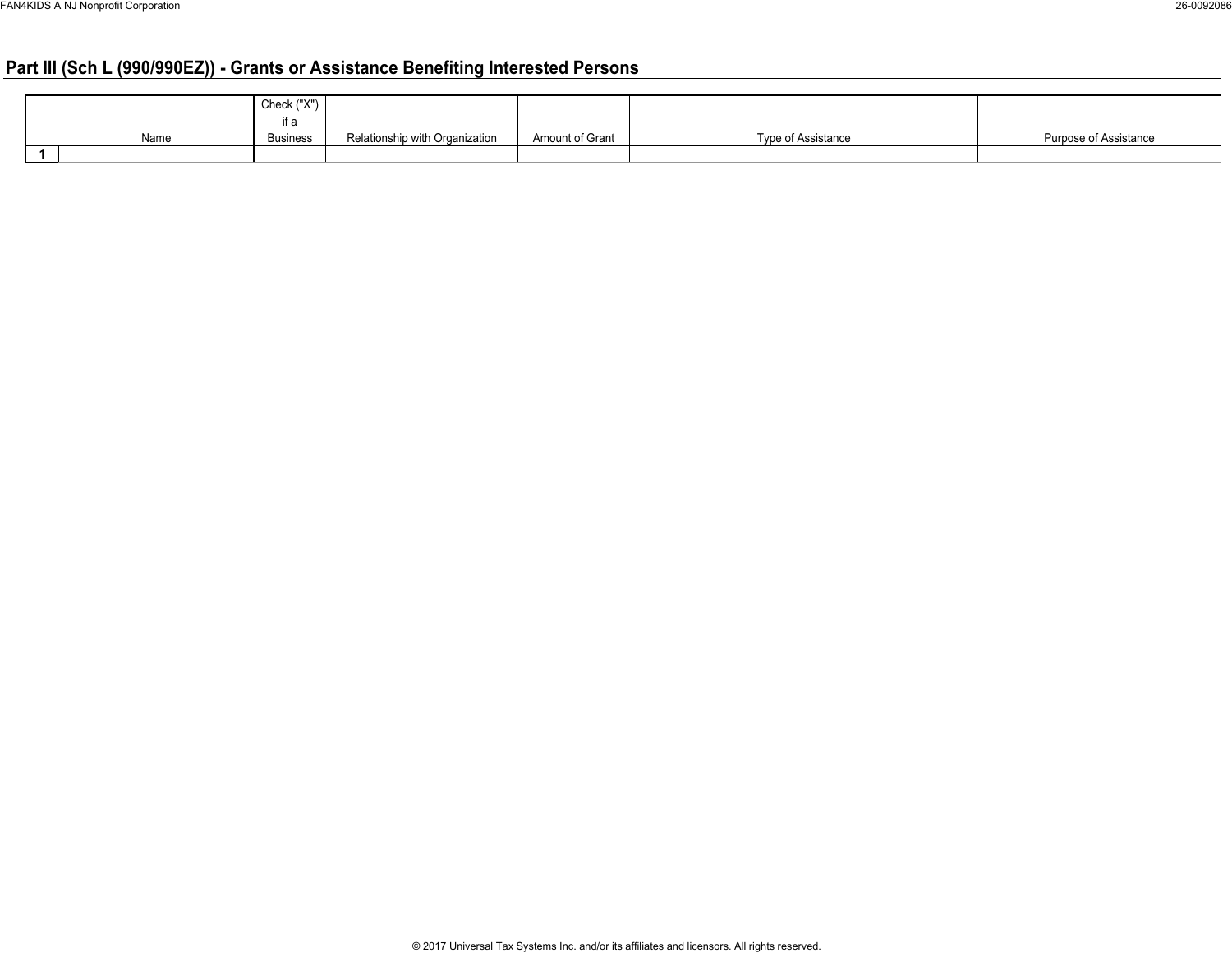### **Part IV (Sch L (990/990EZ)) - Business Transactions Involving Interested Persons**

|      | Check ("X")     |                                |             |                            |     | Sharing in |
|------|-----------------|--------------------------------|-------------|----------------------------|-----|------------|
|      | ıt a            |                                | Amount of   |                            |     | Revenues?  |
| Name | <b>Business</b> | Relationship with Organization | Transaction | Description of Transaction | Yes | No         |
|      |                 |                                |             |                            |     |            |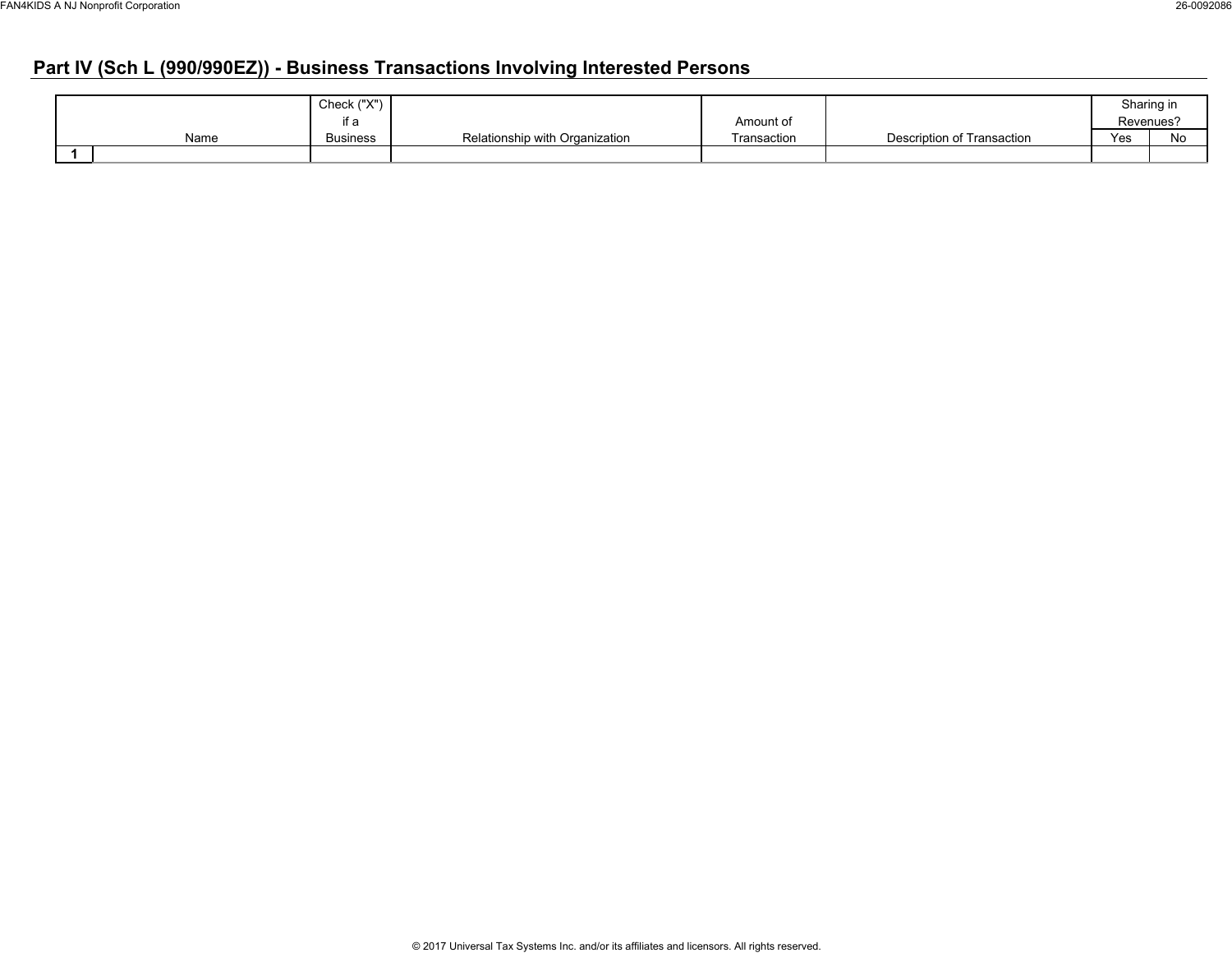### *New Jersey Office of the Attorney General*

Division of Consumer Affairs Office of Consumer Protection Charities Registration Section 124 Halsey Street, 7th Floor, P.O. Box 45021 Newark, NJ 07101 (973) 504-6215

### **Form CRI-300R**

**Long-Form Renewal Registration/Verification Statement**

**(Revised April 2008)**

**All questions must be answered.**

Pursuant to the New Jersey Charitable Registration and Investigation Act (also known as "the C.R.I. Act" (N.J.S.A. 45:17A-18 et seq.), and prior to operating or commencing solicitation activity in the State, a charitable organization unless exempted from registration requirements (or qualified to file a Short-Form Registration Statement, CRI-200) shall file a Long-Form Initial Registration Statement, CRI-150-I. Charities submitting their annual long-form renewal registration must use Form CRI-300R. Please see the checklist at the end of this form for a discussion of fees, financial statements, documents to be attached, and other requirements for registration.

| $\mathbf{1}$ .   | This statement contains the facts and financial information for the fiscal year ending:<br>30<br>2017<br>-6<br>month<br>dav<br>year                                 |                                         |                       |          |              |                          |          |  |  |
|------------------|---------------------------------------------------------------------------------------------------------------------------------------------------------------------|-----------------------------------------|-----------------------|----------|--------------|--------------------------|----------|--|--|
| 2.               | 26-0092086<br>Federal ID Number (EIN)                                                                                                                               | 2a. N.J. Charities Registration Number: |                       |          | CH- 41-94-21 |                          |          |  |  |
| $\overline{3}$ . | Full legal name of the registering organization:<br><b>FAN4KIDS A NJ Nonprofit Corporation</b><br>In care of: (if necessary, otherwise leave this line blank)       |                                         |                       |          |              |                          |          |  |  |
| 4.               | Mailing Address: 125 BROADWAY                                                                                                                                       | <b>OCEAN GROVI</b>                      | NJ.                   | 07756    |              | <b>Change of Address</b> |          |  |  |
|                  | <b>Street Address</b><br>NOTE: If "in care of," a postal, private or rural delivery mail box number is used, the street address of the charity must be given below. | City                                    | State                 | ZIP Code |              |                          |          |  |  |
| 5.               | The principal street address of the registering organization                                                                                                        |                                         |                       |          |              |                          |          |  |  |
|                  | <b>Same as Mailing Address</b>                                                                                                                                      |                                         | <b>Street Address</b> |          | City         | State                    | ZIP Code |  |  |

6. Does the organization have any offices in New Jersey in addition to the one listed above?  $\Box$  Yes  $\Box$  Yes  $\Box$  No If "Yes," attach a list giving the street address and telephone number of each office in New Jersey.

 6a. If the street address listed above is not where the organization's official records are kept, or if the organization does not maintain an office in New Jersey, indicate the name, full address, phone and fax number of the person having custody of the organization's records, and to whom correspondence should be addressed.

|    | Contact person                       |               | Street address                 | City | State       | ZIP Code |
|----|--------------------------------------|---------------|--------------------------------|------|-------------|----------|
|    | Telephone number (include area code) |               | Fax number (include area code) |      |             |          |
| 7. | Organization's contact information:  |               |                                |      |             |          |
|    | 201-349-7955                         | 206-337-0738  |                                |      |             |          |
|    | Telephone number (include area code) |               | Fax number (include area code) |      |             |          |
|    | Roliver@fan4kids.org                 |               | www.fan4kids.org               |      |             |          |
|    | E-mail address                       |               | Web site                       |      |             |          |
| 8. | Type of organization (check one):    |               |                                |      |             |          |
|    | Nonprofit corporation<br>$\times$    | Foundation    | Individual                     |      | Association | Society  |
|    | Partnership                          | Trust         | Other (Specify)                |      |             |          |
|    |                                      | Form CRI-300R | Page 1 of 7                    |      |             |          |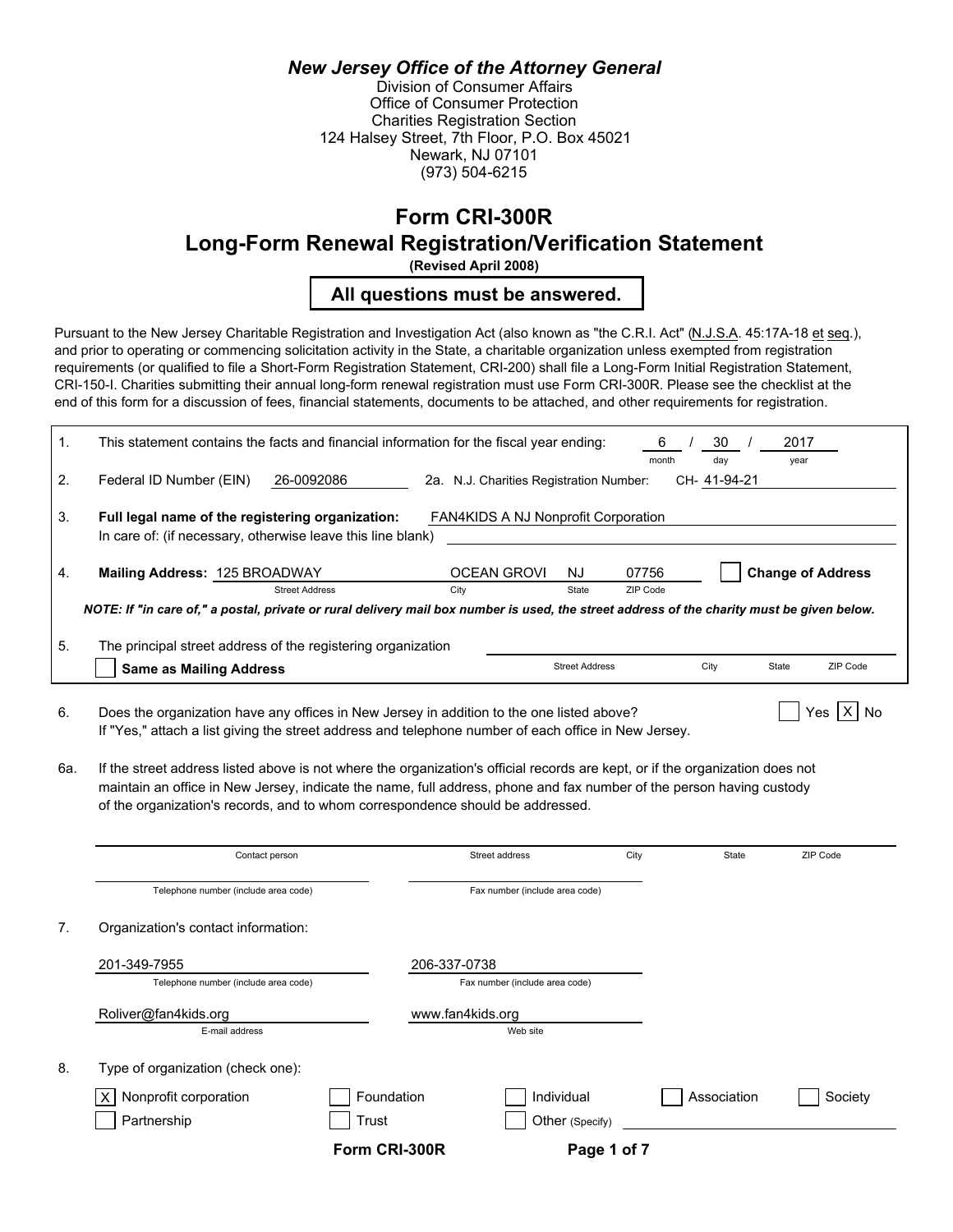| FAN4KIDS A NJ Nonprofit Corporation<br>Where and when was the organization legally established?<br>Date:<br>7/27/2004<br>State:                                                                                     | 26-0092086                                                                                                                                                                                                                                                                                                                                                                                                                                                                                                                                                                                                                                                                                                                                                                                                                                                                                                                                                                                                                                                                                                                                                                                                                                                                                                                                                                                                                                                                                                                                                                                                                                              |
|---------------------------------------------------------------------------------------------------------------------------------------------------------------------------------------------------------------------|---------------------------------------------------------------------------------------------------------------------------------------------------------------------------------------------------------------------------------------------------------------------------------------------------------------------------------------------------------------------------------------------------------------------------------------------------------------------------------------------------------------------------------------------------------------------------------------------------------------------------------------------------------------------------------------------------------------------------------------------------------------------------------------------------------------------------------------------------------------------------------------------------------------------------------------------------------------------------------------------------------------------------------------------------------------------------------------------------------------------------------------------------------------------------------------------------------------------------------------------------------------------------------------------------------------------------------------------------------------------------------------------------------------------------------------------------------------------------------------------------------------------------------------------------------------------------------------------------------------------------------------------------------|
|                                                                                                                                                                                                                     |                                                                                                                                                                                                                                                                                                                                                                                                                                                                                                                                                                                                                                                                                                                                                                                                                                                                                                                                                                                                                                                                                                                                                                                                                                                                                                                                                                                                                                                                                                                                                                                                                                                         |
| Does the organization solicit funds under any name or names other than as indicated on line 3 of this form?<br>If "Yes," indicate all of the other names used:                                                      | $Yes \mid X \mid No$                                                                                                                                                                                                                                                                                                                                                                                                                                                                                                                                                                                                                                                                                                                                                                                                                                                                                                                                                                                                                                                                                                                                                                                                                                                                                                                                                                                                                                                                                                                                                                                                                                    |
| Does the organization intend to solicit contributions from the general public?                                                                                                                                      | X Yes<br>No                                                                                                                                                                                                                                                                                                                                                                                                                                                                                                                                                                                                                                                                                                                                                                                                                                                                                                                                                                                                                                                                                                                                                                                                                                                                                                                                                                                                                                                                                                                                                                                                                                             |
| Is the organization authorized by any other state or jurisdiction to solicit contributions?<br>If "Yes," please provide a list of those states or jurisdictions, below or on a separate sheet of paper.<br>New York | $X$ Yes                                                                                                                                                                                                                                                                                                                                                                                                                                                                                                                                                                                                                                                                                                                                                                                                                                                                                                                                                                                                                                                                                                                                                                                                                                                                                                                                                                                                                                                                                                                                                                                                                                                 |
| Does the organization have affiliates which share the contributions or other revenue it raised in New Jersey?                                                                                                       | $X$ No<br>Yes                                                                                                                                                                                                                                                                                                                                                                                                                                                                                                                                                                                                                                                                                                                                                                                                                                                                                                                                                                                                                                                                                                                                                                                                                                                                                                                                                                                                                                                                                                                                                                                                                                           |
| to this registration.                                                                                                                                                                                               |                                                                                                                                                                                                                                                                                                                                                                                                                                                                                                                                                                                                                                                                                                                                                                                                                                                                                                                                                                                                                                                                                                                                                                                                                                                                                                                                                                                                                                                                                                                                                                                                                                                         |
| Fitnees and Nutritional Education - See Form 990, Schedule O                                                                                                                                                        |                                                                                                                                                                                                                                                                                                                                                                                                                                                                                                                                                                                                                                                                                                                                                                                                                                                                                                                                                                                                                                                                                                                                                                                                                                                                                                                                                                                                                                                                                                                                                                                                                                                         |
|                                                                                                                                                                                                                     |                                                                                                                                                                                                                                                                                                                                                                                                                                                                                                                                                                                                                                                                                                                                                                                                                                                                                                                                                                                                                                                                                                                                                                                                                                                                                                                                                                                                                                                                                                                                                                                                                                                         |
| 14a.<br>registration.<br>See Form 990                                                                                                                                                                               |                                                                                                                                                                                                                                                                                                                                                                                                                                                                                                                                                                                                                                                                                                                                                                                                                                                                                                                                                                                                                                                                                                                                                                                                                                                                                                                                                                                                                                                                                                                                                                                                                                                         |
| Does the organization use an independent paid fund-raiser or fund-raising counsel?<br>telephone number, fax number, registration number in New Jersey, and a contact person's name.                                 | $X$ No<br>Yes                                                                                                                                                                                                                                                                                                                                                                                                                                                                                                                                                                                                                                                                                                                                                                                                                                                                                                                                                                                                                                                                                                                                                                                                                                                                                                                                                                                                                                                                                                                                                                                                                                           |
| 15a.<br>If "Yes," please describe the situation.                                                                                                                                                                    | Yes<br>No                                                                                                                                                                                                                                                                                                                                                                                                                                                                                                                                                                                                                                                                                                                                                                                                                                                                                                                                                                                                                                                                                                                                                                                                                                                                                                                                                                                                                                                                                                                                                                                                                                               |
|                                                                                                                                                                                                                     |                                                                                                                                                                                                                                                                                                                                                                                                                                                                                                                                                                                                                                                                                                                                                                                                                                                                                                                                                                                                                                                                                                                                                                                                                                                                                                                                                                                                                                                                                                                                                                                                                                                         |
| the fiscal year-end being reported?<br>If "Yes," please explain:<br><u> 1989 - Andrea Stadt Britain, amerikansk politiker (</u>                                                                                     | Yes $X$ No                                                                                                                                                                                                                                                                                                                                                                                                                                                                                                                                                                                                                                                                                                                                                                                                                                                                                                                                                                                                                                                                                                                                                                                                                                                                                                                                                                                                                                                                                                                                                                                                                                              |
|                                                                                                                                                                                                                     | X Yes<br>  No                                                                                                                                                                                                                                                                                                                                                                                                                                                                                                                                                                                                                                                                                                                                                                                                                                                                                                                                                                                                                                                                                                                                                                                                                                                                                                                                                                                                                                                                                                                                                                                                                                           |
| a. If "No," has an application been filed which is still pending? If so, please attach a copy of the                                                                                                                | Yes<br>No                                                                                                                                                                                                                                                                                                                                                                                                                                                                                                                                                                                                                                                                                                                                                                                                                                                                                                                                                                                                                                                                                                                                                                                                                                                                                                                                                                                                                                                                                                                                                                                                                                               |
| b. Has a tax exemption been granted under another I.R.S. code?                                                                                                                                                      | No<br>Yes                                                                                                                                                                                                                                                                                                                                                                                                                                                                                                                                                                                                                                                                                                                                                                                                                                                                                                                                                                                                                                                                                                                                                                                                                                                                                                                                                                                                                                                                                                                                                                                                                                               |
| Has an I.R.S. tax exemption been refused, changed or revoked?<br>C.<br>of notification and provide a detailed explanation of the circumstances on a separate sheet of paper.                                        | Yes<br><b>No</b>                                                                                                                                                                                                                                                                                                                                                                                                                                                                                                                                                                                                                                                                                                                                                                                                                                                                                                                                                                                                                                                                                                                                                                                                                                                                                                                                                                                                                                                                                                                                                                                                                                        |
|                                                                                                                                                                                                                     | As required by the C.R.I. Act (N.J.S.A. 45:17A-24c(1)), attach to this registration a copy of the organization's bylaws and<br>instrument of organization (that is, the organization's charter, articles of incorporation or organization, agreement of association,<br>instrument of trust, or constitution) only if the document has been issued or amended during the fiscal year being reported.<br>If "Yes," provide a separate listing of those affiliates indicating the name, street address and telephone number for each one.<br>What is the charitable purpose or purposes for which the organization was formed? If necessary, attach a separate statement<br>What are the specific programs and charitable purposes for which contributions are used? For each program, state whether it<br>already exists or is planned. Only major program categories need be listed. If necessary, attach a separate statement to this<br>If "Yes," please attach to this registration a list of paid fund-raiser(s) or fund-raising counsel(s), including their full address,<br>Does the independent paid fund-raiser or fund-raising counsel have custody, control or access to the organization's funds?<br>Has the organization permitted a charitable sales promotion to be conducted on its behalf by a commercial co-venturer during<br>Has the Internal Revenue Service (I.R.S.) determined that the organization is tax exempt under code 501(c)(3)?<br>I.R.S. 1023 form filed.<br>If "Yes," advise which one:<br>If an exemption has been refused, changed or revoked, attach to this registration a copy of the I.R.S. determination letter |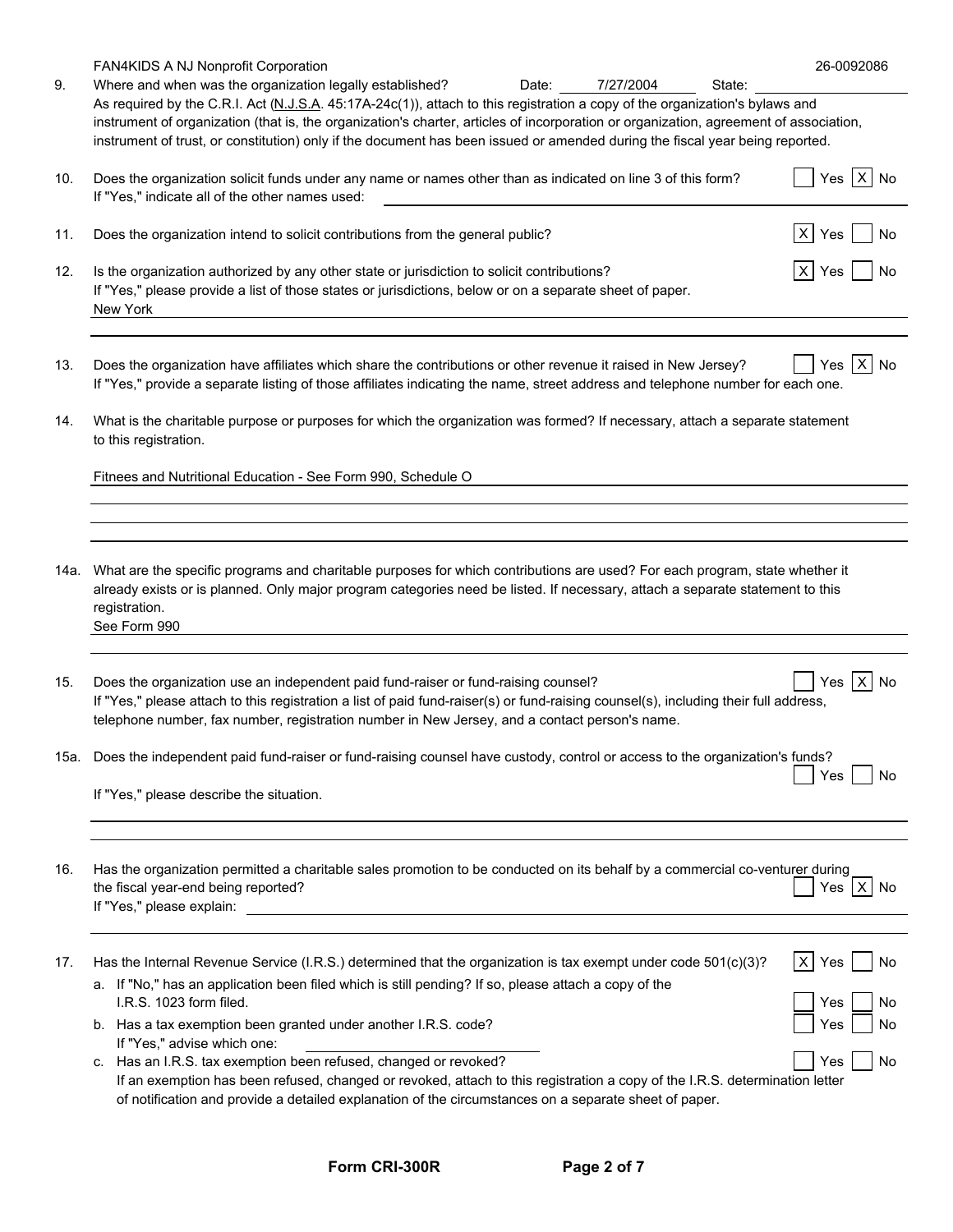| <b>FAN4KIDS A NJ Nonprofit Corporation</b><br>18. Has the organization ever had its authority to conduct charitable activities denied, suspended, or revoked in any jurisdiction or<br>has the organization ever entered into any voluntary agreement of discontinuance with any governmental entity?<br>If "Yes," attach to this registration a copy of the denial, suspension, revocation or voluntary agreement of discontinuance. If the<br>document does not explain the reasons for the denial, suspension or revocation, attach to this registration an explanation on a<br>separate sheet of paper.                                                                                                                                    |                         |                                         |       | 26-0092086<br>Yes   X   No |
|------------------------------------------------------------------------------------------------------------------------------------------------------------------------------------------------------------------------------------------------------------------------------------------------------------------------------------------------------------------------------------------------------------------------------------------------------------------------------------------------------------------------------------------------------------------------------------------------------------------------------------------------------------------------------------------------------------------------------------------------|-------------------------|-----------------------------------------|-------|----------------------------|
| 19. Has the organization voluntarily entered into an assurance of voluntary compliance or similar order or agreement (including, but<br>not limited to, a settlement of an administrative investigation or proceeding, with or without an admission of liability) with any<br>jurisdiction, state or federal agency or officer?<br>If "Yes," please attach to this registration the relevant document.                                                                                                                                                                                                                                                                                                                                         |                         |                                         |       | Yes X No                   |
| 20. Has the organization or any of its present officers, directors, executive personnel or trustees ever been found to have engaged in<br>unlawful practices in the solicitation of contributions or administration of charitable assets or been enjoined from soliciting<br>contributions, or are such proceedings pending in this or any other jurisdiction?<br>If "Yes," attach to this registration photocopies of any and all written documentation (such as a court order, administrative order,<br>judgment, formal notice, written assurance or other document) which show the final disposition of the matter.                                                                                                                        |                         |                                         |       | Yes   X   No               |
| 21. Has the organization or any of its present officers, directors, trustees or principal salaried executive staff employees ever been<br>convicted of any criminal offense committed in connection with the performance of activities regulated under this act or any<br>criminal or civil offense involving untruthfulness or dishonesty or any criminal offense relating adversely to the registrant's<br>fitness to perform activities regulated by this Act? A plea of guilty, non vult, nolo contendere or any similar disposition<br>of alleged criminal activity shall be deemed a conviction.                                                                                                                                         |                         |                                         |       | Yes   X   No               |
| 22. Has the organization or any of its officers, directors, trustees or principal salaried executive staff employees been adjudged liable<br>in any administrative or civil action involving theft, fraud, or deceptive business practices? For purposes of this question a judgment<br>of liability in an administrative or civil action shall include, but is not limited to, any finding or admission that the individual engaged<br>in an unlawful practice in relation to the solicitation of contributions or the administration of charitable assets.<br>If "Yes," identify the individual(s) below and attach to this registration a copy of any order, judgment or other documents indicating<br>the final disposition of the matter. |                         |                                         |       | Yes   X   No               |
| 23. Provide the following information for each officer, director, trustee and the five most-highly compensated executive staff<br>employees:                                                                                                                                                                                                                                                                                                                                                                                                                                                                                                                                                                                                   |                         |                                         |       |                            |
| Name                                                                                                                                                                                                                                                                                                                                                                                                                                                                                                                                                                                                                                                                                                                                           | <b>Business address</b> | Telephone number<br>(include area code) | Title | Salary                     |
| See Form 990                                                                                                                                                                                                                                                                                                                                                                                                                                                                                                                                                                                                                                                                                                                                   |                         |                                         |       |                            |
|                                                                                                                                                                                                                                                                                                                                                                                                                                                                                                                                                                                                                                                                                                                                                |                         |                                         |       |                            |
|                                                                                                                                                                                                                                                                                                                                                                                                                                                                                                                                                                                                                                                                                                                                                |                         |                                         |       |                            |
|                                                                                                                                                                                                                                                                                                                                                                                                                                                                                                                                                                                                                                                                                                                                                |                         |                                         |       |                            |
|                                                                                                                                                                                                                                                                                                                                                                                                                                                                                                                                                                                                                                                                                                                                                |                         |                                         |       |                            |
|                                                                                                                                                                                                                                                                                                                                                                                                                                                                                                                                                                                                                                                                                                                                                |                         |                                         |       |                            |
|                                                                                                                                                                                                                                                                                                                                                                                                                                                                                                                                                                                                                                                                                                                                                |                         |                                         |       |                            |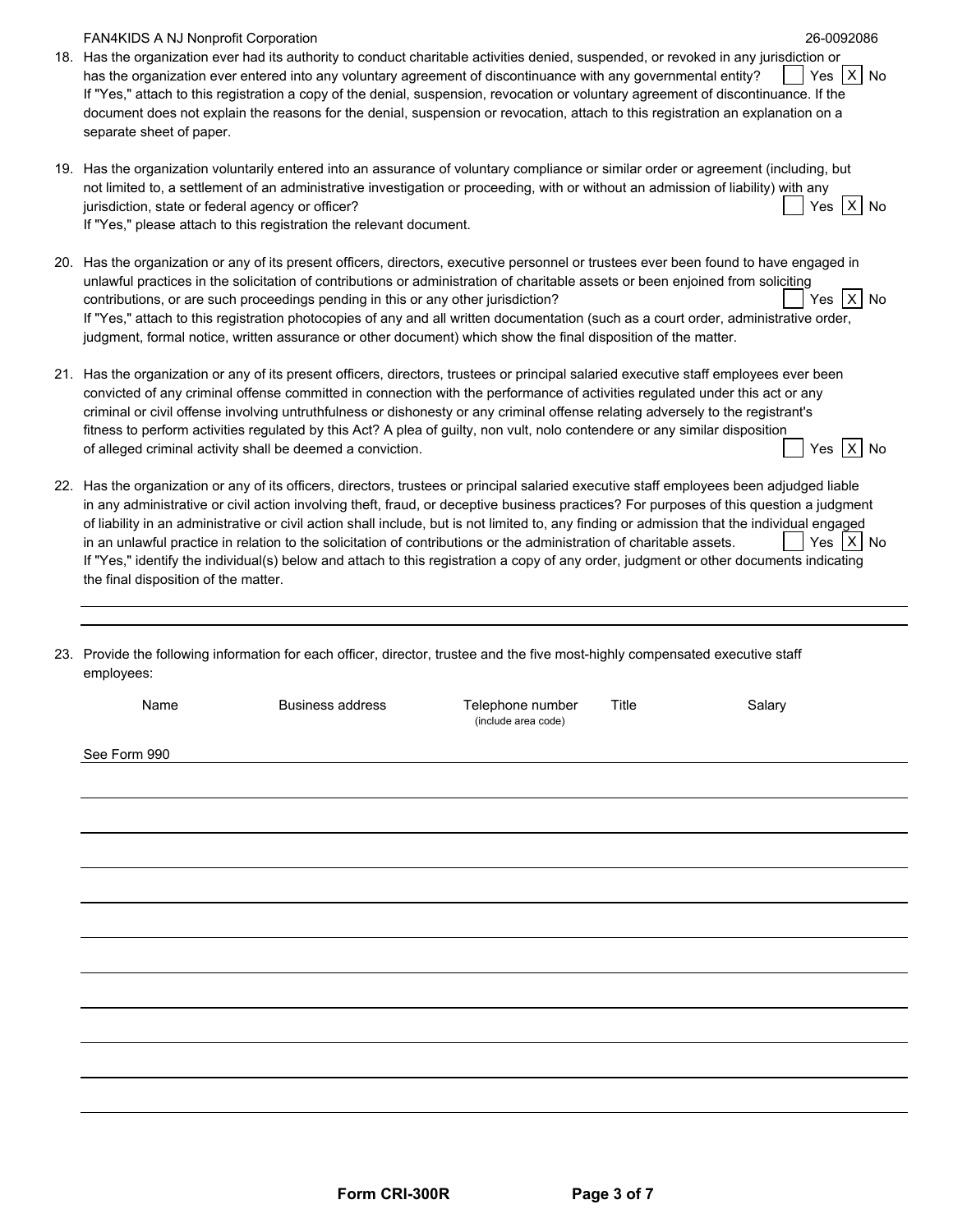### **CRI-300R Long-Form Registration Renewal Financial Statement**

**Note:** *If the financial value of a line item = 0, place a zero in the space provided. Please report all figures as GROSS, not NET.*

| Full legal name and street address of the organization         |                           |                                    |                                |                     |  |  |  |  |  |
|----------------------------------------------------------------|---------------------------|------------------------------------|--------------------------------|---------------------|--|--|--|--|--|
| Full legal name:<br><b>FAN4KIDS A NJ Nonprofit Corporation</b> |                           |                                    |                                |                     |  |  |  |  |  |
| Fiscal year-end being reported:<br>- 6<br>month                | 30<br>2017<br>day<br>year | Federal ID Number (EIN) 26-0092086 |                                |                     |  |  |  |  |  |
| Mailing address:                                               |                           |                                    |                                |                     |  |  |  |  |  |
| 125 BROADWAY                                                   |                           | <b>OCEAN GROVE</b>                 | NJ                             | 07756               |  |  |  |  |  |
| <b>Mailing Address</b>                                         | P.O. Box Number or Suite  | City                               | State                          | ZIP code            |  |  |  |  |  |
| Street address of the registering organization:                |                           |                                    |                                |                     |  |  |  |  |  |
|                                                                |                           | City<br><b>Street Address</b>      | State                          | ZIP Code            |  |  |  |  |  |
| New Jersey Charities Registration number:                      | CH 41-94-21               | -00                                | Telephone number: 201-349-7955 | (include area code) |  |  |  |  |  |

Attach to this registration the most recent Internal Revenue Service Form 990 and Schedule A (990), if the organization has filed those forms. Attach a copy if the organization's annual financial report included an audited financial statement, or if the organization received gross revenue in excess of \$500,000. **Note:** If the organization received gross revenue of less than \$500,000, the financial reports must be certified by the organization's president or other authorized officer of the organization's board.

 $X$  In lieu of completing the CRI-300R Financial Statement pages, attached please find a copy of the I.R.S. 990 filing for the fiscal year-end indicated above.

### **A. Receipts**

| Line A1a. |      | Direct Public Support received from the following sources:                                                                                                                                                                     |                                                               |  |
|-----------|------|--------------------------------------------------------------------------------------------------------------------------------------------------------------------------------------------------------------------------------|---------------------------------------------------------------|--|
|           | (1)  |                                                                                                                                                                                                                                |                                                               |  |
|           | (2)  |                                                                                                                                                                                                                                |                                                               |  |
|           | (3)  |                                                                                                                                                                                                                                |                                                               |  |
|           | (4)  |                                                                                                                                                                                                                                | <u> 1989 - Johann Barn, mars an t-Amerikaansk kommunist (</u> |  |
|           | (5)  |                                                                                                                                                                                                                                |                                                               |  |
|           | (6)  |                                                                                                                                                                                                                                | the contract of the contract of the contract of               |  |
|           | (7)  |                                                                                                                                                                                                                                |                                                               |  |
|           | (8)  | Donated land, buildings, property, equipment and                                                                                                                                                                               |                                                               |  |
|           |      |                                                                                                                                                                                                                                |                                                               |  |
|           | (9)  |                                                                                                                                                                                                                                | <u> 1989 - Andrea Station Barbara, amerikan per</u>           |  |
|           | (10) | Membership dues solely resulting from                                                                                                                                                                                          |                                                               |  |
|           |      |                                                                                                                                                                                                                                |                                                               |  |
|           | (11) | Other support (specify) example and the support of the support of the support of the support of the support of the support of the support of the support of the support of the support of the support of the support of the su |                                                               |  |
| Line A1b. |      |                                                                                                                                                                                                                                |                                                               |  |
| Line A1c. |      | Indirect Public Support received from the following sources:                                                                                                                                                                   |                                                               |  |
|           | (1)  |                                                                                                                                                                                                                                |                                                               |  |
|           | (2)  |                                                                                                                                                                                                                                |                                                               |  |
|           | (3)  |                                                                                                                                                                                                                                |                                                               |  |
| Line A1d. |      |                                                                                                                                                                                                                                |                                                               |  |
| Line A1e. |      |                                                                                                                                                                                                                                |                                                               |  |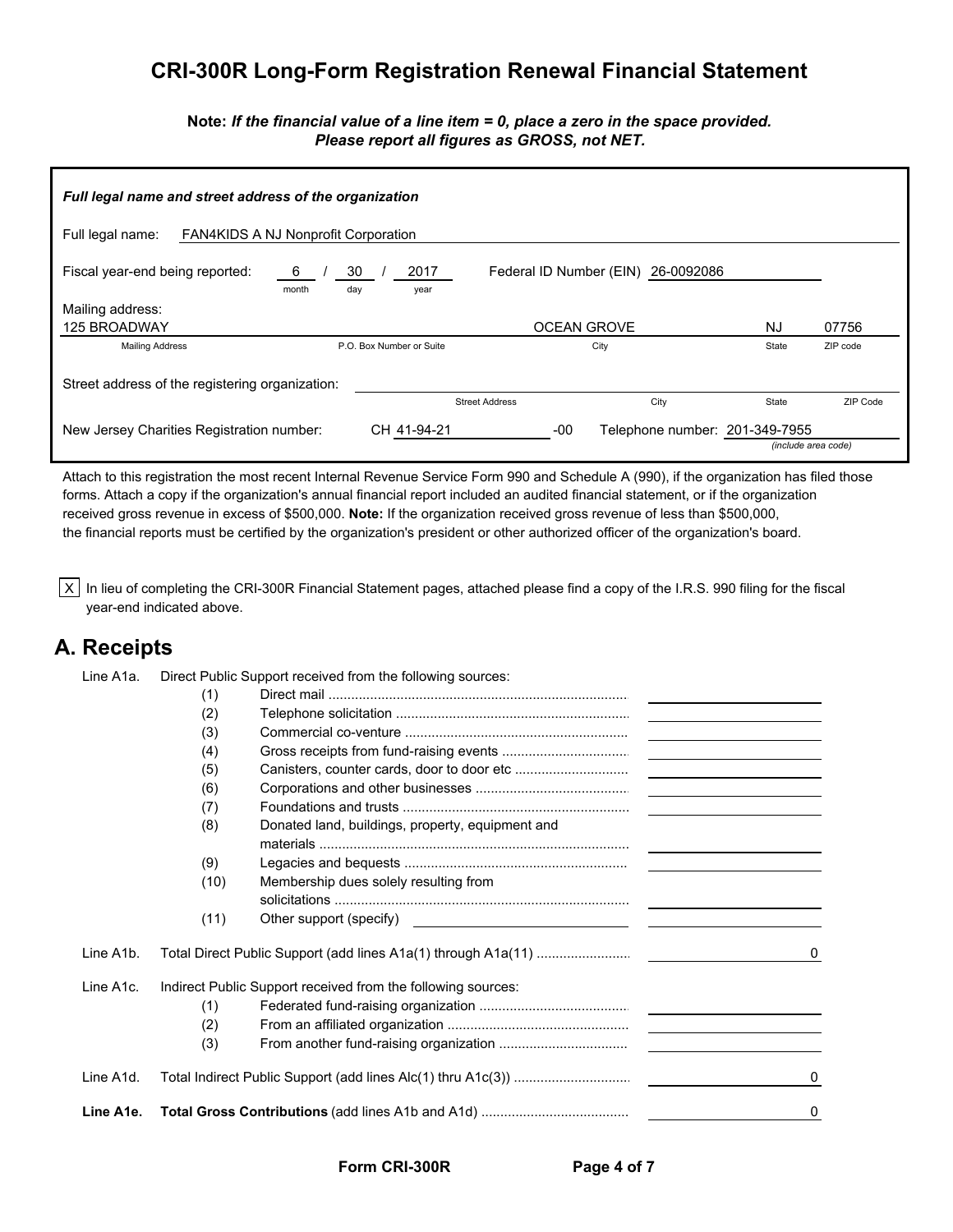#### FAN4KIDS A NJ Nonprofit Corporation

 $\pmb{0}$ 

| Line A <sub>2</sub> . | Government grants including purchase of service contracts (specify agency)                                                                                   |                                                                                                                       |
|-----------------------|--------------------------------------------------------------------------------------------------------------------------------------------------------------|-----------------------------------------------------------------------------------------------------------------------|
|                       | a.<br><u> 1980 - Jacques Barbara, política española española (n. 1980).</u>                                                                                  |                                                                                                                       |
|                       | b.                                                                                                                                                           | <u> 1989 - Johann Barnett, fransk kongresu og den som forskellige og den som forskellige og den som forskellige </u>  |
|                       | C.<br><u> 2000 - Andrea State Barbara, amerikan personal personal personal personal personal personal personal personal </u>                                 | <u> 1989 - Johann John Stone, markin sammen fyrir yr y brening og fyrir yr y gynnwys y gynnwys y gynnwys y gynnwy</u> |
|                       | d.                                                                                                                                                           |                                                                                                                       |
| Line A2e.             |                                                                                                                                                              | $\Omega$                                                                                                              |
| Line A <sub>3</sub> . | Other Support                                                                                                                                                |                                                                                                                       |
|                       | a.                                                                                                                                                           |                                                                                                                       |
|                       | $b$ .                                                                                                                                                        |                                                                                                                       |
|                       | C.                                                                                                                                                           |                                                                                                                       |
|                       | Miscellaneous income (specify)<br>d.<br><u> 1989 - Andrea State Barbara, amerikan personal di sebagai personal di sebagai personal di sebagai personal d</u> |                                                                                                                       |
| Line A3e.             |                                                                                                                                                              | 0                                                                                                                     |
| Line A4.              |                                                                                                                                                              | 0                                                                                                                     |
| <b>B.</b> Expenses    |                                                                                                                                                              |                                                                                                                       |
| Line B1.              |                                                                                                                                                              |                                                                                                                       |
| Line B <sub>2</sub> . |                                                                                                                                                              | the company of the company                                                                                            |
| Line B <sub>3</sub> . |                                                                                                                                                              |                                                                                                                       |

### **C. Excess or Deficit**

### **D. Fund Balance**

Line B4.

Line B5.

| Line D1.              |                                                                        |  |
|-----------------------|------------------------------------------------------------------------|--|
| Line D <sub>2</sub> . | Other changes in net assets or fund balances (attach explanation)      |  |
| Line D <sub>3</sub> . | Net assets or fund balances at end of year (Combine line C, D1 and D2) |  |

Please Note: The amount of Gross Contributions (line A1e on this form) determines the registration fee which must be paid and the form which should be used. July 2006 revisions to the Charities Registration Act now require all charities to pay a registration fee, including charities whose Gross Contributions are less than \$10,000. Further information for charity registrants may be found on our Web site: http://www.njconsumeraffairs.gov/ocp/charities.htm.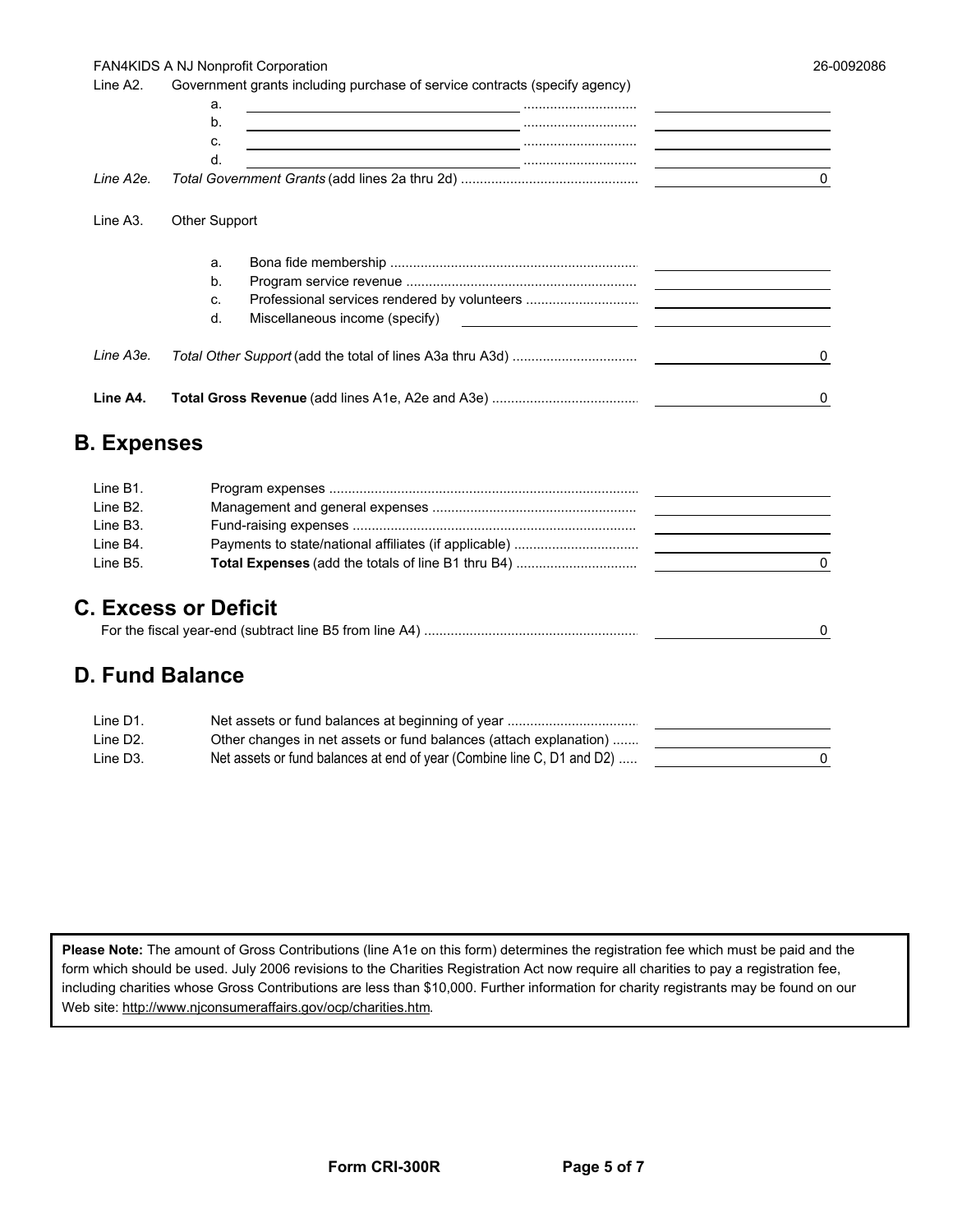### **Long-Form Renewal Registration Statement Form CRI-300RC Confidential Information**

| Organization's Name:                | FAN4KIDS A NJ Nonprofit Corporation             |     |                                    |
|-------------------------------------|-------------------------------------------------|-----|------------------------------------|
| N.J. Charities Registration Number: | CH - 41-94-21                                   | -00 | Federal ID Number (EIN) 26-0092086 |
| Fiscal Year-End being reported:     | 30<br>$6 \quad$<br>2017<br>month<br>day<br>year |     |                                    |

24. Are any of the organization's officers, directors, trustees or the five most-highly compensated employees related by blood, marriage or adoption to:

- a. each other? Yes X No b. any officers, agents or employees of any fund-raising counsel or independent paid fund-raiser under contract to the
	- organization? 
	Yes | X | No
	- c. any chief executive, employee, any other employee of the organization with a direct financial interest in the transaction, or any partner, proprietor, director, officer, trustee, or to any shareholder of the organization with more than two (2) percent interest in any supplier or vendor providing goods or services to the organization?  $\vert$  Yes  $\vert$  Y  $\vert$  Yes  $\vert$  X  $\vert$  No
	- d. If you answered "Yes," to questions 24a, b, or c, please provide a statement explaining these relationships.
- 25. Do any of the organization's officers, directors, trustees or the five most-highly compensated employees have a financial interest in any activities engaged in by a fund-raising counsel or independent paid fund-raiser under contract to the organization, or any supplier or vendor providing goods or services to the organization?  $\vert$  Yes  $\vert$  X No If "Yes," please detail these relationships below or on a separate sheet of paper, and provide the name, business address and telephone number of all interested parties.

 We understand that this registration is being issued at the discretion of the Division of Consumer Affairs and agree that employees of the Division may inspect the records in the possession of this organization in order to ascertain compliance with the statute and all pertinent regulations. We also understand that we may be required to provide additional information if requested.

 We hereby certify that the above information and the attached financial schedule(s) and statement(s) are true. We are aware that if any of the above statements are willfully false, we are subject to punishment.

| Signature | Name Robert oliver      | Title CEC              | Date |
|-----------|-------------------------|------------------------|------|
| Signature | Name Wycliffe Wilkinson | <b>Title Treasurer</b> | Date |

*This form must be signed by two (2) authorized officers of the organization, including the chief financial officer.*

 **Note: Form CRI-300RC must be filed with Form CRI-300R.**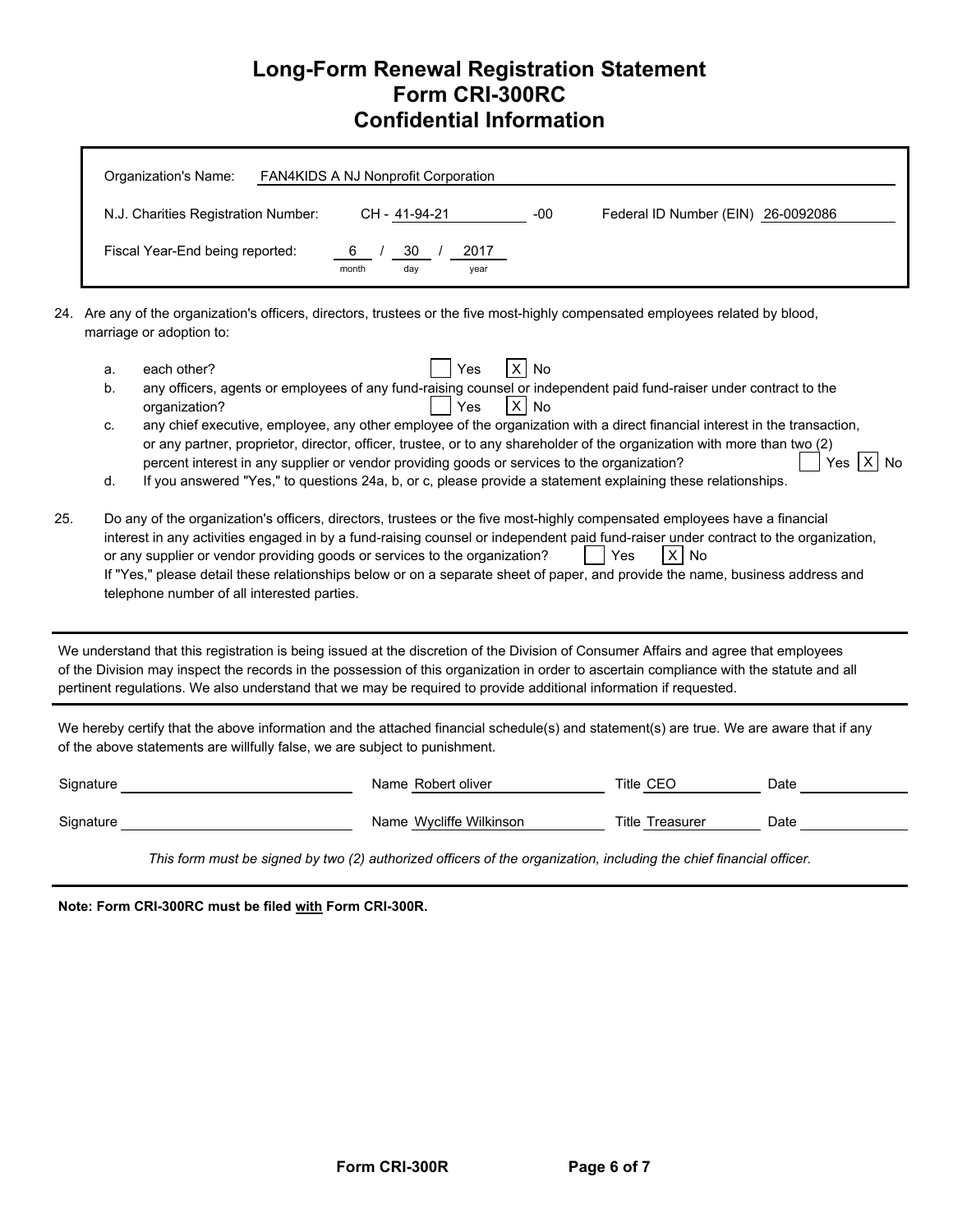# CHAR500 Send with fee and attachments to:

NYS Annual Filing for Charitable Organizations www.CharitiesNYS.com

Open to Public<br>Inspection

| 1. General Information |  |  |
|------------------------|--|--|
|                        |  |  |
|                        |  |  |

| For Fiscal Year Beginning (mm/dd/yyyy)                                                                                                                                                                                                                                                                                                                                                                               |                                                                                                                                                                                                                                                                                                                                                                                                                                                                                                                       | 07/01                               | / 2016 and Ending (mm/dd/yyyy)        | 06/30/2017                                                                               |      |
|----------------------------------------------------------------------------------------------------------------------------------------------------------------------------------------------------------------------------------------------------------------------------------------------------------------------------------------------------------------------------------------------------------------------|-----------------------------------------------------------------------------------------------------------------------------------------------------------------------------------------------------------------------------------------------------------------------------------------------------------------------------------------------------------------------------------------------------------------------------------------------------------------------------------------------------------------------|-------------------------------------|---------------------------------------|------------------------------------------------------------------------------------------|------|
| Check if Applicable:                                                                                                                                                                                                                                                                                                                                                                                                 | Name of Organization:                                                                                                                                                                                                                                                                                                                                                                                                                                                                                                 |                                     |                                       | Employer Identification Number (EIN):                                                    |      |
| Address Change                                                                                                                                                                                                                                                                                                                                                                                                       |                                                                                                                                                                                                                                                                                                                                                                                                                                                                                                                       | FAN4KIDS A NJ Nonprofit Corporation |                                       | 26-0092086                                                                               |      |
| Name Change                                                                                                                                                                                                                                                                                                                                                                                                          | Mailing Address:                                                                                                                                                                                                                                                                                                                                                                                                                                                                                                      |                                     |                                       | NY Registration Number:                                                                  |      |
| <b>Initial Filing</b>                                                                                                                                                                                                                                                                                                                                                                                                | 125 BROADWAY                                                                                                                                                                                                                                                                                                                                                                                                                                                                                                          |                                     |                                       |                                                                                          |      |
| <b>Final Filing</b>                                                                                                                                                                                                                                                                                                                                                                                                  | City / State / Zip:                                                                                                                                                                                                                                                                                                                                                                                                                                                                                                   |                                     |                                       | Telephone:                                                                               |      |
| <b>Amended Filing</b>                                                                                                                                                                                                                                                                                                                                                                                                | OCEAN GROVE, NJ 07756                                                                                                                                                                                                                                                                                                                                                                                                                                                                                                 |                                     |                                       | (201) 349-7955                                                                           |      |
| Reg ID Pending                                                                                                                                                                                                                                                                                                                                                                                                       | Website:                                                                                                                                                                                                                                                                                                                                                                                                                                                                                                              |                                     |                                       | Email:                                                                                   |      |
| Check your organization's<br>registration category:                                                                                                                                                                                                                                                                                                                                                                  | 7A only                                                                                                                                                                                                                                                                                                                                                                                                                                                                                                               | EPTL only                           | $X$ DUAL (7A & EPTL)<br><b>EXEMPT</b> | Confirm your Registration Category in the<br>Charities Registry at www.CharitiesNYS.com. |      |
| 2. Certification                                                                                                                                                                                                                                                                                                                                                                                                     |                                                                                                                                                                                                                                                                                                                                                                                                                                                                                                                       |                                     |                                       |                                                                                          |      |
|                                                                                                                                                                                                                                                                                                                                                                                                                      | See instructions for certification requirements. Improper certification is a violation of law that may be subject to penalties.                                                                                                                                                                                                                                                                                                                                                                                       |                                     |                                       |                                                                                          |      |
| President or Authorized Officer:                                                                                                                                                                                                                                                                                                                                                                                     | We certify under penalties of perjury that we reviewed this report, including all attachments, and to the best of our knowledge and belief,<br>they are true, correct and complete in accordance with the laws of the State of New York applicable to this report.                                                                                                                                                                                                                                                    |                                     |                                       |                                                                                          |      |
|                                                                                                                                                                                                                                                                                                                                                                                                                      | Signature                                                                                                                                                                                                                                                                                                                                                                                                                                                                                                             |                                     |                                       | Print Name and Title                                                                     | Date |
| Chief Financial Officer or Treasurer:                                                                                                                                                                                                                                                                                                                                                                                |                                                                                                                                                                                                                                                                                                                                                                                                                                                                                                                       |                                     |                                       |                                                                                          |      |
|                                                                                                                                                                                                                                                                                                                                                                                                                      | Signature                                                                                                                                                                                                                                                                                                                                                                                                                                                                                                             |                                     |                                       | Print Name and Title                                                                     | Date |
| 3. Annual Reporting Exemption                                                                                                                                                                                                                                                                                                                                                                                        |                                                                                                                                                                                                                                                                                                                                                                                                                                                                                                                       |                                     |                                       |                                                                                          |      |
|                                                                                                                                                                                                                                                                                                                                                                                                                      | Check the exemption(s) that apply to your filing. If your organization is claiming an exemption under one category (7A or EPTL only filers)<br>or both categories (DUAL filers) that apply to your registration, complete only parts 1, 2, and 3, and submit the certified Char500. No fee,<br>schedules, or additional attachments are required. If you cannot claim an exemption or are a DUAL filer that claims only one exemption,<br>you must file applicable schedules and attachments and pay applicable fees. |                                     |                                       |                                                                                          |      |
|                                                                                                                                                                                                                                                                                                                                                                                                                      | 3a. 7A filing exemption: Total contributions from NY State including residents, foundations, government agencies, etc. did not exceed<br>\$25,000 and the organization did not engage a professional fund raiser (PFR) or fund raising counsel (FRC) to solicit contributions during the<br>fiscal year. Or the organization qualifies for another 7A exemption (see instructions).                                                                                                                                   |                                     |                                       |                                                                                          |      |
| the fiscal year.                                                                                                                                                                                                                                                                                                                                                                                                     | 3b. EPTL filing exemption: Gross receipts did not exceed \$25,000 and the market value of assets did not exceed \$25,000 at any time during                                                                                                                                                                                                                                                                                                                                                                           |                                     |                                       |                                                                                          |      |
| 4. Schedules and Attachments                                                                                                                                                                                                                                                                                                                                                                                         |                                                                                                                                                                                                                                                                                                                                                                                                                                                                                                                       |                                     |                                       |                                                                                          |      |
| See the following page<br>for a checklist of<br>$X$ No<br>4a. Did your organization use a professional fund raiser, fund raising counsel or commercial<br>Yes<br>schedules and<br>co-venturer for fund raising activity in NY State? If yes, complete Schedule 4a.<br>attachments to<br>complete your filing.<br>X<br>4b. Did the organization receive government grants? If yes, complete Schedule 4b.<br>Yes<br>No |                                                                                                                                                                                                                                                                                                                                                                                                                                                                                                                       |                                     |                                       |                                                                                          |      |
|                                                                                                                                                                                                                                                                                                                                                                                                                      |                                                                                                                                                                                                                                                                                                                                                                                                                                                                                                                       |                                     |                                       |                                                                                          |      |
| 5. Fee<br>See the checklist on the<br>fee(s). Indicate fee(s) you<br>are submitting here:                                                                                                                                                                                                                                                                                                                            | 7A filing fee:<br>Total fee:<br>EPTL filing fee:<br>next page to calculate your<br>Make a single check or money order<br>\$<br>S<br>payable to:<br>25<br>25<br>50<br>"Department of Law"                                                                                                                                                                                                                                                                                                                              |                                     |                                       |                                                                                          |      |

CHAR500 Annual Filing for Charitable Organizations (Updated December 2016) Page 1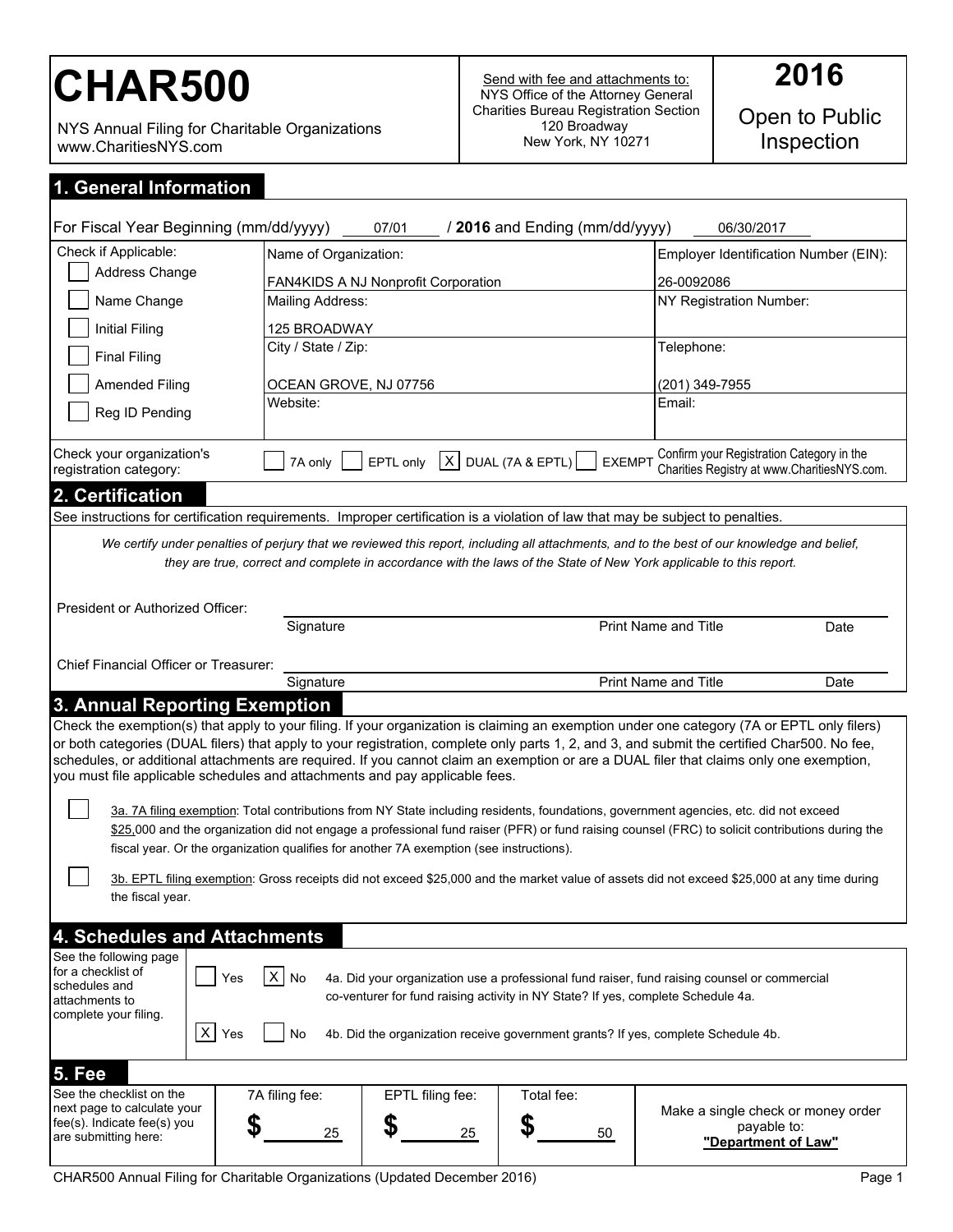### FAN4KIDS A NJ Nonprofit Corporation 26-0092086

Simply submit the certified CHAR500 with no fee, schedule, or additional attachments IF:<br>
- Your organization is registered as EPTL only and you marked the EPTL filing exemption in Part 3.<br>
- Your organization is registere - Your organization is registered as 7A only and you marked the 7A filing exemption in Part 3.

Annual Filing Checklist | syour organization is registered as DUAL and you marked both the 7A and EPTL filing exemption in Part 3.

### **Checklist of Schedules and Attachments**

Check the schedules you must submit with your CHAR500 as described in Part 4:

If you answered "yes" in Part 4a, submit Schedule 4a: Professional Fund Raisers (PFR), Fund Raising Counsel (FRC), Commercial Co-Venturers (CCV)

| X | If you answered "yes" in Part 4b, submit Schedule 4b: Government Grants

Check the financial attachments you must submit with your CHAR500:

X IRS Form 990, 990-EZ, or 990-PF, and 990-T if applicable

 $|X|$  All additional IRS Form 990 Schedules, including Schedule B (Schedule of Contributors).

Our organization was eligible for and filed an IRS 990-N e-postcard. We have included an IRS Form 990-EZ for state purposes only.

If you are a 7A only or DUAL filer, submit the applicable independent Certified Public Accountant's Review or Audit Report:

Review Report if you received total revenue and support greater than \$250,000 and up to \$750,000.

Audit Report if you received total revenue and support greater than \$750,000

No Review Report or Audit Report is required because total revenue and support is less than \$250,000

We are a DUAL filer and checked box 3a, no Review Report or Audit Report is required

### **Calculate Your Fee**

\$0, if you checked the 7A exemption in Part 3a

 $X$  \$25, if you did not check the 7A exemption in Part 3a<br>under Article 7-A of the Executive Law ("7A")

\$0, if you checked the EPTL exemption in Part 3b activities for charitable purposes in NY.

X \$25, if the NET WORTH is less than \$50,000 **DUAL** filers are registered under both 7A and EPTL.

\$50, if the NET WORTH is \$50,000 or more but less than \$250,000

\$100, if the NET WORTH is \$250,000 or more but less than \$1,000,000

\$250, if the NET WORTH is \$1,000,000 or more but less than \$10,000,000

\$750, if the NET WORTH is \$10,000,000 or more but less than \$50,000,000

law at www.CharitiesNYS.com. \$1500, if the NET WORTH is \$50,000,000 or more

### **Send Your Filing**

Send your CHAR500, all schedules and attachments, and total fee to: *Where do I find my organization's NET WORTH?*

NYS Office of the Attorney General Charities Bureau Registration Section 120 Broadway

### *Is my Registration Category 7A, EPTL, DUAL or EXEMPT?*

For 7A and DUAL filers, calculate the 7A fee:  $O(1)$  and  $O(1)$  and  $O(1)$  are assigned a Registration Category upon registration with the NY Charities Bureau:

**7A** filers are registered to solicit contributions in New York

For EPTL and DUAL filers, calculate the EPTL fee: **EPTL** filers are registered under the Estates, Powers & Trusts Law ("EPTL") because they hold assets and/or conduct

**EXEMPT** filers have registered with the NY Charities Bureau and meet conditions in **Schedule E - Registration Exemption for Charitable Organizations.** These organizations are not required to file annual financial reports but may do so voluntarily.

Confirm your Registration Category and learn more about NY

### NET WORTH for fee purposes is calculated on:

- IRS From 990 Part I, line 22

- IRS Form 990 EZ Part I line 21
- IRS Form 990 PF, calculate the difference between Total Assets at Fair Market Value (Part II, line 16(c)) and Total Liabilities (Part II, line 23(b)).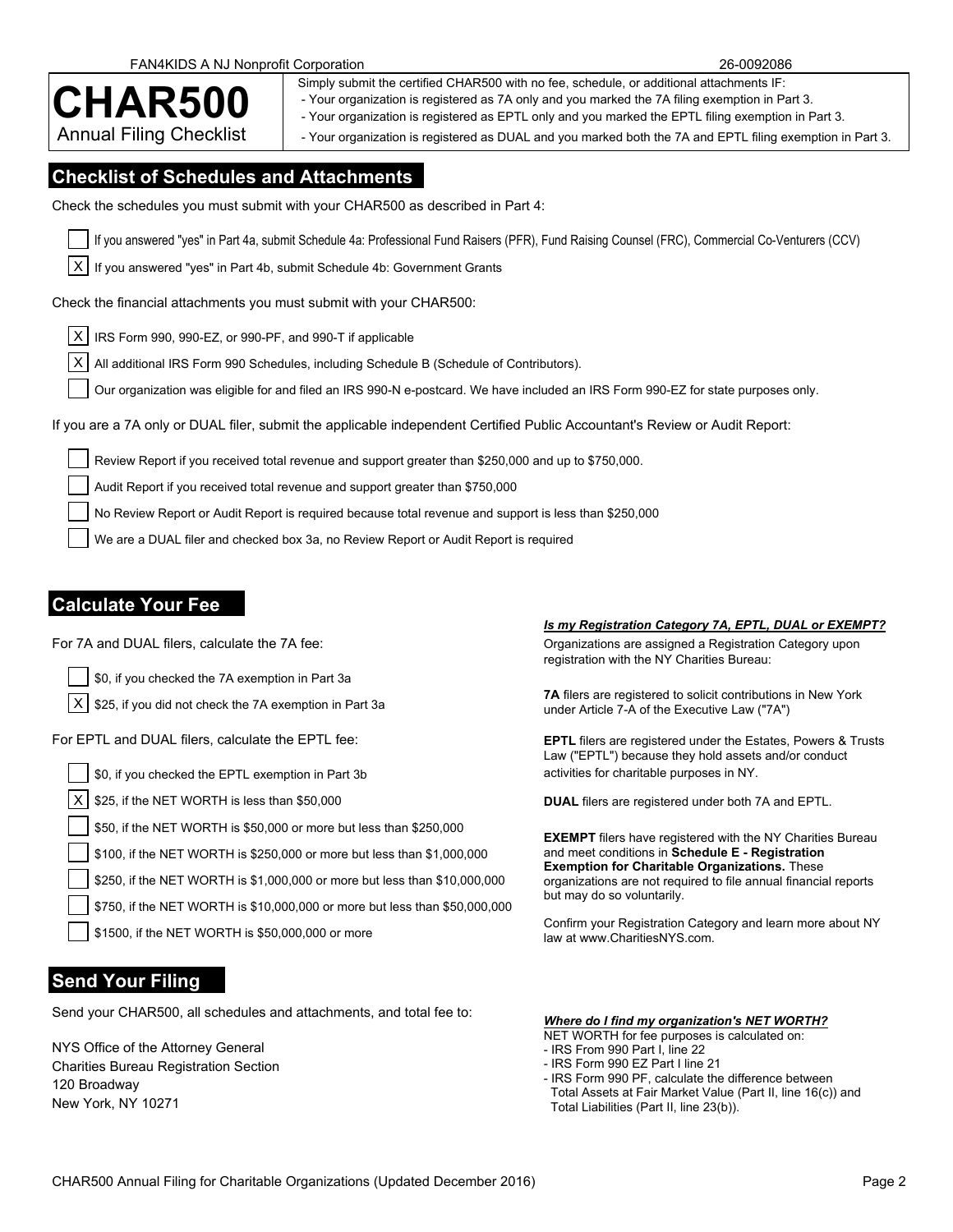#### If you checked the box in question 4a in Part 4 on the CHAR500 Annual Filing for Charitable Organizations, complete this schedule for EACH Professional Fund Raiser (PFR), Fund Raising Counsel (FRC) or Commercial Co-Venturer (CCV) that the organization engaged for fund raising activity in NY State. The PFR or FRC should provide its NY Registration Number to you. Include this schedule with your certified CHAR500 NYS Annual Filing for Charitable Organizations and use additional pages if necessary.

### **1. Organization Information**

Name of Organization: Number: New York 2012 19:30 Name of Organization: Number: NY Registration Number:

## **2. Professional Fund Raiser, Fund Raising Counsel, Commercial Co-Venturer Information** Fund Raising Professional type: Name of FRP: Name of FRP: NY Registration Number: Professional Fund Raiser Mailing Address: Telephone: Telephone: Fund Raising Counsel City / State / Zip: Commercial Co-Venturer

### **3. Contract Information**

| Contract Start Date: | Contract End Date: |
|----------------------|--------------------|
|                      |                    |

### **4. Description of Services**

Services provided by FRP:

### **5. Description of Compensation**

| Compensation arrangement with FRP: |  |
|------------------------------------|--|
|------------------------------------|--|

Amount Paid to FRP:

### **6. Commercial Co-Venturer (CCV) Report**

 $Yes$   $\parallel$   $\parallel$  No If services were provided by a CCV, did the CCV provide the charitable organization with the interim or closing report(s) required by Section 173(a) part 3 of the Executive Law Article 7A?

### **Definitions**

| A Professional Fund Raiser (PFR), in addition to other activities, conducts solicitation of contributions and/or handles the donations (Article 7A, 171-a.4).                                                                                                                                      |  |
|----------------------------------------------------------------------------------------------------------------------------------------------------------------------------------------------------------------------------------------------------------------------------------------------------|--|
| A Fund Raising Counsel (FRC) does not solicit or handle contributions but limits activities to advising or assisting a charitable organization to perform                                                                                                                                          |  |
| such functions for itself (Article 7A, 171-a.9).                                                                                                                                                                                                                                                   |  |
| $\mathbf{r}$ . The set of $\mathbf{r}$ and $\mathbf{r}$ and $\mathbf{r}$ and $\mathbf{r}$ and $\mathbf{r}$ and $\mathbf{r}$ and $\mathbf{r}$ and $\mathbf{r}$ and $\mathbf{r}$ and $\mathbf{r}$ and $\mathbf{r}$ and $\mathbf{r}$ and $\mathbf{r}$ and $\mathbf{r}$ and $\mathbf{r}$ and $\mathbf$ |  |

A **Commercial Co-Venturer (CCV)** is an individual or for-profit company that is regularly and primarily engaged in trade or commerce other than raising funds for a charitable organization and who advertises that the purchase or use of goods, services, entertainment or any other thing of value will benefit a charitable organization (Article 7A, 171-a.6).

Open to Public